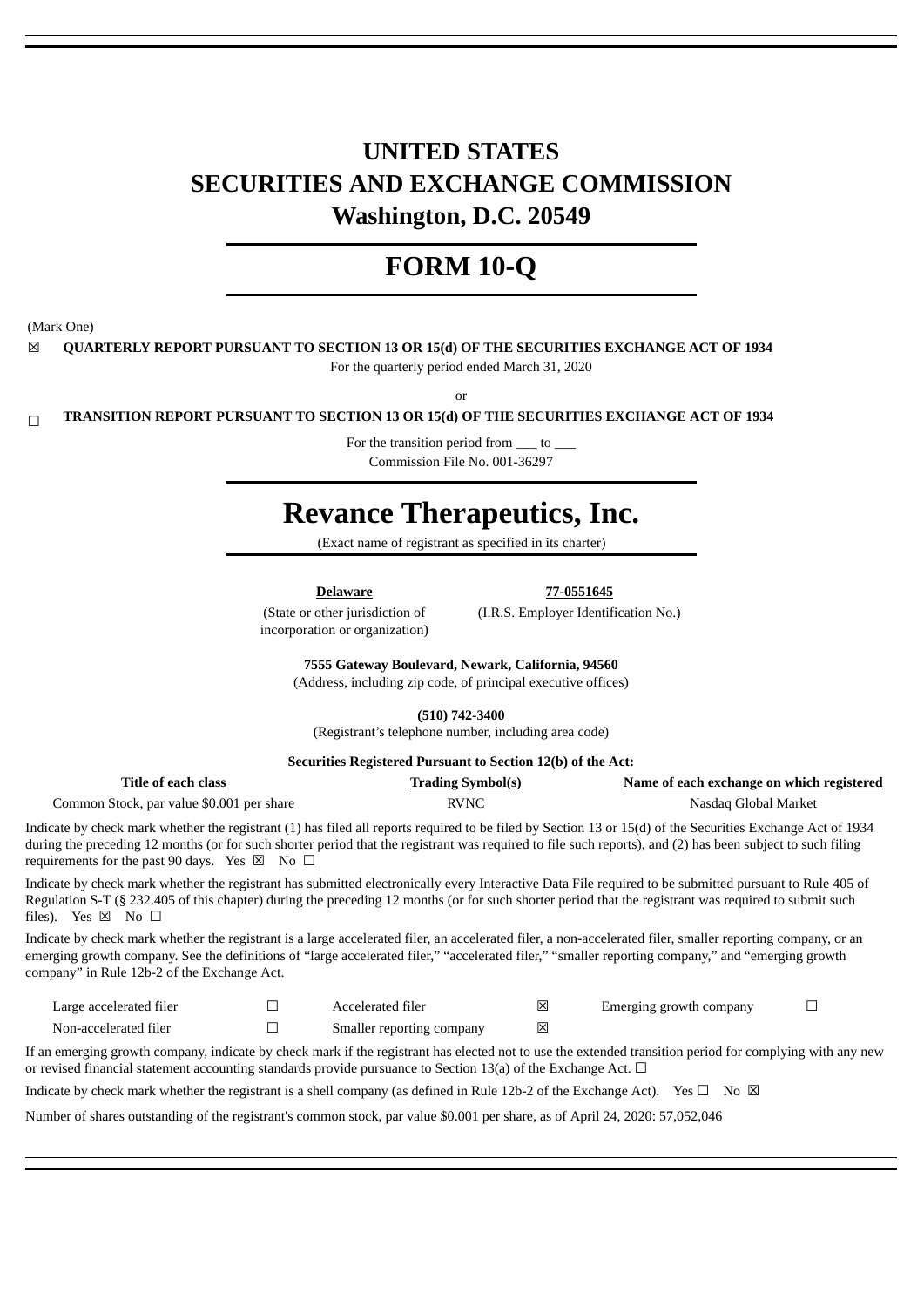<span id="page-1-0"></span>

|                   |                                                                                              | Page            |
|-------------------|----------------------------------------------------------------------------------------------|-----------------|
|                   | <b>PART I. FINANCIAL INFORMATION</b>                                                         |                 |
| Item 1.           | <b>Condensed Consolidated Financial Statements (Unaudited)</b>                               | $\overline{3}$  |
|                   | <b>Condensed Consolidated Balance Sheets</b>                                                 | $\overline{3}$  |
|                   | <b>Condensed Consolidated Statements of Operations and Comprehensive Loss</b>                | $\overline{4}$  |
|                   | <b>Condensed Consolidated Statements of Stockholders' Equity</b>                             | <u>5</u>        |
|                   | <b>Condensed Consolidated Statements of Cash Flows</b>                                       | $6\overline{6}$ |
|                   | <b>Notes to Condensed Consolidated Financial Statements</b>                                  | $\overline{Z}$  |
| Item 2.           | <b>Management's Discussion and Analysis of Financial Condition and Results of Operations</b> | 20              |
| Item 3.           | <b>Quantitative and Qualitative Disclosures about Market Risk</b>                            | 35              |
| Item 4.           | <b>Controls and Procedures</b>                                                               | 35              |
|                   | <b>PART II. OTHER INFORMATION</b>                                                            |                 |
| Item 1.           | <b>Legal Proceedings</b>                                                                     | 36              |
| Item 1A.          | <b>Risk Factors</b>                                                                          | 36              |
| Item 2.           | <b>Unregistered Sales of Equity Securities and Use of Proceeds</b>                           | 83              |
| Item 3.           | <b>Defaults Upon Senior Securities</b>                                                       | 83              |
| Item 4.           | <b>Mine Safety Disclosures</b>                                                               | 83              |
| Item 5.           | <b>Other Information</b>                                                                     | 83              |
| Item 6.           | <b>Exhibits</b>                                                                              | 84              |
| <b>Signatures</b> |                                                                                              | 86              |

"Revance Therapeutics," the Revance logos and other trademarks or service marks of Revance appearing in this quarterly report on Form 10-Q are the property of Revance. This Form 10-Q contains additional trade names, trademarks and service marks of others, which are the property of their respective owners. We do not intend our use or display of other companies' trade names, trademarks or service marks to imply a relationship with, or endorsement or sponsorship of us by, these other companies.

Unless expressly indicated or the context requires otherwise, the terms "Revance," "company," "we," "us," and "our," in this document refer to Revance Therapeutics, Inc., a Delaware corporation, and, where appropriate, its wholly owned subsidiaries.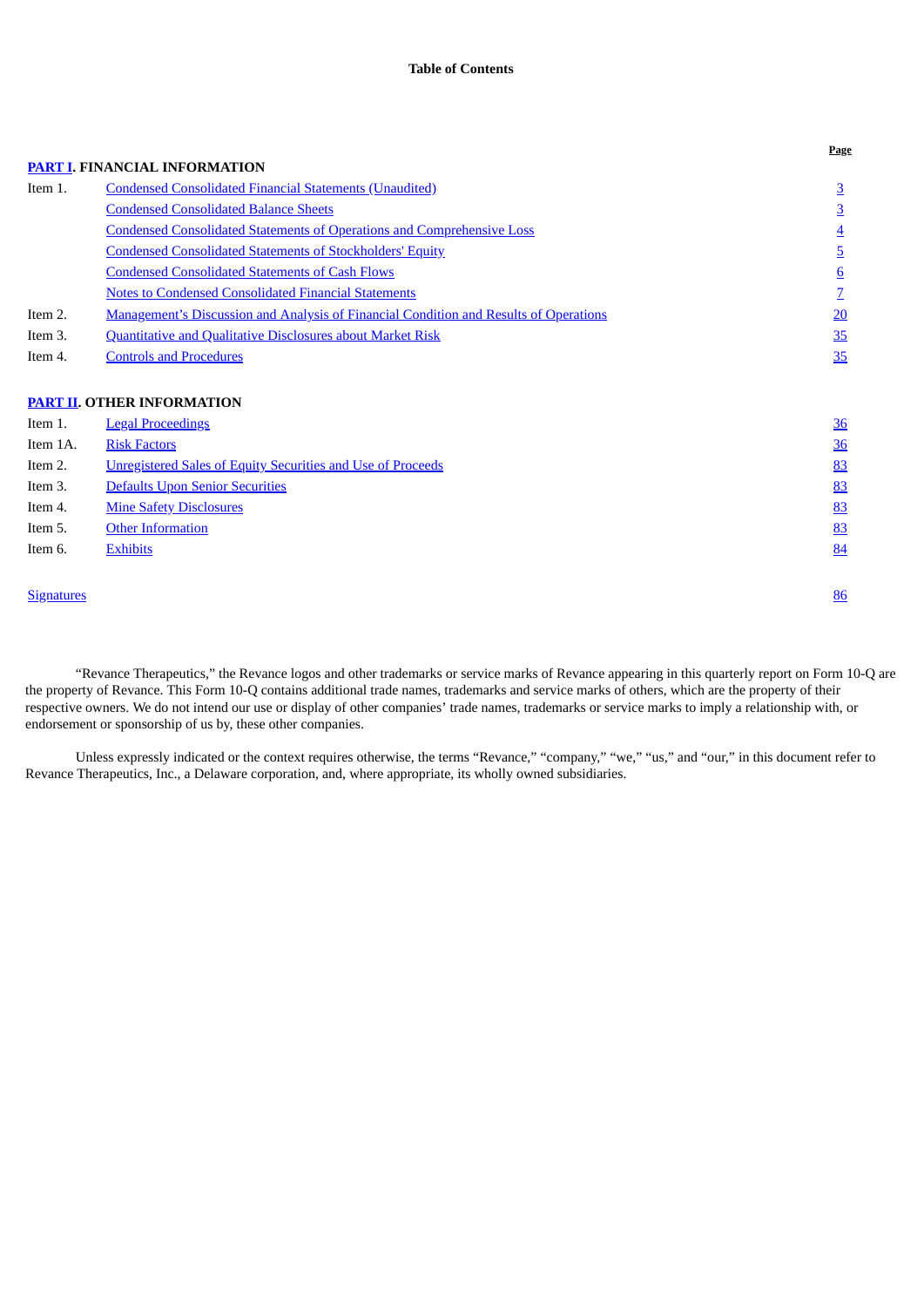# <span id="page-2-2"></span><span id="page-2-1"></span><span id="page-2-0"></span>**ITEM 1. Condensed Consolidated Financial Statements (Unaudited)**

# **REVANCE THERAPEUTICS, INC.**

# **Condensed Consolidated Balance Sheets (In thousands, except share and per share amounts) (Unaudited)**

|                                                                                                                                                                                                                                  | March 31,     | December 31,  |
|----------------------------------------------------------------------------------------------------------------------------------------------------------------------------------------------------------------------------------|---------------|---------------|
|                                                                                                                                                                                                                                  | 2020          | 2019          |
| <b>ASSETS</b>                                                                                                                                                                                                                    |               |               |
| <b>CURRENT ASSETS</b>                                                                                                                                                                                                            |               |               |
| Cash and cash equivalents                                                                                                                                                                                                        | \$<br>286,649 | \$<br>171,160 |
| Short-term investments                                                                                                                                                                                                           | 224,621       | 118,955       |
| Prepaid expenses and other current assets                                                                                                                                                                                        | 7,171         | 6,487         |
| Total current assets                                                                                                                                                                                                             | 518,441       | 296,602       |
| Property and equipment, net                                                                                                                                                                                                      | 13,967        | 14,755        |
| Intangible assets                                                                                                                                                                                                                | 32,334        |               |
| Operating lease right of use assets                                                                                                                                                                                              | 25,961        | 26,531        |
| Restricted cash                                                                                                                                                                                                                  | 730           | 730           |
| Other non-current assets                                                                                                                                                                                                         | 1,494         | 1,669         |
| <b>TOTAL ASSETS</b>                                                                                                                                                                                                              | \$<br>592,927 | \$<br>340,287 |
| <b>LIABILITIES AND STOCKHOLDERS' EQUITY</b>                                                                                                                                                                                      |               |               |
| <b>CURRENT LIABILITIES</b>                                                                                                                                                                                                       |               |               |
| Accounts payable                                                                                                                                                                                                                 | \$<br>8,709   | \$<br>8,010   |
| Accruals and other current liabilities                                                                                                                                                                                           | 16,178        | 18,636        |
| Deferred revenue, current portion                                                                                                                                                                                                | 10,079        | 7,911         |
| Operating lease liabilities, current portion                                                                                                                                                                                     | 3,627         | 3,470         |
| Derivative liability                                                                                                                                                                                                             | 3,042         | 2,952         |
| Total current liabilities                                                                                                                                                                                                        | 41,635        | 40,979        |
| Convertible senior notes                                                                                                                                                                                                         | 171,305       |               |
| Deferred revenue, net of current portion                                                                                                                                                                                         | 46,722        | 47,948        |
| Operating lease liabilities, net of current portion                                                                                                                                                                              | 24,890        | 25,870        |
| <b>TOTAL LIABILITIES</b>                                                                                                                                                                                                         | 284,552       | 114,797       |
| Commitments and Contingencies (Note 10)                                                                                                                                                                                          |               |               |
| STOCKHOLDERS' EQUITY                                                                                                                                                                                                             |               |               |
| Convertible preferred stock, par value \$0.001 per share - 5,000,000 shares authorized, and no shares issued and<br>outstanding as of March 31, 2020 and December 31, 2019                                                       |               |               |
| Common stock, par value \$0.001 per share - 95,000,000 shares authorized both as of March 31, 2020 and December 31,<br>2019; 57,026,154 and 52,374,735 shares issued and outstanding as of March 31, 2020 and December 31, 2019, |               |               |
| respectively                                                                                                                                                                                                                     | 57            | 52            |
| Additional paid-in capital                                                                                                                                                                                                       | 1,213,931     | 1,069,639     |
| Accumulated other comprehensive income                                                                                                                                                                                           | 524           | 3             |
| Accumulated deficit                                                                                                                                                                                                              | (906, 137)    | (844, 204)    |
| TOTAL STOCKHOLDERS' EQUITY                                                                                                                                                                                                       | 308,375       | 225,490       |
| TOTAL LIABILITIES AND STOCKHOLDERS' EQUITY                                                                                                                                                                                       | \$<br>592,927 | \$<br>340,287 |

The accompanying notes are an integral part of these unaudited condensed consolidated financial statements.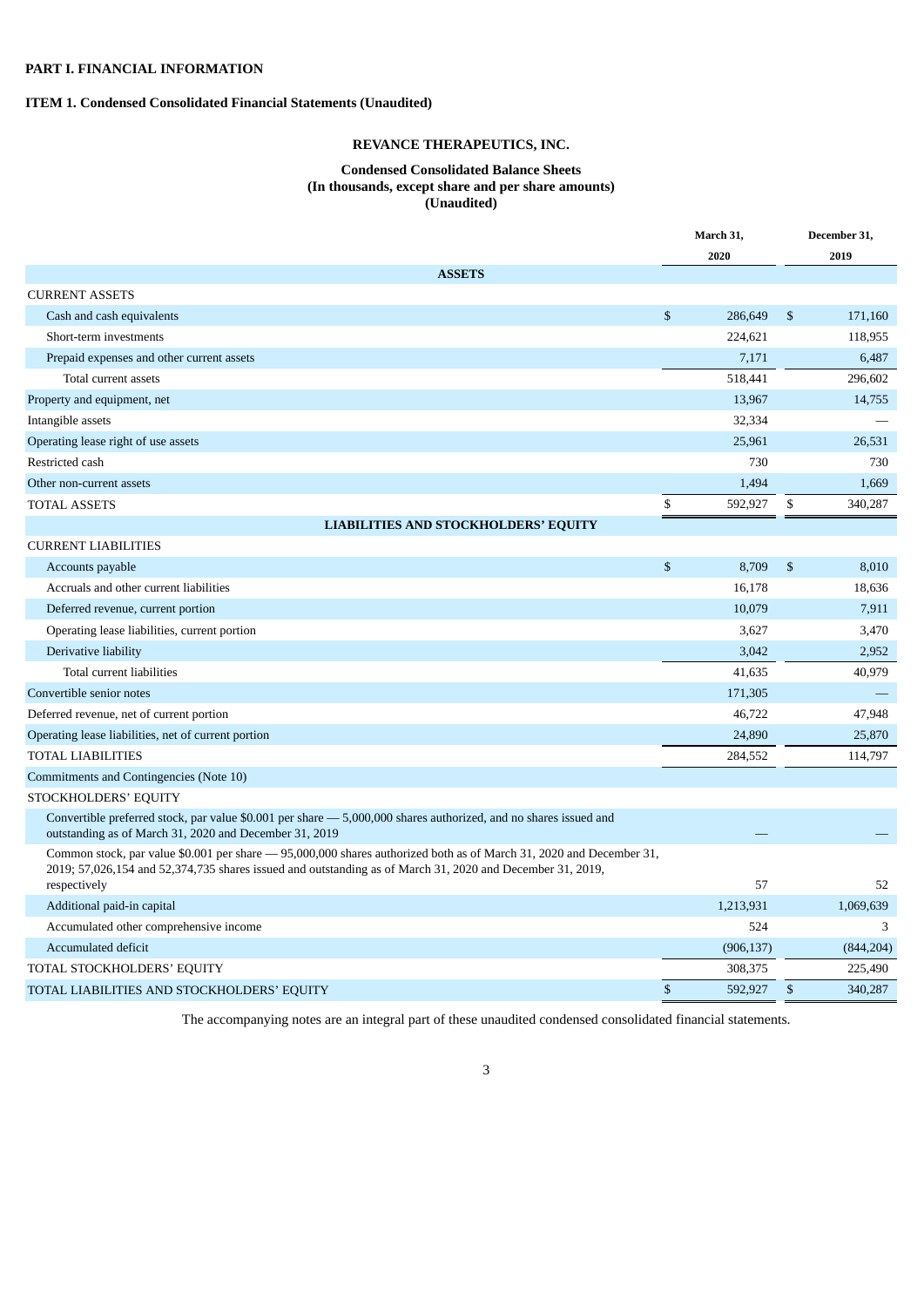# **Condensed Consolidated Statements of Operations and Comprehensive Loss (In thousands, except share and per share amounts) (Unaudited)**

<span id="page-3-0"></span>

|                                                                                          | <b>Three Months Ended March 31,</b> |            |                |            |  |
|------------------------------------------------------------------------------------------|-------------------------------------|------------|----------------|------------|--|
|                                                                                          |                                     | 2020       |                | 2019       |  |
| Revenue                                                                                  | \$                                  | 58         | $\mathfrak{S}$ | 278        |  |
| Operating expenses:                                                                      |                                     |            |                |            |  |
| Research and development                                                                 |                                     | 39,794     |                | 23,995     |  |
| Selling, general and administrative                                                      |                                     | 21,224     |                | 12,910     |  |
| Total operating expenses                                                                 |                                     | 61,018     |                | 36,905     |  |
| Loss from operations                                                                     |                                     | (60, 960)  |                | (36,627)   |  |
| Interest income                                                                          |                                     | 1,491      |                | 1,570      |  |
| Interest expense                                                                         |                                     | (2, 148)   |                |            |  |
| Changes in fair value of derivative liability                                            |                                     | (90)       |                | (92)       |  |
| Other expense, net                                                                       |                                     | (126)      |                | (155)      |  |
| Loss before income taxes                                                                 |                                     | (61, 833)  |                | (35, 304)  |  |
| Income tax provision                                                                     |                                     | (100)      |                |            |  |
| Net loss                                                                                 |                                     | (61, 933)  |                | (35, 304)  |  |
| Unrealized gain and adjustment on securities included in net loss                        |                                     | 521        |                | 78         |  |
| Comprehensive loss                                                                       | \$                                  | (61, 412)  | \$             | (35, 226)  |  |
| Basic and diluted net loss                                                               |                                     | (61, 933)  | \$             | (35, 304)  |  |
| Basic and diluted net loss per share                                                     |                                     | (1.15)     | -S             | (0.85)     |  |
| Basic and diluted weighted-average number of shares used in computing net loss per share |                                     | 53,868,036 |                | 41,598,919 |  |

The accompanying notes are an integral part of these unaudited condensed consolidated financial statements.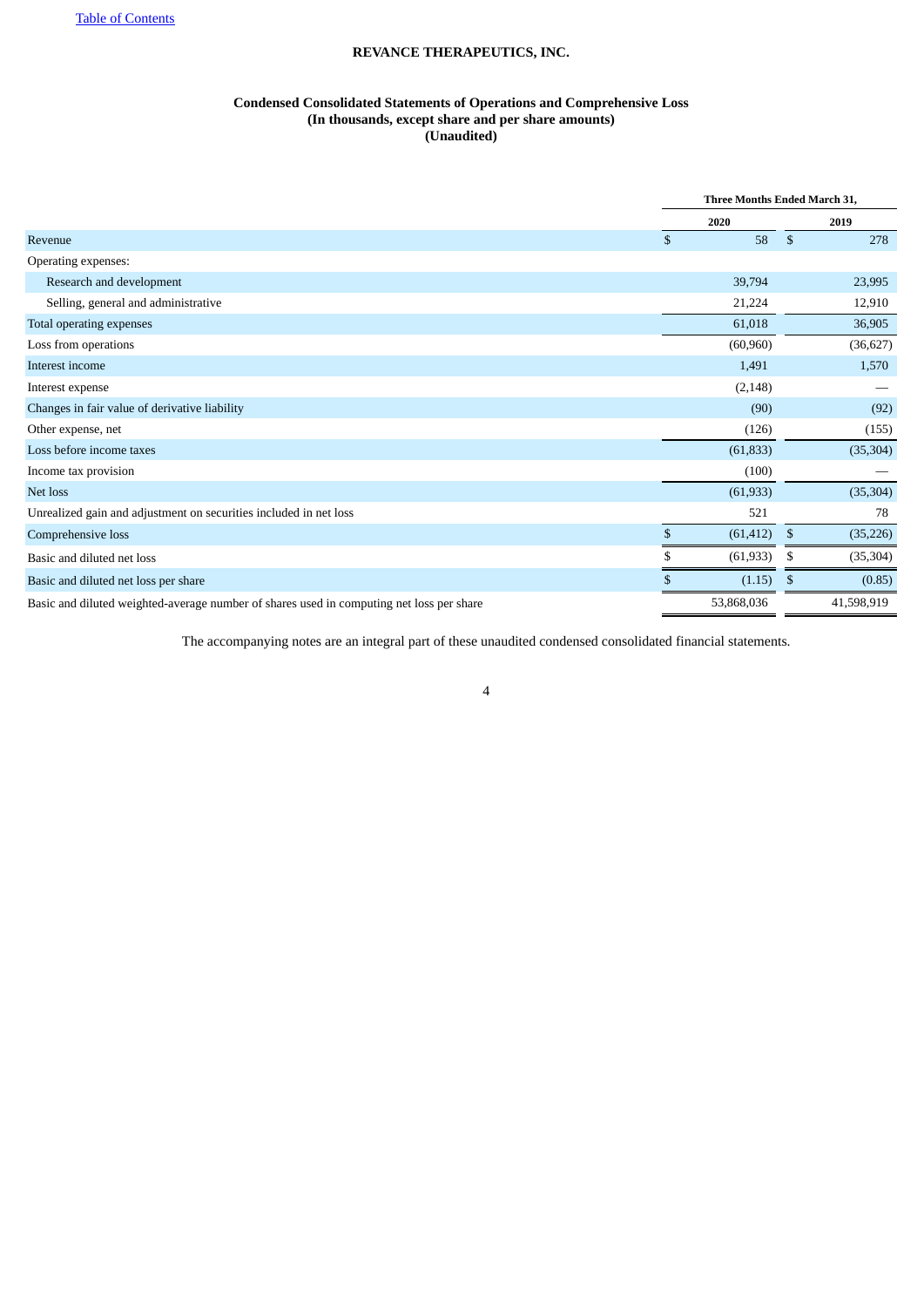# **Condensed Consolidated Statements of Stockholders' Equity (In thousands, except share and per share amounts) (Unaudited)**

<span id="page-4-0"></span>

|                                                                                                                 | <b>Three Months Ended March 31,</b> |               |               |                |  |  |  |
|-----------------------------------------------------------------------------------------------------------------|-------------------------------------|---------------|---------------|----------------|--|--|--|
|                                                                                                                 |                                     | 2020          |               | 2019           |  |  |  |
|                                                                                                                 | <b>Shares</b>                       | <b>Amount</b> | <b>Shares</b> | <b>Amount</b>  |  |  |  |
| <b>Convertible Preferred Stock</b>                                                                              |                                     | $\mathbb{S}$  |               | $\mathbb{S}$   |  |  |  |
| <b>Common Stock</b>                                                                                             |                                     |               |               |                |  |  |  |
| Balance — Beginning of period                                                                                   | 52,374,735                          | 52            | 36,975,203    | 37             |  |  |  |
| Issuance of common stock in connection with the Teoxane Agreement                                               | 2,500,000                           | 3             |               |                |  |  |  |
| Issuance of restricted stock awards and performance stock awards, net of cancellation                           | 1,197,054                           | $\mathbf{1}$  | 323,026       |                |  |  |  |
| Issuance of common stock in connection with offerings                                                           | 975,000                             | $\mathbf{1}$  | 6,764,705     | $\overline{7}$ |  |  |  |
| Issuance of common stock upon exercise of stock options and warrants                                            | 52,352                              |               | 2,824         |                |  |  |  |
| Net settlement of restricted stock awards for employee taxes                                                    | (72, 987)                           |               | (61,100)      |                |  |  |  |
| Balance — End of period                                                                                         | 57,026,154                          | 57            | 44,004,658    | 44             |  |  |  |
| <b>Additional Paid-In Capital</b>                                                                               |                                     |               |               |                |  |  |  |
| Balance — Beginning of period                                                                                   |                                     | 1,069,639     |               | 830,368        |  |  |  |
| Issuance of common stock in connection with the Teoxane Agreement                                               |                                     | 43,397        |               |                |  |  |  |
| Issuance of restricted stock awards and performance stock awards, net of cancellation                           |                                     | (1)           |               |                |  |  |  |
| Issuance of common stock in connection with offerings, net of issuance costs of \$44 and \$521,<br>respectively |                                     | 15,536        |               | 107,572        |  |  |  |
| Issuance of common stock upon exercise of stock options and warrants                                            |                                     | 572           |               | 18             |  |  |  |
| Equity component of convertible senior notes, net of transaction costs of \$3,583                               |                                     | 108,510       |               |                |  |  |  |
| Stock-based compensation                                                                                        |                                     | 6,544         |               | 4,159          |  |  |  |
| Capped call transactions                                                                                        |                                     | (28, 865)     |               |                |  |  |  |
| Net settlement of restricted stock awards for employee taxes                                                    |                                     | (1, 401)      |               | (1,049)        |  |  |  |
| Balance — End of period                                                                                         |                                     | 1,213,931     |               | 941,068        |  |  |  |
| <b>Other Accumulated Comprehensive Gain (Loss)</b>                                                              |                                     |               |               |                |  |  |  |
| Balance — Beginning of period                                                                                   |                                     | 3             |               | (8)            |  |  |  |
| Unrealized gain and adjustment on securities included in net loss                                               |                                     | 521           |               | ${\bf 78}$     |  |  |  |
| Balance — End of period                                                                                         |                                     | 524           |               | 70             |  |  |  |
| <b>Accumulated Deficit</b>                                                                                      |                                     |               |               |                |  |  |  |
| Balance — Beginning of period                                                                                   |                                     | (844, 204)    |               | (684, 775)     |  |  |  |
| Net loss                                                                                                        |                                     | (61, 933)     |               | (35, 304)      |  |  |  |
| Balance — End of period                                                                                         |                                     | (906, 137)    |               | (720, 079)     |  |  |  |
| <b>Total Stockholders' Equity</b>                                                                               | 57,026,154                          | \$<br>308,375 | 44,004,658    | \$<br>221,103  |  |  |  |

The accompanying notes are an integral part of these unaudited condensed consolidated financial statements.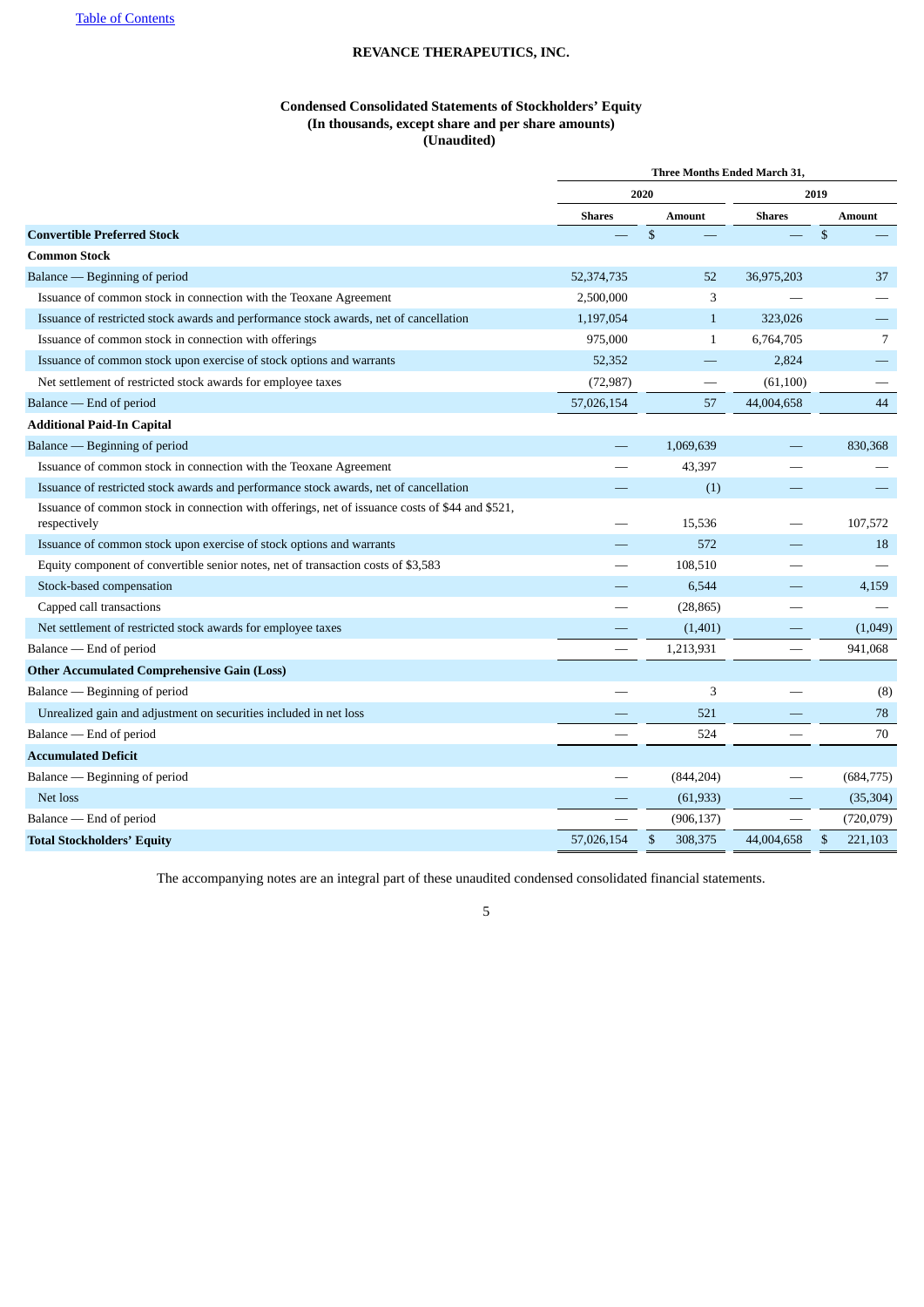# **Condensed Consolidated Statements of Cash Flows (In thousands) (Unaudited)**

<span id="page-5-0"></span>

|                                                                                                      | Three Months Ended March 31, |                   |    |            |
|------------------------------------------------------------------------------------------------------|------------------------------|-------------------|----|------------|
|                                                                                                      |                              | 2020              |    | 2019       |
| <b>CASH FLOWS FROM OPERATING ACTIVITIES</b>                                                          |                              |                   |    |            |
| Net loss                                                                                             | \$                           | (61, 933)         | \$ | (35, 304)  |
| Adjustments to reconcile net loss to net cash used in operating activities:                          |                              |                   |    |            |
| Non-cash in-process research and development                                                         |                              | 11,184            |    |            |
| Stock-based compensation                                                                             |                              | 6,544             |    | 4,159      |
| Amortization of debt discount and issuance costs                                                     |                              | 1,505             |    |            |
| Depreciation and amortization                                                                        |                              | 739               |    | 628        |
| Amortization of discount on investments                                                              |                              | (513)             |    | (649)      |
| Other non-cash operating activities                                                                  |                              | 371               |    | 88         |
| Changes in operating assets and liabilities:                                                         |                              |                   |    |            |
| Accounts receivable                                                                                  |                              |                   |    | 27,000     |
| Prepaid expenses and other current assets                                                            |                              | (467)             |    | (1,018)    |
| Operating lease right of use assets                                                                  |                              | 570               |    | (3, 440)   |
| Other non-current assets                                                                             |                              | 175               |    | 101        |
| Accounts payable                                                                                     |                              | 789               |    | (3,736)    |
| Accruals and other liabilities                                                                       |                              | (2, 373)          |    | (2,298)    |
| Deferred revenue                                                                                     |                              | 942               |    | (278)      |
| Operating lease liabilities                                                                          |                              | (822)             |    | 3,333      |
| Net cash used in operating activities                                                                |                              | (43, 289)         |    | (11, 414)  |
| <b>CASH FLOWS FROM INVESTING ACTIVITIES</b>                                                          |                              |                   |    |            |
| Purchases of investments                                                                             |                              | (159, 412)        |    | (127, 357) |
| Purchases of property and equipment                                                                  |                              | (539)             |    | (1,084)    |
| Purchase of intangible assets                                                                        |                              | (118)             |    |            |
| Proceeds from maturities of investments                                                              |                              | 54,500            |    | 25,000     |
| Net cash used in investing activities                                                                |                              | (105, 569)        |    | (103, 441) |
| <b>CASH FLOWS FROM FINANCING ACTIVITIES</b>                                                          |                              |                   |    |            |
| Proceeds from issuance of convertible senior notes                                                   |                              | 287,500           |    |            |
| Proceeds from issuance of common stock in connection with offerings, net of commissions and discount |                              | 15,581            |    | 108,100    |
| Proceeds from the exercise of stock options and common stock warrants                                |                              | 572               |    | 18         |
| Payment of capped call transactions                                                                  |                              | (28, 865)         |    |            |
| Payment of convertible senior notes transaction costs                                                |                              | (8,703)           |    |            |
| Net settlement of restricted stock awards for employee taxes                                         |                              | (1, 401)          |    | (1,049)    |
| Payment of offering costs                                                                            |                              | (337)             |    | (201)      |
| Net cash provided by financing activities                                                            |                              | 264,347           |    | 106,868    |
| NET INCREASE (DECREASE) IN CASH, CASH EQUIVALENTS, AND RESTRICTED CASH                               |                              | 115,489           |    | (7,987)    |
| CASH, CASH EQUIVALENTS, AND RESTRICTED CASH - Beginning of period                                    |                              | 171,890           |    | 73,986     |
| CASH, CASH EQUIVALENTS, AND RESTRICTED CASH - End of period                                          | $\$$                         | 287,379           | \$ | 65,999     |
| SUPPLEMENTAL DISCLOSURES OF NON-CASH INVESTING AND FINANCING INFORMATION:                            |                              |                   |    |            |
| Issuance of common stock in connection with the Teoxane Agreement                                    | $\,$                         | 43,400            | \$ |            |
| Accrued transaction costs on convertible senior notes                                                | \$                           | 487               | \$ |            |
| Property and equipment purchases included in accounts payable and accruals                           | \$                           | 247               | \$ | 1,108      |
| Accrued offering costs                                                                               | \$                           | $\qquad \qquad -$ | \$ | 320        |

The accompanying notes are an integral part of these unaudited condensed consolidated financial statements.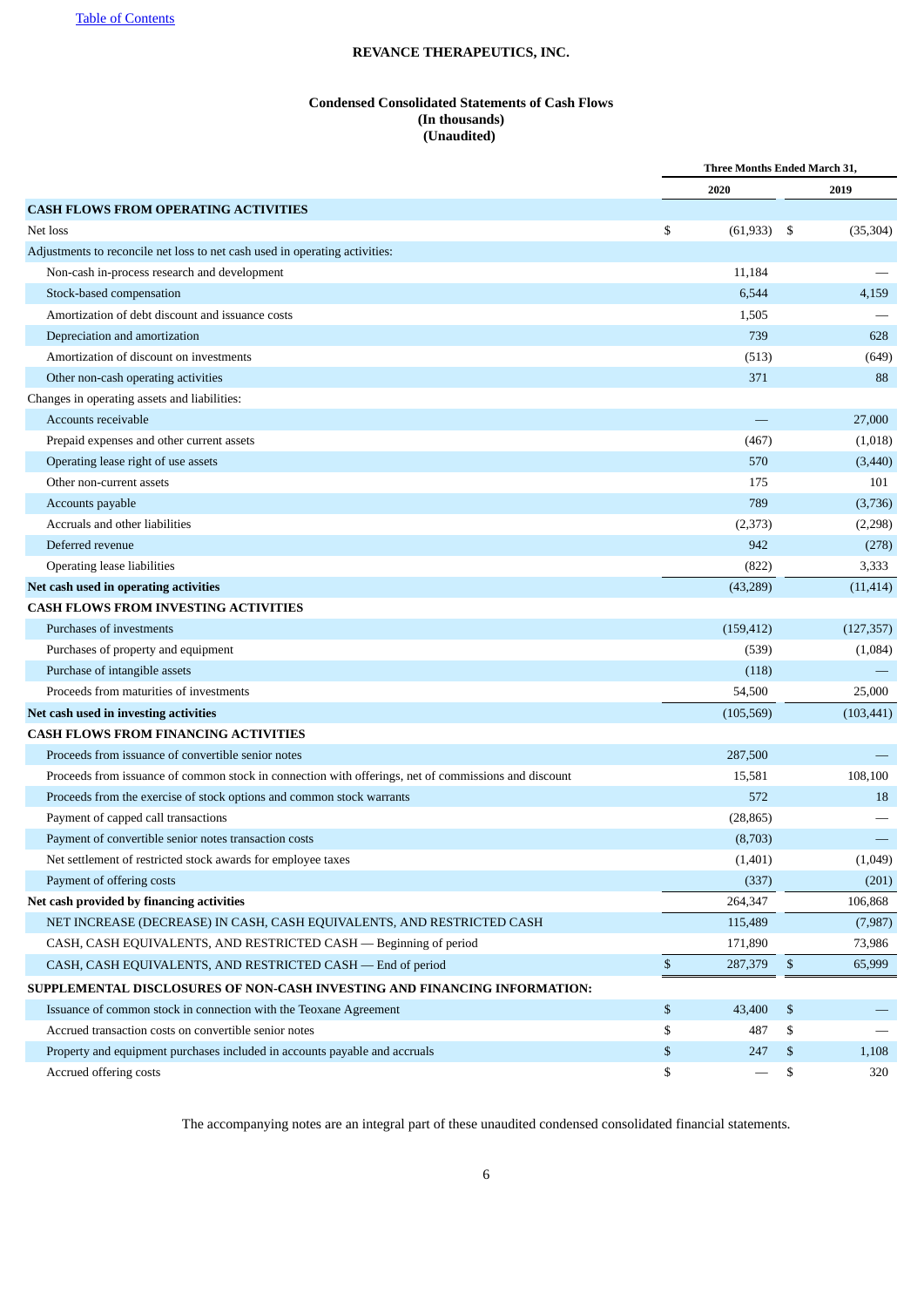#### **Notes to Condensed Consolidated Financial Statements**

#### **(Unaudited)**

#### <span id="page-6-1"></span><span id="page-6-0"></span>**1. The Company and Summary of Significant Accounting Policies**

#### **The Company**

Revance Therapeutics, Inc is a biotechnology company, developing new innovations in neuromodulators for aesthetic and therapeutic indications. Our lead product candidate, DaxibotulinumtoxinA for Injection, combines a proprietary stabilizing peptide excipient with a highly purified botulinum toxin that does not contain human or animal-based components. We have successfully completed a Phase 3 program for DaxibotulinumtoxinA for Injection in glabellar (frown) lines. In November 2019, we submitted the Biologics License Application ("BLA") to the United States (the "U.S.") Food and Drug Administration (the "FDA") for DaxibotulinumtoxinA for Injection in the treatment of moderate to severe glabellar (frown) lines. The FDA accepted the BLA on February 5, 2020, and the Prescription Drug User Fee Act ("PDUFA") target action date is November 25, 2020. We are also evaluating DaxibotulinumtoxinA for Injection in upper facial lines - glabellar lines, forehead lines and crow's feet combined -- as well as in three therapeutic indications -- cervical dystonia, adult upper limb spasticity and plantar fasciitis. Beyond DaxibotulinumtoxinA for Injection, we have begun development of a biosimilar to BOTOX®, which would compete in the existing short-acting neuromodulator marketplace. In January 2020, we entered into an exclusive distribution agreement (the "Teoxane Agreement") with Teoxane SA ("Teoxane"), pursuant to which Teoxane granted us with the exclusive right to import, market, promote, sell and distribute Teoxane's line of Resilient Hyaluronic Acid® (RHA®) dermal fillers. We are dedicated to making a difference by transforming patient experiences.

Since inception, we have devoted substantially all of our efforts to identifying and developing product candidates for the aesthetic and therapeutic pharmaceutical markets, recruiting personnel, raising capital, conducting preclinical and clinical development of, and manufacturing development for DaxibotulinumtoxinA for Injection, DaxibotulinumtoxinA Topical, the biosimilar to BOTOX®, and preparing the commercial launch of Teoxane's line of Resilient Hyaluronic Acid® dermal fillers. We have incurred losses and negative cash flows from operations. We have not generated product revenue to date, and will continue to incur significant research and development and other expenses related to our ongoing operations.

For three months ended March 31, 2020, we had a net loss of \$61.9 million. As of March 31, 2020, we had a working capital surplus of \$476.8 million and an accumulated deficit of \$906.1 million. In recent years, we have funded our operations primarily through a combination of issuance and sale of common stock and issuance of convertible senior notes. As of March 31, 2020, we had capital resources of \$511.3 million consisting of cash, cash equivalents, and short-term investments. We believe that our existing capital resources will fund the operating plan through at least the next 12 months following the issuance of this Form 10-Q, and may identify additional capital resources to fund our operations.

## **Basis of Presentation**

The accompanying condensed consolidated financial statements are unaudited, and reflect all adjustments which are, in the opinion of management, of a normal recurring nature and necessary for a fair statement of the results for the interim periods presented.

Our condensed consolidated balance sheets for the year ended December 31, 2019 was derived from audited consolidated financial statements, but does not include all disclosures required by U.S. generally accepted accounting principles ("U.S. GAAP"). The interim results presented herein are not necessarily indicative of the results of operations that may be expected for the full fiscal year ending December 31, 2020, or any other future period. Our condensed consolidated financial statements should be read in conjunction with our audited consolidated financial statements contained in our Annual Report on Form 10-K for the year ended December 31, 2019, which was filed with the Securities and Exchange Commission ("SEC"), on February 26, 2020.

Our condensed consolidated financial statements include our accounts and those of our wholly-owned subsidiaries, and have been prepared in conformity with U.S. GAAP. We operate in one segment.

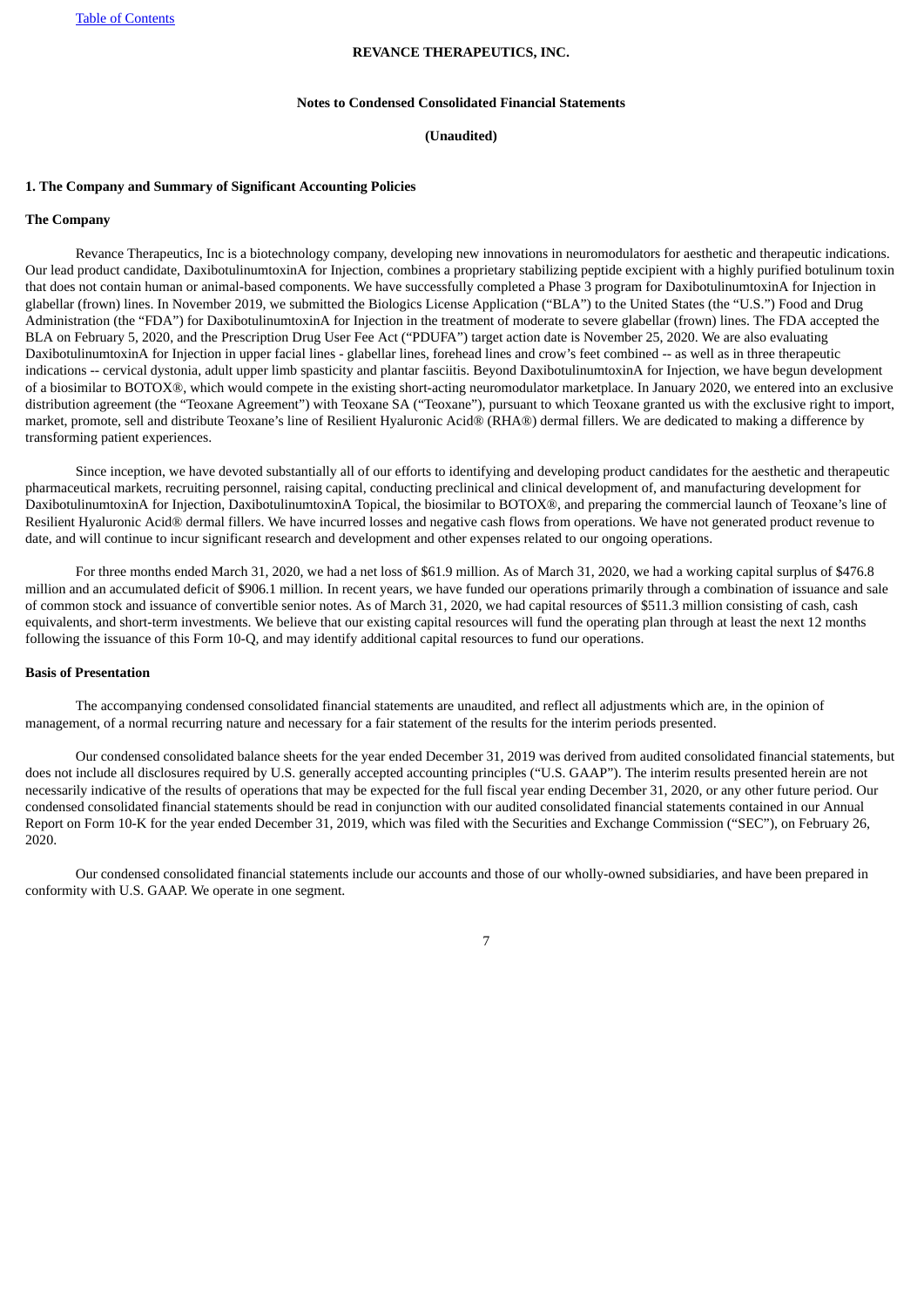#### **Notes to Condensed Consolidated Financial Statements — (Continued)**

#### **(Unaudited)**

#### **Principles of Consolidation**

Our condensed consolidated financial statements include our accounts and our wholly-owned subsidiaries. All intercompany transactions have been eliminated.

## **Use of Estimates**

The preparation of the condensed consolidated financial statements in conformity with U.S. GAAP requires management to make estimates and assumptions that affect the reported amounts of assets and liabilities, disclosure of contingent assets and liabilities at the date of the financial statements and the reported amounts of revenue and expenses during the reporting period. Such estimates include, but are not limited to, revenue recognition, deferred revenue classification, accruals including clinical trial costs, stock-based compensation, fair value of derivative liability, fair value of the liability component of the convertible senior notes, allocation of purchase consideration of asset acquisitions, and accounting for income taxes. We base these estimates on historical and anticipated results, trends and various other assumptions that we believe are reasonable under the circumstances. The worldwide continued spread of COVID-19 has caused a global slowdown of economic activity which has decreased demand for a broad variety of goods and services, including from our potential customers, while also disrupting sales channels and marketing activities for an unknown period of time until the disease is contained. We are unable to predict the future effect resulting from the COVID-19 pandemic on, for instance, paused clinical trials and revised product launch timing. As of the date of issuance of these condensed consolidated financial statements, we are not aware of any specific event or circumstance that would require us to update our estimates, judgments or revise the carrying value of our assets or liabilities. These estimates may change, as new events occur and additional information is obtained, and are recognized in the condensed consolidated financial statements as soon as they become known. Actual results could differ from those estimates and any such differences may be material to our condensed consolidated financial statements.

#### **Intangible Assets**

Intangible assets acquired in asset acquisition are stated at cost, less accumulated amortization on the condensed consolidated balance sheets, and are amortized on a ratable basis over their useful life. Assets acquired as part of an asset acquisition that are considered to be inprocess research and development are immediately expensed unless there is an alternative future use in other research and development projects.

## **Recently Adopted Accounting Pronouncements**

In August 2018, the Financial Accounting Standards Board ("FASB") issued ASU 2018-15, *Intangibles—Goodwill and Other—Internal-Use* Software (Subtopic 350-40) Customer's Accounting for Implementation Costs Incurred in a Cloud Computing Arrangement That Is a Service Contract. The amendments in ASU 2018-15 align the requirements for capitalizing implementation costs incurred in a hosting arrangement that is a service contract with the requirements for capitalizing implementation costs incurred to develop or obtain internal-use software (and hosting arrangements that include an internal-use software license). Accordingly, the amendments require an entity (customer) in a hosting arrangement that is a service contract to follow the guidance in Subtopic 350-40 to determine which implementation costs to capitalize as an asset related to the service contract and which costs to expense. ASU 2018-15 is effective for fiscal years beginning after December 15, 2019 with early adoption permitted. We adopted ASU 2018-15 on January 1, 2020 on a prospective basis.

## **Recent Accounting Pronouncements**

The recent accounting pronouncements did not have any material impact on the financial statements unless otherwise disclosed, and we do not believe that there are any other new accounting pronouncements that have been issued that might have a material impact on our financial position or results of operations.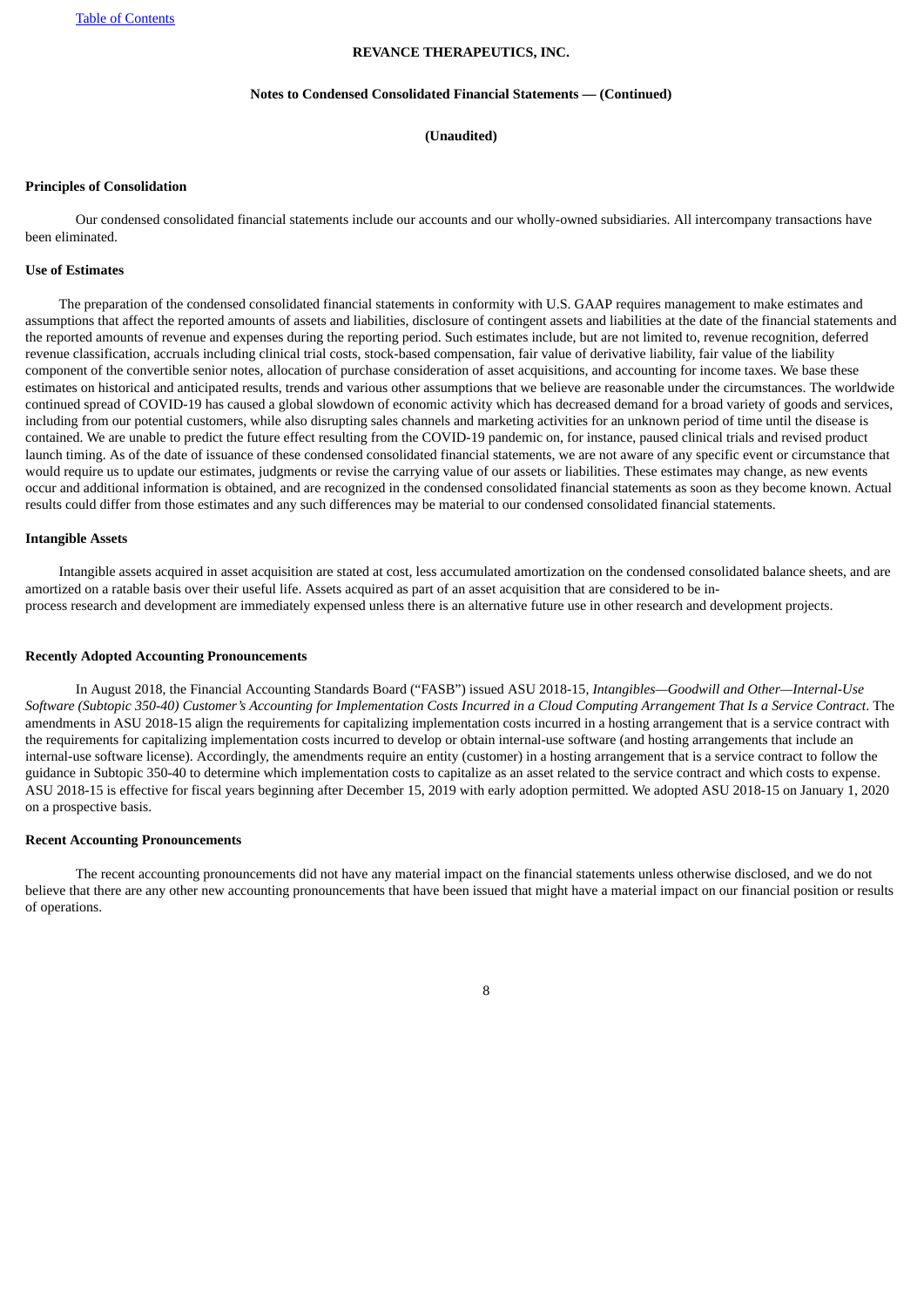#### **Notes to Condensed Consolidated Financial Statements — (Continued)**

#### **(Unaudited)**

#### **2. Revenue**

## **Mylan Collaboration and License Agreement**

## *Agreement Terms*

We entered into a collaboration agreement with Mylan Ireland Limited, a wholly-owned indirect subsidiary of Mylan N.V. ("Mylan") in February 2018 (the "Mylan Collaboration"), pursuant to which we agreed to collaborate with Mylan exclusively, on a world-wide basis (excluding Japan), to develop, manufacture, and commercialize a biosimilar to the branded biologic product (onabotulinumtoxinA) marketed as BOTOX®. In August 2019, the Mylan Collaboration was amended to, among other things, revise the period of time for Mylan to decide whether to continue the development and commercialization of the biosimilar beyond the initial development plan (the "Continuation Decision") to be on or before the later of (i) April 30, 2020 or (ii) 30 calendar days from the date that we provide Mylan with certain deliverables. On May 1, 2020, we announced that we are continuing discussions with Mylan regarding whether or not Mylan plans to move forward with the biosimilar program.

Under the Mylan Collaboration, Mylan has paid us an aggregate of \$30 million in non-refundable upfront fees, and the agreement provides for additional contingent payments of up to \$100 million in the aggregate, upon the achievement of specified clinical and regulatory (i.e., a biosimilar biological pathway) milestones and of specified, tiered sales milestones of up to \$225 million. The payments do not represent a financing component for the transfer of goods or services. The contingent payments would be payable after the Continuation Decision and upon meeting certain milestones.

#### *Revenue Recognition*

In accordance with ASC 606, transaction price is defined as the amount of consideration to which an entity expects to be entitled in exchange for promised goods or services to a customer. We estimated the transaction price for the Mylan Collaboration using the most likely amount method. In order to determine the transaction price, we evaluated all of the payments to be received during the duration of the contract, which included milestones and consideration payable by Mylan. Other than the upfront payment, all other milestones and consideration we may earn under the Mylan Collaboration are subject to uncertainties related to development achievements, Mylan's rights to terminate the agreement, and estimated effort for cost-sharing payments. Components of such estimated effort for cost-sharing payments include both internal and external costs. Consequently, the transaction price does not include any milestones and considerations that, if included, could result in a probable significant reversal of revenue when related uncertainties become resolved. Sales-based milestones and royalties are not included in the transaction price until the sales occur because the underlying value relates to the license and the license is the predominant feature in the Mylan Collaboration. We re-evaluate the transaction price at each reporting period. As of March 31, 2020, the transaction price allocated to the unfulfilled performance obligations is \$106.8 million.

We recognize revenue and estimate deferred revenue based on the cost of services incurred over the total estimated cost of services to be provided for the development period. For revenue recognition purposes, the development period is estimated to extend through 2024. It is possible that this period will change and is assessed at each reporting date.

For the three months ended March 31, 2020 and 2019, we recognized revenue related to development services of \$0.1 million and \$0.3 million, respectively. As of March 31, 2020 and December 31, 2019, we estimated short-term deferred revenue of \$10.1 million and \$7.9 million, respectively; and long-term deferred revenue of \$15.7 million and \$18.0 million, respectively.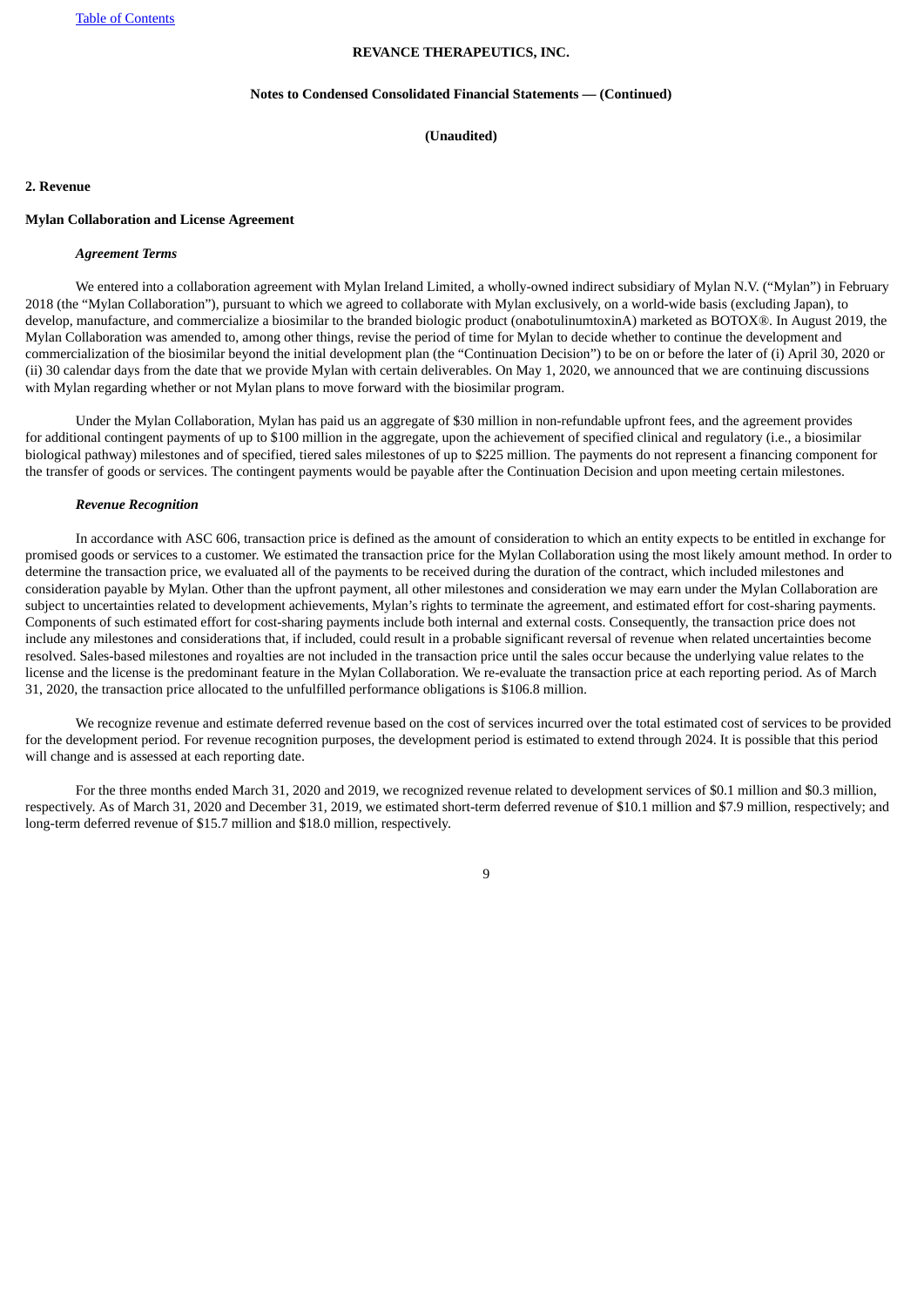#### **Notes to Condensed Consolidated Financial Statements — (Continued)**

#### **(Unaudited)**

#### **Fosun License Agreement**

#### *Agreement Terms*

In December 2018, we entered into a license agreement (the "Fosun License Agreement") with Shanghai Fosun Pharmaceutical Industrial Development Co., Ltd., a wholly-owned subsidiary of Shanghai Fosun Pharmaceutical (Group) Co., Ltd ("Fosun"), whereby we have granted Fosun the exclusive rights to develop and commercialize our proprietary DaxibotulinumtoxinA for Injection in mainland China, Hong Kong and Macau (the "Fosun Territory") and certain sublicense rights.

Under the Fosun License Agreement, in January 2019 we received a non-refundable upfront payment of \$30.0 million, net of foreign withholding tax of \$3.0 million. We are also eligible to receive (i) additional contingent payments of up to \$230.5 million upon the achievement of specified milestones based on (a) the submission and approval of biologics license applications ("BLAs") for certain aesthetic and therapeutic indications and (b) first calendar year net sales, and (ii) tiered royalty payments in low double digit to high teen percentages on annual net sales. The royalty percentages are subject to reduction in the event that (i) we do not have any valid and unexpired patent claims that cover the product in the Fosun Territory, (ii) biosimilars of the product are sold in the Fosun Territory or (iii) Fosun needs to pay compensation to third parties to either avoid patent infringement or market the product in the Fosun Territory. In March 2020, we received from Fosun a milestone payment of \$1.0 million, before foreign withholding tax of \$0.1 million, for the acceptance of the BLA submission to the FDA for DaxibotulinumtoxinA for Injection for the treatment of moderate to severe glabellar (frown) lines.

## *Revenue Recognition*

We estimated the transaction price for the Fosun License Agreement using the most likely amount method. We evaluated all of the variable payments to be received during the duration of the contract, which included payments from specified milestones, royalties, and estimated supplies to be delivered. We will re-evaluate the transaction price at each reporting period and upon a change in circumstances. As of March 31, 2020, the transaction price allocated to unfulfilled performance obligation is \$31.0 million.

No revenue has been recognized from the Fosun License Agreement for the three months ended March 31, 2020 and 2019. Substantially all payments received to date were included in long-term deferred revenue as of March 31, 2020 and December 31, 2019.

## **3. Cash Equivalents and Short-Term Investments**

Our cash equivalents and short-term investments consist of money market funds, U.S. treasury securities, U.S. government agency obligations, commercial paper, and overnight repurchase agreements which are classified as available-for-sale securities.

 $1<sub>0</sub>$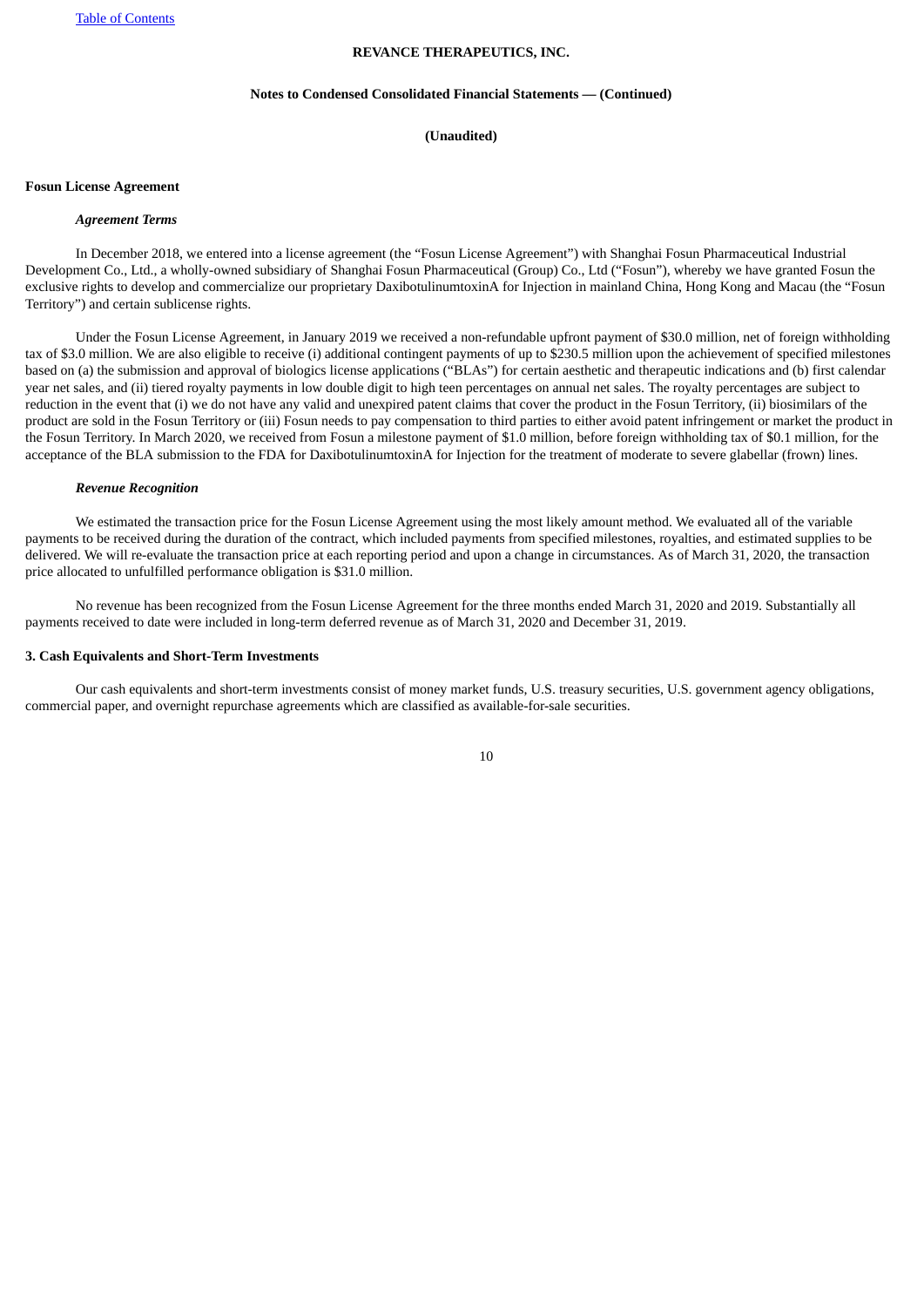## **Notes to Condensed Consolidated Financial Statements — (Continued)**

## **(Unaudited)**

The following table is a summary of amortized cost, unrealized gains and losses, and fair value of our cash equivalents and short-term investments:

|                                                             | March 31, 2020 |         |     |                   | <b>December 31, 2019</b> |     |         |                   |                |    |        |    |                   |
|-------------------------------------------------------------|----------------|---------|-----|-------------------|--------------------------|-----|---------|-------------------|----------------|----|--------|----|-------------------|
|                                                             |                |         |     | <b>Unrealized</b> |                          |     |         | <b>Unrealized</b> |                |    |        |    |                   |
| in thousands                                                |                | Cost    |     | Gains             | <b>Fair Value</b>        |     | Cost    |                   | Gains          |    | Losses |    | <b>Fair Value</b> |
| Money market funds                                          | $\mathbb{S}$   | 179,031 | \$  |                   | \$<br>179,031            | \$  | 136,258 | \$                |                | \$ |        | \$ | 136,258           |
| U.S. treasury securities                                    |                | 30,124  |     | 182               | 30,306                   |     | 48,349  |                   | 6              |    |        |    | 48,355            |
| U.S. government agency obligations                          |                | 159,634 |     | 342               | 159,976                  |     | 5,993   |                   | $\overline{2}$ |    | (5)    |    | 5,990             |
| Commercial paper                                            |                | 140,320 |     |                   | 140,320                  |     | 77,082  |                   |                |    |        |    | 77,082            |
| Overnight repurchase agreements                             |                |         |     |                   |                          |     | 15,001  |                   |                |    |        |    | 15,001            |
| Total cash equivalents and<br>available-for-sale securities |                | 509,109 | \$. | 524               | \$<br>509,633            | \$. | 282,683 | \$                | 8              | \$ | (5)    | £. | 282,686           |
|                                                             |                |         |     |                   |                          |     |         |                   |                |    |        |    |                   |
| Classified as:                                              |                |         |     |                   |                          |     |         |                   |                |    |        |    |                   |
| Cash equivalents                                            |                |         |     |                   | \$<br>285,012            |     |         |                   |                |    |        | \$ | 163,731           |
| Short-term investments                                      |                |         |     |                   | 224,621                  |     |         |                   |                |    |        |    | 118,955           |
| Total cash equivalents and<br>available-for-sale securities |                |         |     |                   | \$<br>509,633            |     |         |                   |                |    |        | \$ | 282,686           |

As of March 31, 2020 and December 31, 2019, we have no other-than-temporary impairments on our available-for-sale securities and the contractual maturities of the available-for-sale securities are less than one-year.

## <span id="page-10-0"></span>**4. Filler Distribution Agreement**

In January 2020, we entered into an exclusive distribution agreement (the "Teoxane Agreement") with Teoxane SA ("Teoxane"), pursuant to which Teoxane granted us with the exclusive right to import, market, promote, sell and distribute Teoxane's line of Resilient Hyaluronic Acid® ("RHA®") dermal fillers in exchange for 2,500,000 shares of our common stock and certain other commitments by us. The Teoxane Agreement includes rights to i) RHA® 2, RHA® 3 and RHA® 4 which have been approved by the FDA for the correction of moderate to severe dynamic facial wrinkles and folds, including RHA® 2, RHA® 3 and RHA® 4 in the currently approved indications, ii) RHA® 1, which is currently in clinical trials for the treatment of perioral rhytids , and iii) future hyaluronic acid filler advancements and products by Teoxane (collectively the "RHA® dermal fillers") in the U.S. and U.S. territories and possessions. The Teoxane Agreement will be effective for a term of ten years upon product launch and may be extended for a two-year period upon the mutual agreement of the parties. We are required to meet certain minimum purchase obligations and certain minimum expenditure requirements, which are discussed in [Note](#page-18-0) 10.

If Teoxane pursues regulatory approval for RHA® dermal fillers for certain new indications or filler technologies, including innovations with respect to existing products in the U.S., we will be subject to certain specified cost-sharing arrangements for third party expenses incurred in achieving regulatory approval for such products. We will also have a right of first negotiation with respect to any cosmeceutical products that Teoxane wishes to distribute in the U.S, and Teoxane will have a right of first negotiation in connection with the distribution of DaxibotulinumtoxinA for Injection for aesthetic use, outside the U.S. and U.S. territories where Teoxane has an affiliate.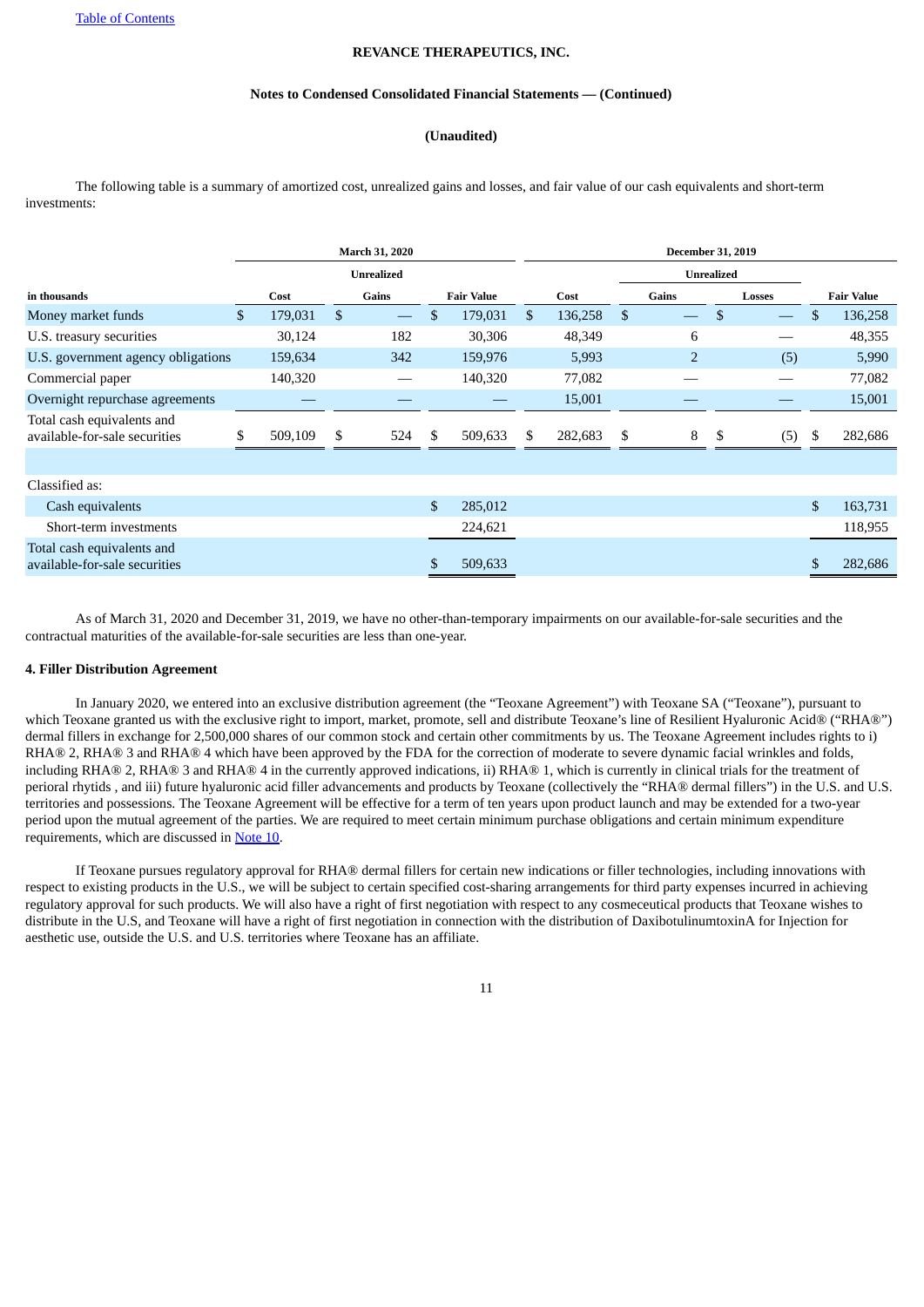## **Notes to Condensed Consolidated Financial Statements — (Continued)**

#### **(Unaudited)**

The Teoxane Agreement is accounted for as an asset acquisition for the distribution rights of various approved and unapproved products and indications. The aggregate purchase consideration for the distribution rights is \$43.5 million, consisting of the fair value of the 2,500,000 shares transferred to Teoxane and transaction costs. The purchase consideration is allocated to the underlying groups of approved and unapproved products based on their relative fair values, of which \$11.2 million is allocated to certain unapproved products and future innovations, or in-process research and development assets, and is recognized as research and development expense on the condensed consolidated statements of operations and comprehensive loss. The remaining purchase consideration is allocated to the currently approved products and indications, and is recognized as an intangible asset on the condensed consolidated balance sheets. The intangible asset will be amortized over approximately 4 years commencing upon the first delivery of the RHA® dermal fillers products from Teoxane.

The following table summarized the distribution rights:

|                                                          | <b>March 31, 2020</b>          |        |  |                             |                            |        |  |  |
|----------------------------------------------------------|--------------------------------|--------|--|-----------------------------|----------------------------|--------|--|--|
| (in thousands)                                           | <b>Initial Carrving Amount</b> |        |  | Accumulated<br>Amortization | <b>Net Carrying Amount</b> |        |  |  |
| Distribution rights to approved products and indications |                                | 32.334 |  | $\hspace{0.05cm}$           |                            | 32,334 |  |  |

#### **5. Derivative Liability**

In 2012, we entered into a settlement agreement in which we are obligated to pay \$4.0 million upon achieving regulatory approval for DaxibotulinumtoxinA for Injection or DaxibotulinumtoxinA Topical. We determined that such payment was a derivative instrument that requires fair value accounting as a liability and periodic fair value remeasurements until settled. The fair value of the derivative liability was determined by estimating the timing and probability of the related regulatory approval and multiplying the payment amount by this probability percentage and a discount factor.

As of March 31, 2020, the fair value of the derivative liability was \$3.0 million, which was measured using a term of 0.7 years based on an expected BLA approval in 2020, a risk-free rate of 0.2% and a credit risk adjustment of 7.5%. As of December 31, 2019, the fair value of the derivative liability was \$3.0 million, which was measured using a term of 0.9 years based on an expected BLA approval in 2020, a risk-free rate of 1.6% and a credit risk adjustment of 7.5%.

## **6. Leases**

We have non-cancelable operating leases for facilities for research, manufacturing, and administrative functions, and equipment operating leases. As of March 31, 2020, the weighted average remaining lease term is 6.8 years. The monthly payments for the facility lease escalate over the facility lease term with the exception of a decrease in payments at the beginning of 2022. We have options to extend the facility operating leases for up to 14.0 years. Our lease contracts do not contain termination options, residual value guarantees or restrictive covenants.

The operating lease costs are summarized as follows:

|                             |  | Three Months Ended March 31, |  |       |
|-----------------------------|--|------------------------------|--|-------|
| (in thousands)              |  | 2020                         |  | 2019  |
| Operating lease cost        |  | 1,425                        |  | 1,343 |
| Variable lease cost (1)     |  | 77                           |  | 290   |
| Total operating lease costs |  | 1,502                        |  | 1,633 |

(1) Variable lease cost includes management fees, common area maintenance, property taxes, and insurance, which are not included in the lease liabilities and are expensed as incurred.

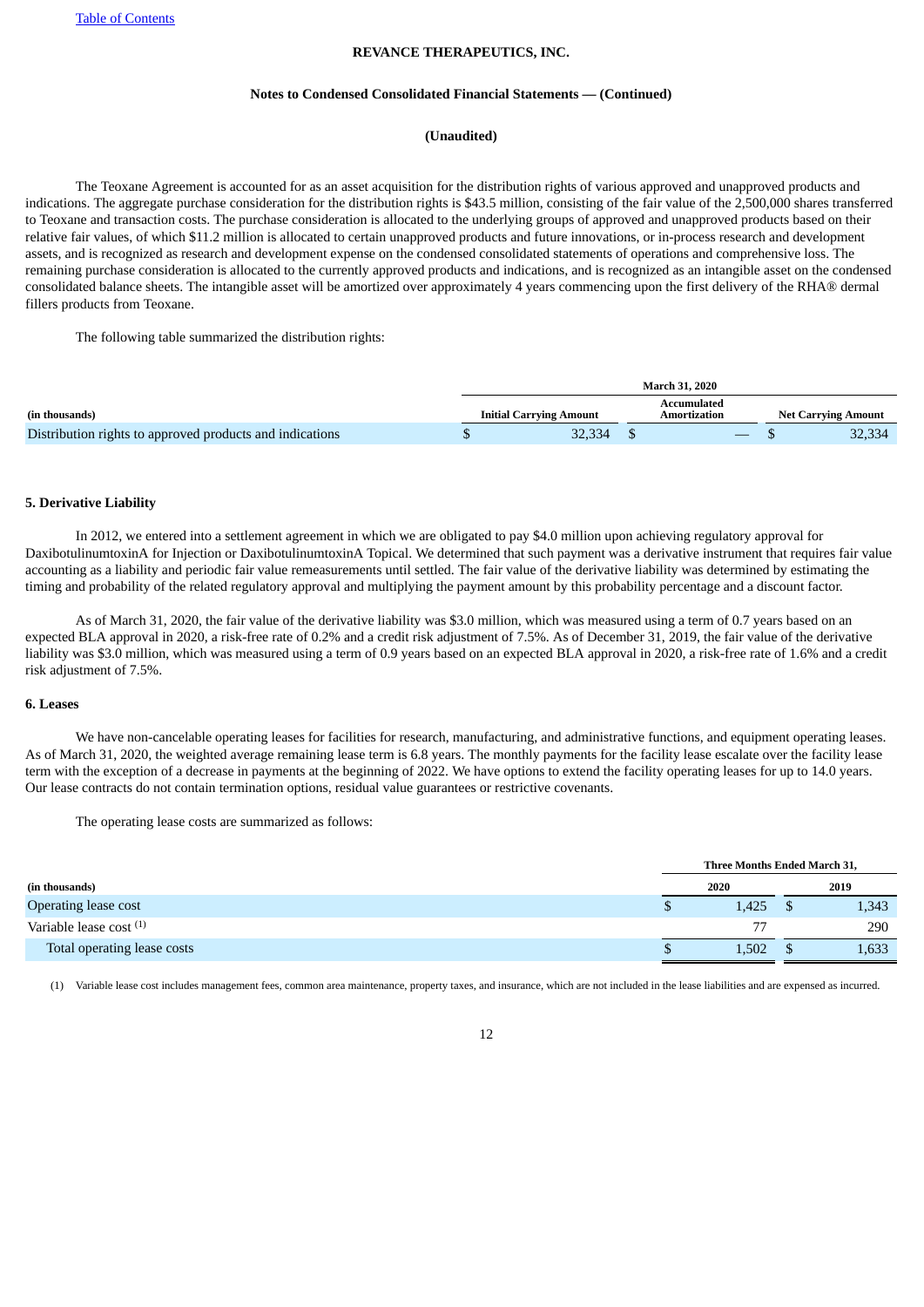## **Notes to Condensed Consolidated Financial Statements — (Continued)**

## **(Unaudited)**

As of March 31, 2020, maturities of the Company's operating lease liabilities are as follows:

| <b>Year Ending December 31,</b>           |    | (in thousands) |
|-------------------------------------------|----|----------------|
| 2020 remaining nine months                | \$ | 5,057          |
| 2021                                      |    | 6,942          |
| 2022                                      |    | 5,464          |
| 2023                                      |    | 5,557          |
| 2024                                      |    | 5,733          |
| 2025 and thereafter                       |    | 12,226         |
| Total operating lease payments            |    | 40,979         |
| Less imputed interest (1)                 |    | (12, 462)      |
| Present value of operating lease payments | S  | 28,517         |

(1) Our lease contracts do not provide a readily determinable implicit rate. The imputed interest was based on a weighted average discount rate of 12.0%, which represents the estimated incremental borrowing based on the information available at the adoption or commencement dates.

Supplemental cash flow information related to the operating leases was as follows:

|                                                                                  | <b>Three Months Ended March 31.</b> |       |      |        |  |
|----------------------------------------------------------------------------------|-------------------------------------|-------|------|--------|--|
| (in thousands)                                                                   | 2020                                |       | 2019 |        |  |
| Cash paid for amounts included in the measurement of operating lease liabilities |                                     | 1.677 |      | 1.450. |  |
| Right-of-use assets obtained in exchange for operating lease liabilities         |                                     | $-$ S |      | 3.890  |  |

## <span id="page-12-0"></span>**7. Convertible Senior Notes**

On February 14, 2020, we issued convertible senior notes that are due in 2027 (the "2027 Notes") with an aggregate principal balance of \$287.5 million, pursuant to an indenture, dated February 14, 2020, between Revance and U.S. Bank National Association, as trustee (the "Indenture"). The 2027 Notes are senior unsecured obligations and bear interest at a rate of 1.75% per year, payable semiannually in arrears on February 15 and August 15 of each year, beginning on August 15, 2020. The 2027 Notes will mature on February 15, 2027, unless earlier converted, redeemed or repurchased. In connection with issuing the 2027 Notes, we received \$278.3 million in net proceeds, after deducting the initial purchasers' discount, commissions, and other issuance costs. A portion of the net proceeds from the 2027 Notes were used to purchase the capped call transactions described below and the remainder will be used to fund expenses associated with commercial launch activities for both the RHA® dermal fillers and, if approved, DaxibotulinumtoxinA for Injection for glabellar lines, research and development, and other corporate activities.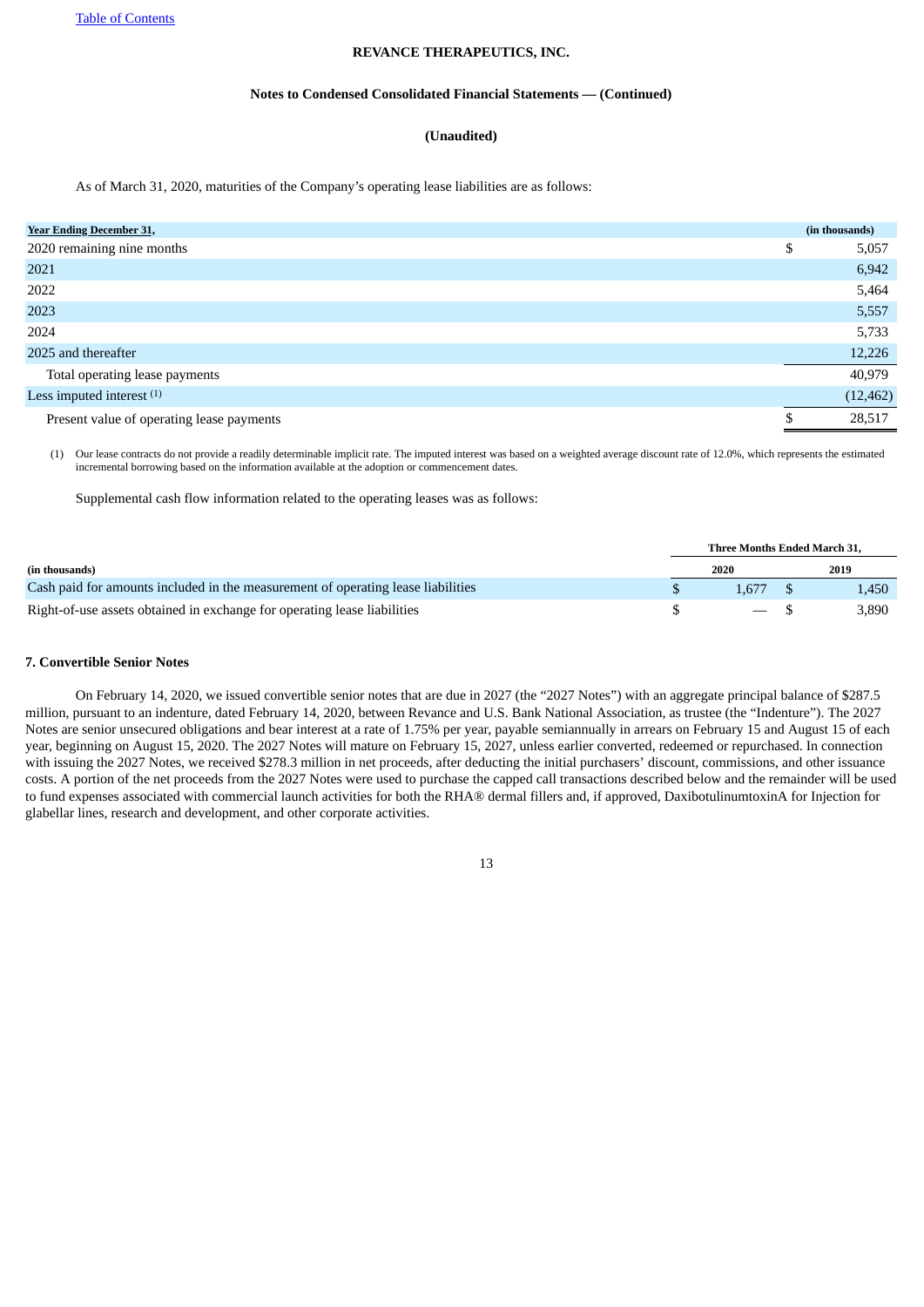#### **Notes to Condensed Consolidated Financial Statements — (Continued)**

## **(Unaudited)**

The 2027 Notes may be converted at any time by the holders prior to the close of business on the business day immediately preceding November 15, 2026 only under the following circumstances: (1) during any fiscal quarter commencing after the fiscal quarter ending on June 30, 2020 (and only during such fiscal quarter), if the last reported sale price of our common stock for at least 20 trading days (whether or not consecutive) during a period of 30 consecutive trading days ending on, and including, the last trading day of the immediately preceding fiscal quarter is greater than or equal to 130% of the conversion price on each applicable trading day; (2) during the five business day period after any ten consecutive trading day period (the "measurement period") in which the trading price (as defined in the Indenture) per \$1,000 principal amount of the 2027 Notes for each trading day of the measurement period was less than 98% of the product of the last reported sale price of our common stock and the conversion rate on each such trading day; (3) if we call any or all of the 2027 Notes for redemption, at any time prior to the close of business on the scheduled trading day immediately preceding the redemption date; or (4) upon the occurrence of specified corporate events. On or after November 15, 2026 until the close of business on the second scheduled trading day immediately preceding the maturity date, holders may convert all or any portion of their 2027 Notes at any time, regardless of the foregoing circumstances. Upon conversion, we will pay or deliver, as the case may be, cash, shares of our common stock or a combination of cash and shares of our common stock, at our election.

The conversion rate will initially be 30.8804 shares of our common stock per \$1,000 principal amount of the 2027 Notes (equivalent to an initial conversion price of approximately \$32.38 per share of our common stock). The conversion rate is subject to adjustment in some events but will not be adjusted for any accrued and unpaid interest. In addition, following certain corporate events that occur prior to the maturity date or if we deliver a notice of redemption, we will, in certain circumstances, increase the conversion rate for a holder who elects to convert its 2027 Notes in connection with such a corporate event or notice of redemption, as the case may be.

We may not redeem the 2027 Notes prior to February 20, 2024. We may redeem for cash all or any portion of the 2027 Notes, at our option, on or after February 20, 2024 if the last reported sale price of our common stock has been at least 130% of the conversion price then in effect for at least 20 trading days (whether or not consecutive) during any 30 consecutive trading day period (including the last trading day of such period) ending on, and including, the trading day immediately preceding the date on which we provide notice of redemption at a redemption price equal to 100% of the principal amount of the 2027 Notes to be redeemed, plus any accrued and unpaid interest to, but excluding, the redemption date. No sinking fund is provided for the 2027 Notes.

If we undergo a fundamental change (as defined in the Indenture), holders may require us to repurchase for cash all or any portion of their 2027 Notes at a fundamental change repurchase price equal to 100% of the principal amount of the 2027 Notes to be repurchased, plus any accrued and unpaid interest to, but excluding, the fundamental change repurchase date.

In accounting for the issuance of the 2027 Notes, we separated the 2027 Notes into liability and equity components. The carrying amount of the liability component was \$175.4 million, which was calculated by using a discount rate of 9.5%, which was estimated to be our borrowing rate on the issuance date for a similar debt instrument without the conversion feature. The carrying amount of the equity component was \$112.1 million, which represents the conversion option, and was determined by deducting the fair value of the liability component from the par value of the 2027 Notes. The equity component of the 2027 Notes is included in additional paid-in capital in the condensed consolidated balance sheets and will not be subsequently remeasured as long as it continues to meet the conditions for equity classification. The difference between the principal amount of the 2027 Notes and the liability component (the "debt discount") is amortized to interest expense in the condensed consolidated statements of operations and comprehensive loss using the effective interest method over the term of the 2027 Notes.

Total transaction costs for the issuance of the 2027 Notes were \$9.2 million, consisting of initial purchasers' discount, commissions, and other issuance costs. We allocated the total transaction costs proportionally to the liability and equity components. The transaction costs attributed to the liability component were \$5.6 million, which were recorded as debt issuance costs (presented as contra debt in our condensed consolidated balance sheets) and are amortized to interest expense in the condensed consolidated statements of operations and comprehensive loss over the term of the 2027 Notes. The transaction costs attributed to the equity component were \$3.6 million, which were included in additional paid-in capital.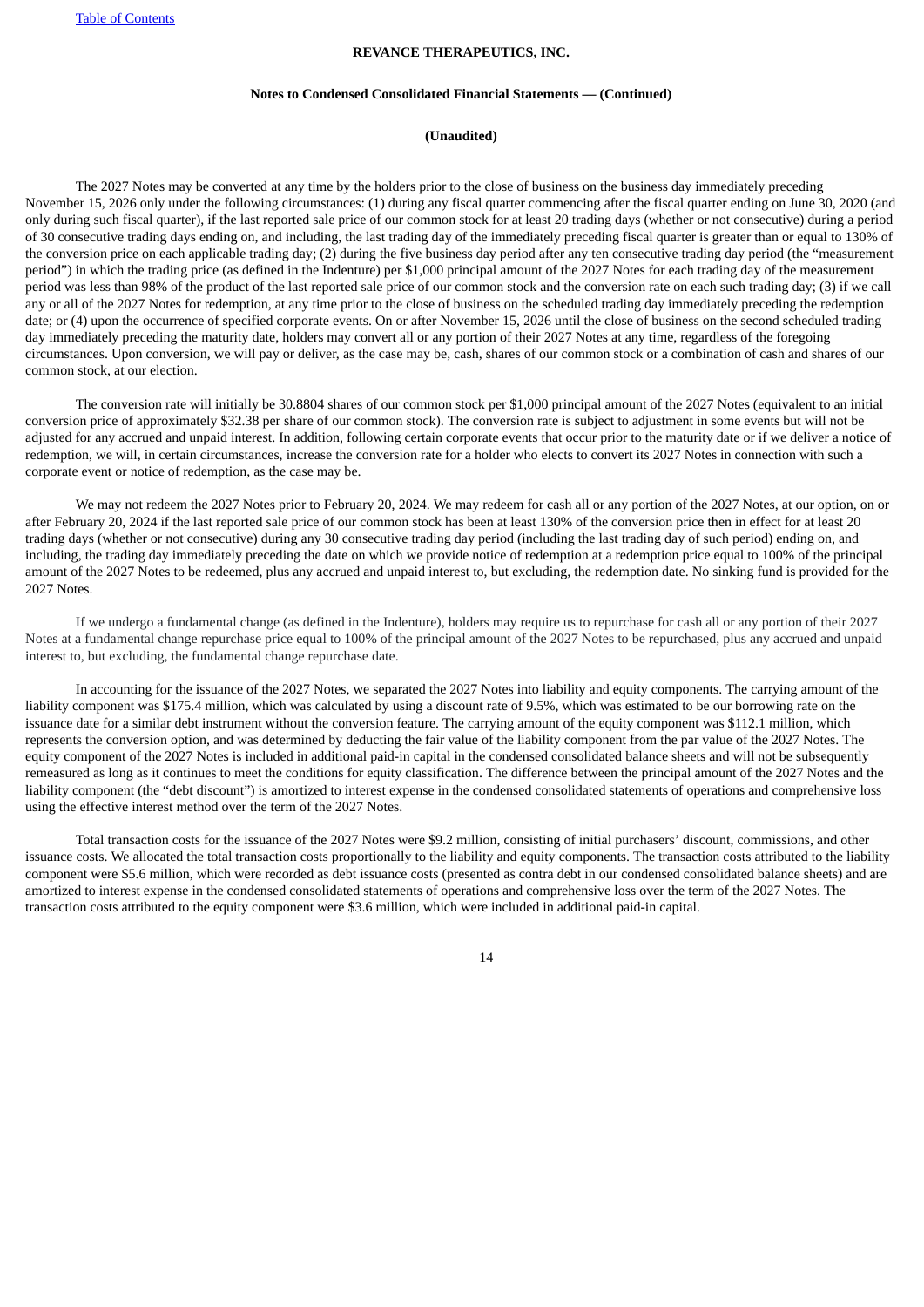#### **Notes to Condensed Consolidated Financial Statements — (Continued)**

## **(Unaudited)**

Interest expense relating to the 2027 Notes in the condensed consolidated statements of operations and comprehensive loss are summarized as follows:

| (in thousands)                          | <b>Three Months Ended</b><br><b>March 31, 2020</b> |       |
|-----------------------------------------|----------------------------------------------------|-------|
| Contractual interest expense            | J.                                                 | 643   |
| Amortization of debt discount (1)       |                                                    | 1,461 |
| Amortization of debt issuance costs (2) |                                                    | 44    |
| Total interest expense                  |                                                    | 2,148 |

(1) The effective interest rate on the liability component of the 2027 Notes was 9.5% for the three months ended March 31, 2020, which remained unchanged from the issuance date. As of March 31, 2020, the unamortized debt discount was \$110.6 million, and will be amortized over 6.9 years.

(2) As of March 31, 2020, the unamortized debt issuance cost for the 2027 Notes was \$5.6 million on the condensed consolidated balance sheets.

As of March 31, 2020, the convertible senior notes on the condensed consolidated balance sheets represented the carrying amount of the liability component of the 2027 Notes, net of unamortized debt discounts and debt issuance costs, which are summarized as follows:

| (in thousands)                                          | March 31, 2020 |
|---------------------------------------------------------|----------------|
| 2027 Notes                                              | 287,500        |
| Less: Unamortized debt discount and debt issuance costs | (116, 195)     |
| Carrying amount of 2027 Notes                           | 171.305        |

## **Capped Call Transactions**

Concurrently with the 2027 Notes, we entered into capped call transactions with one of the initial purchasers and another financial institution (the "option counterparties") and used \$28.9 million of the net proceeds from the 2027 Notes to pay the cost of the capped call transactions. The capped call transactions are expected generally to reduce the potential dilutive effect upon conversion of the 2027 Notes and/or offset any cash payments we are required to make in excess of the principal amount of converted 2027 Notes, as the case may be, with such reduction and/or offset subject to a price cap of \$48.88 of our common stock per share, which represents a premium of 100% over the last reported sale price of our common stock on February 10, 2020. The capped calls have an initial strike price of \$32.38 per share, subject to certain adjustments, which corresponds to the conversion option strike price in the 2027 Notes. The capped call transactions cover, subject to anti-dilution adjustments, approximately 8.9 million shares of our common stock.

The capped call transactions are separate transactions that we entered into with the option counterparties and are not part of the terms of the 2027 Notes. As the capped call transactions meet certain accounting criteria, the premium paid of \$28.9 million was recorded as a reduction in additional paid-in capital in the condensed consolidated balance sheets, and will not be remeasured to fair value as long as the accounting criteria continue to be met. As of March 31, 2020, we had not purchased any shares under the capped call transactions.

## **8. Stockholders' Equity and Stock-Based Compensation**

## **Common Stock Warrants**

As of December 31, 2019, warrants to purchase 34,113 shares of common stock were outstanding at an exercise price of \$14.95 per share, which expired in May 2020. In February 2020, warrants to purchase 34,113 shares of common stock were net exercised for 11,134 shares of common stock. As of March 31, 2020, no common stock warrants were outstanding.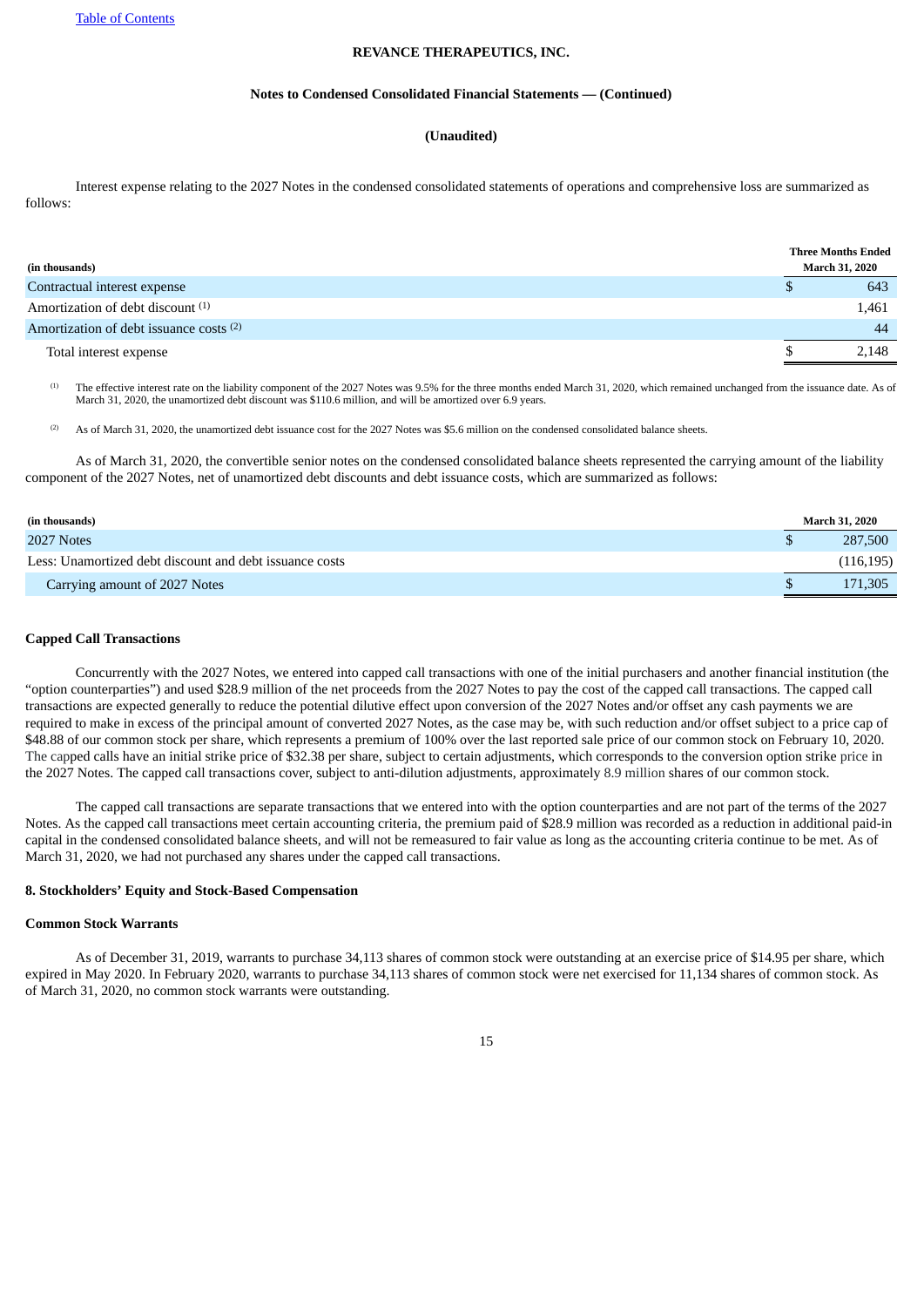## **Notes to Condensed Consolidated Financial Statements — (Continued)**

## **(Unaudited)**

## *2014 Equity Incentive Plan (the "2014 EIP")*

On January 1, 2020, the number of shares of common stock reserved for issuance under the 2014 EIP increased by 2,094,989 shares. For the three months ended March 31, 2020, 765,675 stock options and 1,261,225 restricted stock awards, including 215,000 performance stock awards, were granted under the 2014 EIP. As of March 31, 2020, 929,364 shares were available for issuance under the 2014 EIP.

## *2014 Inducement Plan (the "2014 IN")*

For the three months ended March 31, 2020, no stock options or restricted stock awards were granted under the 2014 IN. As of March 31, 2020, 246,130 shares were available for issuance under the 2014 IN.

## *2014 Employee Stock Purchase Plan (the "2014 ESPP")*

On January 1, 2020, the number of shares of common stock reserved for issuance under the 2014 ESPP increased by 300,000 shares. As of March 31, 2020, 1,704,005 shares were available for issuance under the 2014 ESPP.

#### **Net Loss per Share**

Our basic net loss per share is calculated by dividing the net loss by the weighted average number of shares of common stock outstanding for the period, which includes the vested restricted stock awards. The diluted net loss per share is calculated by giving effect to all potential dilutive common stock equivalents outstanding for the period. For purposes of this calculation, underlying shares of convertible senior notes, outstanding stock options, outstanding common stock warrants, unvested restricted stock awards and performance stock awards, and shares of common stock expected to be purchased under 2014 ESPP are considered common stock equivalents, which were excluded from the computation of diluted net loss per share because including them would have been antidilutive.

Common stock equivalents that were excluded from the computation of diluted net loss per share are presented as below:

|                                                                                | March 31, |           |
|--------------------------------------------------------------------------------|-----------|-----------|
|                                                                                | 2020      | 2019      |
| Convertible senior notes                                                       | 8,878,938 |           |
| Outstanding common stock options                                               | 5,305,185 | 4,372,676 |
| Unvested restricted stock awards and performance stock awards                  | 2,799,982 | 768,770   |
| Shares of common stock expected to be purchased on June 30 under the 2014 ESPP | 49.861    | 35,619    |
| Outstanding common stock warrants                                              |           | 34,113    |

## **Follow-On Public Offering**

In December 2019, we completed a follow-on public offering, pursuant to which we issued 6,500,000 shares of common stock at \$17.00 per share for net proceeds of \$103.6 million, after underwriting discounts, commissions and other offering expenses. In January 2020, the underwriters exercised their over-allotment option to purchase 975,000 additional shares of common stock at \$17.00 per share for net proceeds of \$15.6 million, after underwriting discounts, commissions and other offering expenses.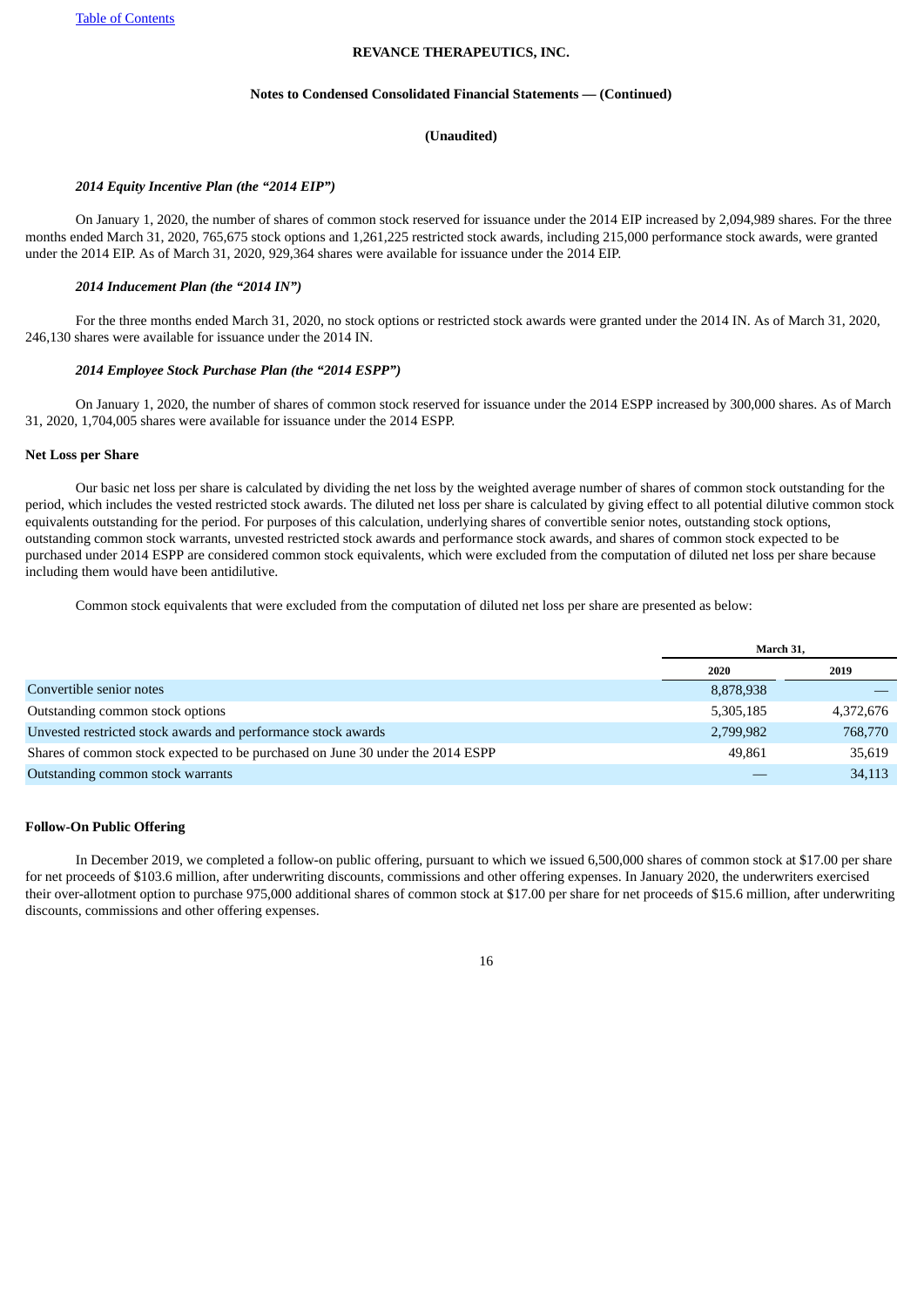## **Notes to Condensed Consolidated Financial Statements — (Continued)**

## **(Unaudited)**

#### **At-The-Market Offering**

We are party to a controlled equity offering sales agreement with Cantor Fitzgerald & Co. ("Cantor Fitzgerald") (the "2018 ATM Agreement"), under which we may offer and sell common stock having aggregate proceeds of up to \$125.0 million through Cantor Fitzgerald as our sales agent. Under the 2018 ATM Agreement, sales of common stock through Cantor Fitzgerald will be made by means of ordinary brokers' transactions on the Nasdaq or otherwise at market prices prevailing at the time of sale, in block transactions, or as otherwise agreed upon by us and Cantor Fitzgerald. From time to time, Cantor Fitzgerald may sell the common stock based upon our instructions, and we will pay a commission to Cantor Fitzgerald of up to 3.0% of the gross sales proceeds of any common stock sold through Cantor Fitzgerald. For the three months ended March 31, 2020, no common stock was sold under the 2018 ATM Agreement.

## **Stock-based Compensation**

Stock-based compensation expense was allocated as follows:

|                                     | Three Months Ended March 31, |       |  |       |  |
|-------------------------------------|------------------------------|-------|--|-------|--|
| (in thousands)                      |                              | 2020  |  | 2019  |  |
| Research and development            |                              | 2.442 |  | 2,079 |  |
| Selling, general and administrative |                              | 4.102 |  | 2,080 |  |
| Total stock-based compensation      |                              | 6.544 |  | 4.159 |  |

# **9. Fair Value Measurements**

The following table summarizes, for assets and liabilities measured at fair value, the respective fair value and the classification by level of input within the fair value hierarchy:

|                                          |    | <b>March 31, 2020</b> |      |                |    |                |    |         |  |
|------------------------------------------|----|-----------------------|------|----------------|----|----------------|----|---------|--|
| (in thousands)                           |    | <b>Fair Value</b>     |      | <b>Level 1</b> |    | <b>Level 2</b> |    | Level 3 |  |
| <b>Assets</b>                            |    |                       |      |                |    |                |    |         |  |
| Money market funds                       | \$ | 179,031               | - \$ | 179,031        | \$ |                | \$ |         |  |
| U.S. treasury securities                 |    | 30,306                |      | 30,306         |    |                |    |         |  |
| U.S. government agency obligations       |    | 159,976               |      |                |    | 159,976        |    |         |  |
| Commercial paper                         |    | 140,320               |      |                |    | 140,320        |    |         |  |
| Total assets measured at fair value      |    | 509,633               | -\$  | 209,337        | -S | 300,296        | -S |         |  |
|                                          |    |                       |      |                |    |                |    |         |  |
| <b>Liabilities</b>                       |    |                       |      |                |    |                |    |         |  |
| Derivative liability                     |    | 3,042                 | - \$ |                |    |                |    | 3,042   |  |
| Total liabilities measured at fair value |    | 3,042                 |      |                |    |                |    | 3,042   |  |
|                                          |    |                       |      |                |    |                |    |         |  |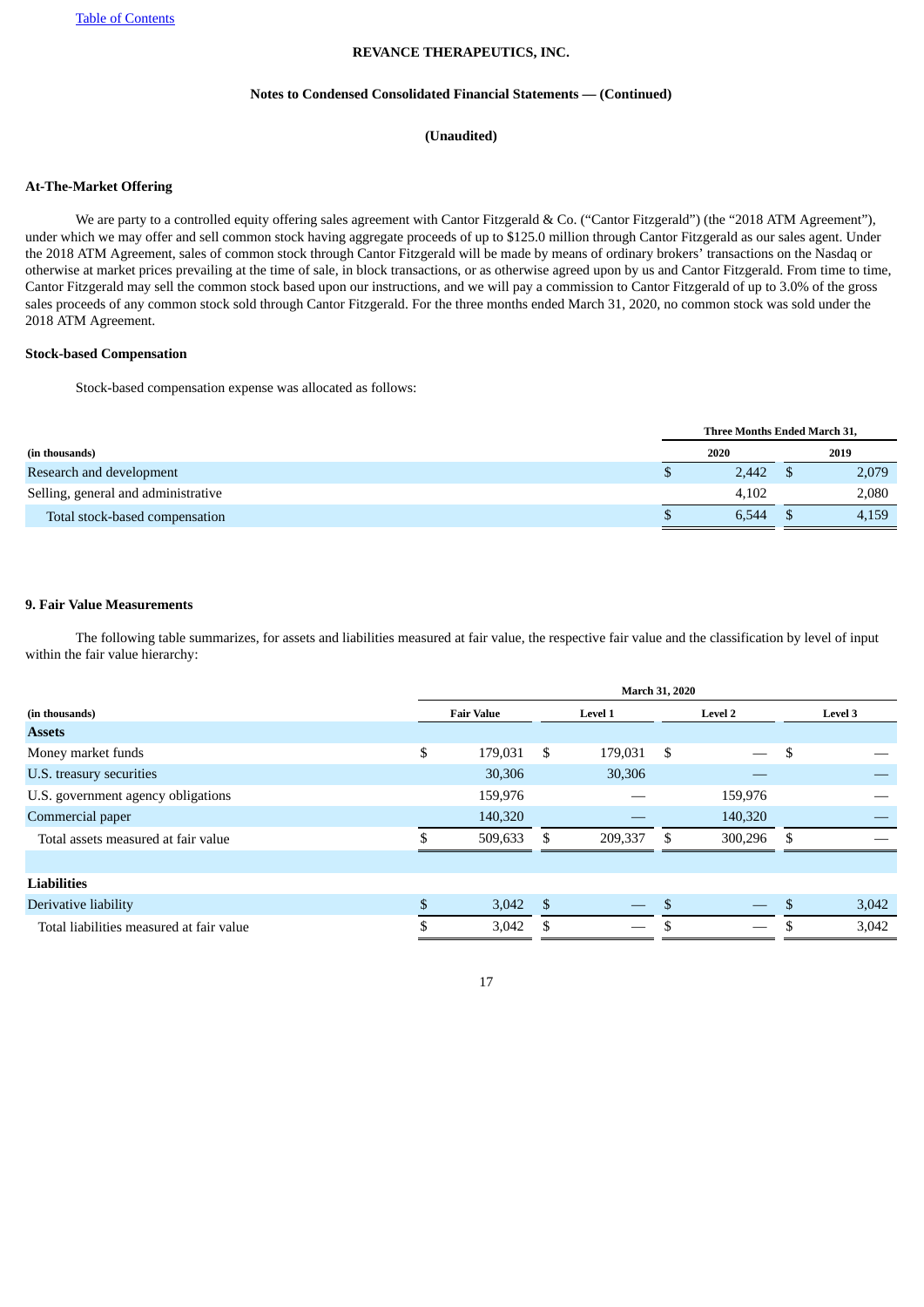#### **Notes to Condensed Consolidated Financial Statements — (Continued)**

## **(Unaudited)**

|                                          | <b>December 31, 2019</b>            |              |         |                |                                |     |       |  |         |
|------------------------------------------|-------------------------------------|--------------|---------|----------------|--------------------------------|-----|-------|--|---------|
| (in thousands)                           | <b>Fair Value</b><br><b>Level 1</b> |              |         | <b>Level 2</b> |                                |     |       |  | Level 3 |
| <b>Assets</b>                            |                                     |              |         |                |                                |     |       |  |         |
| Money market funds                       | \$<br>136,258                       | \$           | 136,258 | <b>S</b>       |                                | \$. |       |  |         |
| U.S. treasury securities                 | 48,355                              |              | 48,355  |                |                                |     |       |  |         |
| Commercial paper                         | 77,082                              |              |         |                | 77,082                         |     |       |  |         |
| Overnight repurchase agreements          | 15,001                              |              |         |                | 15,001                         |     |       |  |         |
| U.S. government agency obligations       | 5,990                               |              |         |                | 5,990                          |     |       |  |         |
| Total assets measured at fair value      | \$<br>282,686                       | $\mathsf{S}$ | 184,613 | -\$            | 98,073                         | -\$ |       |  |         |
|                                          |                                     |              |         |                |                                |     |       |  |         |
| <b>Liabilities</b>                       |                                     |              |         |                |                                |     |       |  |         |
| Derivative liability                     | \$<br>2,952                         | S.           |         | \$             | $\overbrace{\hspace{25mm}}^{}$ | \$  | 2,952 |  |         |
| Total liabilities measured at fair value | \$<br>2,952                         | \$.          |         |                |                                |     | 2,952 |  |         |

For Level 1 investments, we use quoted prices in active markets for identical assets to determine the fair value. For Level 2 investments, we use quoted prices for similar assets sourced from certain third-party pricing services. The third-party pricing services generally utilize industry standard valuation models for which all significant inputs are observable, either directly or indirectly, to estimate the price or fair value of the securities. The primary input generally includes reported trade of or quotes on the same or similar securities. We do not make additional judgments or assumptions made to the pricing data sourced from the third-party pricing services.

The following table summarizes the change in the fair value of our Level 3 financial instrument:

| (in thousands)                     | <b>Derivative Liability</b> |       |
|------------------------------------|-----------------------------|-------|
| Fair value as of December 31, 2019 |                             | 2,952 |
| Change in fair value               |                             | 90    |
| Fair value as of March 31, 2020    |                             | 3,042 |

The fair value of the derivative liability was determined by estimating the timing and probability of the related regulatory approval and multiplying the payment amount by this probability percentage and a discount factor based primarily on the estimated timing of the payment and a credit risk adjustment (Note 5). Generally, increases or decreases in these unobservable inputs would result in a directionally similar impact to the fair value measurement of this derivative instrument. The significant unobservable inputs used in the fair value measurement of the product approval payment derivative are the expected timing and probability of the payments at the valuation date and the credit risk adjustment.

The fair value of the 2027 Notes (Note 7) was determined on the basis of market prices observable for similar instruments and is considered Level 2 in the fair value hierarchy. We carry 2027 Notes at face value less unamortized debt discount and issuance costs on our condensed consolidated balance sheets and present the fair value for disclosure purposes only. As of March 31, 2020, the fair value of the 2027 Notes was \$229.5 million.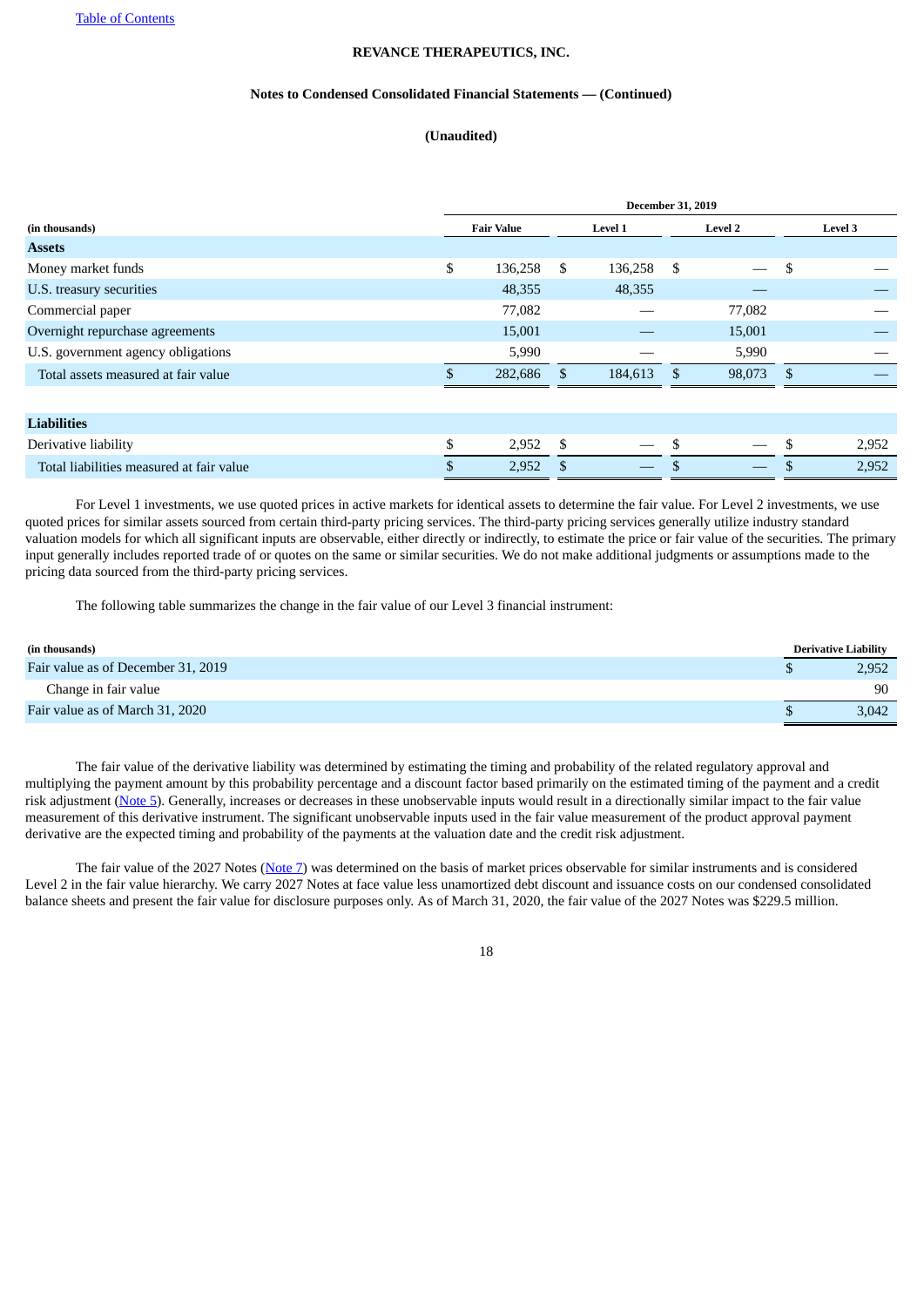#### **Notes to Condensed Consolidated Financial Statements — (Continued)**

#### **(Unaudited)**

#### <span id="page-18-0"></span>**10. Commitments and Contingencies**

#### **Teoxane Agreement**

We are parties to the Teoxane Agreement ([Note](#page-10-0) 4), which will be effective for a term of ten vears upon product launch and may be extended for a two-year period upon the mutual agreement of the parties. We are required to meet certain minimum purchase obligations during each year of the term. We are also required to meet certain minimum expenditure requirements in connection with commercialization efforts. Either party may terminate the Teoxane Agreement in the event of the insolvency of, or a material breach by, the other party, including certain specified breaches that include the right for Teoxane to terminate the Teoxane Agreement for our failure to meet the minimum purchase requirements or commercialization expenditure during specified periods, or for our breach of the exclusivity obligations under the Teoxane Agreement.

## **Other Purchase Commitments**

We are parties to a Technology Transfer, Validation and Commercial Fill/Finish Services Agreement with Ajinomoto Althea, Inc. dba Ajinomoto Bio-Pharma Services ("Althea") (the "Althea Services Agreement"), under which Althea provides us a contract development and manufacturing organization, which allows us to have expanded capacity and a second source for drug product manufacturing in order to support a global launch of DaxibotulinumtoxinA for Injection. The initial term of the Althea Services Agreement expires in 2024, unless terminated sooner by either company and we have minimum purchase obligations based on our production forecasts.

## **Other Contingencies**

We are obligated to pay \$2.0 million milestone payment to a developer of botulinum toxin, List Biological Laboratories, Inc. ("List Laboratories"), when a certain regulatory milestone is achieved. As of March 31, 2020, the milestone had not been achieved. We are also obligated to pay royalties to List Laboratories on future sales of botulinum toxin products.

We entered into an asset purchase agreement (the "BTRX Purchase Agreement") with Botulinum Toxin Research Associates, Inc. ("BTRX"), under which we are obligated to pay up to \$16.0 million to BTRX upon the satisfaction of milestones relating to our product revenue, intellectual property, and clinical and regulatory events. As of March 31, 2020, a one-time intellectual property development milestone liability of \$1.0 million has been recorded in accruals on our condensed consolidated balance sheets.

We entered into an agreement with BioSentinel, Inc. ("BioSentinel"), under which we in-license BioSentinel's technology and expertise for research, development and manufacturing purposes. We are obligated to pay BioSentinel minimum quarterly use fees and a one-time milestone payment of \$0.3 million when regulatory approval is achieved. As of March 31, 2020, the milestone has not been achieved.

## **Indemnification**

We have standard indemnification agreements in the ordinary course of business. Under these indemnification agreements, we indemnify, hold harmless, and agree to reimburse the indemnified parties for losses suffered or incurred by the indemnified party, in connection with any trade secret, copyright, patent or other intellectual property infringement claim by any third party with respect to our technology. The term of these indemnification agreements is generally perpetual after the execution of the agreements. The maximum potential amount of future payments we are obligated to pay under these indemnification agreements is not determinable because it involves claims that may be made against us in the future but have not been made. We have not incurred costs to defend lawsuits or settle claims related to these indemnification agreements.

We have indemnification agreements with our directors and officers that may require us to indemnify them against liabilities that may arise by reason of their status or service as directors or officers, other than liabilities arising from willful misconduct of the individual.

For the three months ended March 31, 2020, no amounts associated with the indemnification agreements have been recorded.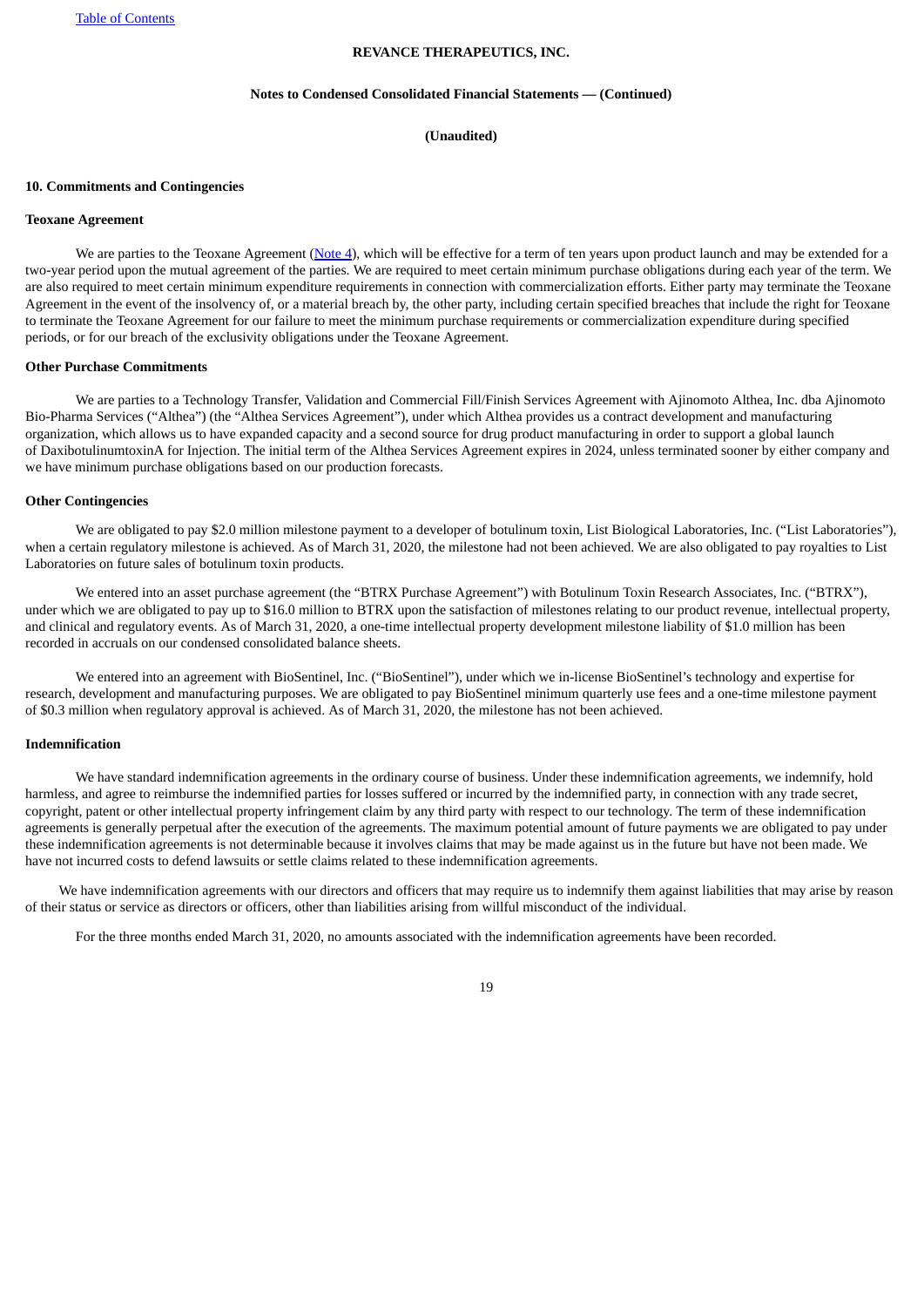## <span id="page-19-0"></span>**ITEM 2. MANAGEMENT'S DISCUSSION AND ANALYSIS OF FINANCIAL CONDITION AND RESULTS OF OPERATIONS**

The following discussion and analysis of our financial condition and results of operations should be read in conjunction with our condensed consolidated financial statements and the accompanying notes appearing elsewhere in this Quarterly Report on this Form 10-Q and in conjunction with our other SEC filings, including our Annual Report on Form 10-K for the year ended December 31, 2019, filed with the SEC on February 26, 2020. This Quarterly Report on Form 10-Q and the following discussion and analysis contains forward-looking statements within meaning of within the meaning of the Private Securities Litigation Reform Act of 1995, Section 27A of the Securities Act of 1933, as amended and Section 21E of the Securities Exchange Act of 1934, as amended. The words "may," "will," "could," "would," "should," "expect," "intend," "plan," "anticipate," "believe," "estimate," "predict," "project," "potential," "continue," "ongoing" and similar expressions that convey uncertainty of future events or outcomes are intended to identify forwardlooking statements.

These forward-looking statements include, but are not limited to, statements concerning the following:

- our expectations regarding the results, timing, costs and completion of our clinical trials and regulatory submissions needed for the approval of DaxibotulinumtoxinA for Injection, including but not limited to, for the treatment of glabellar (frown) lines, forehead lines, lateral canthal lines, upper facial lines (frown lines, forehead lines and lateral canthal lines combined), cervical dystonia, plantar fasciitis, and adult upper limb spasticity in the U.S., Europe and other countries or for the approval of RHA® 1 in the U.S.;
- the uncertain clinical development process, including the risk that clinical trials may not have an effective design or generate positive results, or that positive results would assure regulatory approval or commercial success of our product candidates;
- our expectations regarding our future development of DaxibotulinumtoxinA for Injection, DaxibotulinumtoxinA Topical, biosimilar or any future product candidates for other indications, including but not limited to, migraine;
- our ability to effectively and reliably manufacture supplies of DaxibotulinumtoxinA for Injection, biosimilar or any future product candidates and to develop, validate and maintain a commercially viable manufacturing process, as well as our ability to acquire supplies of RHA® dermal fillers from Teoxane;
- our plans to research, develop and commercialize our product candidates, including the potential for commercialization by us of DaxibotulinumtoxinA for Injection, if approved; our expectations regarding the potential market size, opportunity and growth potential for DaxibotulinumtoxinA for Injection, DaxibotulinumtoxinA Topical, biosimilar or any future product candidates, if approved for commercial use;
- our belief that DaxibotulinumtoxinA for Injection, DaxibotulinumtoxinA Topical, biosimilar or any future product candidates can expand overall demand for botulinum toxin;
- that we may not obtain the anticipated financial and other benefits of the Teoxane Agreement with Teoxane Teoxane, including our ability to realize anticipated synergies and successfully commercialize Teoxane's RHA® dermal fillers;
- the commercial acceptance and potential of Teoxane's RHA® dermal fillers, including market size and anticipated adoption rates;
- status of commercial collaborations, including collaboration agreement with Mylan's continuation decision with respect to our collaboration agreement and the timing thereof;
- our ability to build our own sales and marketing capabilities, or seek collaborative partners including distributors, to commercialize our product candidates, if approved;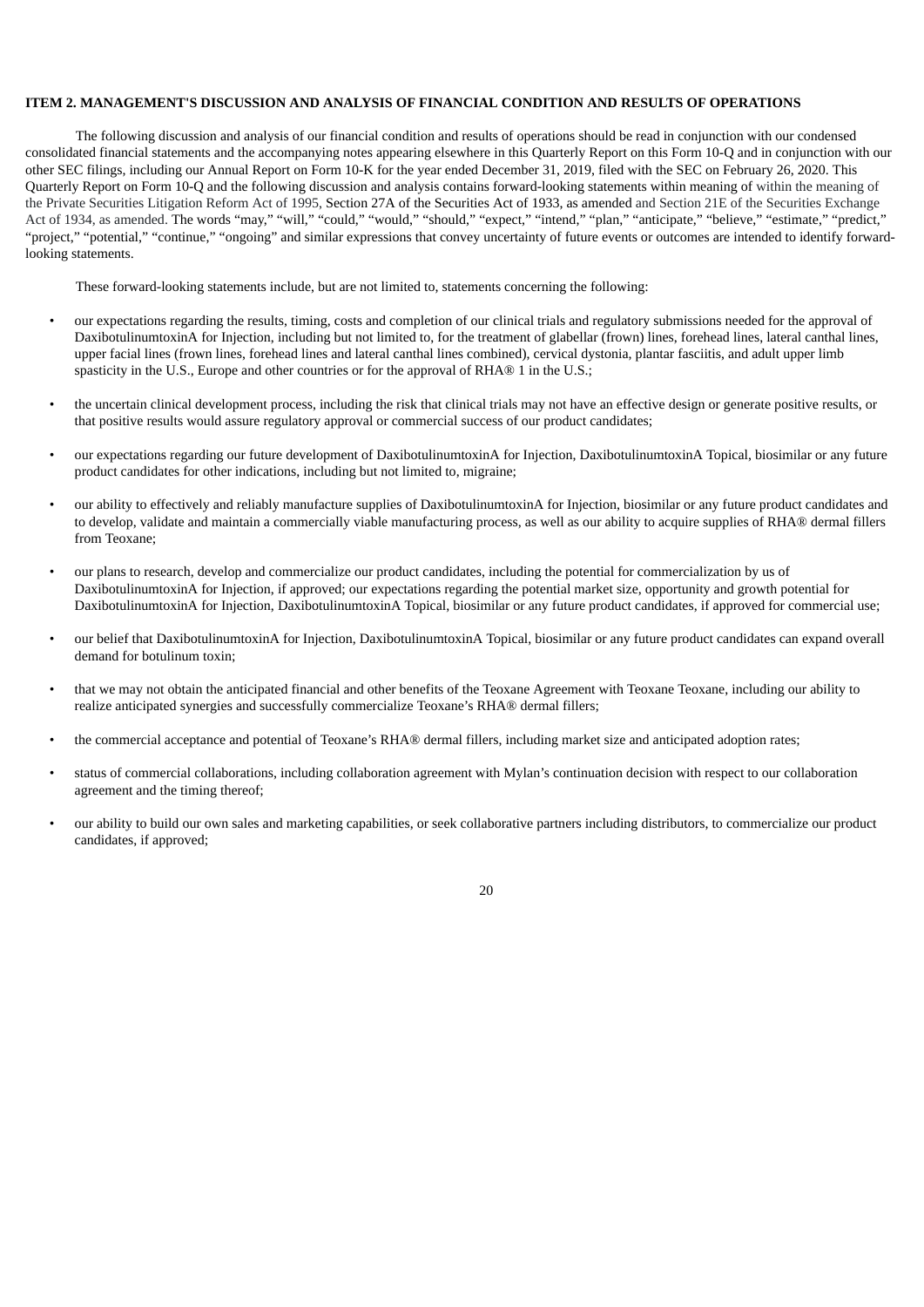- our ability to successfully commercialize our product candidates and the timing of commercialization activities;
- our ability to manufacture in our facility and to scale up our manufacturing capabilities and those of future third-party manufacturers if our product candidates are approved;
- unanticipated costs or delays in research, development and commercialization efforts;
- estimates of our expenses, future revenue, and capital requirements;
- the timing or likelihood of regulatory filings and approvals;
- our ability to obtain and maintain regulatory approval of our product candidates;
- our ability to advance product candidates into, and successfully complete, clinical trials;
- the implementation of our business model, and strategic plans for our business, product candidates and technology;
- our ability to achieve market acceptance of our product candidates;
- the rate and degree of market acceptance of our product candidates;
- the initiation, timing, progress and results of future preclinical studies and clinical trials and our research and development programs;
- unanticipated costs or delays in research;
- the scope of protection we are able to establish and maintain for intellectual property rights covering our product candidates and technology;
- our ability to establish collaborations or obtain funding for our operations;
- our financial performance, including future revenue targets;
- developments and projections relating to our competitors and our industry; and
- the impact of the COVID-19 pandemic on our manufacturing operations, supply chain, business operations, commercialization efforts, end user demand for our products, clinical trials and other aspects of our business.

These forward-looking statements are subject to a number of risks, uncertainties and assumptions described under the section titled "Risk [factors"](#page-35-2) in this Form 10-Q and the documents incorporated by reference herein. We also operate in a very competitive and rapidly changing environment. New risks emerge from time to time and it is not possible for our management to predict all risks, nor can we assess the impact of all factors on our business or the extent to which any factor, or combination of factors, may cause actual results to differ materially from those contained in, or implied by, any forwardlooking statements. In light of these risks, uncertainties and assumptions, the forward-looking events and circumstances described in this Form 10-Q and the documents incorporated by reference herein may not occur and actual results could differ materially and adversely from those anticipated or implied in the forward-looking statements contained or incorporated by reference in this offering memorandum and the documents incorporated by reference herein.

You should not rely upon forward-looking statements as predictions of future events. Although we believe that the expectations reflected in the forward-looking statements are reasonable, we cannot guarantee that the future results, levels of activity, performance, events, circumstances or achievements reflected in the forward-looking statements will ever be achieved or occur. These forward-looking statements represent our estimates and assumptions only as of the date of the document containing the applicable statement. Except as required by law, we undertake no obligation to update publicly any forward-looking statements for any reason to conform these statements to actual results or to changes in our expectations.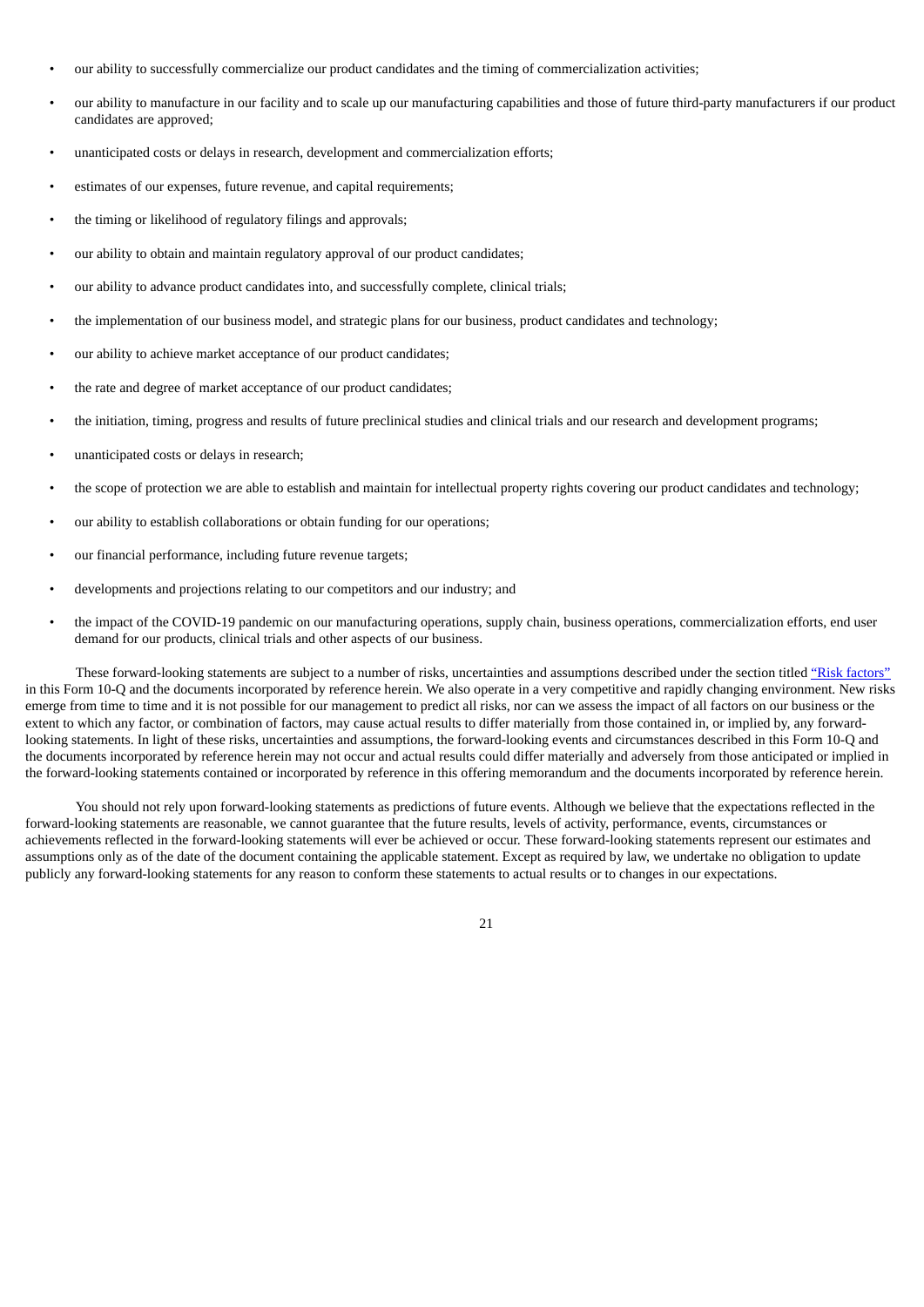You should read this in this Form 10-Q, together with the information incorporated herein by reference, with the understanding that our actual future results, levels of activity, performance and achievements may be materially different from what we expect. We qualify all of our forward-looking statements by these cautionary statements.

## **Overview**

Revance Therapeutics, Inc is a biotechnology company, developing new innovations in neuromodulators for aesthetic and therapeutic indications. Our lead product candidate, DaxibotulinumtoxinA for Injection, combines a proprietary stabilizing peptide excipient with a highly purified botulinum toxin that does not contain human or animal-based components. We have successfully completed a Phase 3 program for DaxibotulinumtoxinA for Injection in glabellar (frown) lines. In November 2019, we submitted the BLA to the U.S. FDA for DaxibotulinumtoxinA for Injection in the treatment of moderate to severe glabellar (frown) lines. The FDA accepted the BLA on February 5, 2020, and the PDUFA target action date is November 25, 2020. If the BLA is approved on or by the target action date, we plan to initiate commercialization activities for DaxibotulinumtoxinA for Injection for the treatment of glabellar lines before the end of 2020. We are also evaluating DaxibotulinumtoxinA for Injection in upper facial lines - glabellar lines, forehead lines and crow's feet combined -- as well as in three therapeutic indications -- cervical dystonia, adult upper limb spasticity and plantar fasciitis. Beyond DaxibotulinumtoxinA for Injection, we have begun development of a biosimilar to BOTOX®, which would compete in the existing short-acting neuromodulator marketplace. In January 2020, we entered into the Teoxane Agreement with Teoxane, pursuant to which Teoxane granted us with the exclusive right to import, market, promote, sell and distribute Teoxane's line of RHA® dermal fillers. We are dedicated to making a difference by transforming patient experiences.

## **Impact of the COVID-19 Pandemic on Our Operations**

On March 11, 2020, the World Health Organization declared COVID-19, the disease caused by the novel coronavirus, a pandemic and recommended containment and mitigation measures worldwide. On March 13, 2020, the U.S. declared a national emergency with respect to the coronavirus pandemic. This pandemic has severely affected global economic activity, and many countries and many states in the U.S. have reacted to the outbreak by instituting quarantines, mandating business and school closures and restricting travel.

The health and safety of the Revance team, their families and our communities remains our top priority. As a response to COVID-19 pandemic, we curtailed employee travel and implemented a corporate work from home policy in March 2020. We continue to monitor the situation and will gradually resume normal operations once it is prudent to do so, and in compliance with all Federal, State, and local laws. In the meantime, we have adopted remote working tools to minimize the disruption to the achievement of our goals and objectives.

The COVID-19 pandemic may negatively affect our supply chain, end user demand for our products, our ability to obtain approval of product candidates from the FDA or other regulatory authorities and our commercialization activities. For instance, the product supply of RHA® dermal fillers was delayed by distribution partner, Teoxane SA, as they temporarily suspended production in Geneva, Switzerland as a precaution surrounding the COVID-19 pandemic. Teoxane resumed manufacturing operations at the end of April 2020 and has projected to deliver the RHA® dermal fillers to us in June 2020.

As a result, our anticipated product launch of the RHA® 2, 3 and 4 dermal fillers has been delayed by at least one quarter and the hiring time frame for building our sales force has been adjusted to coincide with product availability. In addition, port closures and other restrictions resulting from the COVID-19 pandemic may disrupt our supply chain or limit our ability to obtain sufficient materials for our drug products.

Our clinical trials may also be affected by the COVID-19 pandemic. Site initiation and patient enrollment may be delayed due to prioritization of hospital resources toward the COVID-19 pandemic. Currently, enrollment in the JUNIPER Phase 2 adult upper limb spasticity trial is paused due to challenges in subject assessments during time of required social distancing. COVID-19 pandemic may delay enrollment in our global clinical trials, and some patients may not be able to comply with clinical trial protocols if quarantines impede patient movement or interrupt healthcare services.

The ultimate impact of the COVID-19 pandemic is highly uncertain and we do not yet know the full extent of potential delays or impacts on our business, our clinical trials, our supply chains, end user demand for our products,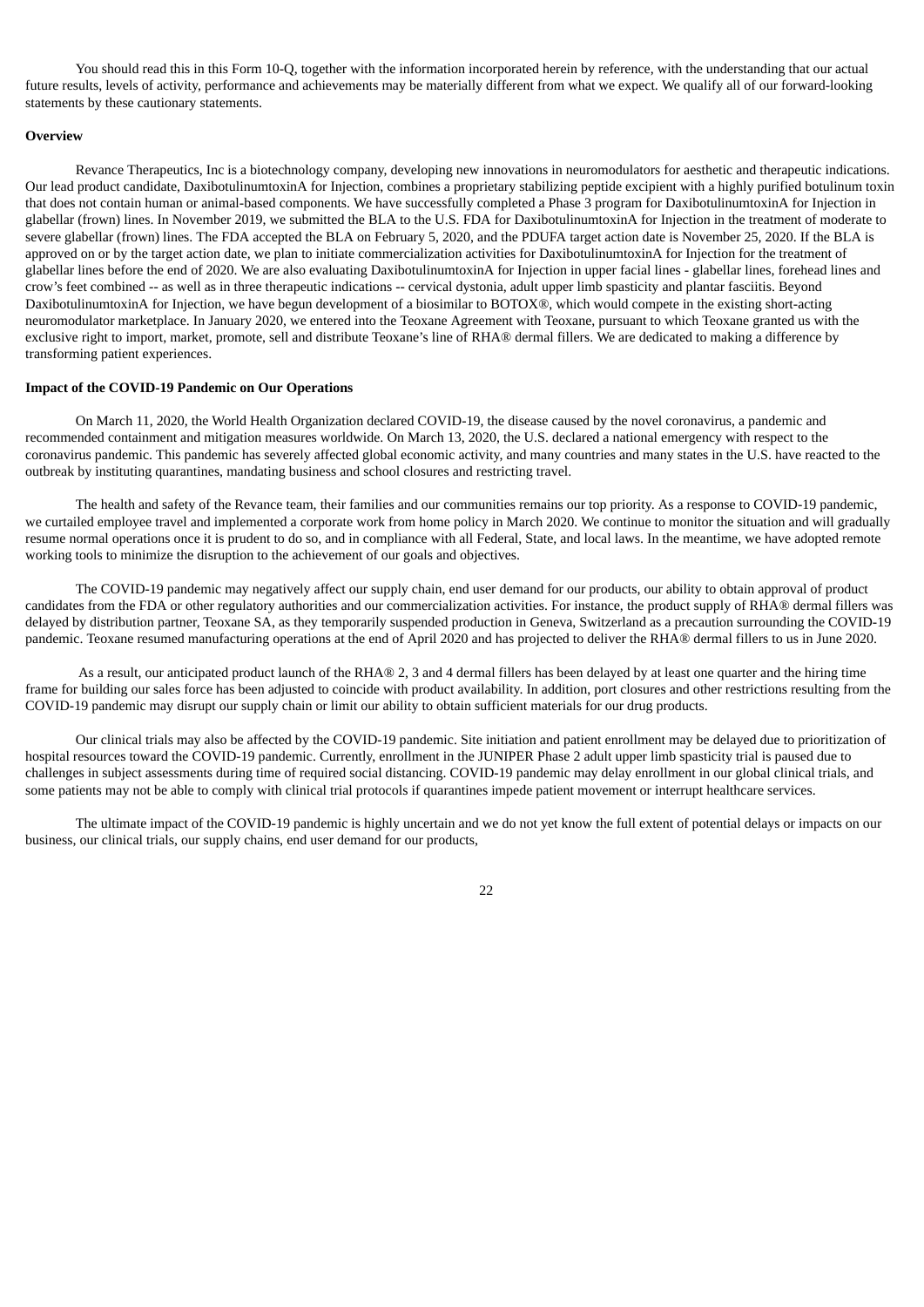healthcare systems or the global economy as a whole. As such, it is uncertain as to the full magnitude that the pandemic will have on our financial condition, liquidity, and future results of operations.

#### **Neuromodulator Pipeline**

To ensure proper clinical trial coordination and completion, in line with the FDA-issued guidance of March 18, 2020 on the *Conduct of Clinical Trials of Medical Products during the COVID-19 Pandemic*, we are evaluating and implementing risk-based approaches for remote clinical trial monitoring and activities, including remote patient assessment, for those subjects who cannot physically visit clinic sites, to ensure the full completion of trials.

## *DaxibotulinumtoxinA for Injection - Aesthetics*

*Glabellar lines.* In December 2018, we announced top-line results for the SAKURA 3 open-label, long-term safety study. DaxibotulinumtoxinA for Injection appeared to be generally well-tolerated with no new tolerability or safety concerns reported. We submitted the BLA in November 2019. The FDA accepted the BLA on February 5, 2020, and the PDUFA target action date is November 25, 2020. If the BLA is approved on or by the target action date, we plan to initiate commercialization activities for DaxibotulinumtoxinA for Injection for the treatment of glabellar lines before the end of 2020.

The FDA has not informed us of any changes to its PDUFA date and we continue to assist the FDA with its review. As we have a U.S. based manufacturing facility and manufacture our drug substance and drug product in Newark, California, we do not anticipate any supply chain issues related to the production of DaxibotulinumtoxinA for Injection and expect to have drug product on time for commercial launch, subject to product approval.

*Forehead lines*. In January 2019, we initiated a Phase 2 multicenter, open-label, dose-escalation study to evaluate treatment of moderate or severe dynamic forehead lines in conjunction with treatment of the glabellar complex. The objective is to understand the potential dosing and injection patterns of DaxibotulinumtoxinA for Injection in other areas of the upper face in addition to the lead indication in glabellar lines. We completed enrollment for the study in July 2019 and had all subjects dosed and past the primary endpoint at the time the COVID-19 situation escalated in the U.S. We expect to release top-line results in second quarter of 2020.

*Lateral canthal lines*. In March 2019, we initiated a Phase 2 multicenter, open-label, dose-escalation study to evaluate the treatment of moderate or severe lateral canthal lines. The objective is to understand the potential dosing of DaxibotulinumtoxinA for Injection in the lateral canthal area. We completed enrollment for the study in August 2019 and had all subjects dosed and past the primary endpoint at the time the COVID-19 situation escalated in the U.S. We expect to release top-line results in second quarter of 2020.

*Upper Facial Lines*. In December 2019, we initiated a new multicenter, open-label Phase 2 trial for treatment of the upper facial lines -- glabellar (frown), lateral canthal (crow's feet), and forehead lines combined -- to understand the safety and efficacy, including potential dosing and injection patterns, of DaxibotulinumtoxinA for Injection, covering the upper facial lines. This trial is in addition to the existing open-label Phase 2 clinical trials that the company has already fully enrolled in forehead lines and crow's feet. We completed enrollment this quarter with all subjects dosed. As a result of the COVID-19 pandemic, the timing of the top-line results release, originally expected in fourth quarter, is subject to change.

# *DaxibotulinumtoxinA for Injection - Therapeutics*

*Cervical dystonia (ASPEN)*. In June 2018, we announced the initiation of patient dosing in our ASPEN Phase 3 clinical program based on the Phase 2 safety and efficacy results and guidance from the FDA and European Medicines Agency ("EMA"). The ASPEN Phase 3 clinical program consists of two trials to evaluate the safety and efficacy of DaxibotulinumtoxinA for Injection for the treatment of cervical dystonia in adults including a randomized, double-blind, placebo-controlled, parallel group trial (ASPEN-1), and an open-label, long-term safety trial (ASPEN-OLS). We completed the ASPEN-1 enrollment in October 2019 with all subjects dosed and past the primary endpoint visit, and expect to release topline results in the second half of 2020. The target number for enrollment for ASPEN-OLS has been met and the trial is ongoing.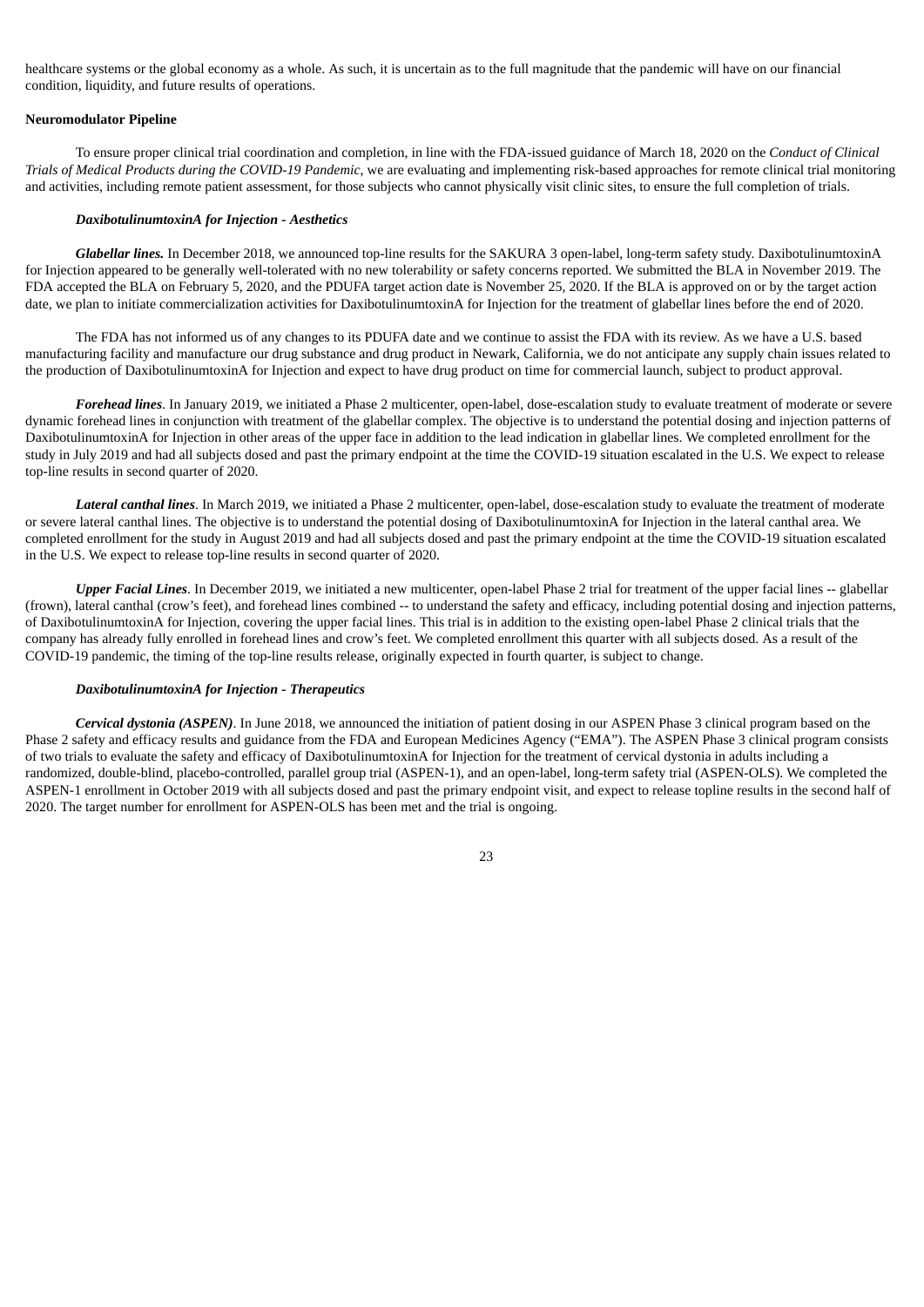*Adult upper limb spasticity (JUNIPER)*. In December 2018, we initiated a Phase 2 trial for the treatment of adult upper limb spasticity (JUNIPER). This is a randomized, double-blind, placebo-controlled, parallel group, dose-ranging trial to evaluate the efficacy and safety of DaxibotulinumtoxinA for Injection for the treatment of upper limb spasticity in adults after stroke or traumatic brain injury. Enrollment in the JUNIPER Phase 2 adult upper limb spasticity trial is paused due to challenges in subject assessments during time of required social distancing. We will provide a new date for expected full enrollment after the trial is reopened and an enrollment trajectory is established.

*Plantar fasciitis*. We initiated our current Phase 2 trial in December 2018. The Phase 2 prospective, randomized, double-blind, multi-center, placebo-controlled study was designed to evaluate the safety and efficacy of two doses of administration of our investigational drug candidate DaxibotulinumtoxinA for Injection in reducing the signs and symptoms of plantar fasciitis. We completed Phase 2 trial enrollment in December 2019 with all subjects dosed and past the primary endpoint. We expect to release top-line results in the second half of 2020.

*Migraine*. As part of our 2020 planning process, we decided to adjust the initiation of migraine clinical trials this year and will re-evaluate the timing next year as part of our 2021 planning cycle.

## **Teoxane's Resilient Hyaluronic Acid®(RHA®) Technology and Launch**

In January 2020, we entered into the Teoxane Agreement with Teoxane, pursuant to which Teoxane granted us with the exclusive right to import, market, promote, sell and distribute Teoxane's line of RHA dermal fillers in exchange for 2,500,000 shares of our common stock and certain other commitments by us. The Teoxane Agreement includes rights to i) RHA® 2, RHA® 3 and RHA® 4 which have been approved by the FDA for the correction of moderate to severe dynamic facial wrinkles and folds, including RHA® 2, RHA® 3 and RHA® 4 in the currently approved indications, ii) RHA® 1, which is currently in clinical trials for the treatment of perioral rhytids and is anticipated to be approved by the FDA in 2021, and iii) future hyaluronic acid filler advancements and products by Teoxane (collectively the "RHA® dermal fillers") in the U.S. and U.S. territories and possessions. The Teoxane Agreement will be effective for a term of ten years upon the mutual agreement of the parties. We are required to meet certain minimum purchase obligations during each year of the term. We are also required to meet certain minimum expenditure requirements in connection with commercialization efforts. Either party may terminate the Teoxane Agreement in the event of the insolvency of, or a material breach by, the other party, including certain specified breaches that include the right for Teoxane to terminate the Teoxane Agreement for our failure to meet the minimum purchase requirements or commercialization expenditure during specified periods, or for our breach of the exclusivity obligations under the Teoxane Agreement.

As of mid-March, product supply of RHA® dermal fillers was delayed due to Teoxane's temporarily suspended production in Geneva, Switzerland as a precaution surrounding the COVID-19 pandemic. Teoxane resumed manufacturing operations at end of April 2020 and has projected to deliver to deliver the RHA® dermal fillers to us in June 2020. We have adjusted our plan accordingly to build out a U.S. commercial organization and to introduce the FDA-approved RHA® dermal fillers in the U.S. in the third quarter of 2020. Our plan to launch RHA® dermal fillers in the U.S. is subject to change based on Teoxane's ability to resume production with regard to COVID-19 pandemic containment and recovery in France and Switzerland. The term of the Teoxane agreement does not begin until launch.

## **Mylan and OnabotulinumtoxinA Biosimilar**

In August 2019, the Mylan Collaboration was amended to, among other things, revise the period of time for the Continuation Decision to be on or before the later of (i) April 30, 2020 or (ii) 30 calendar days from the date that we provide Mylan with certain deliverables. On May 1, 2020, we announced that we are continuing discussion with Mylan regarding whether or not Mylan plans to move forward with the biosimilar program. We expect a decision by the end of May 2020. We will issue an update on the path forward for the program once Mylan's decision has been reached.

# **Convertible Senior Notes**

On February 14, 2020, we issued the 2027 Notes with an aggregate principal balance of \$287.5 million, pursuant to the Indenture. The 2027 Notes are senior unsecured obligations and bear interest at a rate of 1.75% per year, payable semiannually in arrears on February 15 and August 15 of each year, beginning on August 15, 2020. The 2027 Notes will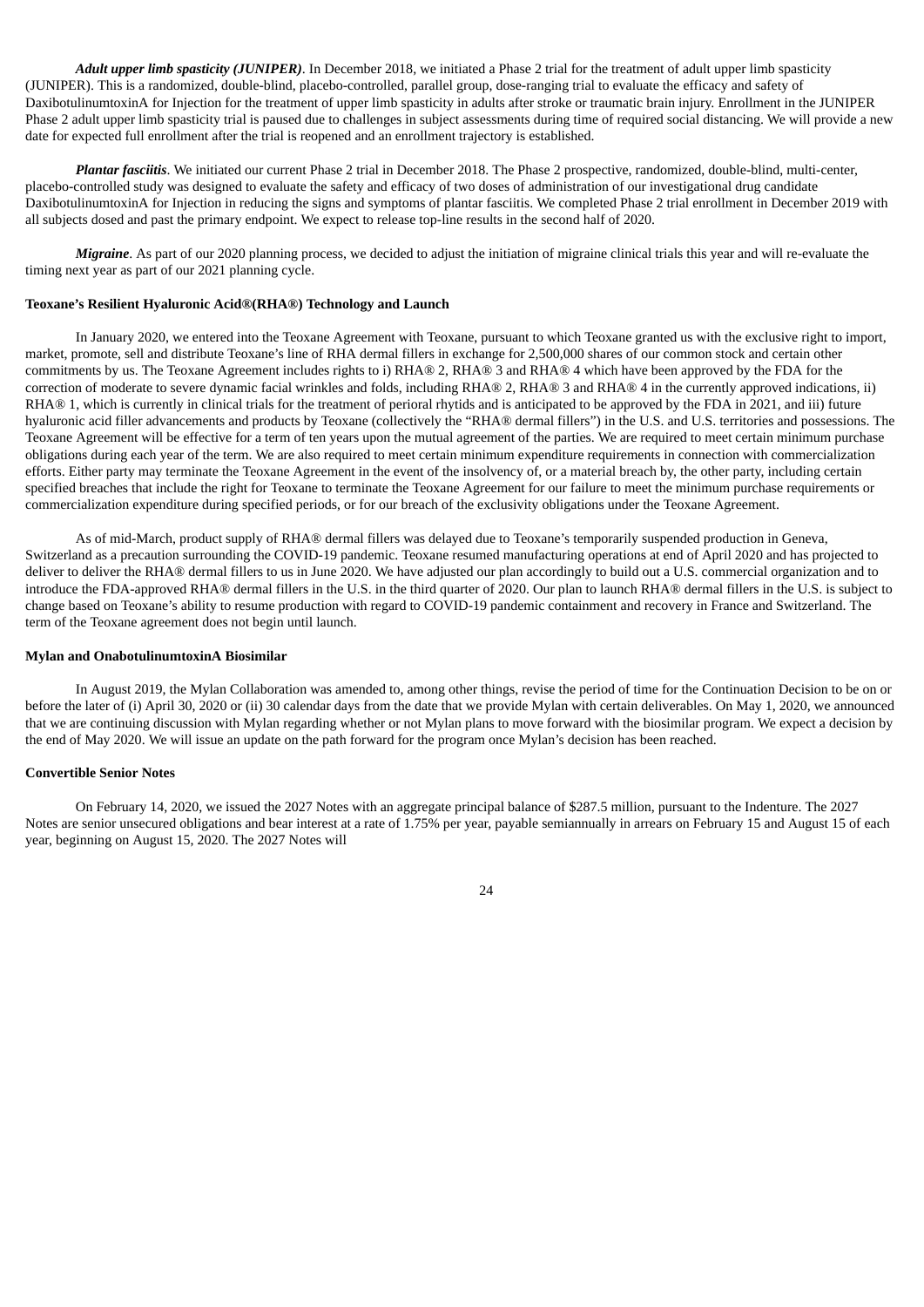mature on February 15, 2027, unless earlier converted, redeemed or repurchased. The 2027 Notes are convertible into cash, shares of our common stock, or a combination of cash and shares of our common stock, at our election. In connection with issuing the 2027 Notes, we received \$278.3 million in net proceeds, after deducting the initial purchasers' discount, commissions, and other issuance costs. We may not redeem the 2027 Notes prior to February 20, 2024, and no sinking fund is provided for the 2027 Notes. Refer to Part I, Item 1. "Condensed Consolidated Financial Statements (Unaudited)—Notes to Condensed Consolidated Financial Statements (Unaudited) [—Note](#page-12-0) 7—Convertible Senior Notes" for details of the convertible senior notes.

## **Follow-On Public Offering**

In December 2019, we completed a follow-on public offering, pursuant to which we issued 6,500,000 shares of common stock at \$17.00 per share for net proceeds of \$103.6 million, after underwriting discounts, commissions and other offering expenses. In January 2020, the underwriters exercised their over-allotment option to purchase 975,000 additional shares of common stock at \$17.00 per share for net proceeds of \$15.6 million, after underwriting discounts, commissions and other offering expenses.

## **Results of Operations**

## *Revenue*

For the three months ended March 31, 2020, our total revenue decreased \$0.2 million or 79%, compared to the same periods in 2019, due to relative effort and timing of the initial development activities from the Mylan Collaboration.

## *Operating Expenses*

Our operating expenses consist of research and development expenses and selling, general and administrative expenses. The largest component of our operating expenses is our personnel costs including stock-based compensation. We expect our operating expenses to increase in the near term as we prepare to commercialize the Teoxane RHA® dermal fillers in the U.S. and, if the BLA is approved on or before the PDUFA target action date, DaxibotulinumtoxinA for Injection for treatment of glabellar lines, initiate and complete additional clinical trials and associated programs related to DaxibotulinumtoxinA for Injection for the treatment cervical of dystonia, plantar fasciitis, adult upper limb spasticity, and any future new indications, and our biosimilar product candidate.

## *Research and Development Expenses*

We recognize research and development expenses as they are incurred. Since our inception, we have focused on our clinical development programs and the related research and development. Since 2002, we have been developing one or more of DaxibotulinumtoxinA for Injection, DaxibotulinumtoxinA Topical, and our biosimilar product candidate and have typically shared our employees, consultants and infrastructure resources across all programs. We believe that the strict allocation of costs by product candidate would not be meaningful, therefore, we generally do not track these costs by product candidates.

Research and development expenses consist primarily of:

- salaries and related expenses for personnel in research and development functions, including stock-based compensation;
- expenses related to the initiation and completion of clinical trials and studies for DaxibotulinumtoxinA for Injection, DaxibotulinumtoxinA Topical and our biosimilar candidate, including expenses related to production of clinical supplies;
- fees paid to clinical consultants, contract research organizations ("CROs") and other vendors, including all related fees for investigator grants, patient screening fees, laboratory work and statistical compilation and analysis;
- other consulting fees paid to third parties;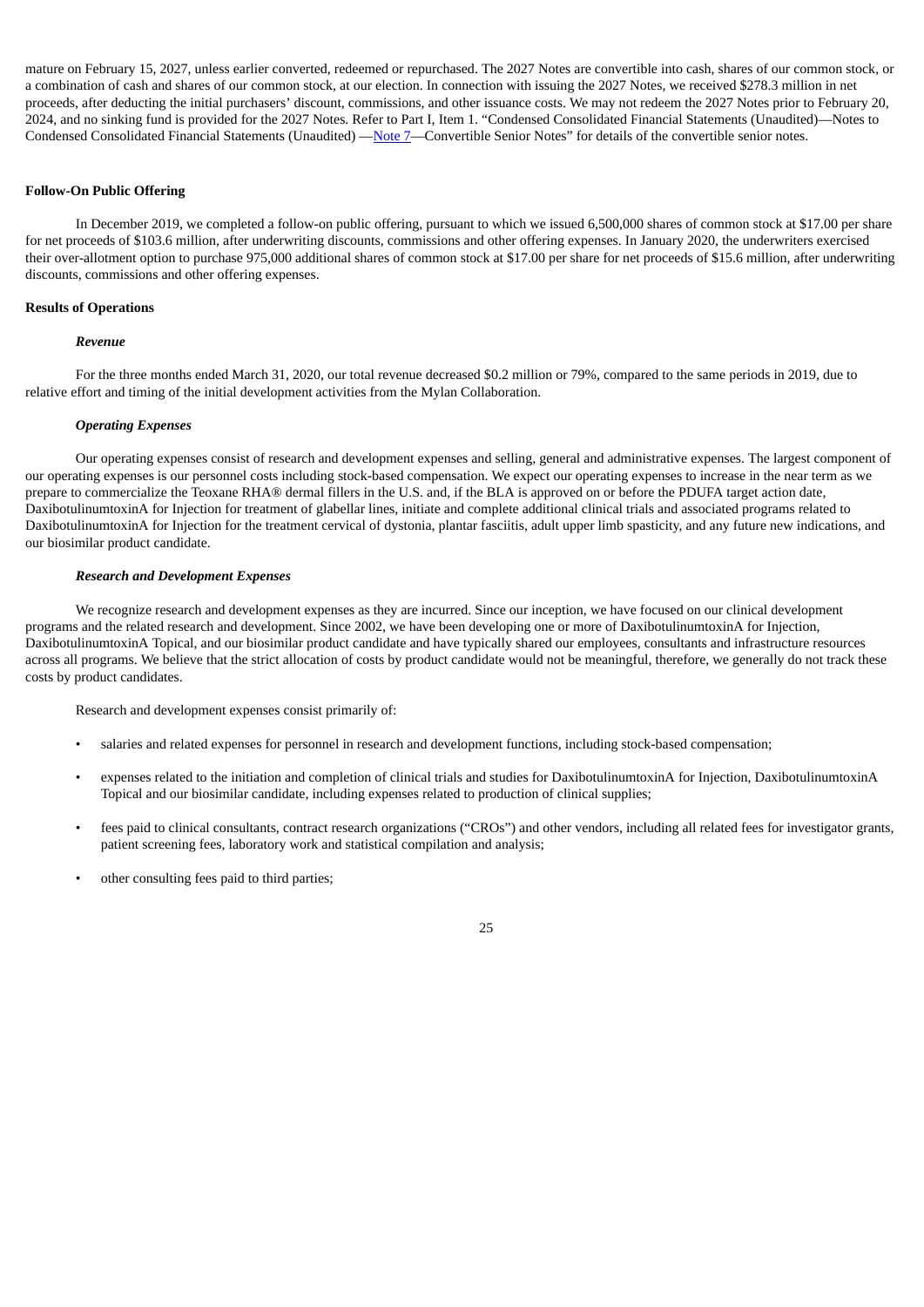- expenses related to establishment and maintenance of our own manufacturing facilities;
- expenses related to the manufacture of drug substance and drug product supplies for ongoing and future preclinical and clinical trials and other pre-commercial supplies;
- expenses to support our product development and establish manufacturing capabilities to support potential future commercialization of any products for which we may obtain regulatory approval;
- expenses related to license fees and milestone payments under in-licensing agreements;
- expenses related to compliance with drug development regulatory requirements in the U.S., the European Union and other foreign jurisdictions:
- depreciation and other allocated expenses; and
- charges from asset acquisition related to in-process research and development.

Our research and development expenses are subject to numerous uncertainties primarily related to the timing and cost needed to complete our respective projects. Further, the development timelines, probability of success and development expenses can differ materially from expectations, and the completion of clinical trials may take several years or more depending on the type, complexity, novelty and intended use of a product candidate. Accordingly, the cost of clinical trials may vary significantly over the life of a project as a result of differences arising during clinical development. We expect to maintain our research and development efforts as we continue our clinical development of DaxibotulinumtoxinA for Injection for the treatment of facial wrinkles and other neuroscience indications, such as cervical dystonia, plantar fasciitis, adult upper limb spasticity, and migraine, any future new indications, and our biosimilar product candidate or if the FDA requires us to conduct additional clinical trials for approval.

Our research and development expenses fluctuate as projects transition from one development phase to the next. Depending on the stage of completion and level of effort related to each development phase undertaken, we may reflect variations in our research and development expenses. We expense both internal and external research and development expenses as they are incurred.

Our research and development expenses are summarized as follows:

|                                         |  | Three Months Ended March 31. |    |        |        |  |  |  |  |
|-----------------------------------------|--|------------------------------|----|--------|--------|--|--|--|--|
| (in thousands, except percentages)      |  | 2020                         |    | 2019   | Change |  |  |  |  |
| Clinical and regulatory                 |  | 14,688                       | -5 | 12,367 | 19 %   |  |  |  |  |
| In-process research and development     |  | 11,184                       |    |        | N/M    |  |  |  |  |
| Manufacturing and quality               |  | 9,387                        |    | 7.362  | 28 %   |  |  |  |  |
| Other research and development expenses |  | 2,093                        |    | 2,187  | (4)%   |  |  |  |  |
| Stock-based compensation                |  | 2.442                        |    | 2.079  | $17\%$ |  |  |  |  |
| Total research and development expenses |  | 39.794                       |    | 23.995 | 66 %   |  |  |  |  |

N/M - Not meaningful

#### *Clinical and regulatory*

Clinical and regulatory expenses include personnel costs, external clinical trial costs for clinical sites, clinical research organizations, central laboratories, data management, contractors and regulatory activities associated with the development of DaxibotulinumtoxinA for Injection. For the three months ended March 31, 2020 and 2019, clinical and regulatory costs totaled \$14.7 million, or 37%, and \$12.4 million, or 52%, respectively, of the total research and development expenses for the respective periods.

For the three months ended March 31, 2020, clinical and regulatory expenses increased by \$2.3 million, or 19%, compared to the same period in 2019. This increase is primarily due to increased expenses related to hiring additional personnel and outside services to support new and continuing clinical trials. We expect to maintain our clinical and regulatory expenses in the near term as we initiate and complete clinical trials and other associated programs related to DaxibotulinumtoxinA for Injection for

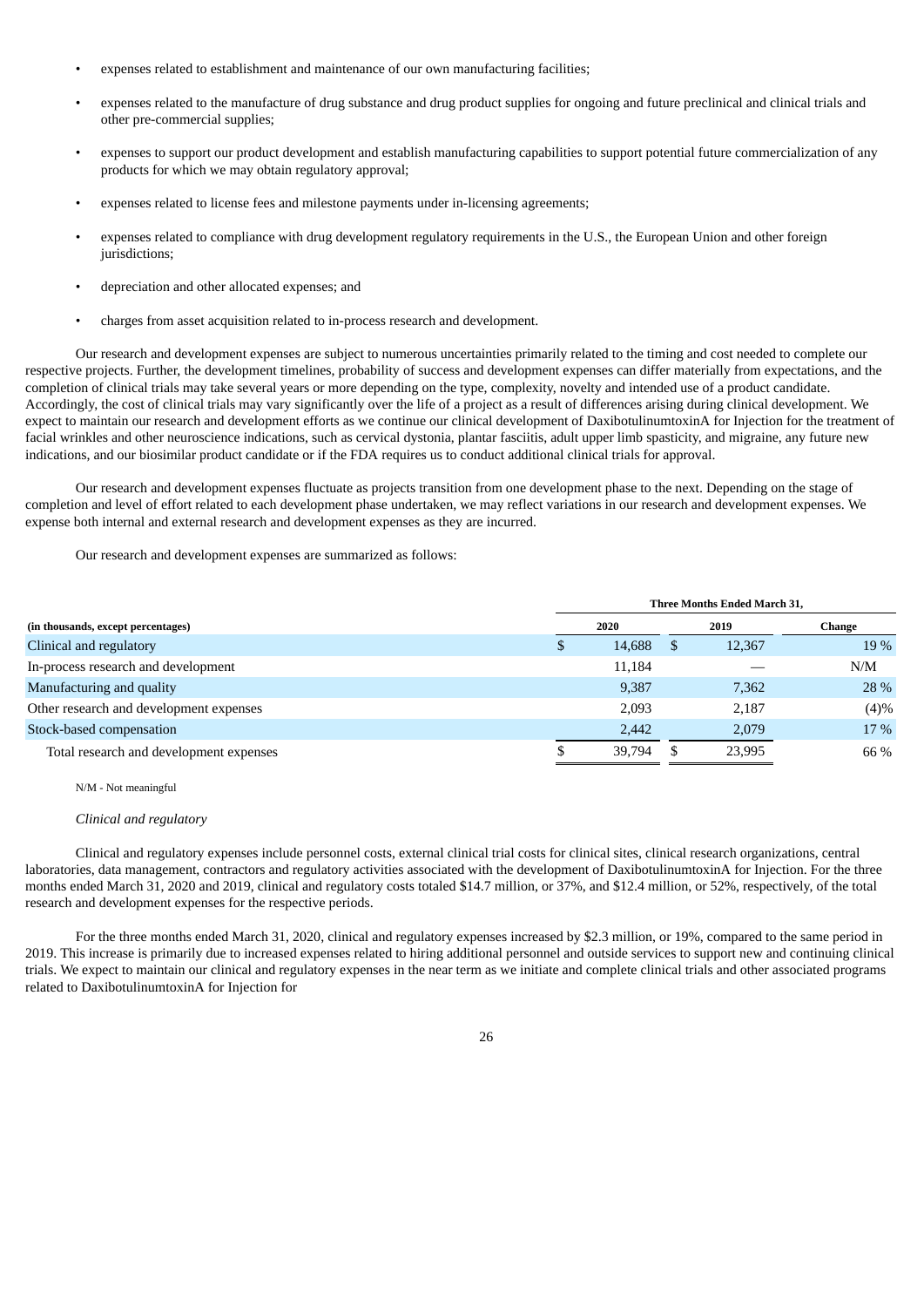the treatment forehead lines, lateral canthal lines, cervical dystonia, plantar fasciitis, and adult upper limb spasticity. We expect a temporary decrease in clinical costs in the near future as a result of pausing JUNIPER and other related activities due to our response to the COVID-19 pandemic.

#### *In-process research and development*

In connection with the Teoxane Agreement, \$11.2 million of the aggregate purchase consideration is recognized as in-process research and development that are related to certain products and indications not approved by the FDA.

### *Manufacturing and quality*

Manufacturing and quality expenses include personnel and occupancy expenses, external contract manufacturing costs and pre-approval manufacturing of drug product used in our research and development of DaxibotulinumtoxinA for Injection. Manufacturing and quality expenses also include raw materials, lab supplies, and storage and shipment of our product to support quality control and assurance activities. These expenses do not include clinical expenses associated with the development of DaxibotulinumtoxinA for Injection. For the three months ended March 31, 2020 and 2019, manufacturing and quality expenses were \$9.4 million, or 24%, and \$7.4 million, or 31%, respectively, of the total research and development expenses for the respective periods.

For the three months ended March 31, 2020, manufacturing and quality expenses increased by \$2.0 million, or 28%, compared to the same period in 2019, primarily due to increased expenses related to manufacturing and quality activities, and hiring additional personnel. We expect to increase our manufacturing and quality efforts as we approach commercialization for the potential launch of DaxibotulinumtoxinA for Injection despite certain disruptions related to the COVID-19 pandemic.Certain amounts of the manufacturing and quality expenses, among other costs, are expected to be treated as inventory costs after the potential approval of DaxibotulinumtoxinA for Injection is obtained.

## *Other research and development expenses*

Other research and development expenses include expenses for personnel, contract research organizations, consultants, raw materials, and lab supplies used to conduct preclinical research and development of DaxibotulinumtoxinA for Injection and our biosimilar product candidate. For the three months ended March 31, 2020 and 2019, other research and development expenses were \$2.1 million, or 5%, and \$2.2 million, or 9%, respectively, of the total research and development expenses for the respective periods.

For the three months ended March 31, 2020, other research and development expenses decreased by \$0.1 million, or 4%, compared to the same period in 2019, primarily due to decreased expenses related to the initial development activities from the Mylan Collaboration, which was completed in February 2019. The level of effort related to the biosimilar development program in 2020 may depend on Mylan's Continuation Decision.

In August 2019, the Mylan Collaboration was amended to, among other things, revise the period of time for the Continuation Decision to be on or before the later of (i) April 30, 2020 or (ii) 30 calendar days from the date that we provide Mylan with certain deliverables. On May 1, 2020, we announced that we are continuing discussions with Mylan regarding whether or not Mylan plans to move forward with the biosimilar program.

#### *Stock-based compensation*

For the three months ended March 31, 2020, stock-based compensation included in research and development expenses increased by \$0.4 million, or 17%, compared to the same periods in 2019, primarily due to increased employee headcount.

## *Selling, general and Administrative Expenses*

Selling, general and administrative expenses consist primarily the following:

- RHA® dermal fillers pre-commercial sales and marketing activities and compensation costs of our sales force hired to date;
- other RHA® and DaxibotulinumtoxinA for Injection pre-commercial activities including market research and public relations;

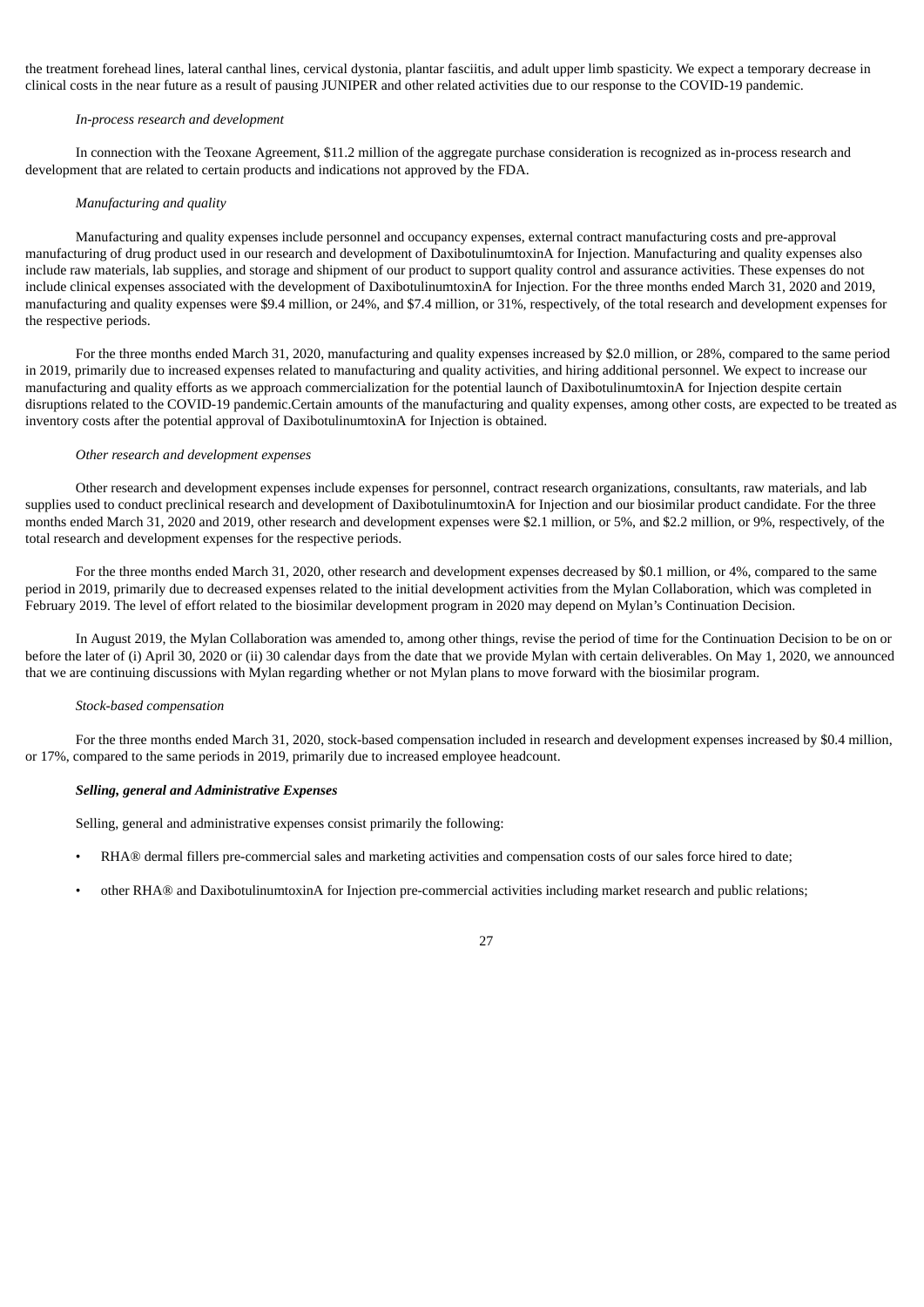- personnel and service costs in our finance, information technology, commercial, investor relations, legal, human resources, and other administrative functions, including stock-based compensation; and
- professional fees for accounting and legal services, including legal services associated with obtaining and maintaining patents.

We expect that our selling, general and administrative expenses will increase with the launch of the RHA® dermal fillers and, if approved, the commercialization of DaxibotulinumtoxinA for Injection.

Our selling, general and administration expenses are summarized as follows:

|                                                                              | Three Months Ended March 31, |        |  |        |        |  |
|------------------------------------------------------------------------------|------------------------------|--------|--|--------|--------|--|
| (in thousands, except percentages)                                           |                              | 2020   |  | 2019   | Change |  |
| Selling, general and administrative expenses before stock-based compensation |                              | 17.122 |  | 10,830 | 58%    |  |
| Stock-based compensation                                                     |                              | 4.102  |  | 2.080  | 97%    |  |
| Total selling, general and administrative expenses                           |                              | 21.224 |  | 12,910 | 64%    |  |

#### *Selling, general and administrative expenses before stock-based compensation*

For the three months ended March 31, 2020, selling, general and administrative expenses increased by \$6.3 million, or 58%, compared to the same period in 2019, primarily due to ramp up in pre-commercial activities, increased personnel in commercial and administrative functions, and costs related to professional services in preparation for the launch of Teoxane's RHA® dermal fillers and, if approved, DaxibotulinumtoxinA for Injection.

We expect selling, general and administrative expenses to ramp-up for the planned commercial activities in the near future. With the revised launch plan for the RHA® dermal fillers mentioned above, the planned activities and related costs are shifted by approximately one quarter from the second quarter to the third quarter of 2020, but the expenses are not expected to decrease as a result of the delay.

#### *Stock-based compensation*

For the three months ended March 31, 2020, stock-based compensation included in selling, general and administrative expenses increased by \$2.0 million, or 97%, compared to the same period in 2019, primarily due to increased employee headcount, and the stock-based compensation expense for the performance stock awards which were granted starting in the fourth quarter of 2019.

## *Net Non-Operating Income and Expense*

## *Interest Income*

Interest income primarily consists of interest income earned on our deposit, money market fund, and investment balances. We expect interest income to vary each reporting period depending on our average deposit, money market fund, and investment balances during the period and market interest rates.

#### *Interest Expense*

Interest expense includes cash and non-cash components. The cash component of the interest expense represents the contractual interest charges for our convertible senior notes. The non-cash component of the interest expense represents the amortization of the debt discount issuance costs for our convertible senior notes issued in February 2020. For the three months ended March 31, 2020, interest expense of \$2.1 million was from the 2027 Notes issued in February 2020.

## *Change in Fair Value of Derivative Liability*

The derivative liability on our condensed consolidated balance sheets is remeasured to fair value at each balance sheet date with the corresponding gain or loss recorded. We will continue to record adjustments to the fair value of derivative liability until we make the payment.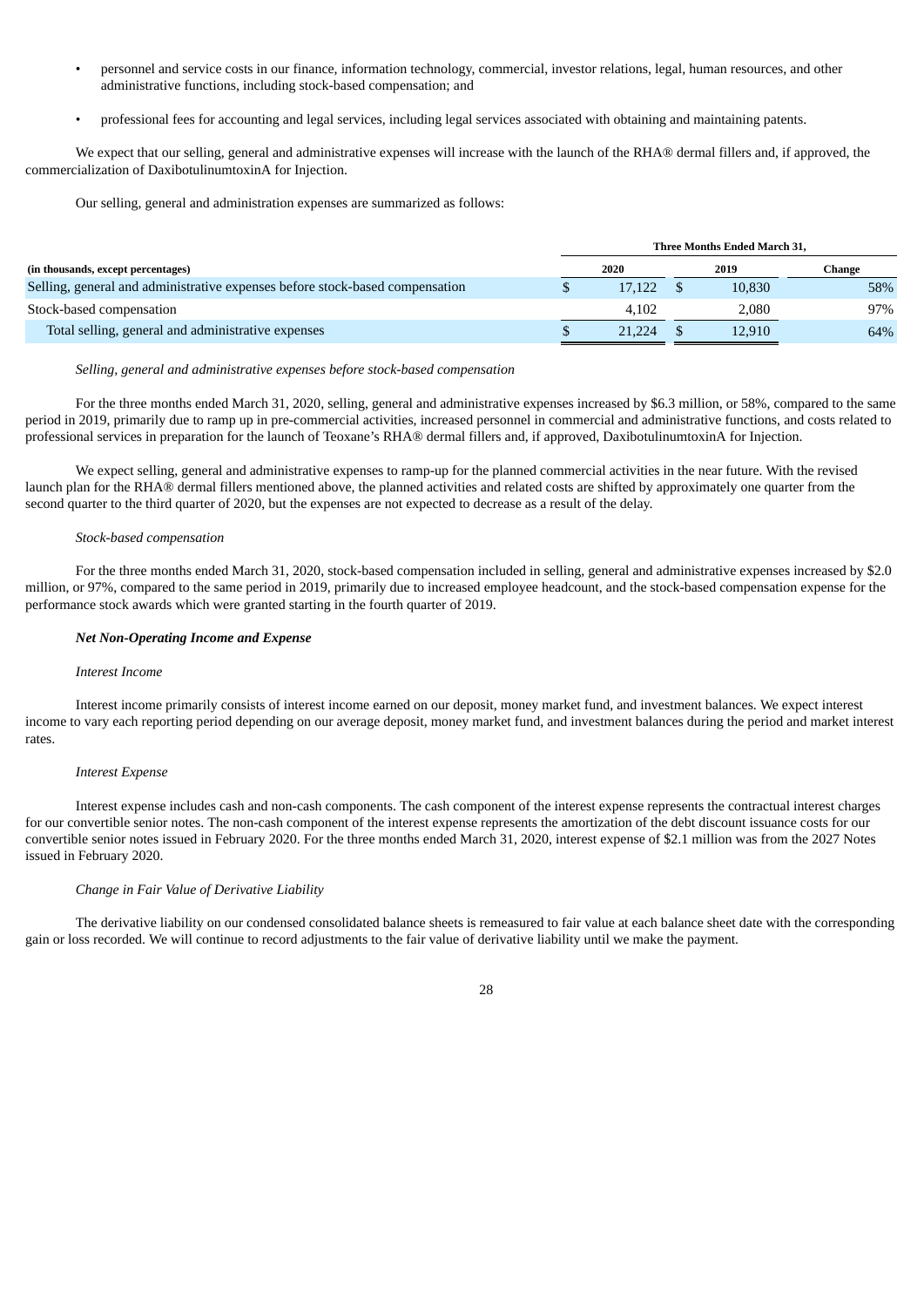#### *Other Expense, net*

Other expense, net primarily consists of miscellaneous tax and other expense items.

Our net non-operating income and expense are summarized as follows:

|                                              | Three Months Ended March 31, |          |    |       |         |  |  |  |
|----------------------------------------------|------------------------------|----------|----|-------|---------|--|--|--|
| (in thousands, except percentages)           |                              | 2020     |    | 2019  | Change  |  |  |  |
| Interest income                              |                              | 1,491    | -5 | 1,570 | $(5)\%$ |  |  |  |
| Interest expense                             |                              | (2, 148) |    |       | N/M     |  |  |  |
| Change in fair value of derivative liability |                              | (90)     |    | (92)  | $(2)\%$ |  |  |  |
| Other expense, net                           |                              | (126)    |    | (155) | (19)%   |  |  |  |
| Total net non-operating income (expense)     |                              | (873)    |    | 1,323 | (166)%  |  |  |  |

N/M - Not meaningful

## **Liquidity and Capital Resources**

Our financial condition is summarized as follows:

| (in thousands)                                     | March 31, 2020 |          | <b>December 31, 2019</b> |         |  | Increase |
|----------------------------------------------------|----------------|----------|--------------------------|---------|--|----------|
| Cash, cash equivalents, and short-term investments |                | 511,270  |                          | 290,115 |  | 221.155  |
| <b>Working Capital</b>                             |                | 476.806  |                          | 255.623 |  | 221.183  |
| Stockholders' Equity                               |                | 308, 375 |                          | 225,490 |  | 82,885   |

## *Sources and Uses of Cash*

We hold our cash, cash equivalents, and short-term investments in a variety of non-interest bearing bank accounts and interest-bearing instruments subject to investment guidelines allowing for certain lower-risk holdings such as, but not limited to, money market accounts, U.S. treasury securities, U.S. government and agency securities, overnight purchase agreements, and commercial paper. Our investment portfolio is structured to provide for investment maturities and access to cash to fund our anticipated working capital needs.

As of March 31, 2020 and December 31, 2019, we had cash, cash equivalents and short-term investments of \$511.3 million and \$290.1 million, respectively, which represented an increase of \$221.2 million. The increase was primarily due to the proceeds from issuance of convertible senior notes of \$287.5 million, the issuance of common stock in connection with the offering, net of commissions and discount, of \$15.6 million. These increases were primarily offset by cash used in operating activities of \$43.3 million, payment of capped call transactions of \$28.9 million and payments of offering costs and convertible senior notes transaction costs of \$9.0 million.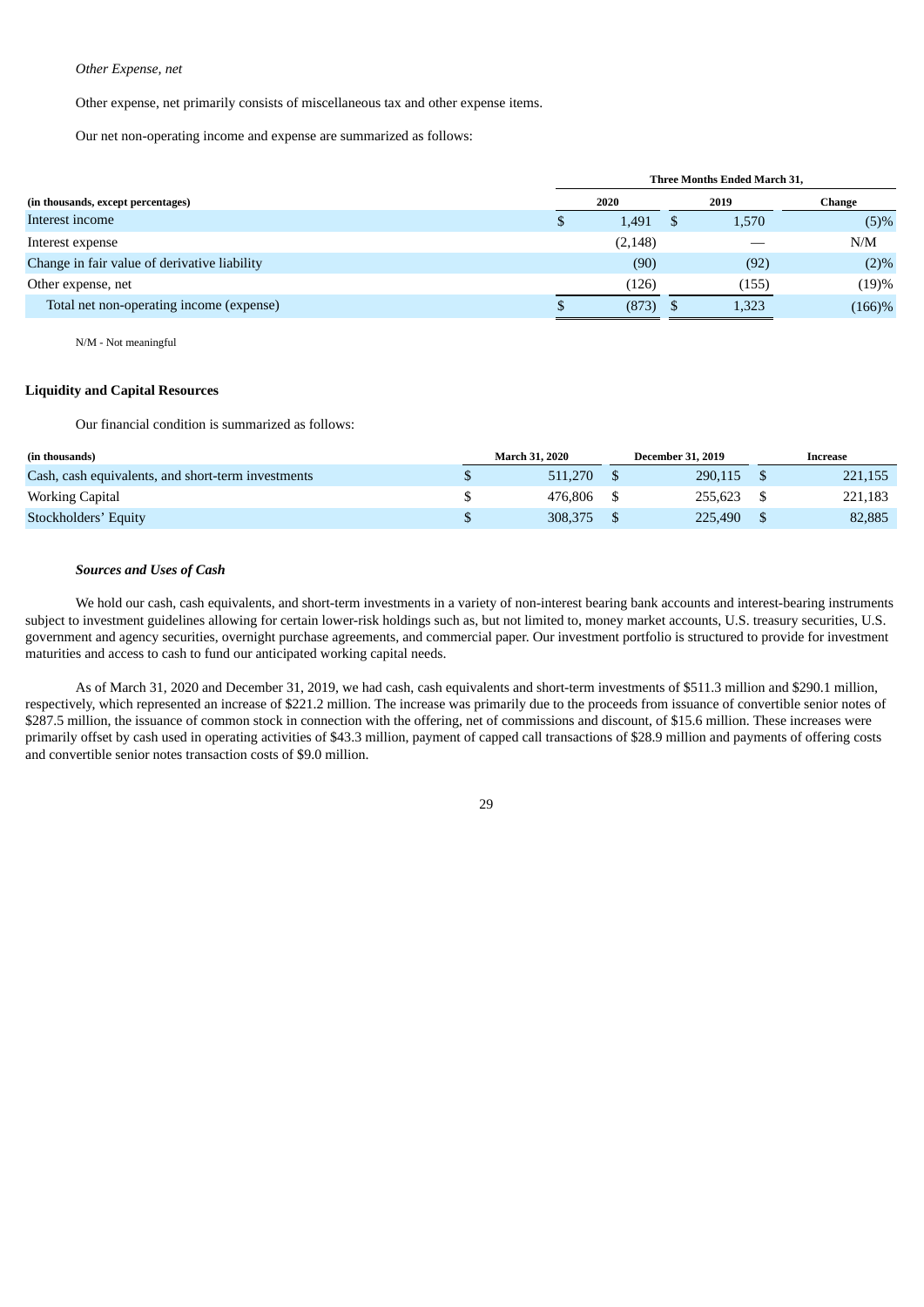We derived the following summary of our condensed consolidated cash flows for the periods indicated from Part I, Item 1, "Financial Information —Condensed Consolidated Financial Statements (Unaudited)" in this Form 10-Q:

|                                 |  | Three Months Ended March 31, |            |  |
|---------------------------------|--|------------------------------|------------|--|
| (in thousands)                  |  | 2020                         | 2019       |  |
| Net cash provided by (used in): |  |                              |            |  |
| Operating activities            |  | (43,289)                     | (11, 414)  |  |
| Investing activities            |  | $(105,569)$ \$               | (103, 441) |  |
| <b>Financing activities</b>     |  | 264,347                      | 106,868    |  |

#### *Cash Flows from Operating Activities*

Our cash used in operating activities is primarily driven by personnel, manufacturing and facility costs, clinical development, and pre-commercial activities. The changes in net cash used in operating activities are primarily related to our net loss, working capital fluctuations and changes in our non-cash expenses, all which are highly variable. Our cash flows from operating activities will continue to be affected principally by our working capital requirements and the extent to which we increase spending on personnel and research and development activities as our business grows.

For the three months ended March 31, 2020, net cash used in operating activities was \$43.3 million, which was primarily due to approximately \$15 million of investing in our personnel and talent retention; approximately \$12 million in professional services and consulting; approximately \$11 million in clinical trials; \$4 million in rent, supplies and utilities; and \$4 million in legal and other expenditure; offset by \$1.5 million in interest income from our cash, cash equivalent and short-term investments, and \$0.9 million payment received from Fosun.

For the three months ended March 31, 2019, net cash used in operating activities was \$11.4 million, which was primarily due to clinical spend of approximately \$11 million to advance our clinical programs toward commercialization; investing in our personnel and talent retention, which represents approximately \$14 million; professional services and consulting of approximately \$9 million; and rent, supplies and utilities of \$5 million; offset by the upfront payment, net with withholding tax, received under the Fosun License Agreement of \$27 million. The remaining balance of operating activities related primarily to other supplies.

## *Cash Flows from Investing Activities*

For the three months ended March 31, 2020 and 2019, net cash used in investing activities was primarily due to fluctuations in the timing purchases and maturities of investments, purchases of property and equipment, and in 2020, the purchase of intangible assets.

# *Cash Flows from Financing Activities*

For the three months ended March 31, 2020, net cash provided by financing activities was driven by proceeds from issuance of the 2027 Notes (as described below), proceeds from the issuance of common stock in connection with the offering (as described below), net of commissions and discount, and proceeds from the exercise of stock options and common stock warrants. The inflows were offset by payment of capped call transactions, payments of offering costs and convertible senior notes transaction costs, and net settlement of restricted stock awards for employee taxes. For the three months ended March 31, 2019, net cash provided by financing activities was primarily driven by proceeds from the issuance of common stock in connection with the offering, net of commissions and discount, proceeds from the exercise of stock options, offset by net settlement of restricted stock awards for employee taxes and payment of offering cost.

## *Follow-On Public Offering*

During December 2019 and January 2020, we completed a follow-on public offering of an aggregate of 7,475,000 shares of common stock at \$17.00 per share including the exercise of the underwriters' over-allotment option to purchase 975,000 additional shares of common stock, for net proceeds of \$119.2 million, after underwriting discounts, commissions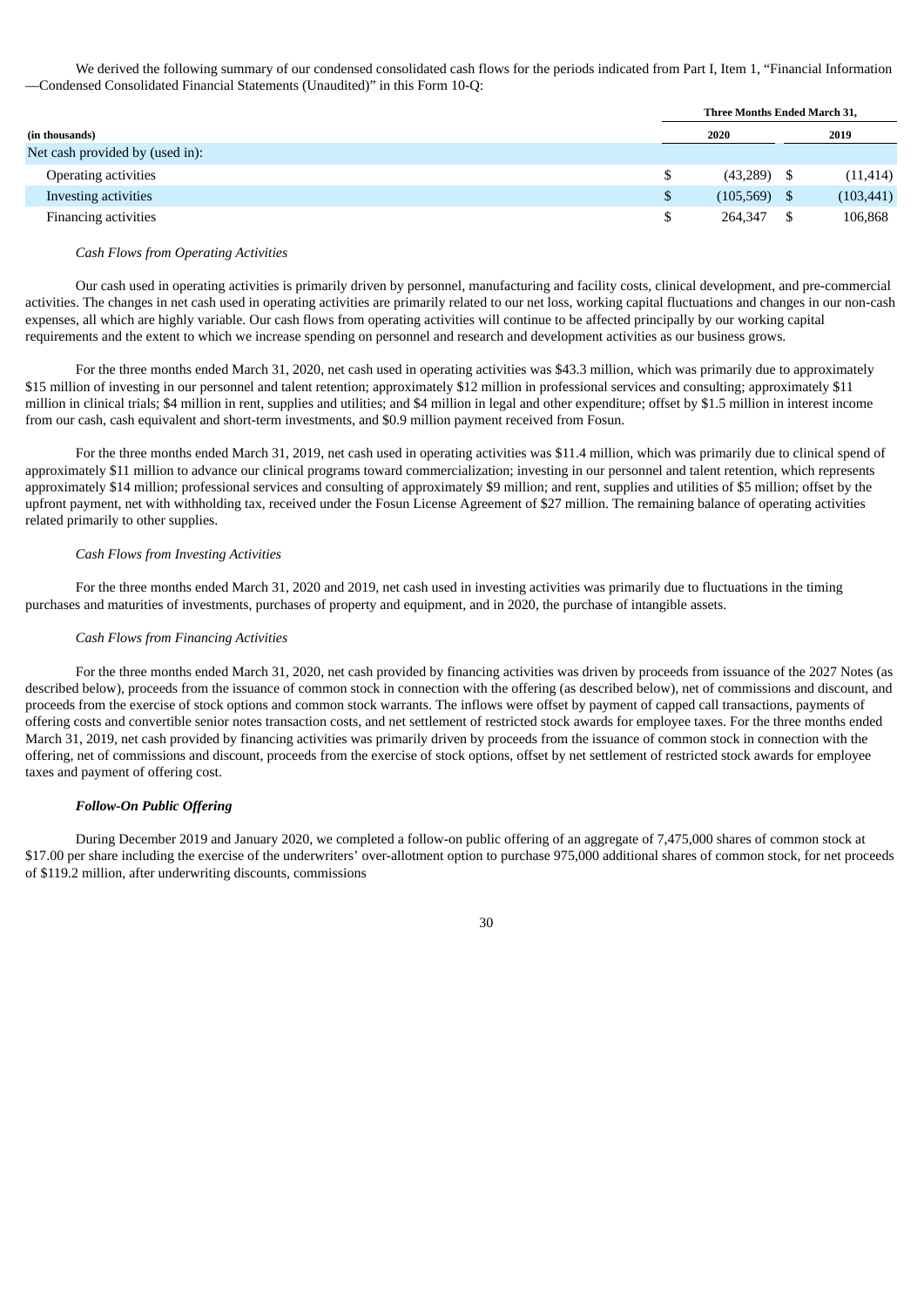and other offering expenses, of which \$103.6 million was received in December 2019 and \$15.6 million was received in January 2020.

## *Convertible Senior Notes*

On February 14, 2020, we issued the 2027 Notes with an aggregate principal balance of \$287.5 million, pursuant to the Indenture. The 2027 Notes are senior unsecured obligations and bear interest at a rate of 1.75% per year, payable semiannually in arrears on February 15 and August 15 of each year, beginning on August 15, 2020. The 2027 Notes will mature on February 15, 2027, unless earlier converted, redeemed or repurchased. In connection with issuing the 2027 Notes, we received \$278.3 million in net proceeds, after deducting the initial purchasers' discount, commissions, and other issuance costs.

The 2027 Notes may be converted by the holders at any time prior to the close of business on the business day immediately preceding November 15, 2026 only under the following circumstances: (1) during any fiscal quarter commencing after the fiscal quarter ending on June 30, 2020 (and only during such fiscal quarter), if the last reported sale price of our common stock for at least 20 trading days (whether or not consecutive) during a period of 30 consecutive trading days ending on, and including, the last trading day of the immediately preceding fiscal quarter is greater than or equal to 130% of the conversion price on each applicable trading day; (2) during the five business day period after any ten consecutive trading day period (the "measurement period") in which the trading price (as defined in the Indenture) per \$1,000 principal amount of the 2027 Notes for each trading day of the measurement period was less than 98% of the product of the last reported sale price of our common stock and the conversion rate on each such trading day; (3) if we call any or all of the 2027 Notes for redemption, at any time prior to the close of business on the scheduled trading day immediately preceding the redemption date; or (4) upon the occurrence of specified corporate events. On or after November 15, 2026 until the close of business on the second scheduled trading day immediately preceding the maturity date, holders may convert all or any portion of their 2027 Notes at any time, regardless of the foregoing circumstances. Upon conversion, we will pay or deliver, as the case may be, cash, shares of our common stock or a combination of cash and shares of our common stock, at our election.

The conversion rate will initially be 30.8804 shares of our common stock per \$1,000 principal amount of the 2027 Notes (equivalent to an initial conversion price of approximately \$32.38 per share of our common stock). The conversion rate is subject to adjustment in some events but will not be adjusted for any accrued and unpaid interest. In addition, following certain corporate events that occur prior to the maturity date or if we deliver a notice of redemption, we will, in certain circumstances, increase the conversion rate for a holder who elects to convert its 2027 Notes in connection with such a corporate event or notice of redemption, as the case may be.

We may not redeem the 2027 Notes prior to February 20, 2024. We may redeem for cash all or any portion of the 2027 Notes, at our option, on or after February 20, 2024 if the last reported sale price of our common stock has been at least 130% of the conversion price then in effect for at least 20 trading days (whether or not consecutive) during any 30 consecutive trading day period (including the last trading day of such period) ending on, and including, the trading day immediately preceding the date on which we provide notice of redemption at a redemption price equal to 100% of the principal amount of the 2027 Notes to be redeemed, plus any accrued and unpaid interest to, but excluding, the redemption date. No sinking fund is provided for the 2027 Notes.

If we undergo a fundamental change (as defined in the Indenture), holders may require us to repurchase for cash all or any portion of their 2027 Notes at a fundamental change repurchase price equal to 100% of the principal amount of the 2027 Notes to be repurchased, plus any accrued and unpaid interest to, but excluding, the fundamental change repurchase date.

We used \$28.9 million of the net proceeds from the 2027 Notes to pay the cost of the capped call transactions. The capped call transactions are expected generally to reduce the potential dilutive effect upon conversion of the 2027 Notes and/or offset any cash payments we are required to make in excess of the principal amount of converted 2027 Notes, as the case may be, with such reduction and/or offset subject to a price cap of \$48.88 of our common stock per share, which represents a premium of 100% over the last reported sale price of our common stock on February 10, 2020. The capped calls have an initial strike price of \$32.38 per share, subject to certain adjustments, which corresponds to the conversion option strike price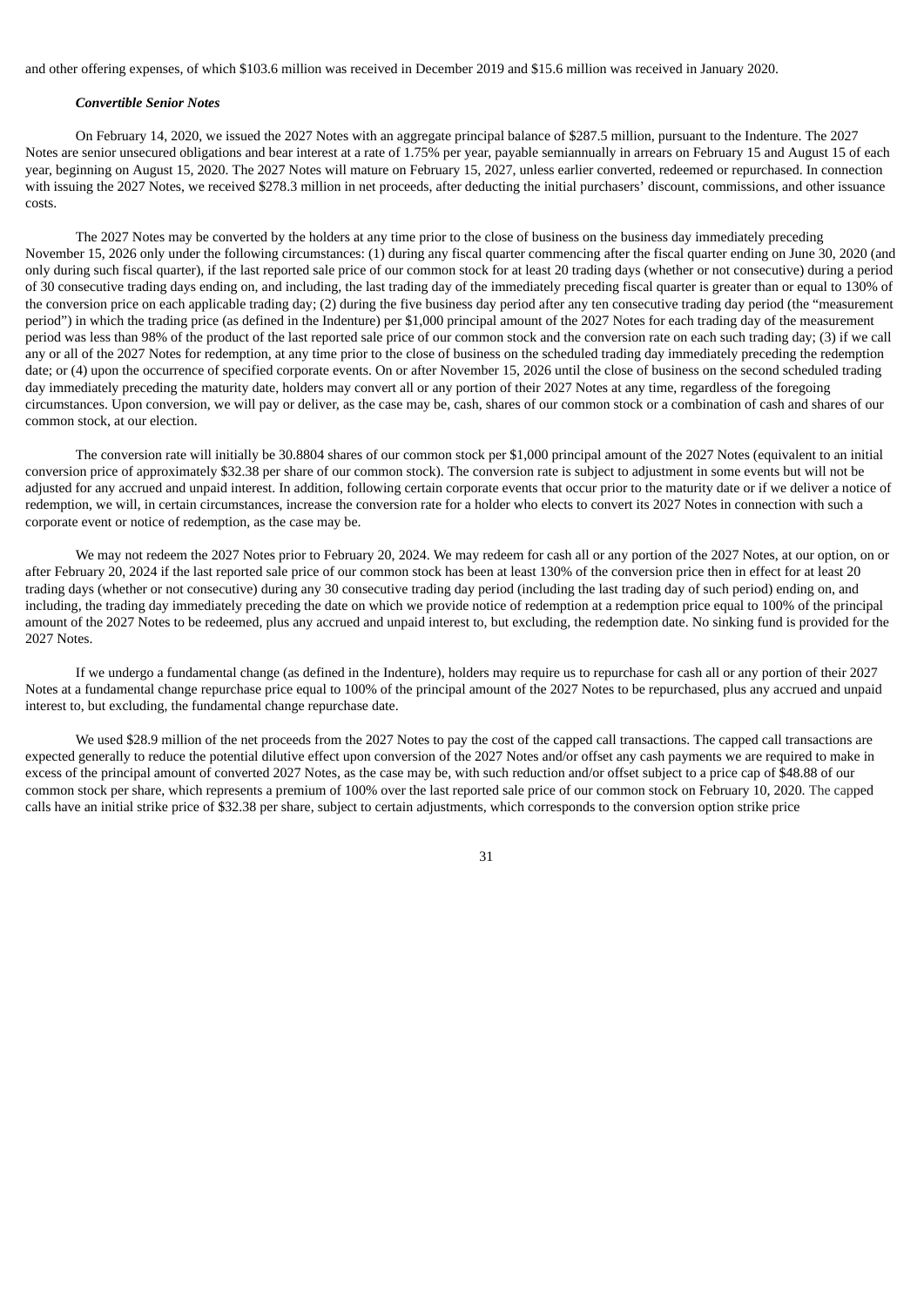in the 2027 Notes. The capped call transactions cover, subject to anti-dilution adjustments, approximately 8.9 million shares of our common stock.

## *Common Stock and Common Stock Equivalents*

As of April 24, 2020, outstanding shares of common stock were 57,052,046, outstanding stock options were 5,324,029, unvested restricted stock awards and performance stock awards were 2,820,170, shares expected to be purchased on June 30, 2020 under the 2014 ESPP were 49,861, and underlying shares convertible from the 2027 Notes is 8,878,938.

#### *Operating and Capital Expenditure Requirements*

We have not achieved profitability on a quarterly or annual basis since our inception and we expect to continue to incur net loss for the foreseeable future. We expect to make additional capital outlays to increase operating expenditures over the next several years to support the completion of the clinical trials and other associated programs relating to DaxibotulinumtoxinA for Injection for the treatment of cervical dystonia, plantar fasciitis, adult upper limb spasticity, migraine, and other indications, our biosimilar candidate, and shared investment in future innovations in RHA® dermal fillers, seek regulatory approval, prepare for and, if approved, proceed to commercialization, as well as efforts to introduce and sell the Teoxane's RHA® dermal fillers in the U.S. in 2020. We have funded our operations primarily through the sale and issuance of common stock and, in February 2020, the 2027 Notes. We believe that our existing capital resources will be sufficient to fund our operations for at least the next 12 months following the filing of this Form 10-Q. However, we anticipate that we may need to raise substantial additional financing in the future to fund our operations. Our operating plan may change as a result of many factors currently unknown to us, and we may need to seek additional capital sooner than planned. In order to meet these additional cash requirements, we may seek to sell additional equity or issue debt, convertible debt or other securities that may result in dilution to our stockholders. If we raise additional funds through the issuance of debt or convertible debt securities, these securities could have rights senior to those of our common stock and could contain covenants that restrict our operations. There can be no assurance that we will be able to obtain additional equity or debt financing on terms acceptable to us, if at all. Debt financing, if available, would result in increased fixed payment obligations and may involve agreements that include covenants limiting or restricting our ability to take specific actions such as incurring debt, making capital expenditures or declaring dividends. In addition, the continued spread of COVID-19 and uncertain market conditions may limit our ability to access capital. Our failure to obtain sufficient funds on acceptable terms when needed could have a material adverse effect on our business, results of operations, and financial condition.

If adequate funds are not available to us on a timely basis, or at all, we may be required to terminate or delay clinical trials or other development activities for DaxibotulinumtoxinA for Injection, our biosimilar product candidate and DaxibotulinumtoxinA Topical, and any future product candidates, or delay our establishment of sales and marketing capabilities or other activities that may be necessary to commercialize our product candidates, if we obtain marketing approval. We may elect to raise additional funds even before we need them if the conditions for raising capital are favorable. Our future capital requirements depend on many factors, including:

- the results of our clinical trials for DaxibotulinumtoxinA for Injection and preclinical trials of DaxibotulinumtoxinA Topical, biosimilar or any future product candidates;
- the uncertain clinical development process, including the risk that clinical trials may not have an effective design or generate positive results, or that positive results would assure regulatory approval or commercial success of our product candidates;
- the timing of, and the costs involved in, obtaining regulatory approvals for DaxibotulinumtoxinA for Injection, or any future product candidates including DaxibotulinumtoxinA Topical or biosimilar;
- if approved for commercialization by the FDA, the commercial acceptance of DaxibotulinumtoxinA for Injection, including market size and anticipated adoption rates;
- the number and characteristics of any additional product candidates we develop or acquire;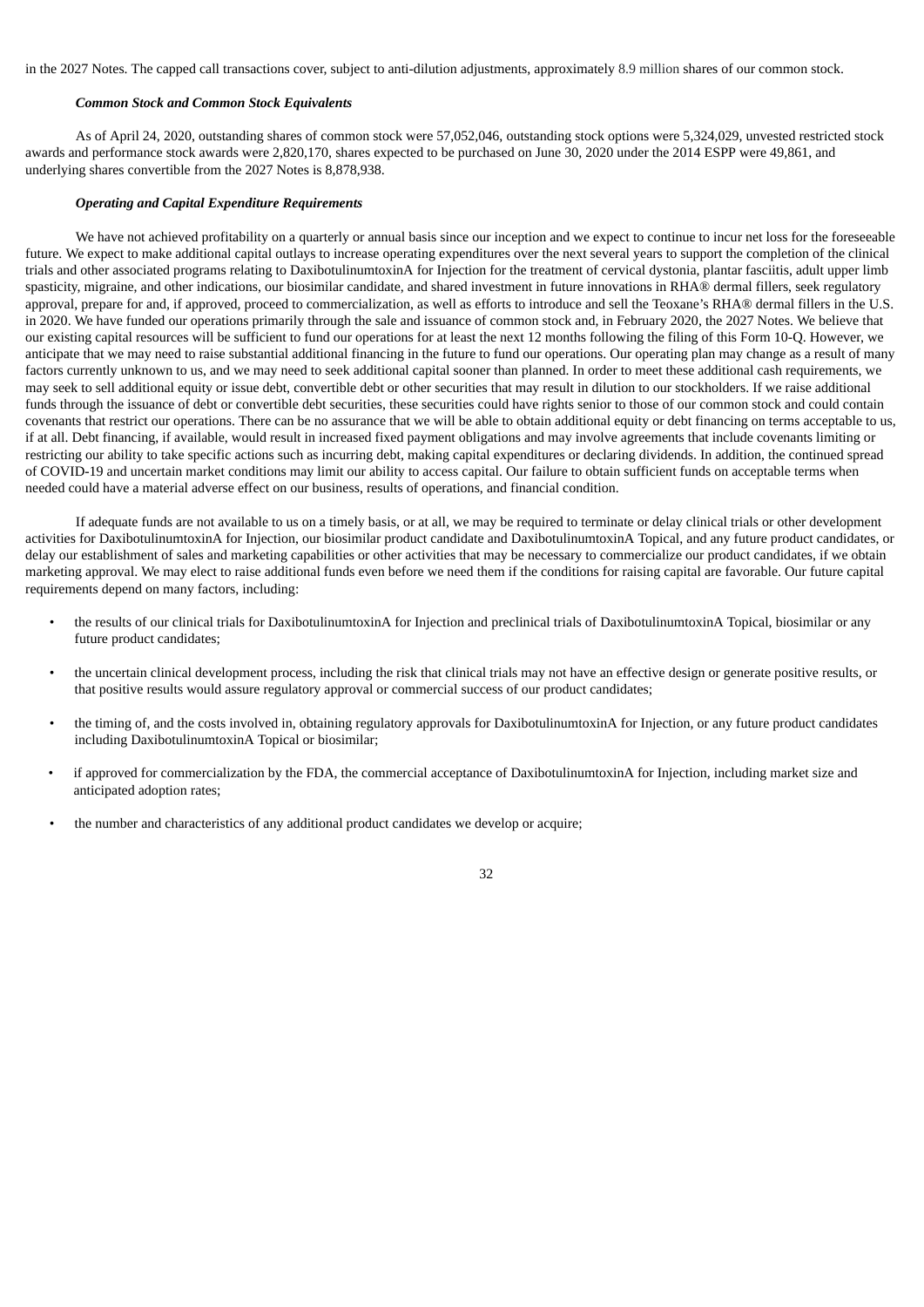- the scope, progress, results and costs of researching and developing and conducting preclinical and clinical trials of DaxibotulinumtoxinA for Injection, DaxibotulinumtoxinA Topical, biosimilar or any future product candidates;
- our plans to research, develop and commercialize the RHA® dermal fillers and our other product candidates, including the potential for commercialization by us of DaxibotulinumtoxinA for Injection, if approved;
- the cost of commercialization activities for the RHA® dermal fillers and, if approved for sale, DaxibotulinumtoxinA for Injection or any future product candidates including DaxibotulinumtoxinA Topical or biosimilar, including marketing, sales and distribution costs;
- the cost of manufacturing DaxibotulinumtoxinA for Injection, DaxibotulinumtoxinA Topical, biosimilar or any future product candidates and any products we successfully commercialize and maintaining our related facilities;
- our ability to successfully commercialize the RHA® dermal fillers and our other product candidates and the timing of commercialization activities;
- our ability to establish and maintain strategic collaborations, licensing or other arrangements, including the Mylan collaboration, and the terms of and timing such arrangements;
- that we may not obtain the anticipated financial and other benefits of the Teoxane Agreement, including our ability to realize anticipated synergies and successfully commercialize the RHA® dermal fillers;
- the commercial acceptance and potential of the RHA® dermal fillers, including market size and anticipated adoption rates;
- physician and patient demand for the RHA® dermal fillers, or, if approved for commercialization, DAXI and any future product candidates, which may be influenced by general consumer confidence, general economic and political conditions, including challenges affecting the global economy resulting from the COVID-19 pandemic, as our products are discretionary items, the purchase of which can be reduced before patients adjust their budgets for necessities;
- the degree and rate of market acceptance of any future approved products;
- the emergence, approval, availability, perceived advantages, relative cost, relative safety and relative efficacy of alternative and competing products or treatments;
- our ability to establish our marketing, sales, and distribution functions if we receive regulatory approval for our product candidates;
- our ability to effectively and reliably manufacture supplies of DaxibotulinumtoxinA for Injection, biosimilar or any future product candidates and to develop, validate and maintain a commercially viable manufacturing processes, as well as our ability to acquire supplies of RHA® dermal fillers from Teoxane;
- any product liability or other lawsuits related to our products;
- the expenses needed to attract and retain skilled personnel;
- any litigation, including litigation costs and the outcome of such litigation;
- the costs associated with being a public company;
- the costs involved in preparing, filing, prosecuting, maintaining, defending and enforcing patent claims, including litigation costs and the outcome of such litigation; and

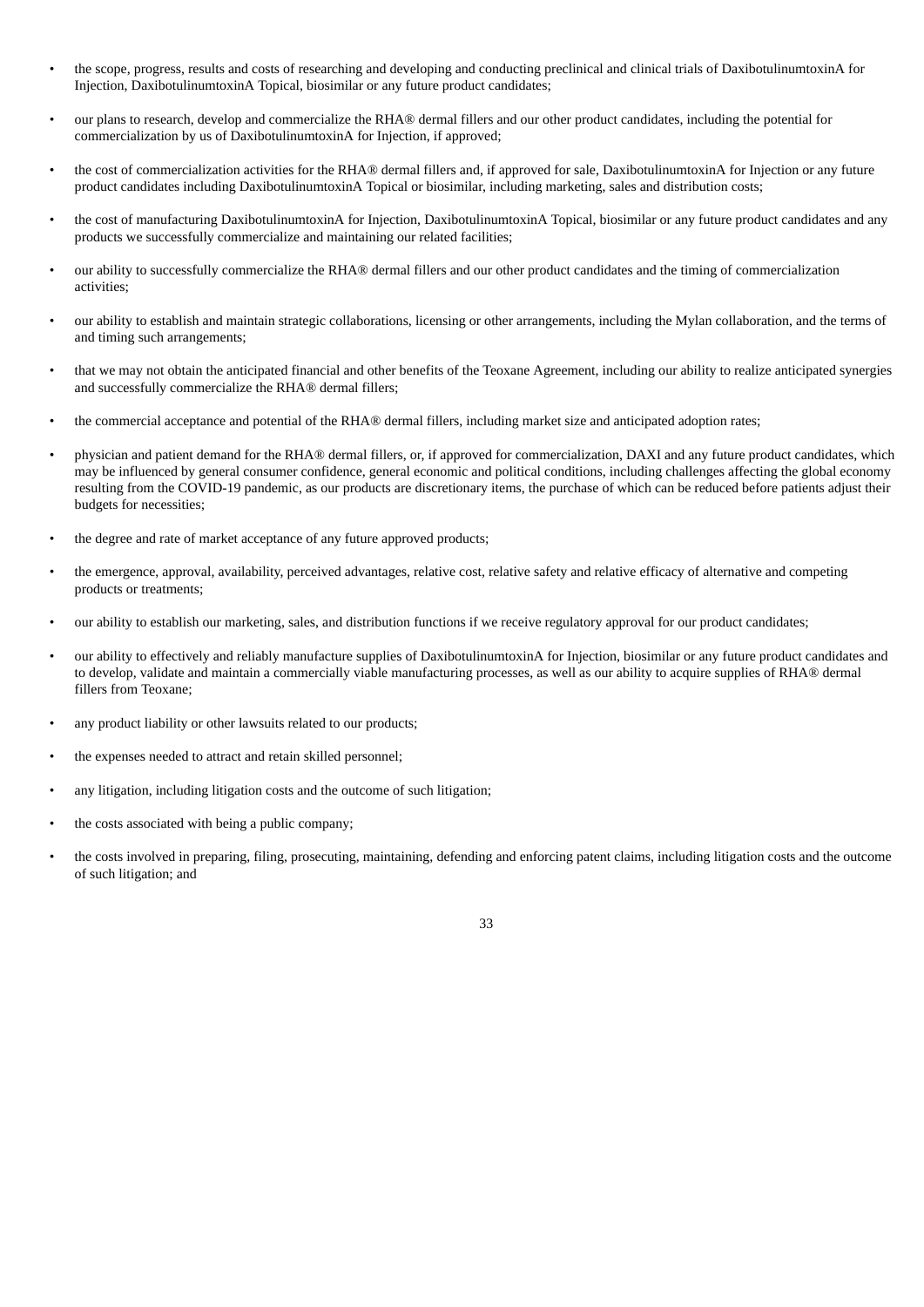• the timing, receipt and amount of sales of, or royalties on, future approved products, if any.

Please read Part II, Item 1A. "Risk [Factors"](#page-35-2) for additional risks associated with our substantial capital requirements.

## **Critical Accounting Policies and Estimates**

For the three months ended March 31, 2020, there have been no material changes in our critical accounting policies as compared to those disclosed in Item 7 in our Annual Report on Form 10-K for the year ended December 31, 2019, filed with the SEC on February 26, 2020, except as a result of the convertible senior notes and the Teoxane Agreement described as below.

## *Convertible Senior Notes*

Refer to Part I, Item 1. "Condensed Consolidated Financial Statements (Unaudited)—Notes to Condensed Consolidated Financial Statements (Unaudited) [—Note](#page-12-0) 7—Convertible Senior Notes" for details of the convertible senior notes.

## *Intangible Assets*

Refer to Part I, Item 1, "Financial Information—Notes to Condensed Consolidated Financial Statements (Unaudited)[—Note](#page-6-1) 1—The Company and Summary of Significant Accounting Policies" and Part I, Item 1. "Condensed Consolidated Financial Statements (Unaudited)—Notes to Condensed Consolidated Financial Statements (Unaudited) [—Note](#page-10-0) 4—Filler Distribution Agreement" for details of the intangible assets in connection with the Teoxane Agreement.

## **Contractual Obligations**

Except as follows, there were no material changes outside of the ordinary course of business in our contractual obligations as of March 31, 2020, from those as of December 31, 2019 as reported in our Annual Report on Form 10-K for the year ended December 31, 2019, as filed with the SEC on February 26, 2020.

### *Convertible Senior Notes*

On February 14, 2020, we issued the 2027 Notes with an aggregate principal balance of \$287.5 million, pursuant to the Indenture. The 2027 Notes are senior unsecured obligations and bear interest at a rate of 1.75% per year, payable semiannually in arrears on February 15 and August 15 of each year, beginning on August 15, 2020. The 2027 Notes will mature on February 15, 2027, unless earlier converted, redeemed or repurchased earlier. The 2027 Notes are convertible into cash, shares of our common stock, or a combination of cash and shares of our common stock, at our election. In connection with issuing the 2027 Notes, we received \$278.3 million in net proceeds, after deducting the initial purchasers' discount, commissions, and other issuance costs. We may not redeem the 2027 Notes prior to February 20, 2024, and no sinking fund is provided for the 2027 Notes. Refer to Part I, Item 1. "Condensed Consolidated Financial Statements (Unaudited)—Notes to Condensed Consolidated Financial Statements (Unaudited) —[Note](#page-12-0) 7—Convertible Senior Notes" for details of the convertible senior notes.

## *Teoxane Agreement*

In January 2020, we entered into the Teoxane Agreement. Pursuant to the Teoxane Agreement, if Teoxane pursues regulatory approval for the RHA® dermal fillers for certain new indications or filler technologies, including innovations with respect to existing products in the U.S., we will be subject to certain specified cost-sharing arrangements for third party expenses incurred in achieving regulatory approval for such products. We are required to meet certain minimum purchase obligations during each year of the term. We are also required to meet certain minimum expenditure requirements in connection with commercialization efforts. Refer to Part I, Item 1. "Condensed Consolidated Financial Statements (Unaudited)—Notes to Condensed Consolidated Financial Statements (Unaudited) [—Note](#page-10-0) 4—Filler Distribution Agreement" for details of the Teoxane Agreement.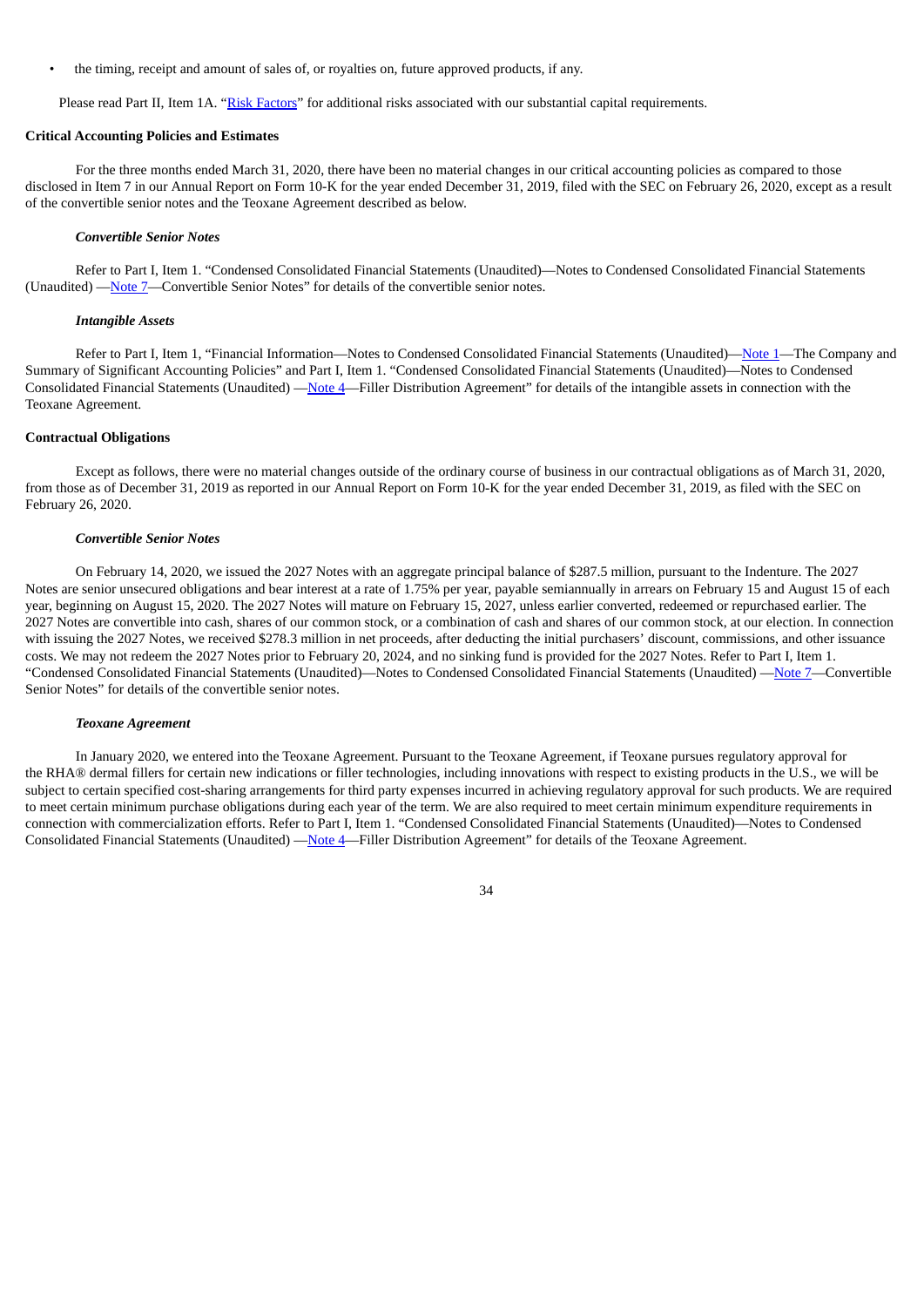#### **Recent Accounting Pronouncements**

Refer to "Recent Accounting Pronouncements" in Part I, Item 1, "Financial Information—Notes to Condensed Consolidated Financial Statements (Unaudited)—[Note](#page-6-1) 1—The Company and Summary of Significant Accounting Policies" in this Form 10-Q.

## **Off-Balance Sheet Arrangements**

As of March 31, 2020, we did not have any off-balance sheet arrangements or any relationships with any entities or financial partnerships, such as entities often referred to as structured finance or special purpose entities that would have been established for the purpose of facilitating off-balance sheet arrangements or other contractually narrow or limited purposes.

## <span id="page-34-0"></span>**ITEM 3. QUANTITATIVE AND QUALITATIVE DISCLOSURES ABOUT MARKET RISK**

We are exposed to market risk in the ordinary course of our business. Market risk represents the risk of loss that may impact our financial position due to adverse changes in financial market prices and rates. Our market risk exposure is primarily a result of fluctuations in foreign currency exchange rates and interest rates. We do not hold or issue financial instruments for trading purposes. For the three months ended March 31, 2020, our exposure to market risk has not changed materially since that disclosed in Item 7A in our Annual Report on Form 10-K for the year ended December 31, 2019, filed with the SEC on February 26, 2020.

# <span id="page-34-1"></span>**ITEM 4. CONTROLS AND PROCEDURES**

# **Evaluation of Disclosure Controls and Procedures**

Our management is responsible for establishing and maintaining adequate internal control over financial reporting. Management, with the participation of our principal executive officer and our principal financial officer, evaluated the effectiveness of our disclosure controls and procedures as of the end of the period covered by this Quarterly Report on Form 10-Q. The term "disclosure controls and procedures" as defined in Rules 13a-15(e) and 15d-15(e) under the Exchange Act, means controls and other procedures of a company that are designed to ensure that information required to be disclosed by a company in the reports that it files or submits under the Exchange Act is recorded, processed, summarized and reported, within the time periods specified in the SEC's rules and forms. Disclosure controls and procedures include, without limitation, controls and procedures designed to ensure that information required to be disclosed by a company in the reports that it files or submits under the Exchange Act is accumulated and communicated to the company's management, including its principal executive and principal financial officers, as appropriate to allow timely decisions regarding required disclosure. Management recognizes that any controls and procedures, no matter how well designed and operated, can provide only reasonable assurance of achieving their objectives, and management necessarily applies its judgment in evaluating the cost-benefit relationship of possible controls and procedures. Based on the evaluation of our disclosure controls and procedures as of the end of the period covered by this Quarterly Report on Form 10-Q, our principal executive officer and principal financial officer concluded that, as of such date, our disclosure controls and procedures were effective at the reasonable assurance level.

## **Changes in Internal Control over Financial Reporting**

For the three months ended March 31, 2020, there were no changes in our internal control over financial reporting identified in management's evaluation pursuant to Rules 13a-15(d) or 15d-15(d) of the Exchange Act that materially affected, or are reasonably likely to materially affect, our internal control over financial reporting.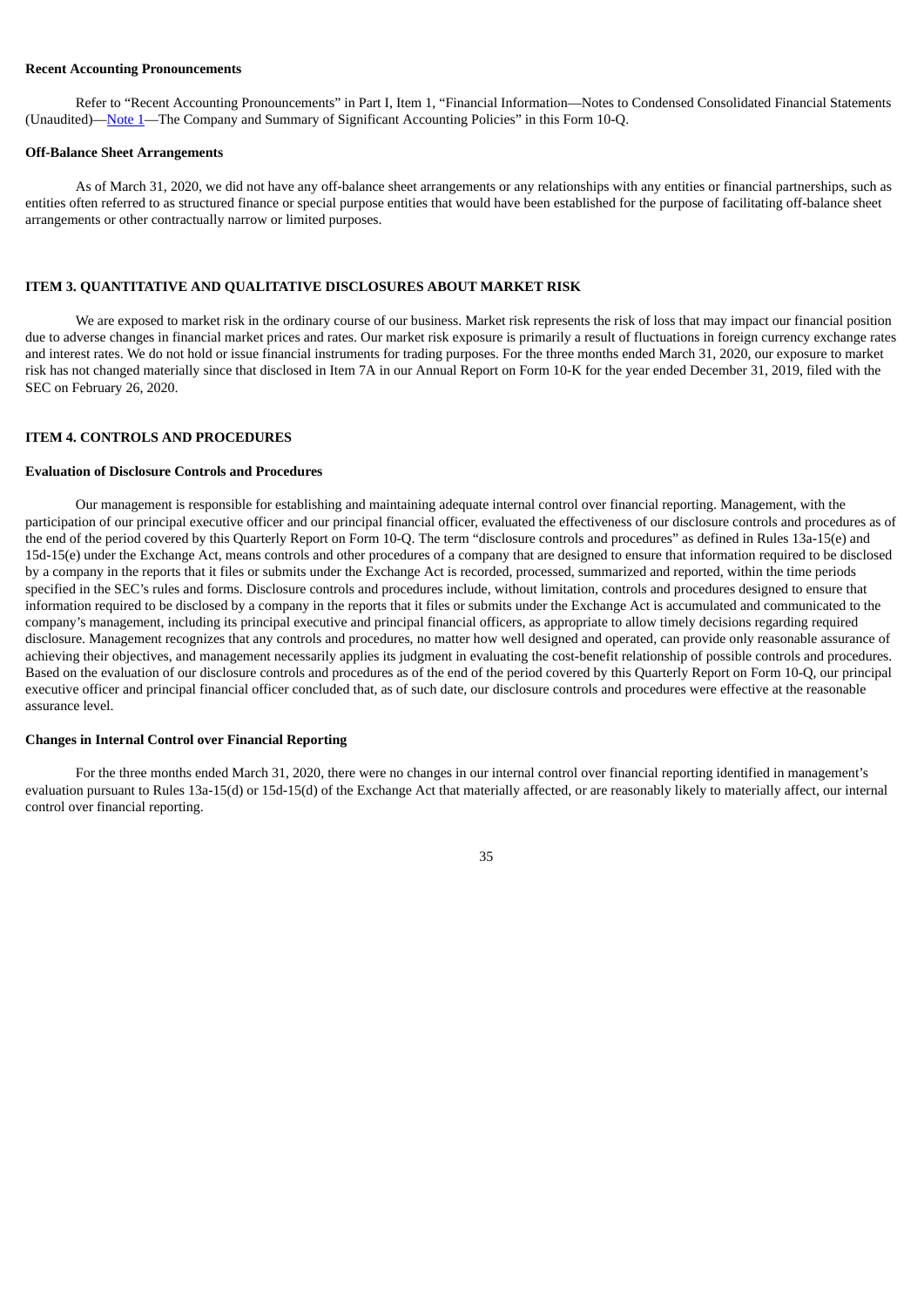## <span id="page-35-0"></span>**PART II. OTHER INFORMATION**

# <span id="page-35-1"></span>**ITEM 1. LEGAL PROCEEDINGS**

From time to time, we may be involved in litigation relating to claims arising out of our operations. We are not currently involved in any material legal proceedings. We may, however, be involved in material legal proceedings in the future. Such matters are subject to uncertainty and there can be no assurance that such legal proceedings will not have a material adverse effect on our business, results of operations, financial position or cash flows.

# <span id="page-35-2"></span>**ITEM 1A. RISK FACTORS**

Investing in our common stock involves a high degree of risk. You should carefully consider the risks described below, as well as all other information included in this Form 10-O, including our condensed consolidated financial statements, the notes thereto and the section entitled "Management's Discussion and Analysis of Financial Condition and Results of Operations," before you decide to purchase shares of our common stock. If any of the following risks actually occurs, our business, prospects, financial condition and operating results could be materially harmed. As a result, the trading price of our common stock could decline and you could lose all or part of your investment. Additional risks and uncertainties not presently known *to us or that we currently deem immaterial may also impair our business operations and stock price.*

We have marked with an asterisk (\*) those risks described below that reflect substantive changes from, or additions to, the risks described in our *Annual Report on Form 10-K for the year ended December 31, 2019.*

# **Risks Related to Our Business and Strategy**

# We are substantially dependent on the clinical and commercial success of our product candidate DaxibotulinumtoxinA for Iniection.\*

To date, we have invested substantial efforts and financial resources in the research and development of botulinum toxin-based product candidates. Our success as a company is substantially dependent on the clinical and commercial success of DaxibotulinumtoxinA for Injection.

We completed Phase 3 clinical development for DaxibotulinumtoxinA for Injection in North America for the treatment of glabellar lines. From 2016 to 2018, we conducted and announced results relating to multiple pivotal and safety trials in our SAKURA Phase 3 program. The SAKURA 1 and SAKURA 2 trials were designed to evaluate the safety and efficacy of a single administration of DaxibotulinumtoxinA for Injection for the treatment of moderate-to-severe glabellar lines in adults. In addition to the two pivotal trials, the Phase 3 program includes a long-term open-label safety trial (SAKURA 3), which is designed to evaluate the long-term safety and duration of DaxibotulinumtoxinA for Injection for the treatment of moderate to severe glabellar lines in adults following both single and repeat treatment administration. SAKURA 3 was designed to support a safety database adequate for both domestic and international marketing applications. We submitted our BLA to the U.S. FDA for DaxibotulinumtoxinA for Injection for the treatment of glabellar lines in November 2019. In February 2020, the FDA accepted the BLA filing. If the BLA is approved on or by the PDUFA target action date, we plan to initiate commercialization activities for DaxibotulinumtoxinA for Injection for the treatment of glabellar lines before the end of 2020.

In 2015, we initiated a Phase 2 dose-escalating, open-label clinical study of DaxibotulinumtoxinA for Injection for the treatment of cervical dystonia. The Phase 2 study evaluated the safety, preliminary efficacy, and duration of effect of DaxibotulinumtoxinA for Injection in subjects with moderate to severe isolated cervical dystonia. Based on the Phase 2 safety and efficacy results and subsequent guidance from the FDA and EMA, in June 2018 we announced the initiation of patient dosing in our ASPEN Phase 3 clinical program. The ASPEN Phase 3 clinical program consists of two trials to evaluate the safety and efficacy of DaxibotulinumtoxinA for Injection for the treatment of cervical dystonia in adults including: a randomized, doubleblind, placebo-controlled, parallel group trial and an open-label, long-term safety trial. In October 2019, we completed the ASPEN Phase 3 pivotal trial enrollment, and plan to release topline results in the second half of 2020.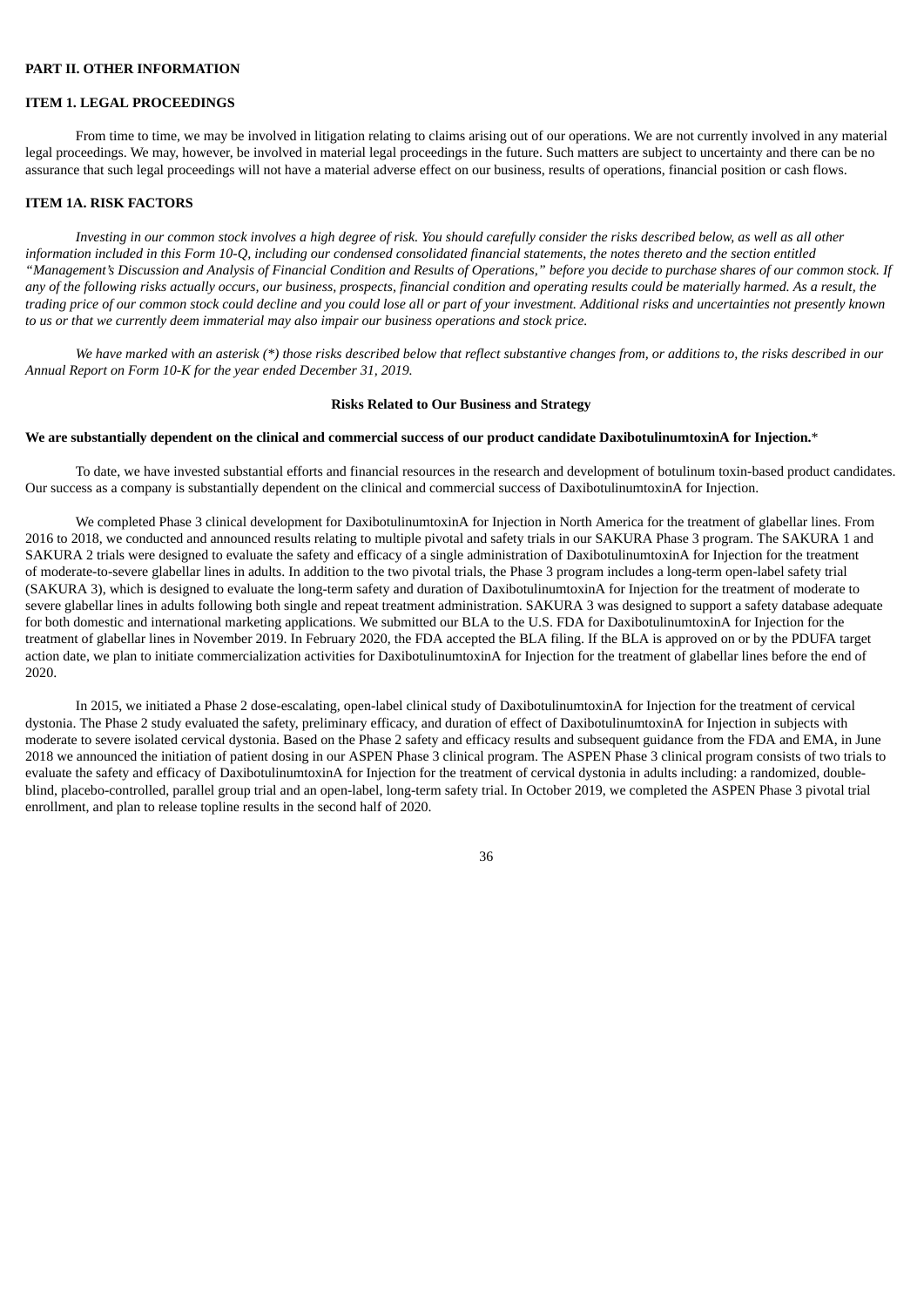In 2016, we also initiated a Phase 2 prospective, randomized, double-blinded, placebo-controlled trial of DaxibotulinumtoxinA for Injection in the therapeutic indication of plantar fasciitis. This study evaluated the safety and efficacy of a single administration of DaxibotulinumtoxinA for Injection in reducing the signs and symptoms of plantar fasciitis. The study's primary efficacy endpoint is the improvement in the American Orthopedic Foot and Ankle Score. In January 2018, we announced interim 8-week results from this study. We completed the 16-week trial which showed a 58% reduction of pain from baseline along with a strong placebo response, with the difference between the treatment groups not being statistically significant. We initiated another Phase 2, double-blind, placebo-controlled trial utilizing two doses of DaxibotulinumtoxinA for Injection in the fourth quarter of 2018. We completed Phase 2 trial enrollment in December 2019 and expect to release topline results in the second half of 2020.

In April 2018, we announced two new clinical programs for DaxibotulinumtoxinA for Injection, including adult upper limb spasticity and migraine. We initiated the JUNIPER Phase 2 study in adult upper limb spasticity in the fourth quarter of 2018. Enrollment in the JUNIPER Phase 2 adult upper limb spasticity trial is paused due to challenges in subject assessments during time of required social distancing. We will provide a new date for expected full enrollment after the trial is reopened and an enrollment trajectory is established. In 2021, we may initiate a study with DaxibotulinumtoxinA for Injection for the treatment of migraine.

In July 2019, we completed the enrollment in the Phase 2 clinical study of DaxibotulinumtoxinA for Injection for forehead lines. In August 2019, we completed Phase 2 study enrollment of DaxibotulinumtoxinA for Injection for lateral canthal lines (crow's feet). Topline results for both studies are expected in the second quarter of 2020. In December 2019, we initiated an additional study of upper facial lines, which includes glabellar (frown), lateral canthal (crow's feet), and forehead lines combined. This trial is being conducted to understand the safety and efficacy of DaxibotulinumtoxinA for Injection, including potential dosing and injection patterns for covering upper facial lines. The upper facial lines trial is fully enrolled, and all subjects have been dosed. We previously expected to receive topline results for the upper facial lines trial in fourth quarter of 2020; however, the timing of such topline results in now uncertain and may be delayed by the COVID-19 pandemic.

Our near-term prospects, including our ability to finance our company and generate revenue, will depend heavily on the successful development, regulatory approval and commercialization of DaxibotulinumtoxinA for Injection. Our longer-term prospects will depend on the successful development, regulatory approval and commercialization of DaxibotulinumtoxinA for Injection, as well as DaxibotulinumtoxinA Topical, biosimilar or any future product candidates. The preclinical, clinical and commercial success of our product candidates will depend on a number of factors, including the following:

- disruptions to our manufacturing operations, supply chains, business operations, end user demand for our products, commercialization efforts and clinical trials resulting from the COVID-19 pandemic, including a delay in the FDA's approval of the BLA;
- timely completion of, or need to conduct additional, clinical trials, including our clinical trials for DaxibotulinumtoxinA for Injection, DaxibotulinumtoxinA Topical, biosimilar and any future product candidates, which may be significantly slower or cost more than we currently anticipate and will depend substantially upon the number and design of such trials and the accurate and satisfactory performance of third-party contractors;
- our ability to demonstrate the effectiveness and differentiation of our products on a consistent basis as compared to existing or future therapies;
- our ability to demonstrate to the satisfaction of the FDA, the safety and efficacy of DaxibotulinumtoxinA for Injection, DaxibotulinumtoxinA Topical, biosimilar or any future product candidates through clinical trials;
- whether we are required by the FDA or other similar foreign regulatory agencies to conduct additional clinical trials to support the approval of DaxibotulinumtoxinA for Injection, DaxibotulinumtoxinA Topical, biosimilar or any future product candidates;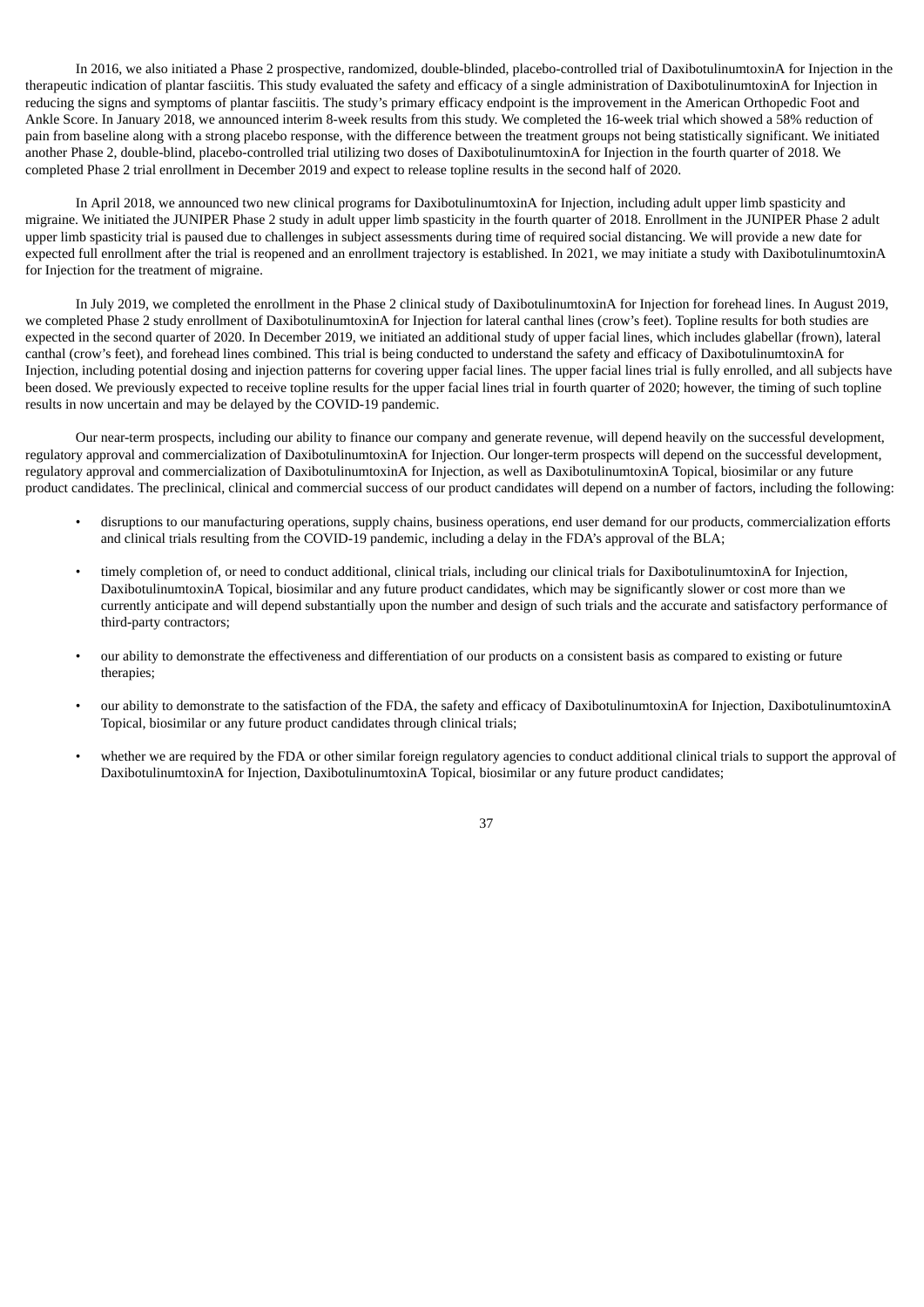- our success in educating physicians and patients about the benefits, administration and use of DaxibotulinumtoxinA for Injection, DaxibotulinumtoxinA Topical, biosimilar or any future product candidates, if approved;
- the prevalence and severity of adverse events experienced with our product candidates or future approved products;
- the timely receipt of necessary marketing approvals from the FDA and similar foreign regulatory authorities;
- the ability to raise additional capital on acceptable terms and in the time frames necessary to achieve our goals;
- achieving and maintaining compliance with all regulatory requirements applicable to DaxibotulinumtoxinA for Injection, DaxibotulinumtoxinA Topical, biosimilar or any future product candidates or approved products;
- the availability, perceived advantages, relative cost, relative safety and relative efficacy of alternative treatments;
- the effectiveness of our own or our current and any future potential strategic collaborators' marketing, sales and distribution strategy and operations;
- our ability to effectively and reliably manufacture clinical trial supplies of DaxibotulinumtoxinA for Injection, DaxibotulinumtoxinA Topical, biosimilar or any future product candidates and to develop, validate and maintain a commercially viable manufacturing process that is compliant with current good manufacturing practices ("cGMP");
- our ability to successfully commercialize DaxibotulinumtoxinA for Injection, DaxibotulinumtoxinA Topical, biosimilar or any future product candidates, if approved for marketing and sale, whether alone or in collaboration with others;
- our ability to enforce our intellectual property rights in and to DaxibotulinumtoxinA for Injection, DaxibotulinumtoxinA Topical, biosimilar or any future product candidates;
- our ability to avoid third-party patent interference or intellectual property infringement claims;
- acceptance of DaxibotulinumtoxinA for Injection, DaxibotulinumtoxinA Topical, biosimilar or any future product candidates, if approved, as safe and effective by patients and the medical community;
- the willingness of third-party payors to reimburse physicians or patients for DaxibotulinumtoxinA for Injection and any future products we may commercialize for therapeutic indications;
- the willingness of patients to pay out of pocket for DaxibotulinumtoxinA for Injection and any future products we may commercialize for aesthetic indications; and
- the continued acceptable safety profile of DaxibotulinumtoxinA for Injection, DaxibotulinumtoxinA Topical, biosimilar or any future product candidates following approval.

If we do not achieve one or more of these factors, many of which are beyond our control, in a timely manner or at all, we could experience significant delays or an inability to successfully commercialize our product candidates. Accordingly, we cannot assure you that we will be able to generate sufficient revenue through the sale of DaxibotulinumtoxinA for Injection, DaxibotulinumtoxinA Topical, biosimilar or any future product candidate to continue our business.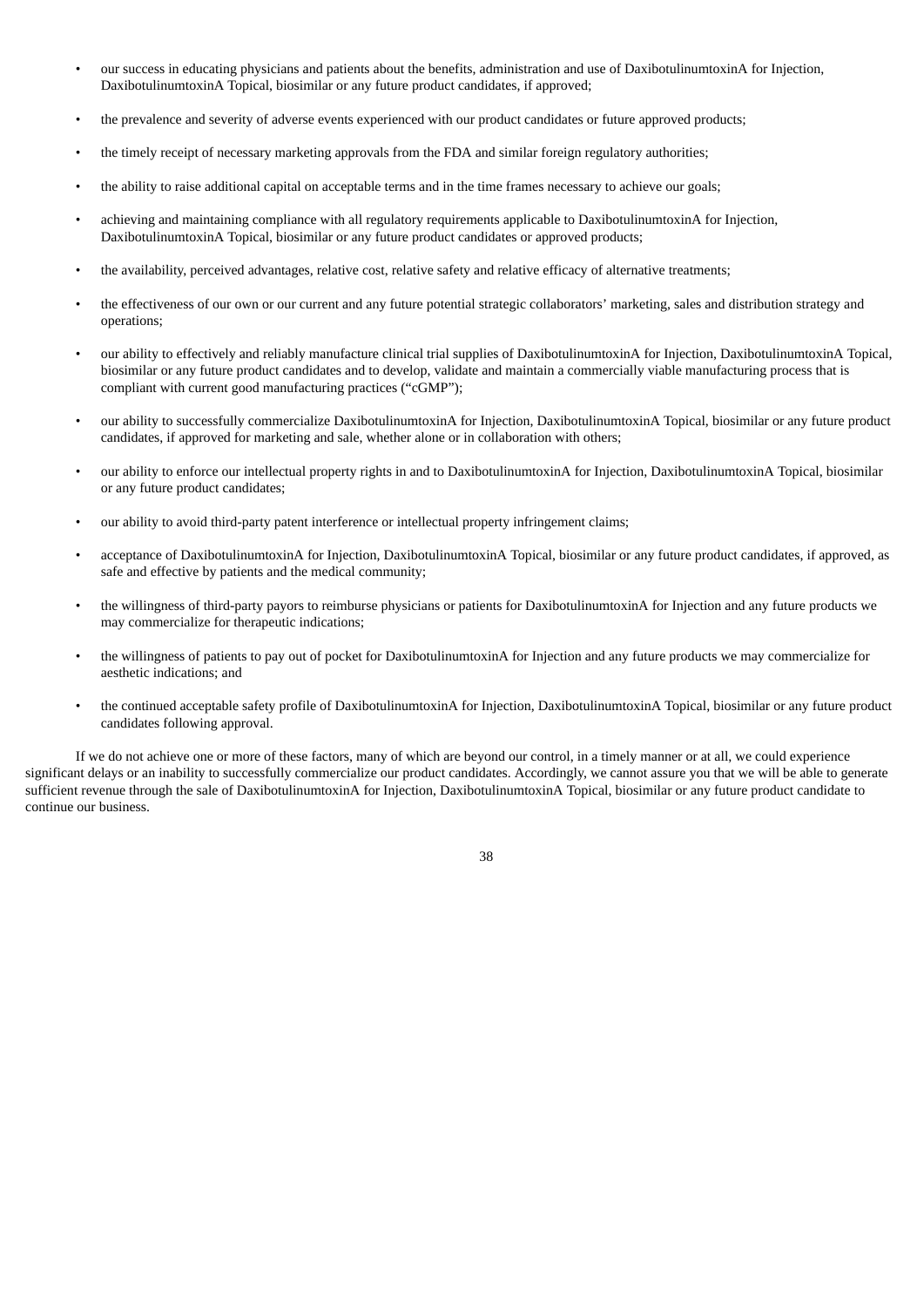#### We are substantially dependent on the clinical and commercial success of the Teoxane Resilient Hyaluronic Acid®(RHA®) dermal fillers.\*

In January 2020, we entered into the Teoxane Agreement with Teoxane, pursuant to which Teoxane granted us with the exclusive right to import, market, promote, sell and distribute Teoxane's line of RHA dermal fillers in exchange for 2,500,000 shares of our common stock and certain other commitments by us. The Teoxane Agreement includes rights to i) RHA® 2, RHA® 3 and RHA® 4 which have been approved by the FDA for the correction of moderate to severe dynamic facial wrinkles and folds, including RHA® 2, RHA® 3 and RHA® 4 in the currently approved indications, ii) RHA® 1, which is currently in clinical trials for the treatment of perioral rhytids and is anticipated to be approved by the FDA in 2021, and iii) future hyaluronic acid filler advancements and products by Teoxane (collectively the "RHA® dermal fillers") in the U.S. and U.S. territories and possessions.

Our success as a company is substantially dependent on our ability to successfully and timely commercialize the RHA® dermal fillers, which will depend on many factors including, but not limited to, our ability to:

- develop and execute our sales and marketing strategies for the RHA® dermal fillers;
- develop, maintain and manage the necessary sales, marketing and other capabilities and infrastructure that are required to successfully integrate and commercialize the RHA® dermal fillers, including in connection with our marketing and sale of DaxibotulinumtoxinA for Injection;
- achieve, maintain and grow market acceptance of, and demand for, the RHA® dermal fillers;
- establish or demonstrate in the medical community the safety and efficacy of the RHA® dermal fillers and their potential advantages over and side effects compared to existing dermal fillers and products currently in clinical development;
- the relative price of the RHA® dermal fillers as compared to alternative options, and our ability to achieve a suitable profit margin on our sales of the RHA® dermal fillers;
- collaborate with Teoxane to obtain necessary approvals from the FDA and similar regulatory authorities for the RHA® dermal fillers;
- adapt to additional changes to the label for the RHA® dermal fillers, that could place restrictions on how we market and sell the RHA® dermal fillers, including as a result of adverse events observed in these or other studies;
- obtain adequate and timely supply of the RHA® dermal fillers under the Teoxane Agreement;
- comply with the terms of the Teoxane Agreement, including our obligations with respect to purchase quantities and marketing efforts;
- comply with applicable legal and regulatory requirements, including medical device compliance as the RHA® dermal fillers are Class III Premarket Approval ("PMA") devices under the Food, Drug and Cosmetic Act, as amended (the "FDCA");
- register as the initial importer of the RHA® dermal fillers with FDA and obtain necessary state prescription medical device distribution permits and hire and operationalize complaint and medical device vigilance services in support of the RHA® dermal fillers; and
- establish agreements with third party logistics providers to distribute the RHA® dermal fillers to customers.

If we do not achieve one or more of these factors, many of which are beyond our control, in a timely manner or at all, we could experience significant delays or an inability to successfully commercialize the RHA® dermal fillers, which may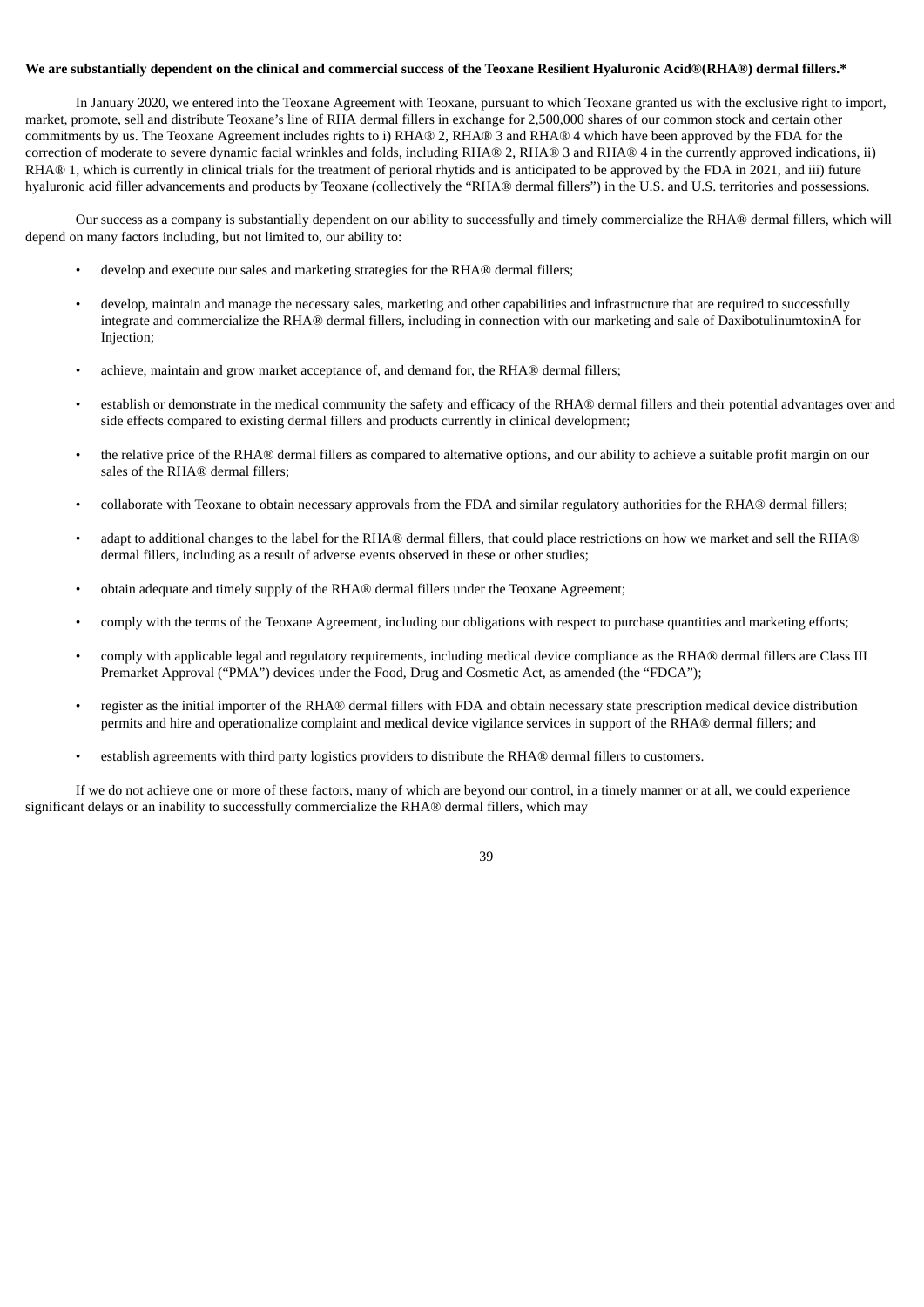materially impact the success of our business. For example, as a result of the COVID-19 pandemic, product supply of RHA® dermal fillers was delayed by Teoxane SA, as they temporarily suspended production in Geneva, Switzerland, which in turn has delayed our anticipated product launch of the RHA® 2, 3 and 4 dermal fillers. Teoxane resumed manufacturing operations at the end of April 2020 and has projected to deliver the RHA® dermal fillers to us in June 2020. As a result, our anticipated product launch of the RHA® 2, 3 and 4 dermal fillers has been delayed by at least one quarter. Additional delays in the product supply of the RHA® dermal fillers may cause us to further revise our anticipated product launch.

If we fail to comply with the terms of the Teoxane Agreement, including by failing to meet certain obligations in connection with purchase and marketing of RHA® dermal fillers, Teoxane may terminate the Teoxane Agreement, and we would have no further rights to distribute the RHA® dermal fillers. In addition, the lack of, or limited, complementary products to be offered by sales personnel in marketing the RHA® dermal fillers may put us at a competitive disadvantage relative to companies with more extensive product lines. Accordingly, we cannot assure you that we will be able to generate sufficient revenue through the sale of the RHA® dermal fillers to continue our business.

## The current COVID-19 pandemic, as well as other actual or threatened epidemics, pandemics, outbreaks, or public health crises, may adversely **affect our financial condition and our business.\***

Our business could be materially and adversely affected by the risks, or the public perception of the risks, related to an epidemic, pandemic, outbreak, or other public health crisis, such as the recent COVID-19 pandemic. The risk of a continued pandemic, or public perception of the risk, could cause customers to continue to avoid public places, including hospitals and physician offices, and has caused temporary, and may cause long-term, disruptions in our supply chain, manufacturing and/or delays in the delivery of our inventory. Further, such risks could also adversely affect our customers' financial condition, resulting in reduced spending for the aesthetic products. Moreover, an epidemic, pandemic, outbreak or other public health crisis,could require or cause employees to avoid our properties, which could adversely affect our ability to adequately staff and manage our businesses. For instance, "shelter-in-place" or other such orders by governmental entities effected as a result of the COVID-19 pandemic have disrupted our operations, as employees who cannot perform their responsibilities from home are not able to report to work and as we have had to put in place a work from home policy. Risks related to an epidemic, pandemic or other health crisis, such as COVID-19 pandemic, could also continue to lead to the complete or partial closure of one or more of our facilities or operations of our sourcing partners. The ultimate extent of the impact of COVID-19 pandemic or any other epidemic, pandemic or other health crisis on our business, financial condition and results of operations will depend on future developments, which are highly uncertain and cannot be predicted, including new information that may emerge concerning the severity of such epidemic, pandemic or other health crisis and actions taken to contain or prevent their further spread, among others. These and other potential impacts of an epidemic, pandemic or other health crisis, such as COVID-19 pandemic, could therefore materially and adversely affect our business, financial condition and results of operations.

Our business has been and could continue to be adversely affected by the effects of health epidemics, including the recent COVID-19 pandemic, in regions where we or third parties on which we rely have significant manufacturing facilities, concentrations of clinical trial sites or other business operations. The COVID-19 pandemic has materially affected and may continue to materially affect our operations, including at our headquarters in the San Francisco Bay Area, which is currently subject to a shelter-in-place order, and at our clinical trial sites, as well as the business or **operations of our manufacturers, CROs or other third parties with whom we conduct business.\***

Our business could be adversely affected by health epidemics in regions where we or third parties on which we rely have significant manufacturing facilities, concentrations of clinical trial sites or other business operations.

As a result of the COVID-19 pandemic, we have had to limit operations or implement limitations, including a work from home policy. Our increased reliance on personnel working from home may negatively impact productivity, or disrupt, delay, or otherwise adversely impact our business. In addition, this could increase our cyber security risk, create data accessibility concerns, and make us more susceptible to communication disruptions, any of which could adversely impact our business operations or delay necessary interactions with local and federal regulators, manufacturing sites, research or clinical trial sites and other important agencies and contractors.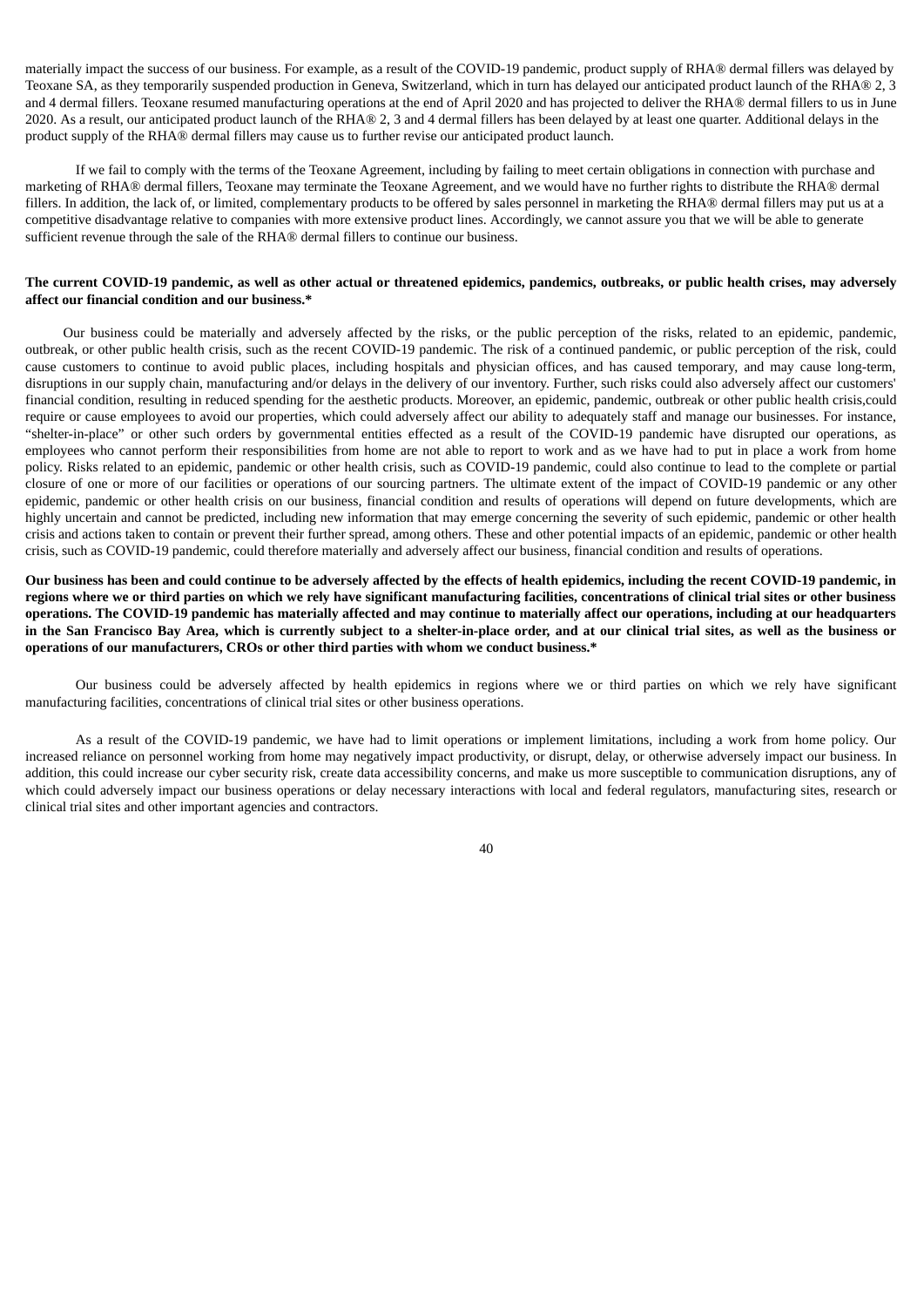Port closures and other restrictions resulting from the COVID pandemic may continue to disrupt our supply chain or limit our ability to obtain sufficient materials for our drug products. For example, product supply of RHA® dermal fillers was delayed by distribution partner, Teoxane SA, as they temporarily suspended production in Geneva, Switzerland as a precaution surrounding the COVID-19 pandemic. Teoxane resumed manufacturing operations at the end of April 2020 and has projected to deliver the RHA® dermal fillers to us in June 2020. As a result, our anticipated product launch of the RHA® 2, 3 and 4 dermal fillers has been delayed by at least one quarter. Additional delays in the product supply of the RHA® dermal fillers may cause us to further revise our anticipated product launch.

In addition, our clinical trials have been affected by the COVID-19 pandemic. Site initiation and patient enrollment may be delayed due to prioritization of hospital resources toward the COVID-19 pandemic. Currently, enrollment in the JUNIPER Phase 2 adult upper limb spasticity trial is paused due to challenges in subject assessments during time of required social distancing. The COVID-19 pandemic may delay enrollment in our global clinical trials, and some patients may not be able to comply with clinical trial protocols if quarantines impede patient movement or interrupt healthcare services.

There is a risk that other countries or regions may be less effective at containing COVID-19, or it may be more difficult to contain if the pandemic reaches a larger population or broader geography, in which case the risks described herein could be elevated significantly. The ultimate impact of the COVID-19 pandemic or a similar health epidemic is highly uncertain and subject to change. We do not yet know the full extent of potential delays or impacts on our business, our clinical trials, healthcare systems or the global economy as a whole. However, these effects could have a material impact on our operations, and we will continue to monitor the COVID-19 pandemic situation closely.

#### Our business is affected by worldwide economic and market conditions; an unstable economy, a decline in consumer-spending levels and other **adverse developments, including inflation, could adversely affect our business, results of operations and liquidity.\***

Many economic and other factors are outside of our control, including general economic and market conditions, consumer and commercial credit availability, inflation, unemployment, consumer debt levels and other challenges affecting the global economy including the recent COVID-19 pandemic. Increases in the rates of unemployment, reduced access to credit and issues related to the domestic and international political situations may adversely affect consumer confidence and disposable income levels. Decreases in number of physicians and physician offices or financial hardships for physicians may also adversely affect distribution channels of our products. Early societal responses to the COVID-19 pandemic have involved business closures and limited social interaction as well as work reductions. Low consumer confidence and disposable incomes could lead to reduced consumer spending and lower demand for our products, which are discretionary items, the purchase of which can be reduced before customers adjust their budgets for necessities. Even after the COVID-19 pandemic has subsided, we may continue to experience negative impacts to our business and financial results due to the continued perceived risk of infection or concern of a resurgence of the COVID-19 outbreak as well as COVID-19's global economic impact, including decreases in consumer discretionary spending and any economic slowdown or recession that has occurred or may occur in the future. These factors could have a negative impact on our potential sales and operating results.

#### Reports of adverse events or safety concerns involving the RHA® dermal fillers could delay or prevent Teoxane from obtaining or maintaining **regulatory approval for, or could negatively impact our sales of, the RHA® dermal fillers.**

Reports of adverse events or safety concerns involving the RHA® dermal fillers could result in the FDA or other regulatory authorities withdrawing approval of the RHA® dermal fillers for any or all indications that have approval, including the use of the RHA® dermal fillers for specified aesthetic indications. We cannot assure you that patients receiving the RHA® dermal fillers will not experience serious adverse events in the future that require submission of medical device reports to the FDA. Adverse events may also negatively impact the sales of the RHA® dermal fillers. Teoxane may also be required to further update package inserts and patient information brochures of the RHA® dermal fillers based on reports of adverse events or safety concerns, which could adversely affect acceptance of the RHA® dermal fillers in the market, make competition easier or make it more difficult or expensive for us to commercialize the RHA® dermal fillers.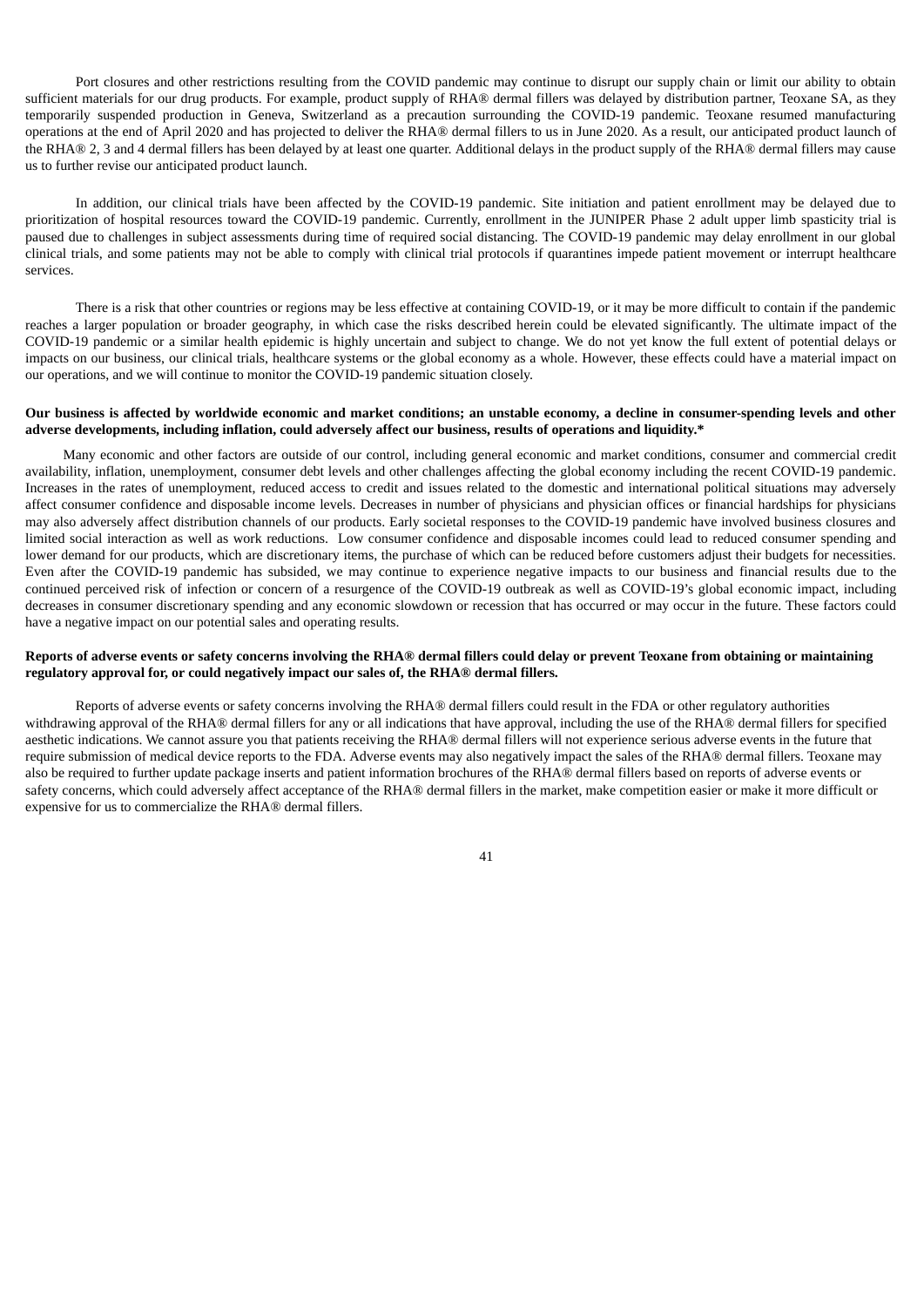The Teoxane Agreement requires us to make specified annual minimum purchases of RHA® dermal fillers and to meet specified expenditure levels in connection with our marketing of RHA® dermal fillers in furtherance of the commercialization of the RHA® dermal fillers, regardless of whether our commercialization efforts are successful. Such expenditure requirements may adversely affect our cash flow and our ability to operate our business and our prospects for future growth, or may result in the termination of the Teoxane Agreement.

The Teoxane Agreement requires us to make specified annual minimum purchases of RHA® dermal fillers, and to meet an annual minimum expenditure on marketing and other areas related to the commercialization of the RHA® dermal fillers, regardless of whether our commercialization efforts are successful. If we fail to meet the annual minimum purchase amount or the annual minimum marketing spending requirements specified in the Teoxane Agreement, Teoxane has the right to terminate the Teoxane Agreement.

If our commercialization efforts of the RHA® dermal fillers are unsuccessful, there can be no assurance that we will have sufficient cash flow to comply with such minimum purchase and expenditure requirements. Our obligation to Teoxane to meet such requirements could:

- make it more difficult for us to satisfy obligations with respect to our indebtedness, including the 2027 Notes (as defined in Part I, Item 2. "Management's Discussion and Analysis of Financial Condition and Results of Operations—Liquidity and Capital [Resources.](#page-28-0)") and any failure to comply with the obligations of any of our debt instruments, including financial and other restrictive covenants, could result in an event of default under the agreements governing such indebtedness;
- require us to dedicate a substantial portion of available cash flow to meet the minimum expenditure requirements, which will reduce the funds available for working capital, capital expenditures, acquisitions and other general corporate purposes;
- limit flexibility in planning for and reacting to changes in our business and in the industry in which we operate;
- limit our ability to engage in strategic transactions or implement our business strategies;
- limit our ability to borrow additional funds; and
- place us at a disadvantage compared to our competitors.

Any of the factors listed above could materially and adversely affect our business and our results of operations.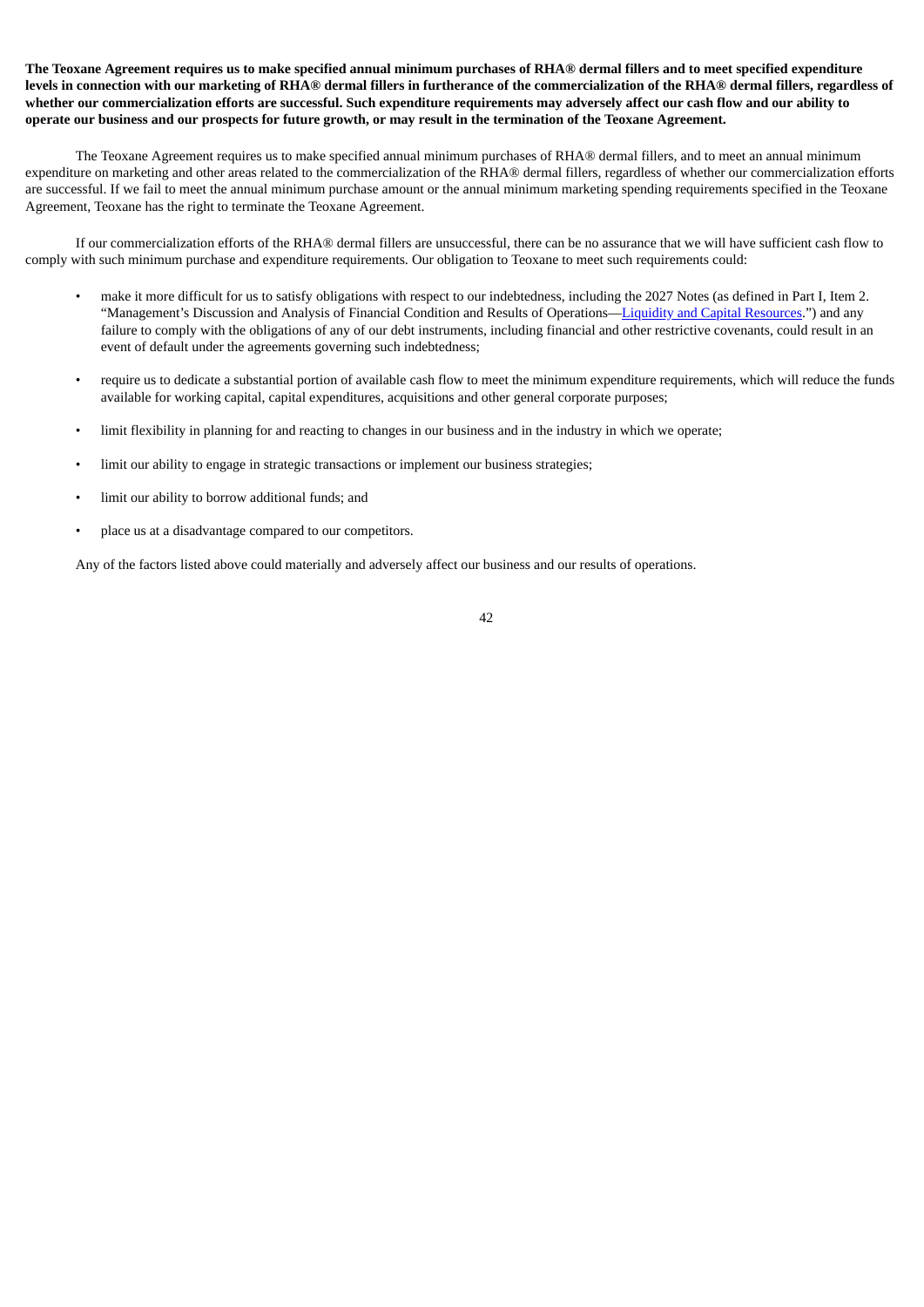We may be unable to obtain regulatory approval for DaxibotulinumtoxinA for Injection, Daxibotulinumtoxin A Topical product candidates, biosimilar product candidates or future product candidates, and Teoxane may be unable to do the same for RHA® 1 and future hyaluronic acid filler advancements, under applicable regulatory requirements. The denial or delay of any such approval, including as a result of the COVID-19 pandemic, would delay commercialization and have a material adverse effect on our potential to generate revenue, our business prospects, and our **results of operations.\***

To gain approval to market a biologic product, such as DaxibotulinumtoxinA for Injection, DaxibotulinumtoxinA Topical or biosimilar, we must provide the FDA and foreign regulatory authorities with data that adequately demonstrate the safety, efficacy and quality of the product for the intended indication applied for in the BLA, or other respective marketing applications. Teoxane must do the same with its PMAs to the FDA for the RHA® dermal fillers. The development of such products is a long, expensive and uncertain process, and delay or failure can occur at any stage of any of our clinical trials. A number of companies in the pharmaceutical industry, including biotechnology companies, have suffered significant setbacks in clinical trials, including in Phase 3 development, even after promising results in earlier preclinical studies or clinical trials. These setbacks have been caused by, among other things, findings made while clinical trials were underway, safety or efficacy observations, including previously unreported adverse events; and the need to conduct further supportive or unanticipated studies, even after initiating Phase 3 trials. Success in preclinical testing and early clinical trials does not ensure that later clinical trials will be successful or that additional supportive studies will not be required, and the results of clinical trials by other parties may not be indicative of the results in trials we may conduct.

For example, we completed DaxibotulinumtoxinA Topical clinical trials for the treatment of "crow's feet and primary axillary hyperhidrosis but discontinued further clinical development in 2016 following the results from our REALISE 1 Phase 3 clinical trial for crow's feet. In 2016, we also initiated a Phase 2 trial of DaxibotulinumtoxinA for Injection for the treatment of plantar fasciitis. In January 2018, we announced interim 8-week results from this study and subsequently completed the 16-week trial, which showed a strong placebo response, with the difference between the treatment groups not being statistically significant.

Additionally, the completion of our clinical trials may be delayed as a result of the COVID-19 pandemic. For example, enrollment in the JUNIPER Phase 2 adult upper limb spasticity trial is paused due to challenges in subject assessments during time of required social distancing and the timing of topline results for the DaxibotulinumtoxinA for Injection upper facial lines trial, previously expected in fourth quarter of 2020, is now uncertain and may be delayed.

Our business currently depends substantially on the successful development, regulatory approval and commercialization of our product candidates.

Currently, the only products for which we have the rights to commercialize and that have been approved for sale by the applicable regulatory authorities are RHA® 2, RHA® 3, and RHA® 4, and product supply of RHA® dermal fillers was delayed by distribution partner, Teoxane SA, as they temporarily suspended production in Geneva, Switzerland as a precaution surrounding the COVID-19 pandemic. Teoxane resumed manufacturing operations at the end of April 2020 and has projected to deliver the RHA® dermal fillers to us in June 2020. As a result, our anticipated product launch of the RHA® 2, 3 and 4 dermal fillers has been delayed by at least one quarter. Additional delays in the product supply of the RHA® dermal fillers may cause us to further revise our anticipated product launch.

We may never obtain regulatory approval to commercialize DaxibotulinumtoxinA for Injection, DaxibotulinumtoxinA Topical, biosimilar, or future rights to commercialize RHA® 1 or any hyaluronic acid filler products developed pursuant to the Teoxane Agreement. The research, testing, manufacturing, labeling, approval, sale, marketing and distribution of drug, biologic and medical device products are subject to extensive regulation by the FDA and other regulatory authorities in the U.S. and other countries, and such regulations differ from country to country. We are not permitted to market our biologic product candidates, including DaxibotulinumtoxinA for Injection, DaxibotulinumtoxinA Topical, biosimilar product candidate, any hyaluronic acid filler products, such RHA® 1 or future advancements developed by Teoxane, or future product candidates, in the U.S. until we receive approval of a BLA from the FDA. We are also not permitted to market the RHA® dermal fillers for additional indications for use unless and until Teoxane receives approval of a PMA supplement for such new indication for use. We are also not permitted to market our product candidates in any foreign countries until we receive the requisite approval from the regulatory authorities of such countries.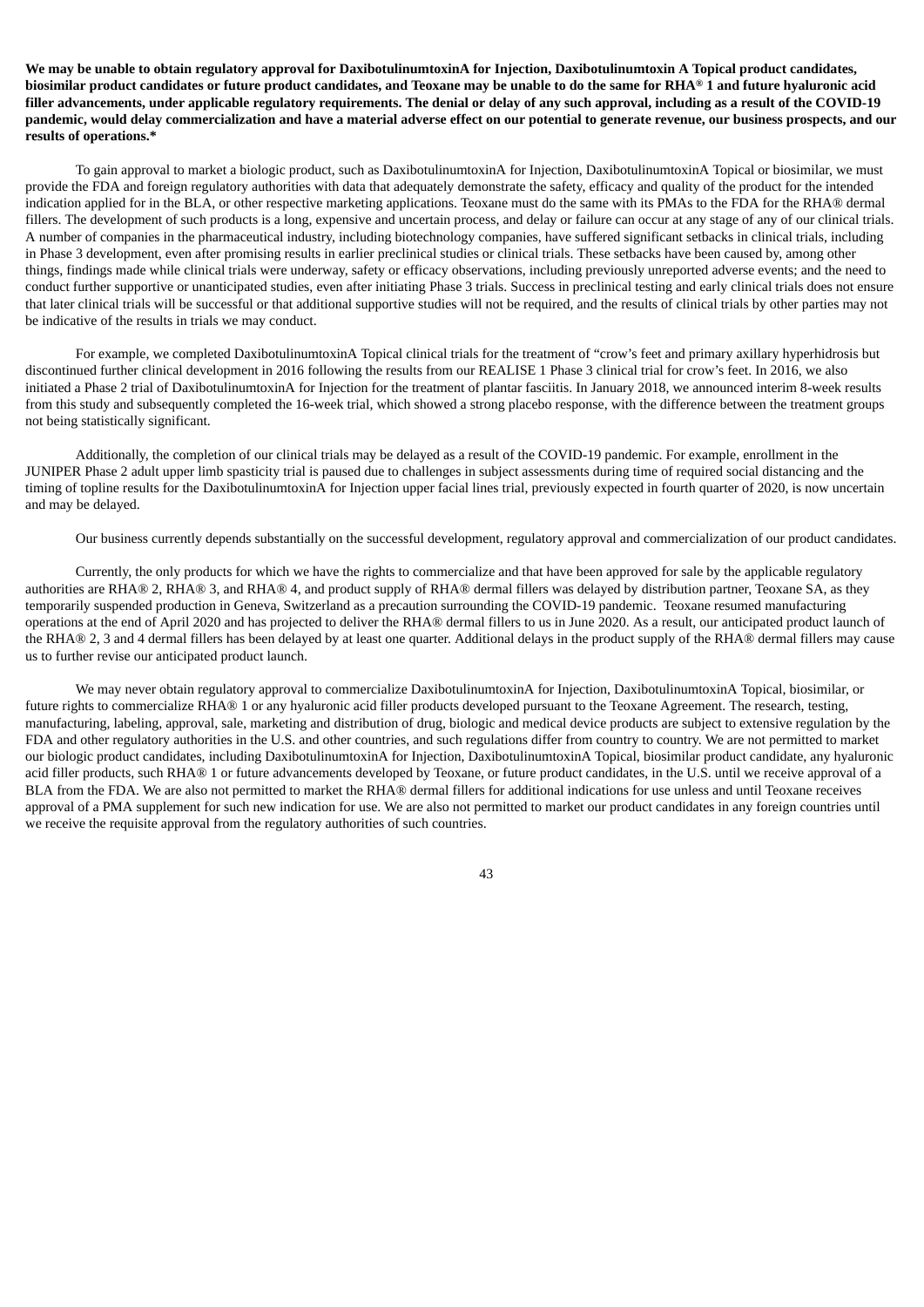The FDA or any foreign regulatory body can delay, limit or deny approval of our product candidates for many reasons, including:

- our inability to demonstrate to the satisfaction of the FDA or an applicable foreign regulatory body that DaxibotulinumtoxinA for Injection, DaxibotulinumtoxinA Topical, biosimilar, RHA® 1 or any future hyaluronic acid filler products developed pursuant to the Teoxane Agreement or any future product candidates are safe and effective for the requested indication;
- Teoxane's inability to satisfy FDA approval requirements with respect to the RHA® dermal fillers or any future hyaluronic acid filler products developed pursuant to the Teoxane Agreement;
- our inability to demonstrate proof of concept of DaxibotulinumtoxinA Topical, biosimilar, RHA® 1 or any future hyaluronic acid filler products developed pursuant to the Teoxane Agreement or other products in future, new indications;
- the FDA's or an applicable foreign regulatory agency's disagreement with the trial protocol or the interpretation of data from preclinical studies or clinical trials;
- our inability to demonstrate that clinical and other benefits of DaxibotulinumtoxinA for Injection, DaxibotulinumtoxinA Topical, biosimilar, RHA® 1 or any future hyaluronic acid filler products developed pursuant to the Teoxane Agreement, or any future product candidates outweigh any safety or other perceived risks;
- the FDA's or an applicable foreign regulatory agency's requirement for additional preclinical or clinical studies;
- the FDA's or an applicable foreign regulatory agency's non-approval of the formulation, labeling or the specifications of DaxibotulinumtoxinA for Injection, DaxibotulinumtoxinA Topical, biosimilar, RHA® 1 or any future hyaluronic acid filler products developed pursuant to the Teoxane Agreement or any future product candidates;
- the FDA's or an applicable foreign regulatory agency's failure to approve our manufacturing processes or facilities, or the manufacturing processes or facilities of third-party manufacturers with which we contract; or
- the potential for approval policies or regulations of the FDA or an applicable foreign regulatory agency to significantly change in a manner rendering our clinical data insufficient for approval.

Further, interruption or delays in the operations of the FDA or other applicable local or foreign regulatory agencies caused by the COVID-19 pandemic may affect the review and approval timelines for DaxibotulinumtoxinA for Injection, DaxibotulinumtoxinA Topical, biosimilar, RHA® 1 or any future hyaluronic acid filler products developed pursuant to the Teoxane Agreement or any future product candidates, including the PDUFA target action date for DaxibotulinumtoxinA for Injection in the treatment of glabellar lines.

Our business currently depends substantially on the successful development, regulatory approval and commercialization of our product candidates. Of the large number of drugs, including biologics, and medical devices in development, only a small percentage successfully complete the FDA or other regulatory approval processes and are commercialized.

Even if we eventually complete clinical testing and receive approval of any regulatory filing for DaxibotulinumtoxinA for Injection, DaxibotulinumtoxinA Topical, biosimilar, RHA® 1 or any future hyaluronic acid filler products developed pursuant to the Teoxane Agreement or any future product candidates, the FDA or the applicable foreign regulatory agency may grant approval contingent on the performance of costly additional postapproval clinical trials. The FDA or the applicable foreign regulatory agency also may approve DaxibotulinumtoxinA for Injection, DaxibotulinumtoxinA Topical, biosimilar, RHA® 1 or any future hyaluronic acid filler products developed pursuant to the Teoxane Agreement, or any future product candidates for a more limited indication or a narrower patient population than we originally requested, and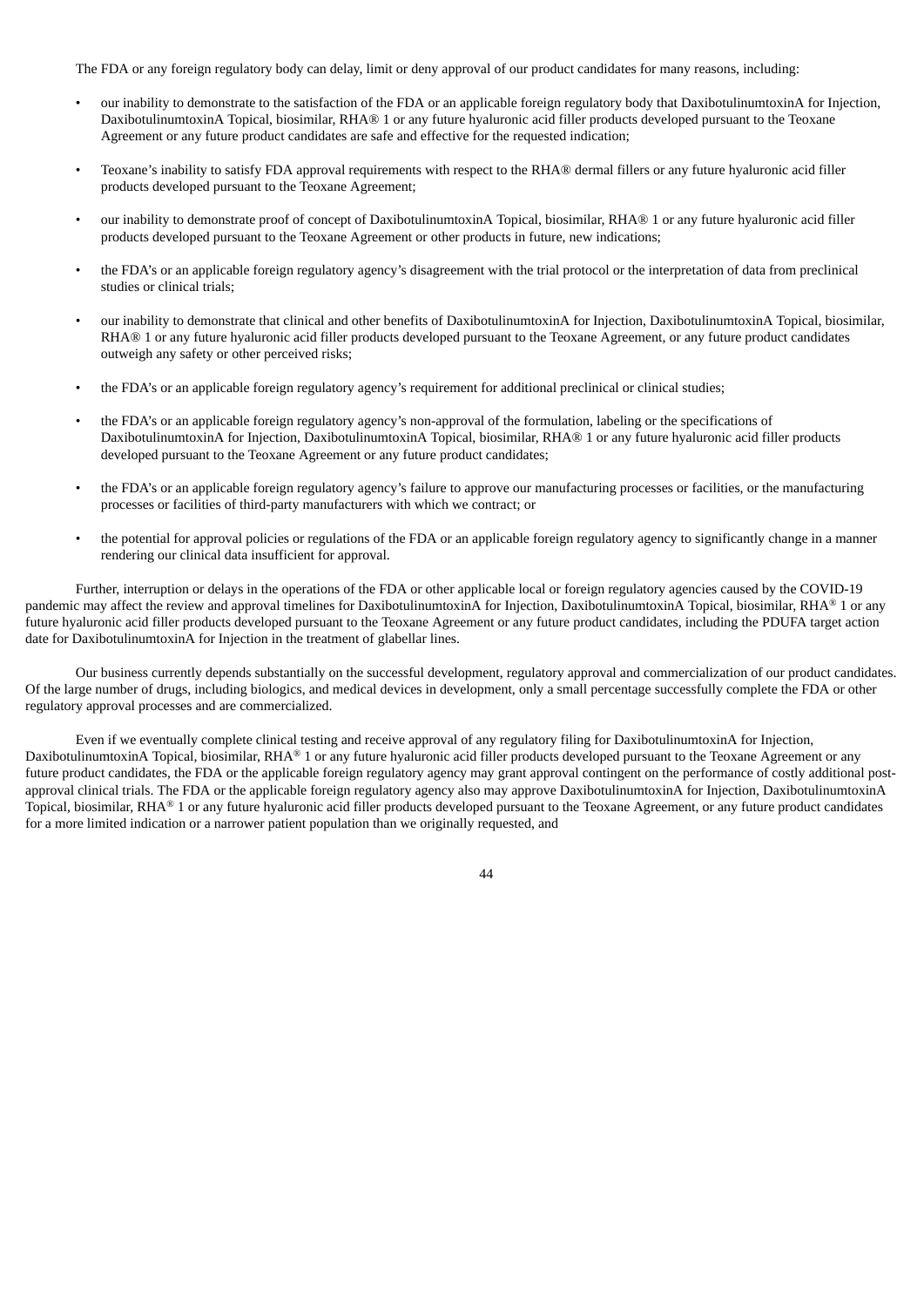the FDA or applicable foreign regulatory agency may not approve the labeling that we believe is necessary or desirable for the successful commercialization of our product candidates.

Any delay in obtaining, or inability to obtain, applicable regulatory approval for any of our product candidates, and DaxibotulinumtoxinA for Injection in particular, would delay or prevent commercialization of DaxibotulinumtoxinA for Injection and would materially adversely impact our business, results of operations and prospects.

# All of the RHA® dermal fillers and any of our approved products and product candidates in the future will be subject to ongoing FDA and foreign **regulatory obligations and continued regulatory review.**

We and any third-party contract development and manufacturers or suppliers are required to comply with applicable cGMP regulations and other international regulatory requirements. The regulations require that our product candidates be manufactured and records maintained in a prescribed manner with respect to manufacturing, testing and quality control/quality assurance activities. Manufacturers and suppliers of materials must be named in a BLA submitted to the FDA for any product candidate for which we are seeking FDA approval. The RHA® dermal fillers are subject to the FDA's Quality Systems Regulation ("QSR"), for medical devices. Additionally, third party manufacturers and suppliers and any manufacturing facility must undergo a pre-approval inspection before we can obtain marketing authorization for any of our product candidates. Even after a manufacturer has been qualified by the FDA, the manufacturer must continue to expend time, money and effort in the area of production and quality control to ensure full compliance with cGMP and QSR, as applicable. Manufacturers are subject to regular, periodic inspections by the FDA following initial approval. Further, to the extent that we contract with third parties for the manufacture of our products (for example, Teoxane, with respect to the RHA® dermal fillers), our ability to control third-party compliance with FDA requirements will be limited to contractual remedies and rights of inspection.

If, as a result of the FDA's inspections, it determines that the equipment, facilities, laboratories or processes do not comply with applicable FDA regulations and conditions of product approval, the FDA may not approve the product or may suspend the manufacturing operations. If the manufacturing operations of any of the suppliers for our product candidates are suspended, we may be unable to generate sufficient quantities of commercial or clinical supplies of product to meet market demand, which would harm our business. In addition, if delivery of material from our suppliers were interrupted for any reason, we might be unable to ship our approved product for commercial supply or to supply our products in development for clinical trials. Significant and costly delays can occur if the qualification of a new supplier is required.

Failure to comply with regulatory requirements could prevent or delay marketing approval or require the expenditure of money or other resources to correct. Failure to comply with applicable requirements may also result in warning letters, fines, injunctions, civil penalties, recall or seizure of products, total or partial suspension of production, refusal of the government to renew marketing applications and criminal prosecution, any of which could be harmful to our ability to generate revenues and our stock price. As such, any failure of Teoxane to maintain compliance with the applicable regulations and standards for RHA® dermal fillers could increase our costs, cause us to lose revenue, prevent the import and/or export of the RHA® dermal fillers, cause the RHA® dermal fillers to be recalled or withdrawn and prevent us from successfully commercializing the RHA® dermal fillers.

Any regulatory approvals that we receive for our product candidates are likely to contain requirements for post-marketing follow-up studies, which may be costly. Product approvals, once granted, may be modified based on data from subsequent studies or commercial use. As a result, limitations on labeling indications or marketing claims, or withdrawal from the market may be required if problems occur after approval and commercialization.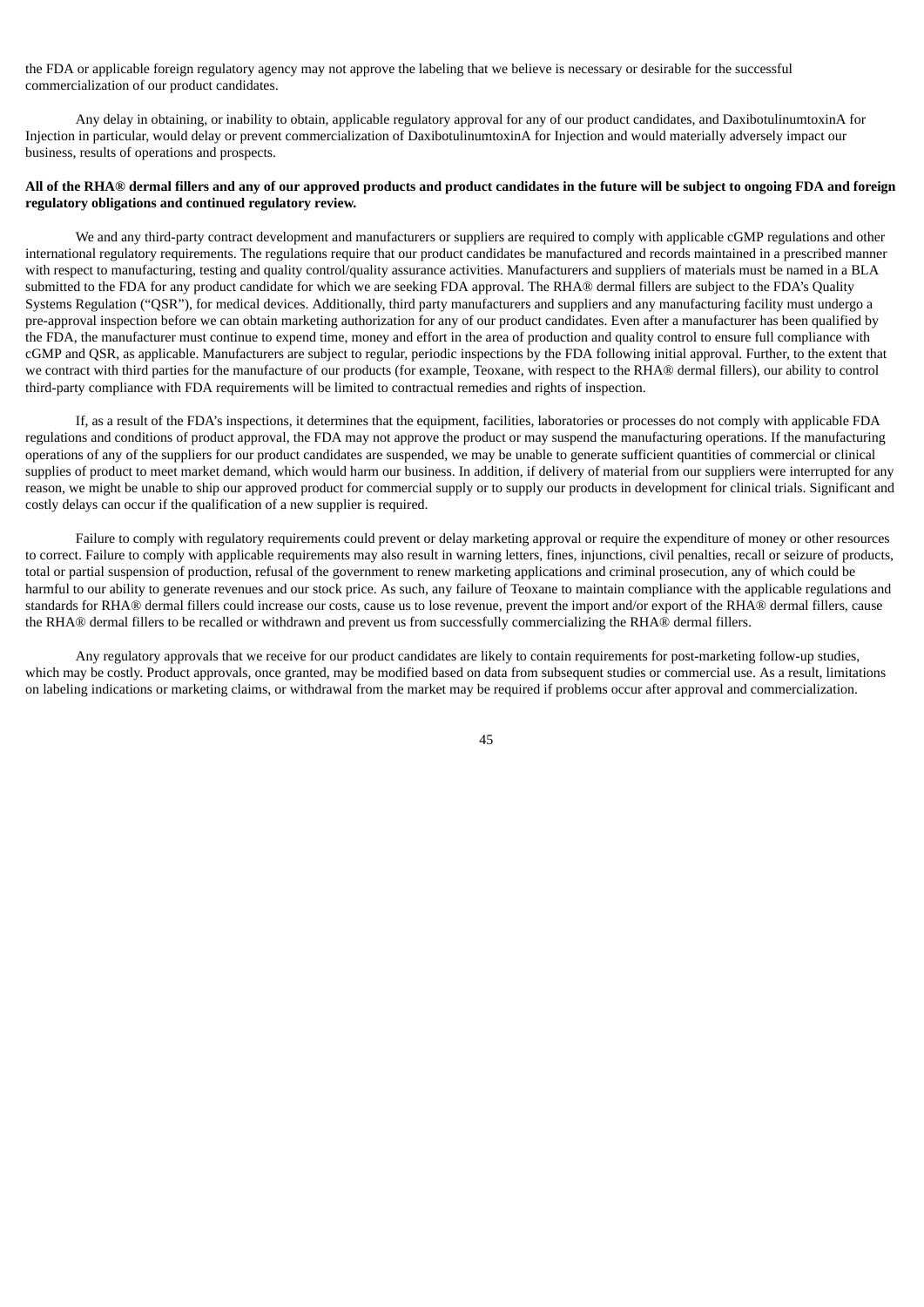## We will require substantial additional financing to achieve our goals, and a failure to obtain this necessary capital when needed on acceptable terms, or at all, could force us to delay, limit, reduce or terminate our product development, other operations or commercialization efforts.\*

Since our inception, most of our resources have been dedicated to the research and preclinical and clinical development of our botulinum toxin product candidates, DaxibotulinumtoxinA for Injection, DaxibotulinumtoxinA Topical or biosimilar. Our clinical programs for DaxibotulinumtoxinA for Injection, DaxibotulinumtoxinA Topical or biosimilar will require substantial additional funds to complete. In addition, in connection with the Teoxane Agreement, we must make specified annual minimum purchases of RHA® dermal fillers and build our marketing, sales, distribution, managerial and other non-technical capabilities or make arrangements with third parties to perform these services in order to successfully commercialize the RHA® dermal fillers.

We had an accumulated deficit of \$906.1 million and a working capital surplus of \$476.8 million as of March 31, 2020. Our net loss was \$61.9 million and \$35.3 million for the March 31, 2020 and 2019, respectively.

We have funded our operations primarily through the sale and issuance of common stock and, in February 2020, the 2027 Notes. As of March 31, 2020, we had capital resources consisting of cash, cash equivalents and short-term investments of \$511.3 million. We believe that we will continue to expend substantial resources for the foreseeable future for the commercialization of the RHA® dermal fillers (including the establishment of our sales and marketing function) and the clinical development of DaxibotulinumtoxinA for Injection, DaxibotulinumtoxinA Topical or biosimilar and development of any other indications and product candidates that we may choose to pursue. These expenditures will include costs associated with research and development, conducting preclinical studies and clinical trials, and manufacturing and supply, and marketing and selling the RHA® dermal fillers and any other products approved for sale. In addition, other unanticipated costs may arise resulting from implementation of remote working arrangements for our people. Because the outcome of any clinical trial is highly uncertain, we cannot reasonably estimate the actual amounts necessary to successfully commercialize the RHA® dermal fillers and complete the development and commercialization of DaxibotulinumtoxinA for Injection and any future product candidates. In addition, we have formed strategic collaborations, licensing and similar arrangements with third parties, such as the Teoxane Agreement, the Mylan Collaboration (as defined below) and Fosun License Agreement (as defined below), that we believe can complement or augment our product offerings, and may continue to do so in the foreseeable future.

We believe that our existing cash, cash equivalents, and short-term investments will allow us to fund our operations for at least 12 months following the filing of this Form 10-Q. However, our operating plan may change as a result of many factors currently unknown to us, and we may need to seek additional capital sooner than planned, through public or private equity or debt financings or other sources, such as strategic collaborations. Such financings may result in dilution to stockholders, imposition of debt covenants and repayment obligations or other restrictions that may affect our business. In addition, we may seek additional capital due to favorable market conditions or strategic considerations even if we believe that we have sufficient funds for our current or future operating plans.

Our future capital requirements depend on many factors, including:

- disruptions to our manufacturing operations, supply chains, business operations, end user demand for our products, commercialization efforts or clinical trials or to the resulting from the COVID-19 pandemic, including a delay in the FDA's approval of the BLA;
- disruptions to the business or operations of our manufacturers, CROs or other third parties with whom we conduct business resulting from the COVID-19 pandemic;
- future global financial crises and economic downturns, including those cause by widespread public health crises such as the COVID-19 pandemic;
- our ability to successfully commercialize the RHA® dermal fillers;
- our ability to establish our marketing, sales, and distribution functions;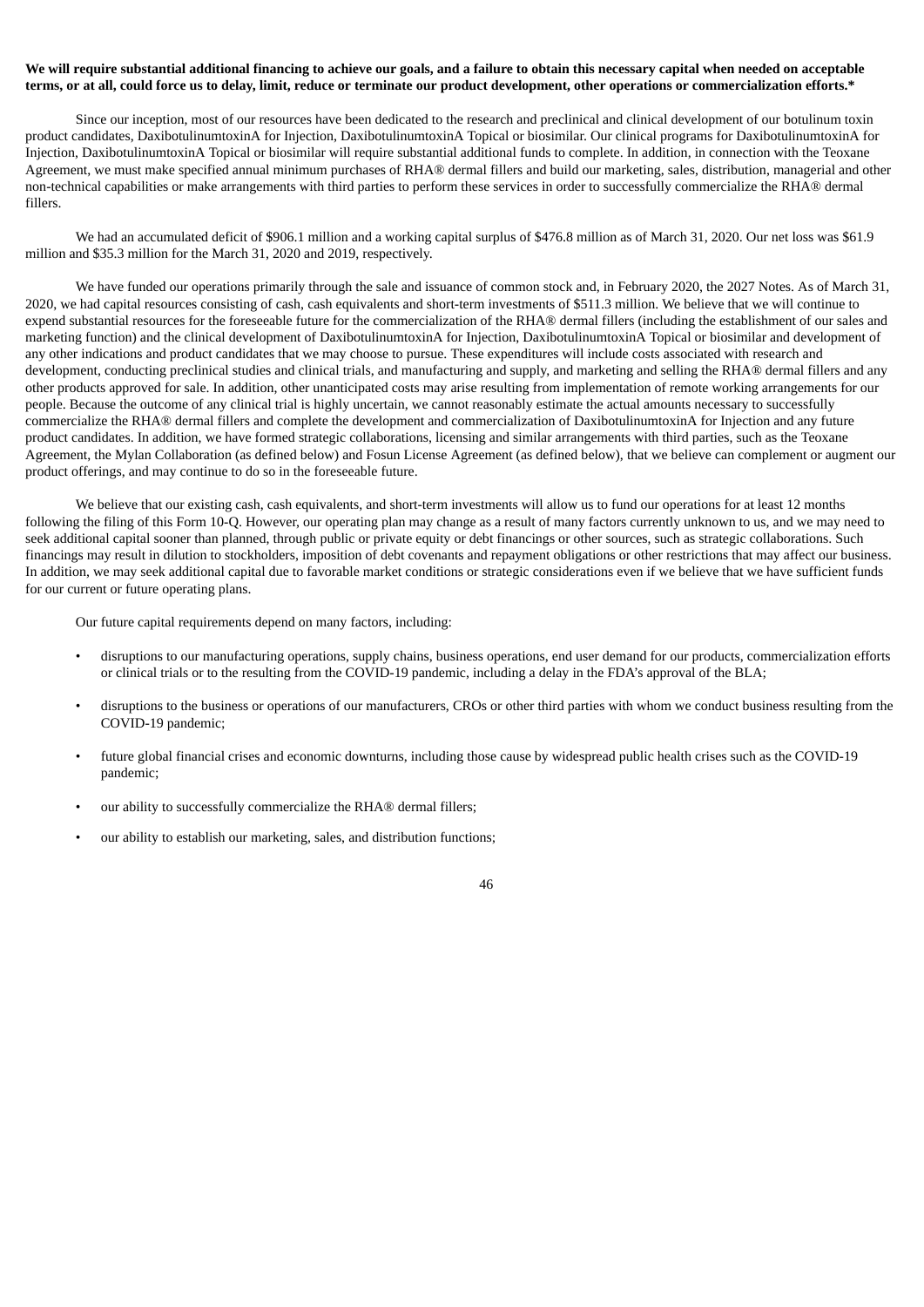- the results of our clinical trials for DaxibotulinumtoxinA for Injection and preclinical studies and clinical trials of DaxibotulinumtoxinA Topical, biosimilar, RHA® 1 or any future hyaluronic acid filler products developed pursuant to the Teoxane Agreement or any future product candidates;
- the timing of, and the costs involved in, obtaining regulatory approvals for DaxibotulinumtoxinA for Injection, or any future product candidates including DaxibotulinumtoxinA Topical, biosimilar, RHA® 1 or any future hyaluronic acid filler products developed pursuant to the Teoxane Agreement or any future product candidates;
- the number and characteristics of any additional product candidates we develop or acquire;
- the scope, progress, results and costs of researching and developing and conducting preclinical and clinical trials of DaxibotulinumtoxinA for Injection, DaxibotulinumtoxinA Topical, biosimilar, RHA® 1 or any future hyaluronic acid filler products developed pursuant to the Teoxane Agreement or any future product candidates;
- the cost of commercialization activities if DaxibotulinumtoxinA for Injection or any future product candidates, including DaxibotulinumtoxinA Topical, biosimilar or any hyaluronic acid filler products developed pursuant to the Teoxane Agreement, are approved for sale, including marketing, sales and distribution costs;
- the cost of manufacturing DaxibotulinumtoxinA for Injection, DaxibotulinumtoxinA Topical, biosimilar, any hyaluronic acid filler products developed pursuant to the Teoxane Agreement, or any future product candidates and any products we successfully commercialize and maintaining our related facilities;
- our ability to establish and maintain strategic collaborations, licensing or other arrangements including the Mylan Collaboration, Fosun Licensing Agreement, and the terms of and timing such arrangements;
- the degree and rate of market acceptance of any future approved products;
- the emergence, approval, availability, perceived advantages, relative cost, relative safety and relative efficacy of alternative and competing products or treatments;
- any product liability or other lawsuits related to our products;
- the expenses needed to attract and retain skilled personnel;
- any litigation, including litigation costs and the outcome of such litigation;
- the costs associated with being a public company;
- the costs involved in preparing, filing, prosecuting, maintaining, defending and enforcing patent claims, including litigation costs and the outcome of such litigation; and
- the timing, receipt and amount of sales of, or royalties on, future approved products, if any.

Additional capital may not be available when needed, on terms that are acceptable to us or at all. If adequate funds are not available to us on a timely basis, we may be required to delay, limit, reduce or terminate preclinical studies, clinical trials, research, development, manufacturing, sales, marketing or other commercial activities for the RHA® dermal fillers, DaxibotulinumtoxinA for Injection, DaxibotulinumtoxinA Topical, biosimilar, any hyaluronic acid filler products developed pursuant to the Teoxane Agreement or any future product candidate.

If we raise additional capital through marketing and distribution arrangements or other collaborations, strategic alliances or licensing arrangements with third parties, we may have to relinquish certain valuable rights to our product candidates, technologies, future revenue streams or research programs or grant licenses on terms that may not be favorable to us. If we raise additional capital through public or private equity offerings, the ownership interest of our existing stockholders will be diluted and the terms of any new equity securities may have a preference over our common stock. If we raise additional capital through debt financing, we may be subject to covenants limiting or restricting our ability to take specific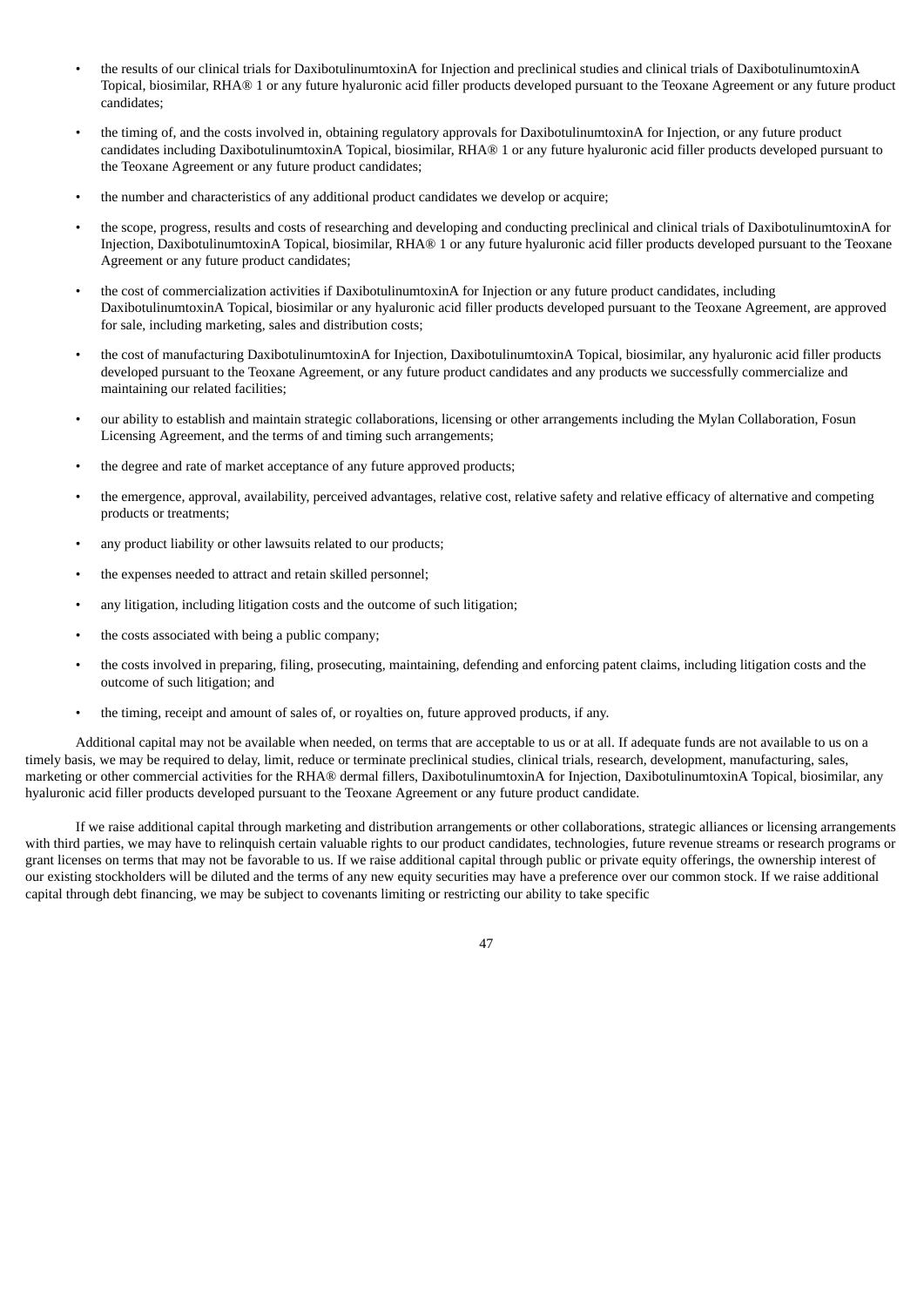actions, such as incurring additional debt or making capital expenditures or specified financial ratios, any of which could restrict our ability to commercialize our product candidates or operate as a business.

### Servicing our debt requires a significant amount of cash, and we may not have sufficient cash flow from our business to pay our substantial debt.

Our ability to make scheduled payments of the principal of, to pay interest on or to refinance our indebtedness, including the 2027 Notes, depends on our future performance, which is subject to economic, financial, competitive and other factors beyond our control, including global macroeconomic effects of the COVID-19 pandemic. Our business may not continue to generate cash flow from operations in the future sufficient to service our debt and make necessary capital expenditures. If we are unable to generate such cash flow, we may be required to adopt one or more alternatives, such as selling assets, restructuring debt or obtaining additional equity capital on terms that may be onerous or highly dilutive. Our ability to refinance our indebtedness will depend on the capital markets and our financial condition at such time. We may not be able to engage in any of these activities or engage in these activities on desirable terms, which could result in a default on our debt obligations.

#### We may not have the ability to raise the funds necessary to settle conversions of the 2027 Notes in cash or to repurchase the 2027 Notes upon a fundamental change, and our future debt may contain limitations on our ability to pay cash upon conversion or repurchase of the 2027 Notes.

Holders of the 2027 Notes will have the right to require us to repurchase all or a portion of their 2027 Notes upon the occurrence of a fundamental change (as defined in the indenture for the 2027 Notes) at a fundamental change repurchase price equal to 100% of the principal amount of the 2027 Notes to be repurchased, plus accrued and unpaid interest, if any. In addition, upon conversion of the 2027 Notes, unless we elect to deliver solely shares of our common stock to settle such conversion (other than paying cash in lieu of delivering any fractional share), we will be required to make cash payments in respect of the 2027 Notes being converted. However, we may not have enough available cash or be able to obtain financing at the time we are required to make repurchases of 2027 Notes surrendered therefor or notes being converted. In addition, our ability to repurchase the 2027 Notes or to pay cash upon conversions of the 2027 Notes may be limited by law, by regulatory authority or by agreements governing our future indebtedness. Our failure to repurchase notes at a time when the repurchase is required by the indenture or to pay any cash payable on future conversions of the 2027 Notes as required by the indenture would constitute a default under the indenture. A default under the indenture or the fundamental change itself could also lead to a default under agreements governing our future indebtedness. If the repayment of the related indebtedness were to be accelerated after any applicable notice or grace periods, we may not have sufficient funds to repay the indebtedness and repurchase the 2027 Notes or make cash payments upon conversions thereof.

#### The conditional conversion feature of the 2027 Notes, if triggered, may adversely affect our financial condition and operating results.

In the event the conditional conversion feature of the 2027 Notes is triggered, holders of 2027 Notes will be entitled to convert the 2027 Notes at any time during specified periods at their option. If one or more holders elect to convert their 2027 Notes, unless we elect to satisfy our conversion obligation by delivering solely shares of our common stock (other than paying cash in lieu of delivering any fractional share), we would be required to settle a portion or all of our conversion obligation through the payment of cash, which could adversely affect our liquidity. In addition, even if holders do not elect to convert their 2027 Notes, we could be required under applicable accounting rules to reclassify all or a portion of the outstanding principal of the 2027 Notes as a current rather than long-term liability, which would result in a material reduction of our net working capital.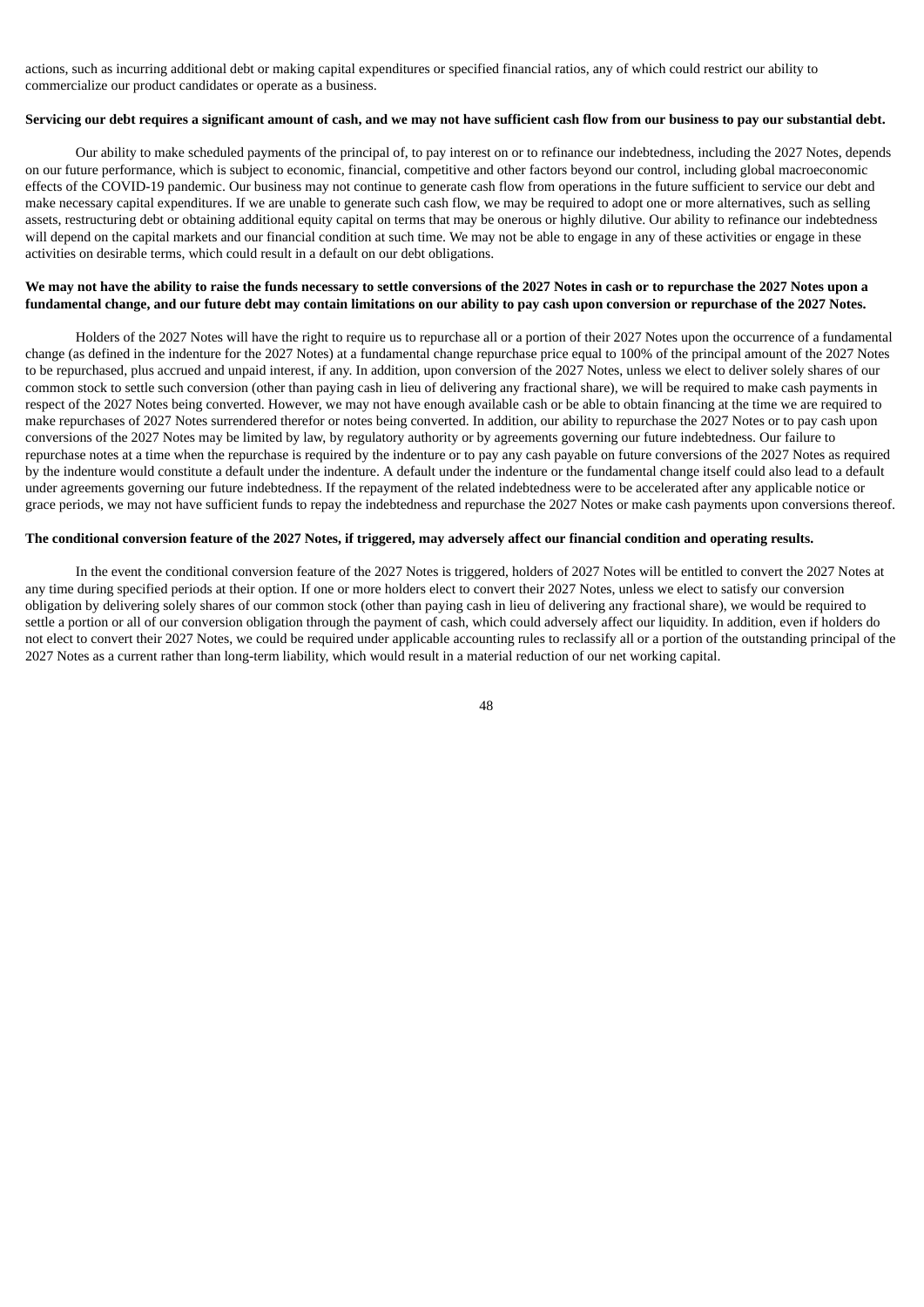# Even if our product candidates receive regulatory approval, they may fail to achieve the broad degree of physician adoption and use necessary for **commercial success.**

The commercial success of DaxibotulinumtoxinA for Injection, the RHA® dermal fillers and any future product candidates including DaxibotulinumtoxinA Topical or biosimilar, if approved, will depend significantly on the broad adoption and use of the resulting product by physicians for approved indications. The degree and rate of physician adoption of DaxibotulinumtoxinA for Injection, the RHA® dermal fillers and any future product candidates, if approved, will depend on a number of factors, including:

- the effectiveness and duration of effect of our product as compared to existing and future therapies;
- physician willingness to adopt a new therapy to treat glabellar lines, cervical dystonia, plantar fasciitis, adult upper limb spasticity, migraine or other aesthetic or therapeutic indications;
- patient satisfaction with the results and administration of our product and overall treatment experience;
- patient demand for the treatment of glabellar lines, cervical dystonia, plantar fasciitis or other aesthetic or therapeutic indications;
- the willingness of third-party payors to reimburse physicians or patients for DaxibotulinumtoxinA for Injection, the RHA® dermal fillers and any future products we may commercialize for therapeutic indications;
- the willingness of patients to pay out of pocket for DaxibotulinumtoxinA for Injection, the RHA® dermal fillers and any future products we may commercialize for aesthetic indications; and
- the revenue and profitability that our product will offer a physician as compared to alternative therapies.

If DaxibotulinumtoxinA for Injection, the RHA® dermal fillers or any future product candidates are approved for use but fail to achieve the broad degree of physician adoption necessary for commercial success, our operating results and financial condition will be adversely affected.

In addition, DaxibotulinumtoxinA for Injection has only been used in clinical trials to date. Therefore, the commercial or real-world experience may yield different outcomes or patient experiences due to variations in injection techniques, dilution approaches and dosing levels employed by different physician and nurse injectors. As a result, these market-based approaches may differ from our clinical trial design and could negatively impact adoption.

# If our competitors develop and market products that are safer, more effective or more convenient or less expensive than DaxibotulinumtoxinA for **Injection or the RHA® dermal fillers, our commercial opportunity will be reduced or eliminated.**

Our commercial opportunity with respect to DaxibotulinumtoxinA for Injection or the RHA® dermal fillers will be reduced or eliminated if our competitors develop and market dermal filler products that are more effective, have fewer side effects, are more convenient or are less expensive than DaxibotulinumtoxinA for Injection or the RHA® dermal fillers. Our competitors include large, fully-integrated pharmaceutical companies and more established biotechnology and medical device companies, including companies offering injectable dose forms of botulinum toxin procedures and companies offering procedures such as laser treatments, face lifts, chemical peels, fat injections and cold therapy, all of which have significant resources and expertise in research and development, manufacturing, testing, obtaining regulatory approvals and marketing. It is possible that competitors will succeed in developing technologies that are safer, more effective, more convenient or with a lower cost of goods and price than those used in the RHA® dermal fillers and in our product candidates or being developed by us, or that would render our technology obsolete or noncompetitive.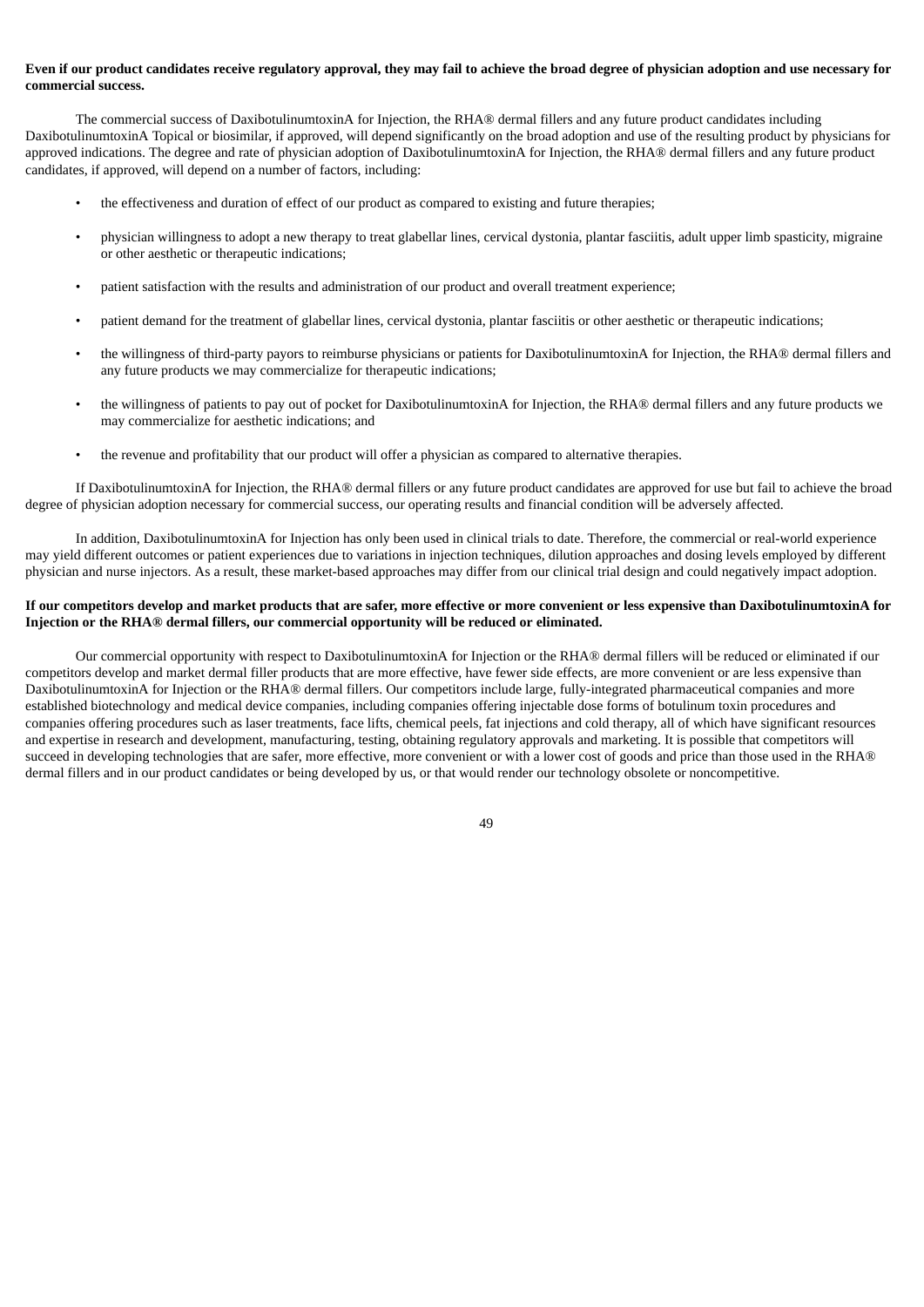# Our product candidates, if approved, will face significant competition and our failure to effectively compete may prevent us from achieving **significant market penetration and expansion.**

We expect to enter highly competitive pharmaceutical and medical device markets. Successful competitors in the pharmaceutical and medical device markets have the ability to effectively discover therapies, obtain patents, develop, test and obtain regulatory approvals for products, and have the ability to effectively commercialize, market and promote approved products, including communicating the effectiveness, safety and value of products to actual and prospective customers and medical staff. Numerous companies are engaged in the developing, patenting, manufacturing and marketing healthcare products which we expect will compete with those that we are developing. Many of these competitors are large, experienced companies that enjoy significant competitive advantages, such as substantially greater financial, research and development, manufacturing, personnel and marketing resources, greater brand recognition and more experience and expertise in obtaining marketing approvals from the FDA and other regulatory authorities.

Upon marketing approval, the first expected use of DaxibotulinumtoxinA for Injection, DaxibotulinumtoxinA Topical, or biosimilar will be in aesthetic medicine. Competition in aesthetic products is significant and dynamic, and is characterized by rapid and substantial technological development and product innovations. Numerous competitors have obtained patents protecting what they consider to be their intellectual property.

In aesthetic medicine, our BLA seeks regulatory approval of DaxibotulinumtoxinA for Injection for the treatment of glabellar lines. We anticipate that DaxibotulinumtoxinA for Injection, if approved, will face significant competition from existing injectable botulinum toxins as well as unapproved and off-label treatments. Further, if approved, in the future we may face competition for DaxibotulinumtoxinA for Injection from biosimilar products and products based upon botulinum toxin. To compete successfully, we will have to demonstrate that the treatment of glabellar lines with DaxibotulinumtoxinA for Injection is a worthwhile aesthetic treatment and has advantages over other therapies. Competition could result in reduced profit margins and limited sales, which would harm our business, financial condition and results of operations.

Due to less stringent regulatory requirements, there are many more aesthetic products and procedures available for use in a number of foreign countries than are approved for use in the U.S. There are also fewer limitations on the claims that our competitors in certain countries can make about the effectiveness of their products and the manner in which they can market them.

# We currently make our DaxibotulinumtoxinA for Injection clinical drug product exclusively in one internal manufacturing facility. We plan to utilize internal and external facilities, including through one or more third-party contractors, in the future to support commercial production if our product candidates are approved. If these or any future facility or our equipment were damaged or destroyed, or if we experience a significant disruption in our operations for any reason, our ability to continue to operate our business would be materially harmed.

We currently manufacture our own clinical drug product to support DaxibotulinumtoxinA for Injection development in one internal manufacturing facility. In March 2017, we entered into a Technology Transfer, Validation and Commercial Fill/Finish Services Agreement (the "Althea Services Agreement") with Ajinomoto Althea, Inc. dba Ajinomoto Bio-Pharma Services ("Althea"), a contract development and manufacturing organization. Under the Althea Services Agreement, Althea will provide us commercial fill/finish services and will serve as a second source of manufacturing for DaxibotulinumtoxinA for Injection. We plan to utilize our internal and external Althea facility to support commercial production of DaxibotulinumtoxinA for Injection, if approved. If these or any future facility were to be damaged, destroyed or otherwise unable to operate, whether due to earthquakes, fire, floods, hurricanes, storms, tornadoes, other natural disasters, employee malfeasance, terrorist acts, power outages, actual or threatened epidemics, pandemics, outbreaks, or public health crises, or otherwise, or if performance of such manufacturing facilities is disrupted for any other reason, such an event could delay our clinical trials or, if our product candidates are approved, jeopardize our ability to manufacture our products as promptly as our customers expect or possibly at all. As the ultimate impact of the COVID-19 pandemic is highly uncertain and subject to change, we do not yet know the full extent of potential delays or impacts on our manufacturing operations or on Althea's ability to provide commercial fill/finish services and serve as a second source of manufacturing for DaxibotulinumtoxinA for Injection. If we experience delays in achieving our development objectives, or if we are unable to manufacture an approved product within a timeframe that meets our customers' expectations, our business, prospects, financial results and reputation could be materially harmed.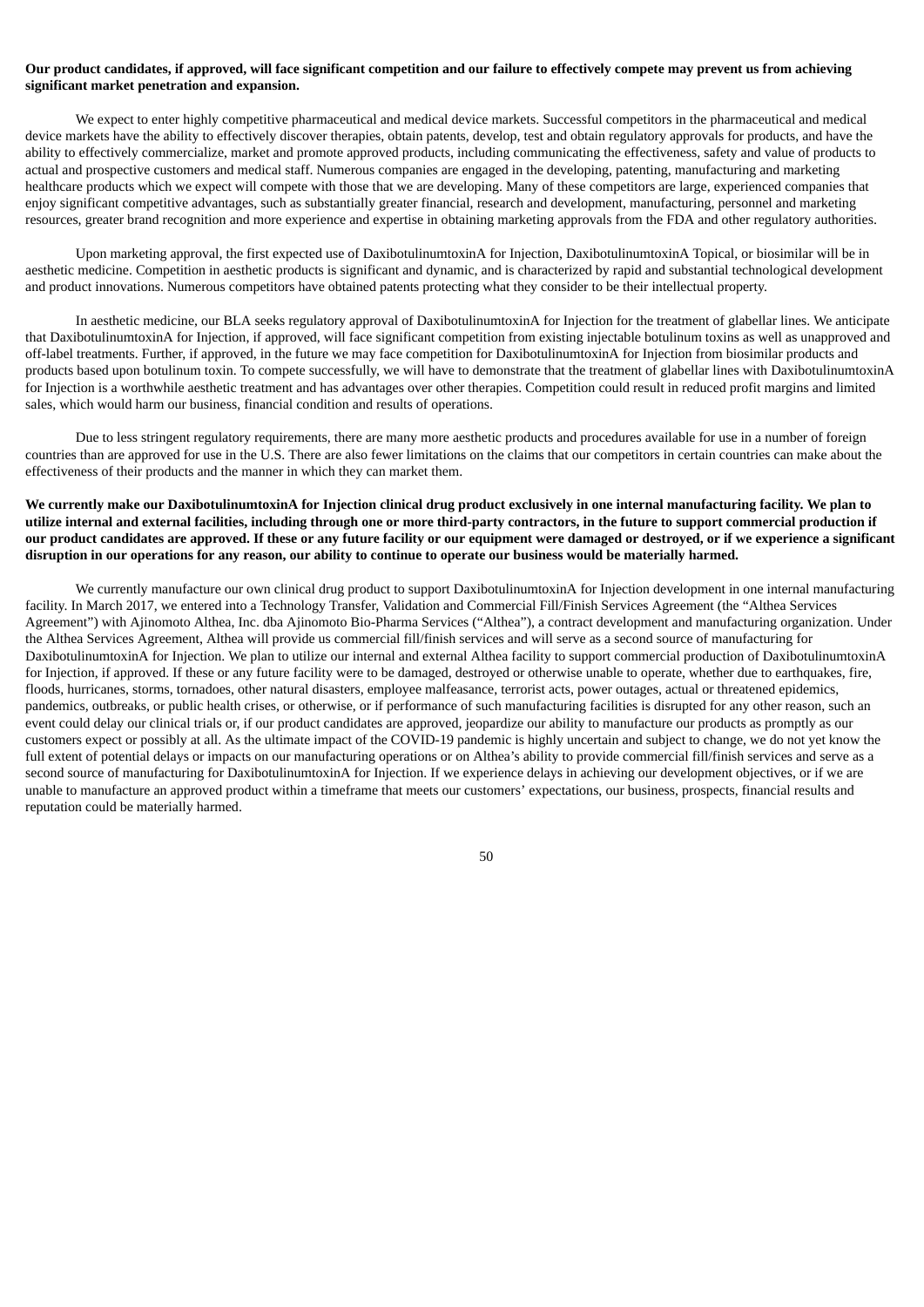#### We recognize revenue in accordance with complex accounting standards and changes in the interpretation or application of generally accepted **accounting principles may materially affect our financial statements.**

In May 2014, the Financial Accounting Standards Board (the "FASB") issued an accounting standard for revenue recognition, Accounting Standards Update No. 2014-09, Revenue from Contracts with Customers ("ASC 606"). Further, in April 2016, the FASB amended ASC 606 to provide additional guidance on revenue recognition as it pertains to licenses of intellectual property. We adopted ASC 606 and its related amendments on January 1, 2018.

The nature of our business requires the application of complex revenue recognition rules. Significant judgment is required in the interpretation and application of complex accounting guidance such as ASC 606. Our judgments and assumptions are based on the facts and circumstances of the underlying revenue transactions. The SEC, the American Institute of Certified Public Accountants ("AICPA"), the FASB and various other regulatory or accounting bodies may issue new positions, interpretive views or updated accounting standards on the treatment of complex accounting matters such as revenue recognition that may materially affect our financial statements.

#### **Impairment in the carrying value of long-lived assets could negatively affect our operating results.**

There were no indicators of impairment for the quarters ended March 31, 2020 and 2019. Under U.S. GAAP, long-lived assets, such as our fill/finish line, are required to be reviewed for impairment whenever adverse events or changes in circumstances indicate a possible impairment. If business conditions or other factors indicate that the carrying value of the asset may not be recoverable, we may be required to record additional non-cash impairment charges. Additionally, if the carrying value of our capital equipment exceeds current fair value as determined based on the discounted future cash flows of the related product, the capital equipment would be considered impaired and would be reduced to fair value by a non-cash charge to earnings, which could negatively affect our operating results. Events and conditions that could result in impairment in the value of our long-lived assets include adverse clinical trial results, changes in operating plans, unfavorable changes in competitive landscape, adverse changes in the regulatory environment, or other factors leading to reduction in expected long-term sales or profitability. We will evaluate the recoverability and fair value of our long-lived assets, including those related to other components of the fill/finish line, each reporting period to determine the extent to which further non-cash charges to earnings are appropriate. Additional impairment in the value of our long-lived assets may materially and negatively impact our operating results.

We have incurred significant losses since our inception and we anticipate that we will continue to incur losses for the foreseeable future. In January 2020, we entered into the Teoxane Agreement pursuant to which we obtained the right to import, market, promote, sell and distribute the RHA® dermal fillers in the U.S., its territories and possessions. We have not yet had any commercial sales, and aside from our rights to the RHA® dermal fillers, only have one product candidate in clinical trials, which makes it difficult to assess our future viability.\*

Biotechnology product development is a highly speculative undertaking and involves a substantial degree of risk. We are not profitable and have incurred losses in each year since we commenced operations in 2002. In addition, we have limited experience and have not yet demonstrated an ability to successfully overcome many of the risks and uncertainties frequently encountered by companies in new and rapidly evolving fields, particularly in the biotechnology industry. We have not yet made any sales of the RHA® dermal fillers and have not demonstrated the ability to successfully commercialize the RHA® dermal fillers. To date, we have not obtained any regulatory approvals for any of our product candidates or generated any revenue from product sales relating to DaxibotulinumtoxinA for Injection, DaxibotulinumtoxinA Topical or biosimilar. We continue to incur significant research and development and other expenses related to our ongoing clinical trials and operations, and expect to incur substantial expenses in building out our sales, marketing and distribution function as we pursue commercialization of DaxibotulinumtoxinA for Injection, if approved, and the RHA® dermal fillers. As of March 31, 2020, we had a working capital surplus of \$476.8 million and an accumulated deficit of \$906.1 million. Our net loss was \$61.9 million and \$35.3 million for the three months ended March 31, 2020 and 2019, respectively. We have funded our operations primarily through the sale and issuance of common stock and the 2027 Notes. Our capital requirements to implement our business strategy are substantial, including our capital requirements to commercialize the RHA® dermal fillers and to develop and commercialize DaxibotulinumtoxinA for Injection. We believe that our currently available capital is sufficient to fund our operations through at least the next 12 months following the filing of this Form 10-Q.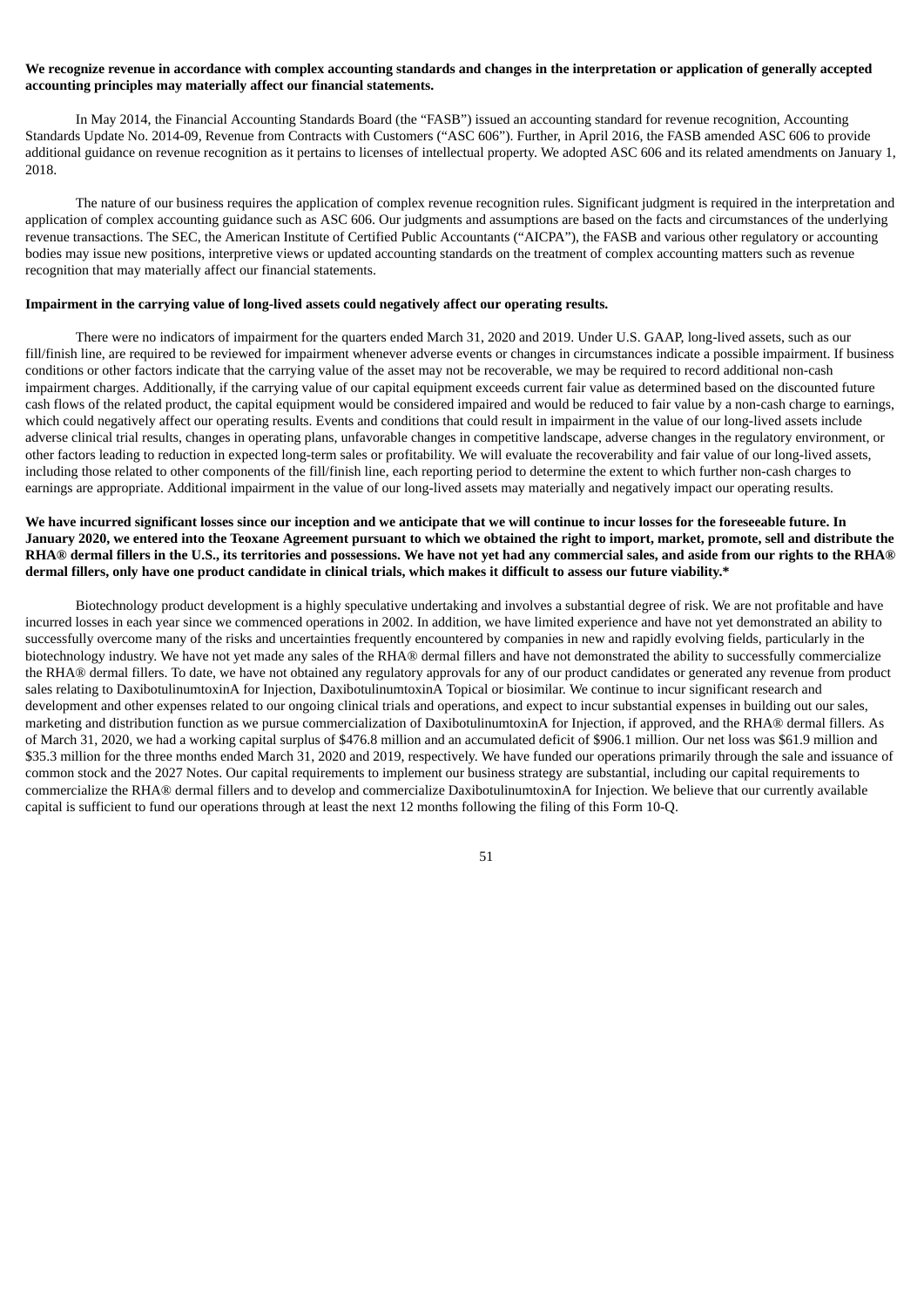We expect to continue to incur losses for the foreseeable future, and we anticipate that these losses will increase as we continue our development of, seek regulatory approval for and begin to commercialize DaxibotulinumtoxinA for Injection. Our ability to achieve revenue and profitability is dependent on our ability to complete the development of our product candidates, obtain necessary regulatory approvals and manufacture, market and commercialize our products successfully. Even if we achieve profitability in the future, we may not be able to sustain profitability in subsequent periods. Our prior losses, combined with expected future losses, may adversely affect the market price of our common stock and our ability to raise capital and continue operations.

# Even if DaxibotulinumtoxinA for Injection, DaxibotulinumtoxinA Topical, biosimilar, any RHA® dermal fillers or any future product candidates **obtain regulatory approval, they may never achieve market acceptance or commercial success.**

Even if we obtain FDA or other regulatory approvals, DaxibotulinumtoxinA for Injection, DaxibotulinumtoxinA Topical, biosimilar, any hyaluronic acid filler products developed pursuant to the Teoxane Agreement or any future product candidates may not achieve market acceptance among physicians and patients, and may not be commercially successful.

The degree and rate of market acceptance of DaxibotulinumtoxinA for Injection, DaxibotulinumtoxinA Topical, biosimilar, any hyaluronic acid filler products developed pursuant to the Teoxane Agreement or any future product candidates for which we receive approval depends on a number of factors, including:

- the safety and efficacy and duration of the product as demonstrated in clinical trials;
- the clinical indications for which the product is approved;
- acceptance by physicians, major operators of clinics and patients of the product as a safe and effective treatment;
- the proper training and administration of our products by physicians and medical staff;
- the potential and perceived advantages of our products over alternative treatments;
- the cost of treatment in relation to alternative treatments and willingness to pay for our products, if approved, on the part of payors and patients;
- the willingness of patients to pay for DaxibotulinumtoxinA for Injection, DaxibotulinumtoxinA Topical, any hyaluronic acid filler products developed pursuant to the Teoxane Agreement and other aesthetic treatments in general, relative to other discretionary items, especially during economically challenging times;
- the willingness of third-party payors to reimburse physicians or patients for DaxibotulinumtoxinA for Injection and any future products we may commercialize for therapeutic indications;
- the relative convenience and ease of administration;
- the prevalence and severity of adverse events; and
- the effectiveness of our sales and marketing efforts.

Any failure by our product candidates that obtain regulatory approval to achieve market acceptance or commercial success would materially adversely affect our results of operations and delay, prevent or limit our ability to generate revenue and continue our business.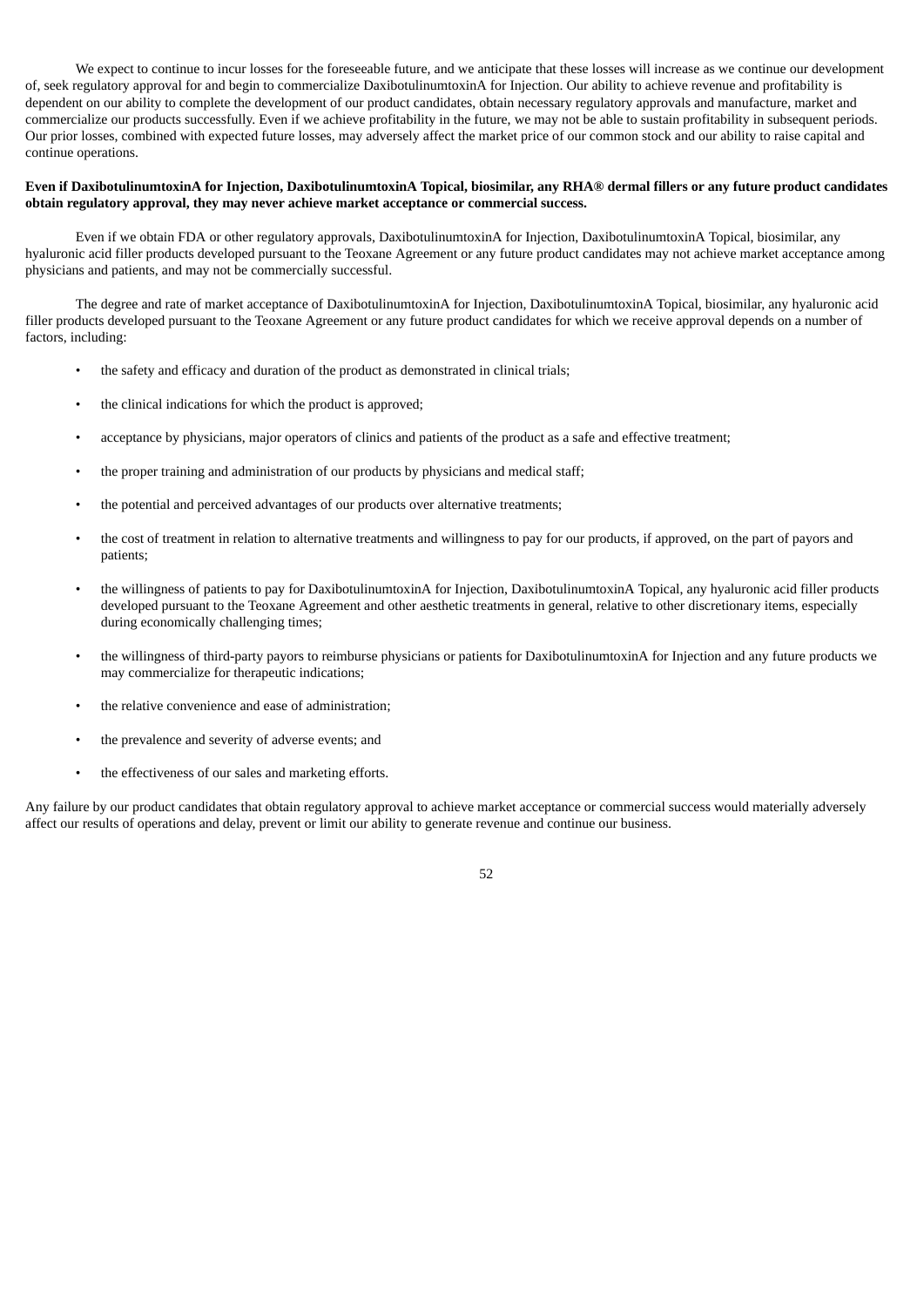## Clinical drug development involves a lengthy and expensive process with an uncertain outcome, and results of earlier studies and trials may not be **predictive of future trial results.\***

Clinical testing is expensive and can take many years to complete, and its outcome is inherently uncertain. Furthermore, we rely on contract research organizations ("CROs"), and clinical trial sites to ensure the proper and timely conduct of our clinical trials. While we have agreements governing the committed activities of our CROs, we have limited influence over their actual performance. A failure of one or more of our clinical trials can occur at any time during the clinical trial process. The results of preclinical studies and clinical trials of our product candidates may not be predictive of the results of later-stage clinical trials. Furthermore, final results may differ from interim results. For example, any positive results generated to date in clinical trials for DaxibotulinumtoxinA for Injection do not ensure that later clinical trials, including any DaxibotulinumtoxinA for Injection clinical trials for the treatment of glabellar lines, will demonstrate similar results. Product candidates in later stages of clinical trials may fail to show the desired safety profile and efficacy despite having progressed through preclinical studies and initial clinical trials.

A number of companies in the biotechnology industry have suffered significant setbacks in advanced clinical trials due to a lack of efficacy or adverse safety profiles, notwithstanding promising results in earlier clinical trials. We have suffered similar setbacks with the clinical development of DaxibotulinumtoxinA Topical and we cannot be certain that we will not face other similar setbacks in the future for DaxibotulinumtoxinA for Injection or other clinical development programs. Even if our clinical trials are completed, the results may not be sufficient to obtain regulatory approval for our product candidates.

We have in the past and may in the future experience delays in our ongoing clinical trials, and we do not know whether future clinical trials, if any, will begin on time, need to be redesigned, enroll an adequate number of subjects on time or be completed on schedule, if at all. For example, due to the COVID-19 pandemic, enrollment in the JUNIPER Phase 2 adult upper limb spasticity trial is paused due to challenges in subject assessments during time of required social distancing and the timing of topline results for the DaxibotulinumtoxinA for Injection upper facial lines trial, previously expected in fourth quarter of 2020, is now uncertain and may be delayed. Clinical trials can be delayed or aborted for a variety of reasons, including delay or failure to:

- obtain regulatory approval to commence a trial;
- reach agreement on acceptable terms with prospective CROs and clinical trial sites, the terms of which can be subject to extensive negotiation and may vary significantly among different CROs and trial sites;
- obtain institutional review board approval at each site;
- recruit suitable subjects to participate in a trial;
- have subjects complete a trial or return for post-treatment follow-up;
- ensure clinical sites observe trial protocol or continue to participate in a trial;
- address any patient safety concerns that arise during the course of a trial;
- address any conflicts with new or existing laws or regulations;
- add a sufficient number of clinical trial sites; or
- manufacture sufficient quantities of product candidate for use in clinical trials.

Subject enrollment is a significant factor in the timing of clinical trials and is affected by many factors, including the size and nature of the patient population, the proximity of patients to clinical sites, the eligibility criteria for the trial, the design of the clinical trial, competing clinical trials and clinicians' and patients' perceptions as to the potential advantages of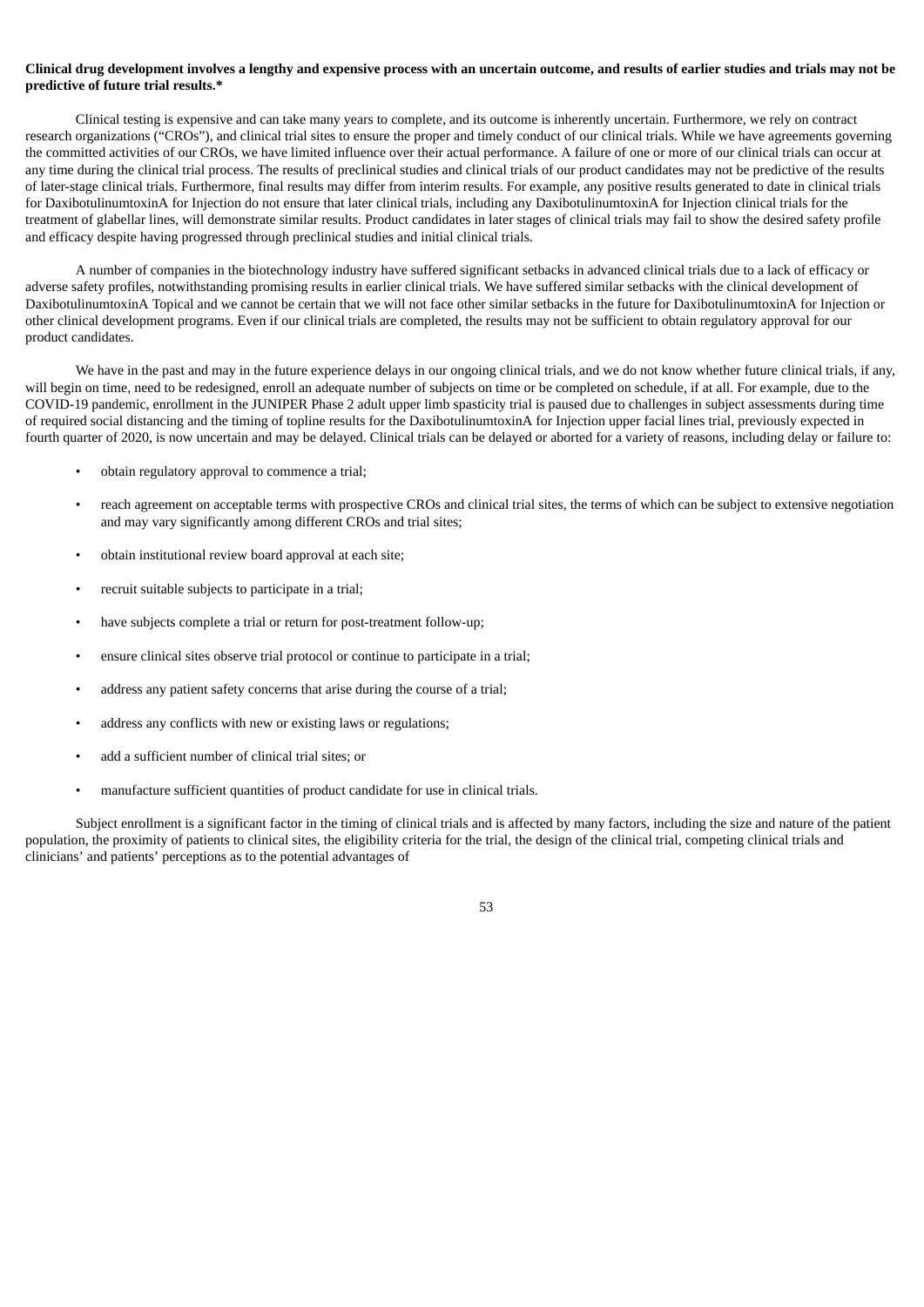the drug being studied in relation to other available therapies, including any new drugs or treatments that may be approved for the indications we are investigating.

We could also encounter delays if a clinical trial is suspended or terminated by us, by the IRBs of the institutions in which such trials are being conducted, by the data safety monitoring board, for such trial or by the FDA or other regulatory authorities. Such authorities may suspend or terminate a clinical trial due to a number of factors, including failure to conduct the clinical trial in accordance with regulatory requirements or our clinical protocols, failure of inspection of the clinical trial operations or trial site by the FDA or other regulatory authorities resulting in the imposition of a clinical hold, discovery of unforeseen safety issues or adverse side effects, failure to demonstrate a benefit from using a drug, changes in governmental regulations or administrative actions, risks related to conducting clinical trials during the COVID-19 pandemic, or lack of adequate funding to continue the clinical trial.

If we experience delays in the completion or termination of any clinical trial of our product candidates, the commercial prospects of these product candidates may be harmed, and our ability to generate product revenues from any of these product candidates will be delayed. In addition, any delays in completing our clinical trials will increase our costs, slow down our product candidate development and approval process and jeopardize our ability to commence product sales and generate revenues. Any of these occurrences may significantly harm our business, financial condition and prospects. In addition, many of the factors that cause or lead to a delay in the commencement or completion of clinical trials may also ultimately lead to the denial of regulatory approval of our product candidates.

# We have no experience manufacturing DaxibotulinumtoxinA for Injection, DaxibotulinumtoxinA Topical, biosimilar, or any other product candidates at full commercial scale. If any of these product candidates are approved, we will face certain risks associated with scaling up our **manufacturing capabilities to support commercial production.**

We have developed an integrated manufacturing, research and development facility located at our corporate headquarters. We manufacture drug substance and finished dose forms of the drug product at this facility that we use for research and development purposes and clinical trials. We do not have experience in manufacturing DaxibotulinumtoxinA for Injection, DaxibotulinumtoxinA Topical, biosimilar, or any other product candidates at commercial scale. If any of our product candidates are approved, we may need to expand our manufacturing facilities, add manufacturing personnel and ensure that validated processes are consistently implemented in our facilities and potentially enter into additional relationships with third-party manufacturers. The upgrade and expansion of our facilities will require additional regulatory approvals. In addition, it will be costly and time-consuming to expand our facilities and recruit necessary additional personnel. If we are unable to expand our manufacturing facilities in compliance with regulatory requirements or to hire additional necessary manufacturing personnel, we may encounter delays or additional costs in achieving our research, development and commercialization objectives, including obtaining regulatory approvals of our product candidates, which could materially damage our business and financial position.

# We rely on Teoxane for the manufacture and supply of the RHA® dermal fillers pursuant to the Teoxane Agreement, and our dependence on **Teoxane may impair our ability to commercialize of the RHA® dermal fillers.\***

Pursuant to the Teoxane Agreement, we are not entitled to manufacture the RHA® dermal fillers. Instead, Teoxane is responsible for supplying all of our requirements for the RHA® dermal fillers. If Teoxane were to cease production or otherwise fail to timely supply us with an adequate supply of the RHA® dermal fillers, our ability to commercialize the RHA® dermal fillers would be adversely affected. For example, as a result of the COVID-19 pandemic, product supply of RHA® dermal fillers was delayed by Teoxane SA, as they temporarily suspended production in Geneva, Switzerland. Teoxane resumed manufacturing operations at the end of April 2020 and has projected to the RHA® dermal fillers to us in June 2020. As a result, our anticipated product launch of the RHA® 2, 3 and 4 dermal fillers has been delayed by at least one quarter. Additional delays in the product supply of the RHA® dermal fillers may cause us to further revise our anticipated product launch.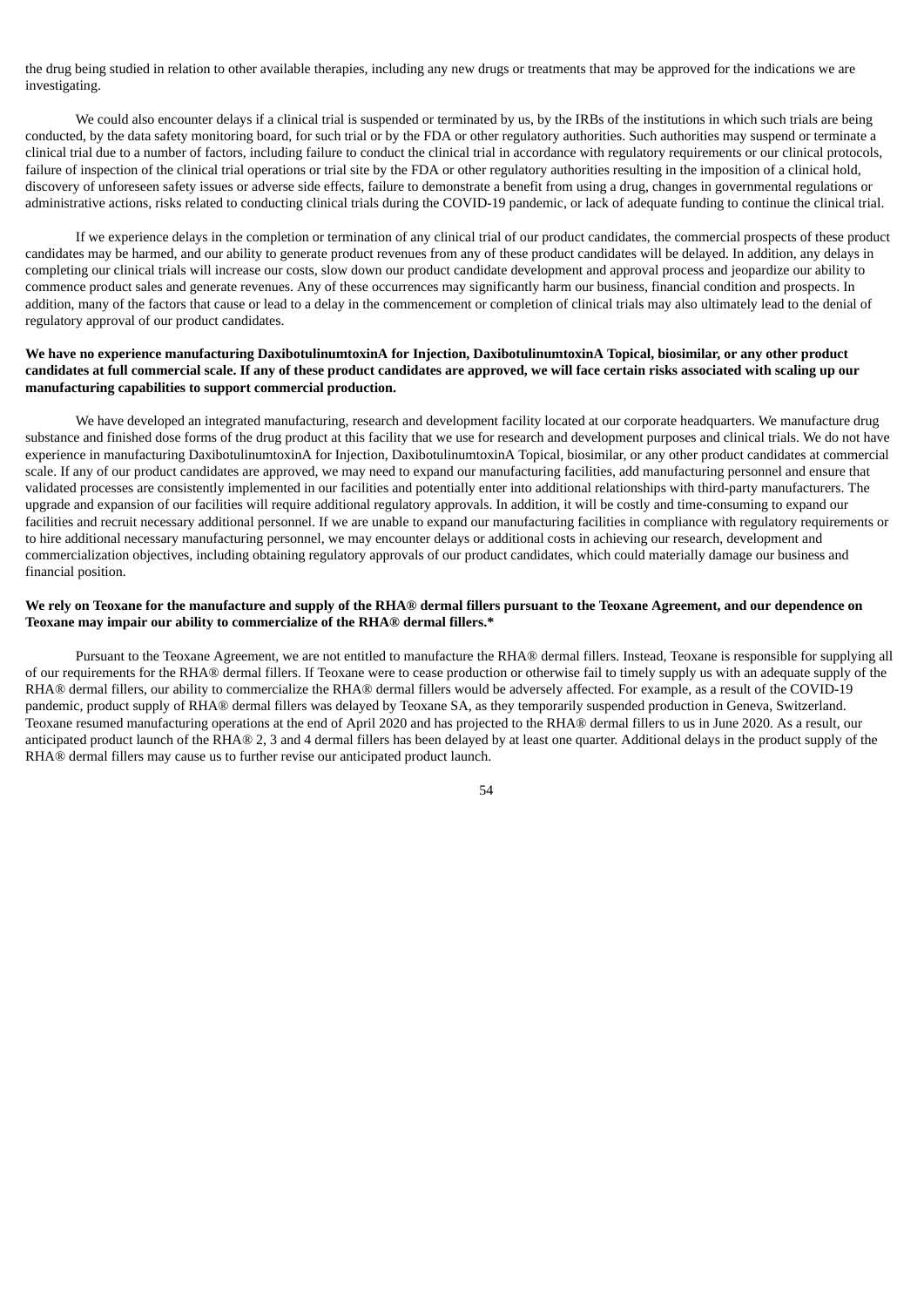Teoxane is required to produce the RHA® dermal fillers under QSR in order to meet acceptable standards for commercial sale. If such standards change, the ability of Teoxane to produce the RHA® dermal fillers on the schedule we require to meet commercialization goals may be affected. Teoxane is subject to pre-approval inspections and periodic unannounced inspections by the FDA and corresponding state and foreign authorities to ensure strict compliance with QSR and other applicable government regulations and corresponding foreign standards. We do not have control over Teoxane's compliance with these regulations and standards. Any difficulties or delays in Teoxane's manufacturing and supply of the RHA® dermal fillers or any failure of Teoxane to maintain compliance with the applicable regulations and standards could increase our costs, cause us to lose revenue, prevent the import and/or export of the RHA® dermal fillers, or cause the RHA® dermal fillers to be the subject of field alerts, recalls or market withdrawals.

## We currently contract with third-party manufacturers for certain components and services necessary to produce DaxibotulinumtoxinA for Injection and expect to continue to do so to support further clinical trials and commercial scale production if DaxibotulinumtoxinA for Injection is approved. This increases the risk that we will not have sufficient quantities of DaxibotulinumtoxinA for Injection or be able to obtain such quantities at an acceptable cost, which could delay, prevent or impair our development or commercialization efforts.

We currently rely on third-party manufacturers for certain components such as bulk peptide and services such as fill/finish services, necessary to produce DaxibotulinumtoxinA for Injection for our clinical trials, and we expect to continue to rely on these or other manufacturers to support our commercial requirements if DaxibotulinumtoxinA for Injection is approved. In particular, in March 2017, we entered into the Althea Services Agreement. We plan to utilize our internal and external Althea facility to support commercial production of DaxibotulinumtoxinA for Injection, if approved. Some of our contracts with these manufacturers contain minimum order and pricing provisions and provide for early termination based on regulatory approval milestones.

Reliance on third-party manufacturers entails additional risks, including the reliance on the third party for regulatory compliance and quality assurance, the possible breach of the manufacturing agreement by the third party, and the possible termination or nonrenewal of the agreement by the third party at a time that is costly or inconvenient for us. In addition, third- party manufacturers may not be able to comply with cGMP or QSR, or similar regulatory requirements outside the U.S. Our failure or the failure of our third-party manufacturers to comply with applicable regulations could result in sanctions being imposed on us, including fines, injunctions, civil penalties, delays, suspension or withdrawal of approvals, license revocation, seizures or recalls of products, operating restrictions and criminal prosecutions, any of which could significantly and adversely affect supplies of DaxibotulinumtoxinA for Injection, or any other product candidates or products that we may develop. Any failure or refusal to supply the components or services for DaxibotulinumtoxinA for Injection or any other product candidates or products that we may develop could delay, prevent or impair our clinical development or commercialization efforts.

# We depend on single-source suppliers for the raw materials necessary to produce DaxibotulinumtoxinA for Injection, DaxibotulinumtoxinA Topical, biosimilar, and any other product candidates. The loss of these suppliers, or their failure to supply us with these raw materials, would **materially and adversely affect our business.**

We and our manufacturers purchase the materials necessary to produce DaxibotulinumtoxinA for Injection for our clinical trials from singlesource third-party suppliers. There are a limited number of suppliers for the raw materials that we use to manufacture our product candidates, and we may need to assess alternate suppliers to prevent a possible disruption of the manufacture of the materials necessary to produce our product candidates for our clinical trials and, if approved, ultimately for commercial sale. In particular, we outsource the manufacture of bulk peptide through our agreement with Bachem Americas, Inc, which provides for the development, manufacture and supply of peptide in accordance with certain specifications.

We do not have any control over the process or timing of the acquisition of raw materials by our manufacturers. Although we generally do not begin a clinical trial unless we believe that we have a sufficient supply of a product candidate to complete the clinical trial, any significant delay in the supply of DaxibotulinumtoxinA for Injection or any future product candidates, or the raw material components thereof, for an ongoing clinical trial due to the need to replace a third-party supplier could considerably delay completion of our clinical trials, product testing and potential regulatory approval of DaxibotulinumtoxinA for Injection or any future product candidates. If we or our manufacturers are unable to purchase these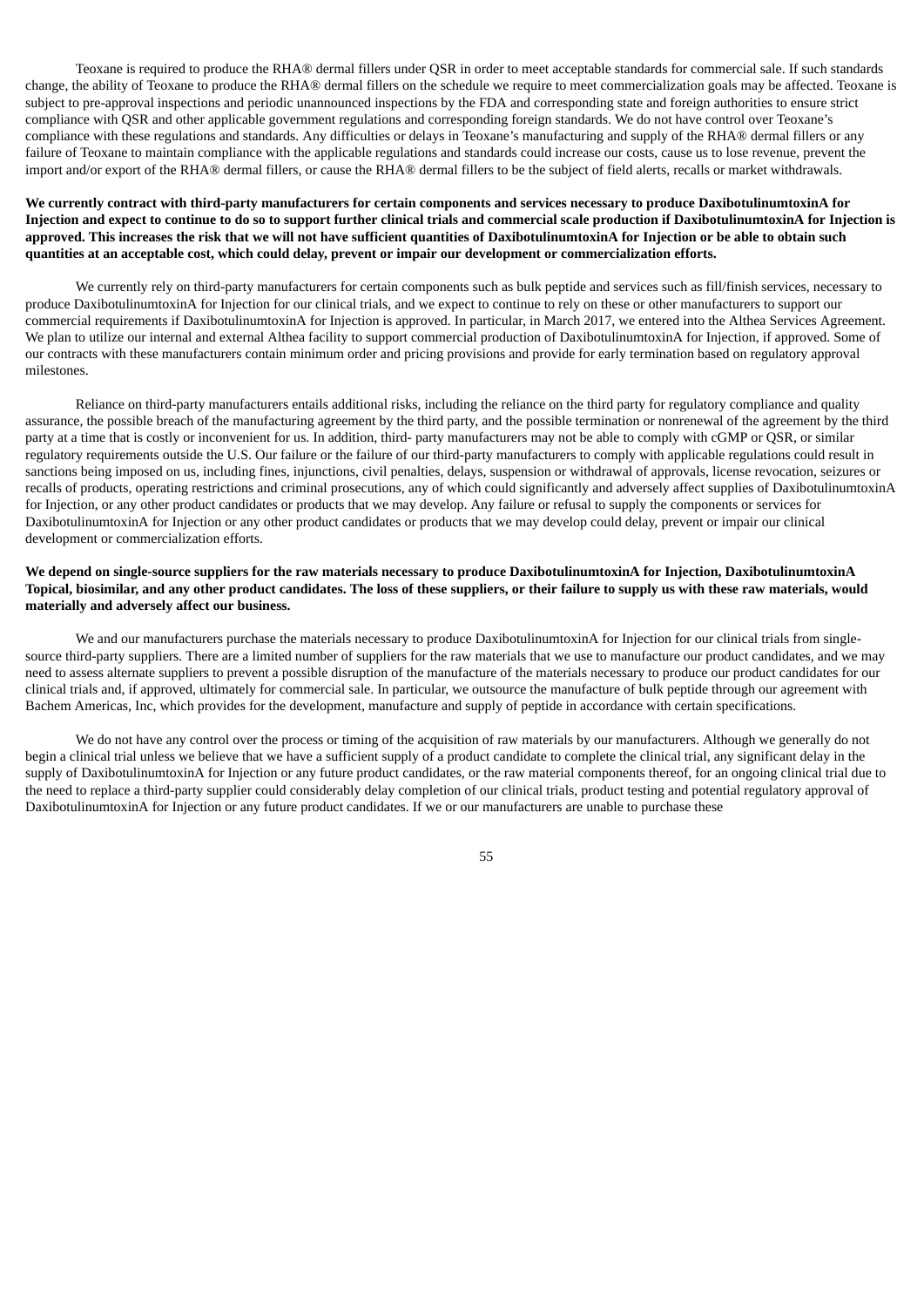raw materials on acceptable terms and at sufficient quality levels or in adequate quantities if at all, the development of DaxibotulinumtoxinA for Injection and any future product candidates, or the commercial launch of any approved products, would be delayed or there would be a shortage in supply, which would impair our ability to meet our development objectives for our product candidates or generate revenues from the sale of any approved products.

Furthermore, if there is a disruption to our or our third-party suppliers' relevant operations, including as a result of the COVID-19 pandemic, we will have no other means of producing DaxibotulinumtoxinA for Injection or any future product candidates until they restore the affected facilities or we or they procure alternative facilities. Additionally, any damage to or destruction of our or our third party or suppliers' facilities or equipment may significantly impair our ability to manufacture our product candidates on a timely basis.

# We currently have limited marketing and sales capabilities and no field sales organization. If we are unable to establish sales and marketing capabilities on our own or through third parties, we will be unable to successfully commercialize DaxibotulinumtoxinA for Injection, the RHA® **dermal fillers or any other future product candidates, if approved, or generate product revenue.\***

We currently have limited marketing and sales capabilities and no field sales organization. To commercialize DaxibotulinumtoxinA for Injection, the RHA® dermal fillers, or any other future product candidates, if approved, in the U.S., Europe and other jurisdictions we seek to enter, we must build our marketing, sales, distribution, managerial and other non-technical capabilities or make arrangements with third parties to perform these services, and we may not be successful in doing so. In connection with the Teoxane Agreement, we will have to build out our marketing and sales capabilities sooner than we initially anticipated. We expect to market DaxibotulinumtoxinA for Injection and the RHA® dermal fillers, as applicable, through our own sales force in North America, and in Europe and other countries through either our own sales force or a combination of our internal sales force and distributors or partners, which may be expensive and time consuming.

As the product supply of RHA® dermal fillers has been delayed by Teoxane due to factors surrounding the COVID-19 pandemic, our anticipated product launch of the RHA® 2, 3 and 4 dermal fillers has been delayed by at least one quarter. As a result, the hiring timeframe for building our sales force has been adjusted to coincide with product availability.

We have no prior experience in the marketing, sale and distribution of pharmaceutical products and there are significant risks involved in building and managing a sales organization, including our ability to hire, retain and incentivize qualified individuals, generate sufficient sales leads, provide adequate training to sales and marketing personnel and effectively manage a geographically dispersed sales and marketing team. For example, we may experience challenges associated with recruiting field representatives virtually through remote, group interviewing platforms and with onboarding new field representatives during such time as "shelter-in-place" or other such orders by governmental entities necessitate our work from home policy. Any failure or delay in the development of our internal sales, marketing and distribution capabilities would adversely impact the commercialization of these products, and may result in a breach of our obligations to Teoxane under the Teoxane Agreement. We may choose to collaborate with third parties that have direct sales forces and established distribution systems, either to augment our own sales force and distribution systems or in lieu of our own sales force and distribution systems. If we are unable to enter into such arrangements on acceptable terms or at all, we may not be able to successfully commercialize the RHA® dermal fillers, DaxibotulinumtoxinA for Injection or any future product candidates. We also have to compete with other pharmaceutical and life sciences companies to recruit, hire, train and retain sales and marketing personnel, and turnover in our sales force and marketing personnel could negatively affect the commercialization of RHA® dermal fillers and, if it receives regulatory approval, DaxibotulinumtoxinA for Injection. If we are not successful in commercializing the RHA® dermal fillers, DaxibotulinumtoxinA for Injection or any future product candidates, either on our own or through collaborations with one or more third parties, our future product revenue will suffer and we would incur significant additional losses.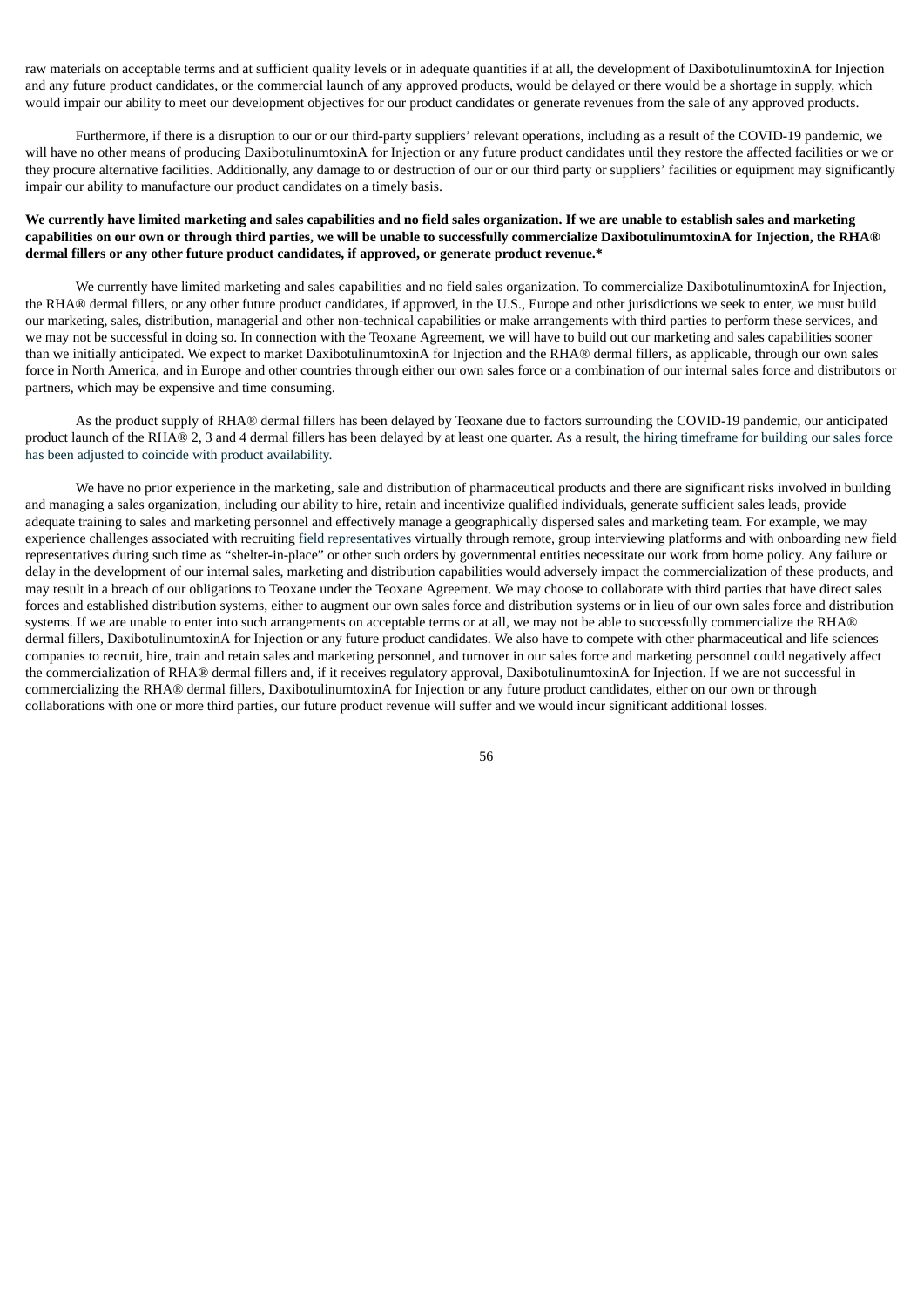## As we evolve from a company primarily involved in research and development to a company involved in the commercialization of products, we will need to increase the size of our organization and we may experience difficulties in managing this growth.

In order to successfully commercialize our products, we need to expand our organization, including adding marketing, managerial, operational and sales capabilities, or contracting with third parties to provide these capabilities for us. If we are successful in advancing DaxibotulinumtoxinA for Injection or any other product candidates through the development stage towards commercialization, we may need to expand such capabilities even further. Our management, personnel, systems and facilities currently in place are not adequate to support the commercialization of the RHA® dermal fillers and the potential commercialization of DaxibotulinumtoxinA for Injection and any other product candidates, if they are approved. Effectively executing our growth strategy requires that we:

- identify recruit, train, integrate, incentivize and retain adequate numbers of effective sales and marketing personnel;
- generate sufficient sales leads, provide adequate training to sales and marketing personnel and effectively manage a geographically dispersed sales and marketing team;
- achieve, maintain and grow market, physician, patient and healthcare payor acceptance of, and demand for our products;
- manage our clinical trials and manufacturing operations effectively;
- manage our internal development efforts effectively while carrying out our contractual obligations to Teoxane under the Teoxane Agreement and to other third parties; and
- continue to improve our operational, financial and management controls, reporting systems and procedures.

As our operations expand, we expect that we will also need to manage additional relationships with various collaborative partners, suppliers and other third parties. Future growth will impose significant added responsibilities on our organization, in particular on management. Our future financial performance and our ability to commercialize the RHA® dermal fillers and, if approved, DaxibotulinumtoxinA for Injection and to compete effectively will depend, in part, on our ability to manage any future growth effectively. Due to our limited financial resources and our limited experience in managing a company with such anticipated growth, we may not be able to effectively manage the expansion of our operations or recruit and train additional qualified personnel. The physical expansion of our operations may lead to significant costs and may divert our management and business development resources. Any inability to manage growth could delay the execution of our development and strategic objectives, or disrupt our operations.

# We or the third parties upon whom we depend may be adversely affected by earthquakes or other natural disasters and our business continuity **and disaster recovery plans may not adequately protect us from a serious disaster.**

Our corporate headquarters and other facilities, including our internal manufacturing facility, are located in the San Francisco Bay Area, which has experienced severe earthquakes. We do not carry earthquake insurance. Earthquakes or other natural disasters could severely disrupt our operations, and have a material adverse effect on our business, results of operations, financial condition and prospects.

If a natural disaster, power outage or other event occurred that prevented us from using all or a significant portion of our headquarters, that damaged critical infrastructure, such as our manufacturing facility, enterprise financial systems or manufacturing resource planning and enterprise quality systems, or that otherwise disrupted operations, it may be difficult or, in certain cases, impossible for us to continue our business for a substantial period of time. In particular, because we manufacture botulinum toxin in our facilities, we would be required to obtain further clearance and approval by state, federal or other applicable authorities to continue or resume manufacturing activities. The disaster recovery and business continuity plans we have in place currently are limited and may not be adequate in the event of a serious disaster or similar event. We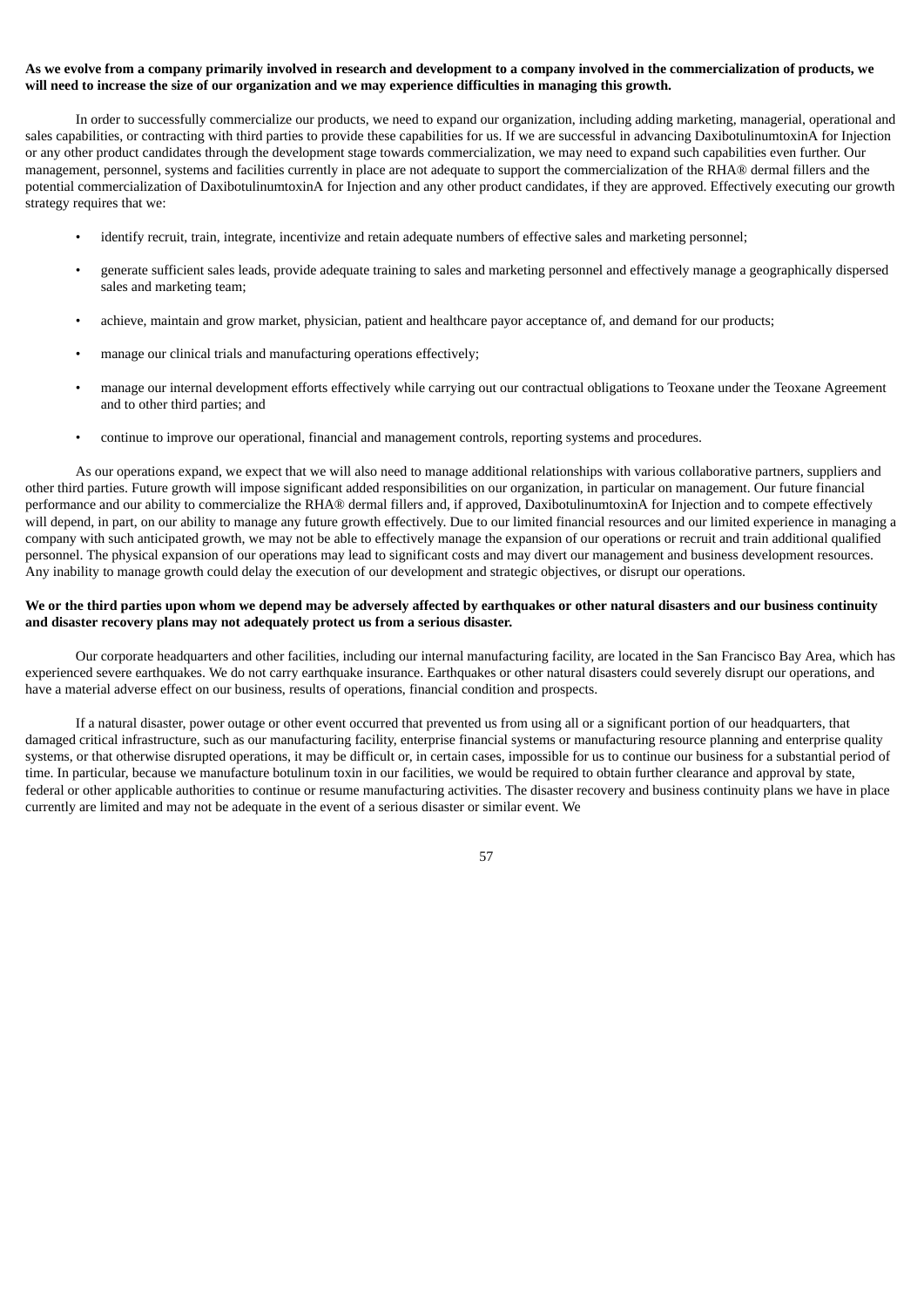may incur substantial expenses as a result of the limited nature of our disaster recovery and business continuity plans, which, particularly when taken together with our lack of earthquake insurance, could have a material adverse effect on our business.

Furthermore, integral parties in our supply chain are geographically concentrated and operating from single sites, thereby increasing their vulnerability to natural disasters or other sudden, unforeseen and severe adverse events. If such an event were to affect our supply chain, it could have a material adverse effect on our business.

# We currently rely on third parties and consultants to conduct all our preclinical studies and clinical trials. If these third parties or consultants do not successfully carry out their contractual duties or meet expected deadlines, we may be unable to obtain regulatory approval for or **commercialize DaxibotulinumtoxinA for Injection, the RHA® dermal fillers or any future product candidates.**

We do not have the ability to independently conduct preclinical studies or clinical trials. We rely on medical institutions, clinical investigators, contract laboratories, collaborative partners and other third parties, such as CROs and clinical data management organizations, to conduct clinical trials on our product candidates. The third parties with whom we contract for execution of our clinical trials play a significant role in the conduct of these trials and the subsequent collection and analysis of data. However, these third parties are not our employees, and except for contractual duties and obligations, we have limited ability to control the amount or timing of resources that they devote to our programs. Although we rely on these third parties to conduct our preclinical studies and clinical trials, we remain responsible for ensuring that each of our preclinical studies and clinical trials is conducted in accordance with its investigational plan and protocol. Moreover, the FDA and foreign regulatory authorities require us to comply with regulations and standards, commonly referred to as good clinical practices ("GCPs") and good laboratory practices for conducting, monitoring, recording and reporting the results of clinical and preclinical trials to ensure that the data and results are scientifically credible and accurate, and that the trial subjects are adequately informed of the potential risks of participating in clinical trials. We also rely on consultants to assist in the execution, including data collection and analysis, of our clinical trials.

In addition, the execution of preclinical studies and clinical trials, and the subsequent compilation and analysis of the data produced, requires coordination among various parties. In order for these functions to be carried out effectively and efficiently, it is imperative that these parties communicate and coordinate with one another. Moreover, these third parties may also have relationships with other commercial entities, some of which may compete with us. These third parties may terminate their agreements with us upon as little as 30 days' prior written notice of a material breach by us that is not cured within 30 days. Many of these agreements may also be terminated by such third parties under certain other circumstances, including our insolvency or our failure to comply with applicable laws. In general, these agreements require such third parties to reasonably cooperate with us at our expense for an orderly winding down of services of such third parties under the agreements. If the third parties or consultants conducting our clinical trials do not perform their contractual duties or obligations, experience work stoppages, do not meet expected deadlines, terminate their agreements with us or need to be replaced, or if the quality or accuracy of the clinical data they obtain is compromised due to the failure to adhere to our clinical trial protocols or GCPs, or for any other reason, we may need to conduct additional clinical trials or enter into new arrangements, which could be difficult, costly or impossible, and our clinical trials may be extended, delayed or terminated or may need to be repeated. We may be unable to recover unused funds from these third-parties. If any of the foregoing were to occur, we may not be able to obtain, or may be delayed in obtaining, regulatory approval for, and will not be able to, or may be delayed in our efforts to, successfully commercialize the product candidate being tested in such trials.

# If any products we develop are not accepted by the market or if regulatory agencies limit our labeling indications, require labeling content that diminishes market uptake of our products or limits our marketing claims, we may be unable to generate significant revenues, if any.

Even if we obtain regulatory approval for DaxibotulinumtoxinA for Injection,the RHA® dermal fillers, DaxibotulinumtoxinA Topical, biosimilar, or any other product candidates and are able to commercialize them, these products may not gain market acceptance among physicians, patients, healthcare payors and the medical community.

The degree of market acceptance of any of our approved products will depend upon a number of factors, including:

the indication for which the product is approved and its approved labeling;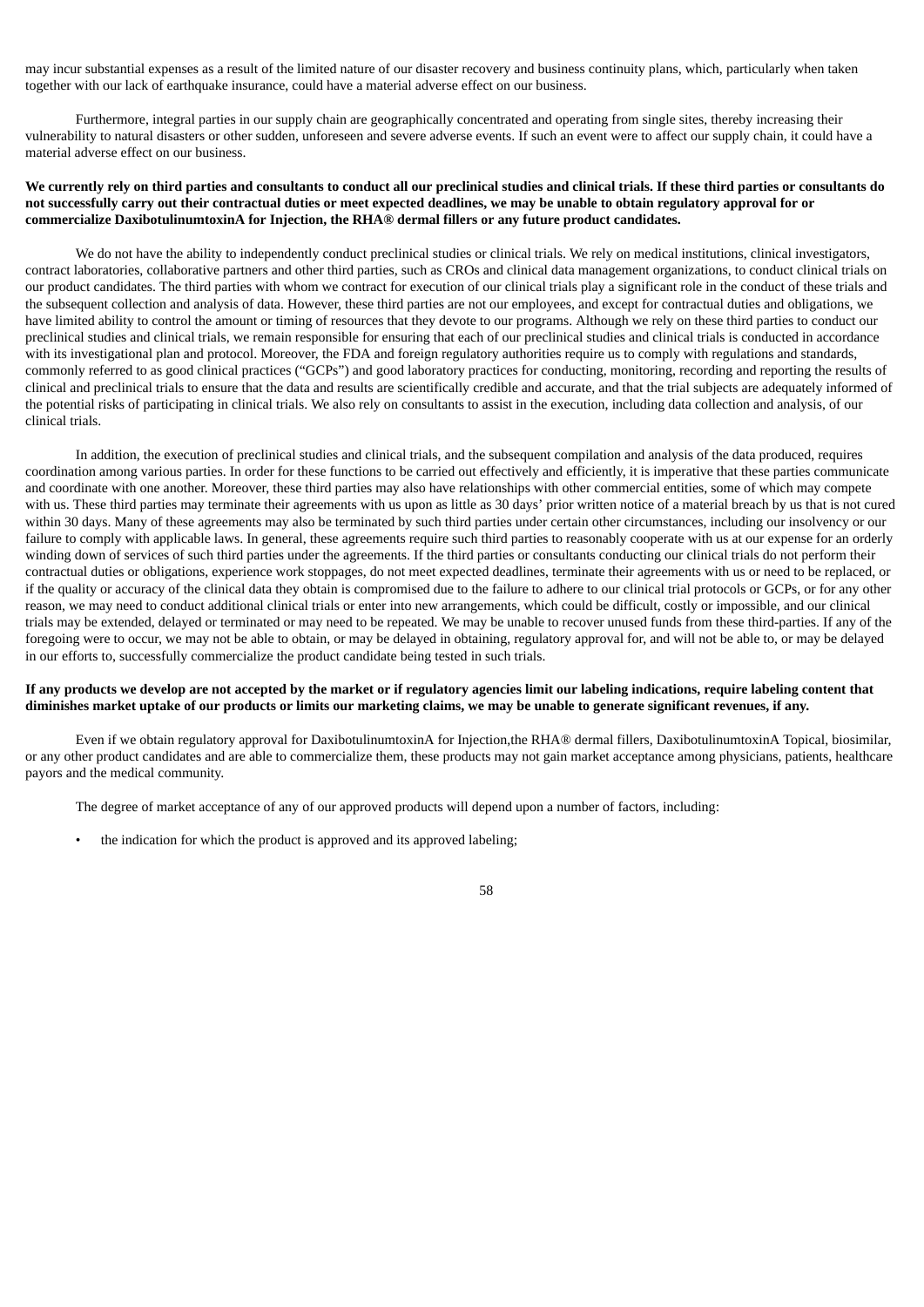- the presence of other competing approved treatments and therapies;
- the potential advantages of the product over existing and future treatment products;
- the relative convenience and ease of administration of the product;
- the strength of our sales, marketing and distribution support;
- the willingness of third-party payors to provide adequate reimbursement for our approved products, and the willingness of payments to pay for our approved products in the absence of third-party reimbursement; and
- the price and cost-effectiveness of the product.

The FDA or other regulatory agencies could limit the labeling indication for which our product candidates may be marketed or could otherwise limit marketing efforts for our products. If we are unable to achieve approval or successfully market any of our product candidates, or marketing efforts are restricted by regulatory limits, our ability to generate revenues could be significantly impaired.

### If we are found to have improperly promoted off-label uses for our products that are approved for marketing, including the RHA® dermal fillers and, if approved for marketing, DaxibotulinumtoxinA for Injection, or if physicians misuse our products or use our products off-label, we may become subject to prohibitions on the sale or marketing of our products, significant fines, penalties, and sanctions, product liability claims, and **our image and reputation within the industry and marketplace could be harmed.**

The FDA and other regulatory agencies strictly regulate the marketing and promotional claims that are made about regulated products, such as the RHA® dermal fillers and, if approved, DaxibotulinumtoxinA for Injection. In particular, a product may not be promoted for uses or indications that are not approved by the FDA or such other regulatory agencies as reflected in the product's approved labeling. If we are found to have promoted such off-label uses, we may receive warning letters and become subject to significant liability, which would materially harm our business. The federal government has levied large civil and criminal fines against companies for alleged improper promotion and has enjoined several companies from engaging in off-label promotion. If we become the target of such an investigation or prosecution based on our marketing and promotional practices, we could face similar sanctions, which would materially harm our business. In addition, management's attention could be diverted from our business operations, significant legal expenses could be incurred, and our reputation could be damaged. The FDA has also requested that companies enter into consent decrees or permanent injunctions under which specified promotional conduct is changed or curtailed. If we are deemed by the FDA to have engaged in the promotion of our products for off-label use, we could be subject to FDA prohibitions on the sale or marketing of our products or significant fines and penalties, and the imposition of these sanctions could also affect our reputation and position within the industry.

Physicians may, in their independent medical judgment, prescribe legally available products for off-label uses. However, physicians may also misuse the RHA® dermal fillers and, if approved, DaxibotulinumtoxinA for Injection or our other products, or use improper techniques, potentially leading to adverse results, side effects or injury, which may lead to product liability claims. If these products are misused or used with improper technique, we may become subject to costly litigation by our customers or their patients. Product liability claims could divert management's attention from our core business, be expensive to defend, and result in sizable damage awards against us that may not be covered by insurance. Furthermore, the use of these products for indications other than those cleared by the FDA may not effectively treat such conditions, which could harm our reputation in the marketplace among physicians and patients.

Any of these events could harm our business and results of operations and cause our stock price to decline.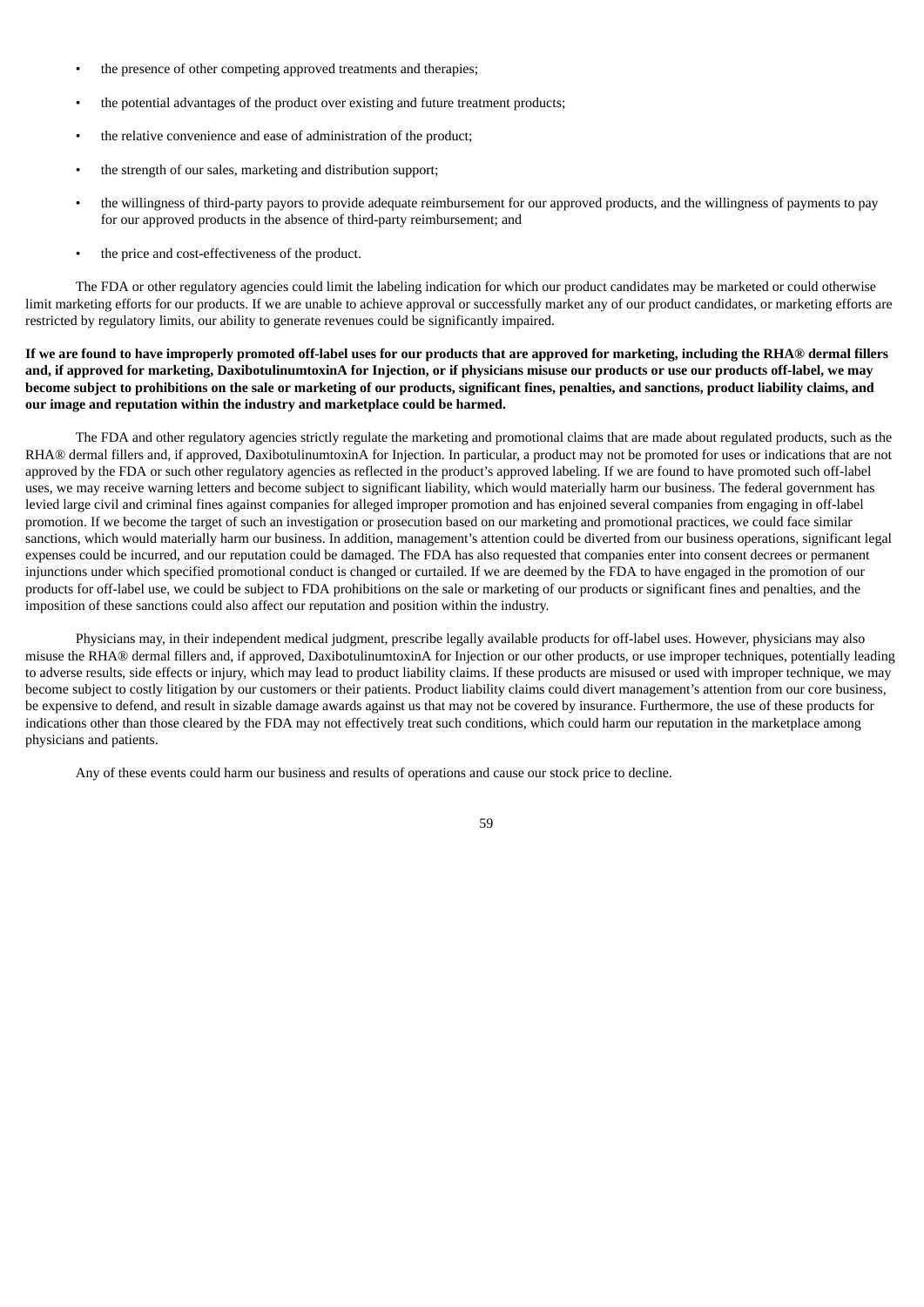# If there is not sufficient physician and patient demand for and acceptance of the RHA® dermal fillers, or, if approved for commercialization, DaxibotulinumtoxinA for Injection and any future product candidates, our financial results and future prospects will be harmed.

Use of the RHA® dermal fillers, and, if approved for commercialization, DaxibotulinumtoxinA for Injection for aesthetic indications are elective procedures, the cost of which must be borne by the patient, and we do not expect it to be reimbursable through government or private health insurance. The decision by a patient to elect to undergo the treatment of aesthetic indications with the RHA® dermal fillers or, if approved for commercialization, DaxibotulinumtoxinA for Injection may pursue may be influenced by a number of factors, including:

- the success of any sales and marketing programs that we, or any third parties we engage, undertake, and as to which we have limited experience;
- the extent to which physicians recommend the RHA® dermal fillers or DaxibotulinumtoxinA for Injection to their patients;
- the extent to which the RHA® dermal fillers or DaxibotulinumtoxinA for Injection satisfies patient expectations;
- our ability to properly train physicians in the use of the RHA® dermal fillers and DaxibotulinumtoxinA for Injection or such that their patients do not experience excessive discomfort during treatment or adverse side effects;
- the cost, safety and effectiveness of the RHA® dermal fillers and DaxibotulinumtoxinA for Injection versus other treatments;
- consumer sentiment about the benefits and risks of aesthetic procedures generally and the RHA® dermal fillers and DaxibotulinumtoxinA for Injection in particular;
- the success of any direct-to-consumer marketing efforts we may initiate; and
- general consumer, patient and physician confidence and availability of practicing physicians, which may be impacted by general economic and political conditions, including challenges affecting the global economy resulting from the COVID-19 pandemic.

Our business, financial results and future prospects will be materially harmed if we cannot generate sufficient demand for the RHA® dermal fillers or, if approved for commercialization, DaxibotulinumtoxinA for Injection or for any other future product candidate.

## We are subject to uncertainty relating to third-party reimbursement policies which, if not favorable for DaxibotulinumtoxinA for Injection or any **future product candidates, could hinder or prevent their commercial success.**

Our ability to commercialize DaxibotulinumtoxinA for Injection or any future product candidates for therapeutic indications such as cervical dystonia, adult upper limb spasticity, plantar fasciitis or migraine will depend in part on the coverage and reimbursement levels set by governmental authorities, private health insurers and other third-party payors. As a threshold for coverage and reimbursement, third-party payors generally require that drug products have been approved for marketing by the FDA. Third-party payors also are increasingly challenging the effectiveness of and prices charged for medical products and services. We may not obtain adequate third-party coverage or reimbursement for DaxibotulinumtoxinA for Injection or any future product candidates for therapeutic indications, or we may be required to sell them at a discount.

We expect that third-party payors will consider the efficacy, cost effectiveness and safety of DaxibotulinumtoxinA for Injection in determining whether to approve reimbursement for DaxibotulinumtoxinA for Injection for therapeutic indications and at what level. Our business would be materially adversely affected if we do not receive coverage and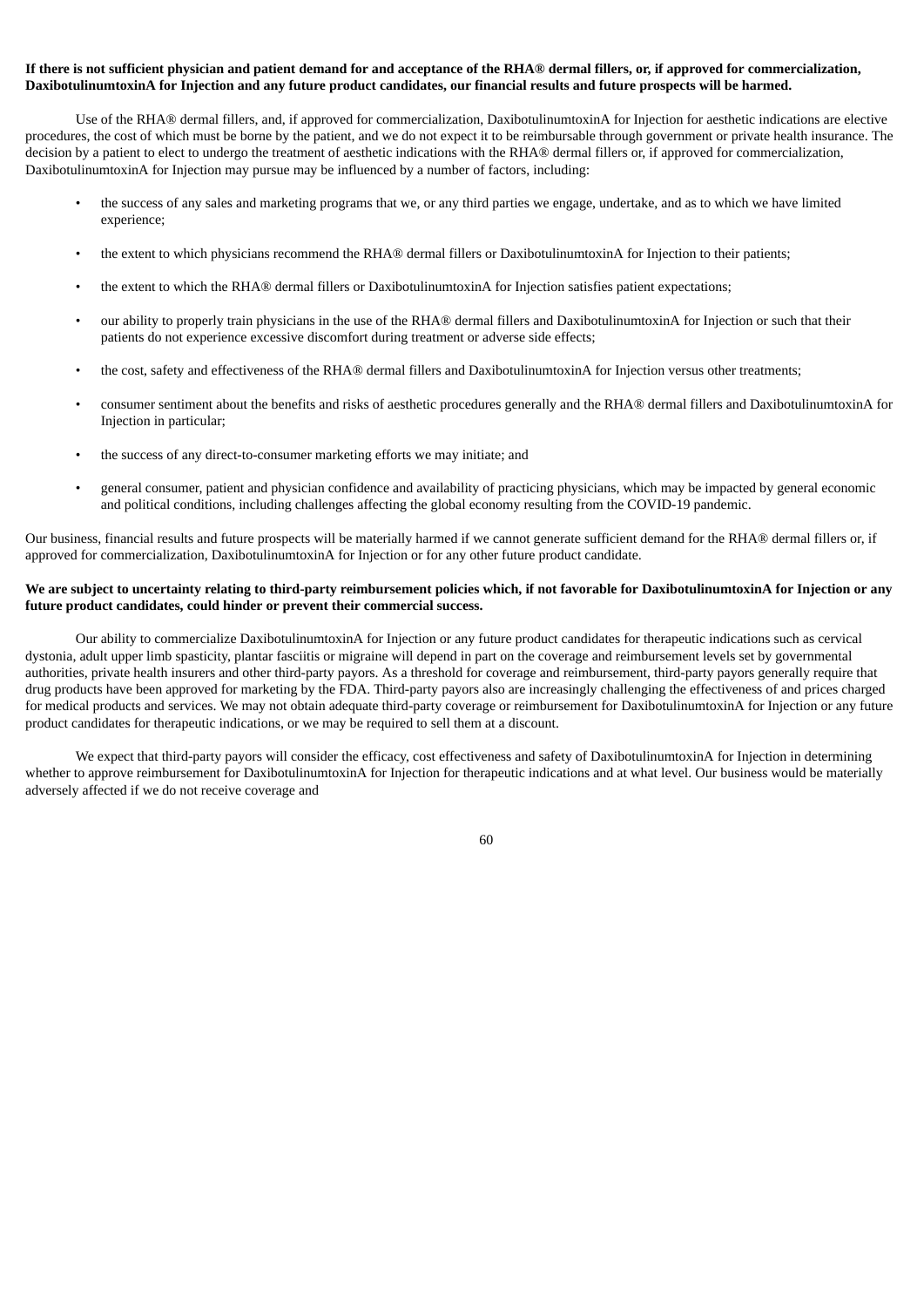adequate reimbursement of DaxibotulinumtoxinA for Injection for therapeutic indications from private insurers on a timely or satisfactory basis. No uniform policy for coverage and reimbursement for products exists among third-party payors in the U.S.; therefore, coverage and reimbursement for products can differ significantly from payor to payor. Further, coverage under certain government programs, such as Medicare and Medicaid, may not be available for certain of our product candidates. As a result, the coverage determination process will likely be a time-consuming and costly process, with no assurance that coverage and adequate reimbursement will be applied consistently or obtained in the first instance. Our business could also be adversely affected if third-party payors limit the indications for which DaxibotulinumtoxinA for Injection will be reimbursed to a smaller patient set than we believe they are effective in treating.

In some foreign countries, particularly Canada and European countries, the pricing of prescription pharmaceuticals is subject to strict governmental control. In these countries, pricing negotiations with governmental authorities can take six to 12 months or longer after the receipt of regulatory approval and product launch. To obtain favorable reimbursement for the indications sought or pricing approval in some countries, we may be required to conduct a clinical trial that compares the cost-effectiveness of our products, including DaxibotulinumtoxinA for Injection, to other available therapies. If reimbursement for our product is unavailable in any country in which reimbursement is sought, limited in scope or amount, or if pricing is set at unsatisfactory levels, our business could be materially harmed.

# If product liability lawsuits are brought against us, we may incur substantial liabilities and may be required to limit commercialization of any **future products we develop.**

We face an inherent risk of product liability lawsuits as a result of commercializing the RHA® dermal fillers and as a result of the clinical testing of DaxibotulinumtoxinA for Injection, DaxibotulinumtoxinA Topical, biosimilar, or any other product candidates. For example, we may be sued if any product we develop allegedly causes injury or is found to be otherwise unsuitable during product testing, manufacturing, marketing or sale. Any such product liability claims may include allegations of defects in manufacturing, defects in design, a failure to warn of dangers inherent in the product, negligence, strict liability and a breach of warranties. Claims could also be asserted under state consumer protection acts. If we cannot successfully defend ourselves against product liability claims, we may incur substantial liabilities or be required to limit commercialization of our products. Even a successful defense would require significant financial and management resources. Regardless of the merits or eventual outcome, liability claims may result in:

- decreased demand for the RHA® dermal fillers, DaxibotulinumtoxinA for Injection or any future product candidates or products we develop;
- injury to our reputation and significant negative media attention;
- withdrawal of clinical trial participants or cancellation of clinical trials;
- costs to defend the related litigation;
- a diversion of management's time and our resources;
- substantial monetary awards to trial participants or patients;
- regulatory investigations, product recalls, withdrawals or labeling, marketing or promotional restrictions;
- loss of revenue;
- an increase in product liability insurance premiums or an inability to maintain product liability insurance coverage; and
- the inability to commercialize the RHA® dermal fillers, DaxibotulinumtoxinA for Injection or any other products we develop.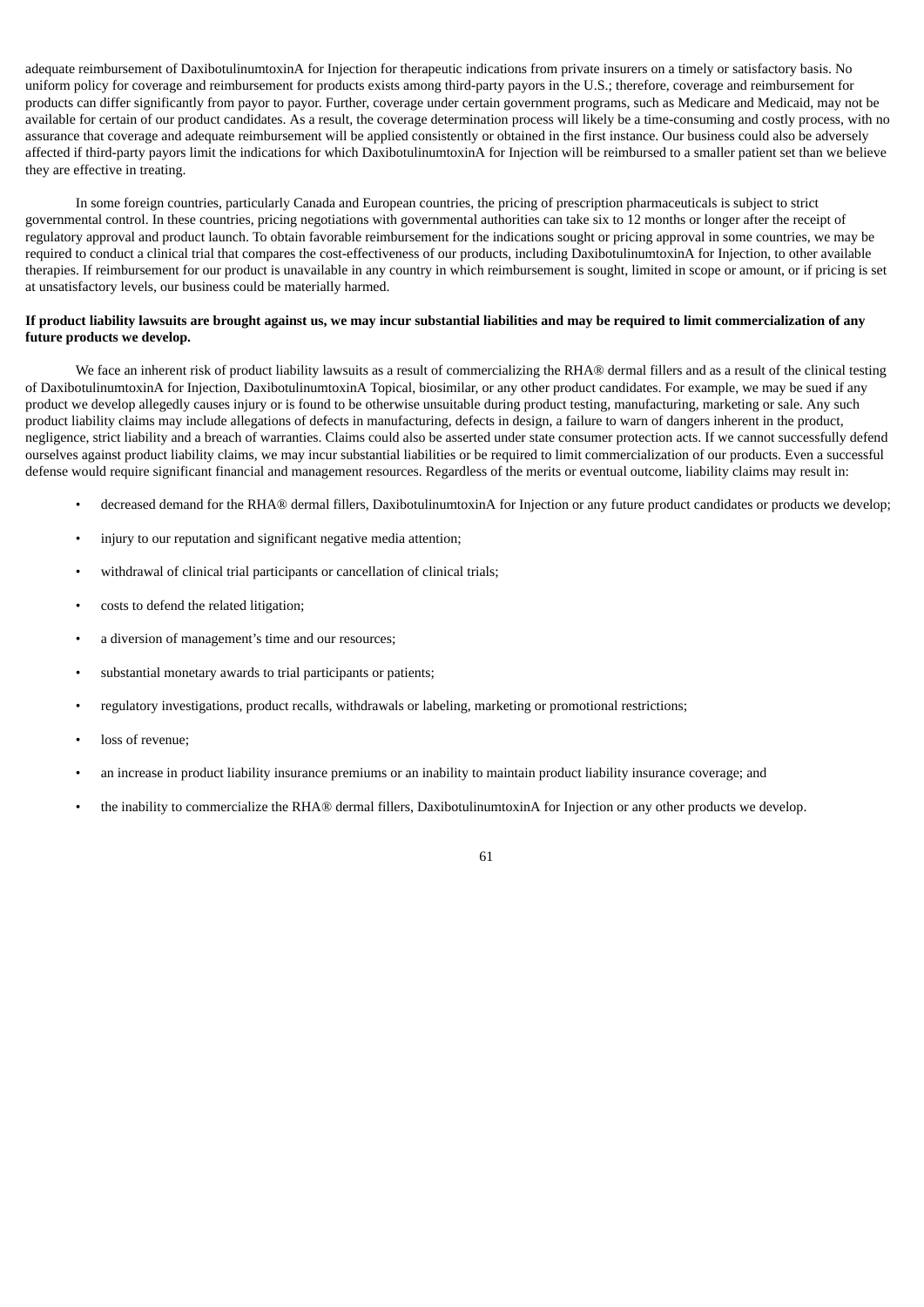Our inability to obtain and maintain sufficient product liability insurance at an acceptable cost and scope of coverage to protect against potential product liability claims could prevent or inhibit the commercialization of DaxibotulinumtoxinA for Injection, the RHA® dermal fillers or any future products we develop. We currently carry product liability insurance covering our clinical trials. Although we maintain such insurance, any claim that may be brought against us could result in a court judgment or settlement in an amount that is not covered, in whole or in part, by our insurance or that is in excess of the limits of our insurance coverage. Our insurance policies also have various exclusions and deductibles, and we may be subject to a product liability claim for which we have no coverage. We will have to pay any amounts awarded by a court or negotiated in a settlement that exceed our coverage limitations or that are not covered by our insurance, and we may not have, or be able to obtain, sufficient capital to pay such amounts. Moreover, in the future, we may not be able to maintain insurance coverage at a reasonable cost or in sufficient amounts to protect us against losses. If and when we obtain approval for marketing DaxibotulinumtoxinA for Injection we intend to expand our insurance coverage to include the sale of DaxibotulinumtoxinA for Injection as applicable; however, we may be unable to obtain this liability insurance on commercially reasonable terms.

#### We have been, and in the future may be, subject to securities class action and stockholder derivative actions. These, and potential similar or related litigation, could result in substantial damages and may divert management's time and attention from our business.

We have been, and may in the future be, the target of securities class actions or stockholder derivative claims. On May 1, 2015, a securities class action complaint was filed on behalf of City of Warren Police and Fire Retirement System against us and certain of our directors and executive officers at the time of our follow-on public offering, and the investment banking firms that acted as the underwriters in our follow-on public offering. The Court granted final approval of the settlement, as set forth in the Stipulation of Settlement, on July 28, 2017. While the litigation has ended, we may be subject to future securities class action and shareholder derivation actions, which may adversely impact our business, results of operations, financial position or cash flows and divert management's time and attention from the business.

# If we fail to attract and keep senior management and key scientific personnel, we may be unable to successfully develop DaxibotulinumtoxinA for Injection, DaxibotulinumtoxinA Topical, biosimilar or any future product candidates, conduct our clinical trials and commercialize the RHA® **dermal fillers, DaxibotulinumtoxinA for Injection, DaxibotulinumtoxinA Topical, biosimilar or any future products we develop.\***

Our success depends in part on our continued ability to attract, retain and motivate highly qualified management, clinical and scientific personnel. We believe that our future success is highly dependent upon the contributions of our senior management, particularly Mark J. Foley, our President and Chief Executive Officer, Abhay Joshi, Ph.D., our Chief Operating Officer, Tobin C. Schilke, our Chief Financial Officer, and Dustin Sjuts, our Chief Commercial Officer, Aesthetics & Therapeutics, as well as our senior scientists and other members of our senior management team. The loss of services of any of these individuals could delay or prevent the successful development of our product pipeline, the completion of our planned clinical trials or the commercialization of the RHA® dermal fillers, DaxibotulinumtoxinA for Injection, DaxibotulinumtoxinA Topical, biosimilar or any future products we develop.

Leadership transitions can be inherently difficult to manage. Resignations of executive officers may cause disruption in our business, strategic and employee relationships, which may significantly delay or prevent the achievement of our business objectives. Leadership changes may also increase the likelihood of turnover in other key officers and employees and may cause declines in the productivity of existing employees. The search for a replacement officer may take many months or more, further exacerbating these factors. Identifying and hiring an experienced and qualified executive officer are typically difficult. Periods of transition in senior management leadership are often difficult as the new executives gain detailed knowledge of our operations and may result in cultural differences and friction due to changes in strategy and style. During the transition periods, there may be uncertainty among investors, employees, creditors and others concerning our future direction and performance.

We could experience problems attracting and retaining qualified employees. Competition for qualified personnel in the biotechnology and pharmaceuticals field is intense and the turnover rate can be high due to the limited number of individuals who possess the skills and experience required by our industry. We will need to hire a significant number of additional personnel as we begin building out a U.S. commercial organization for the distribution of RHA® dermal fillers in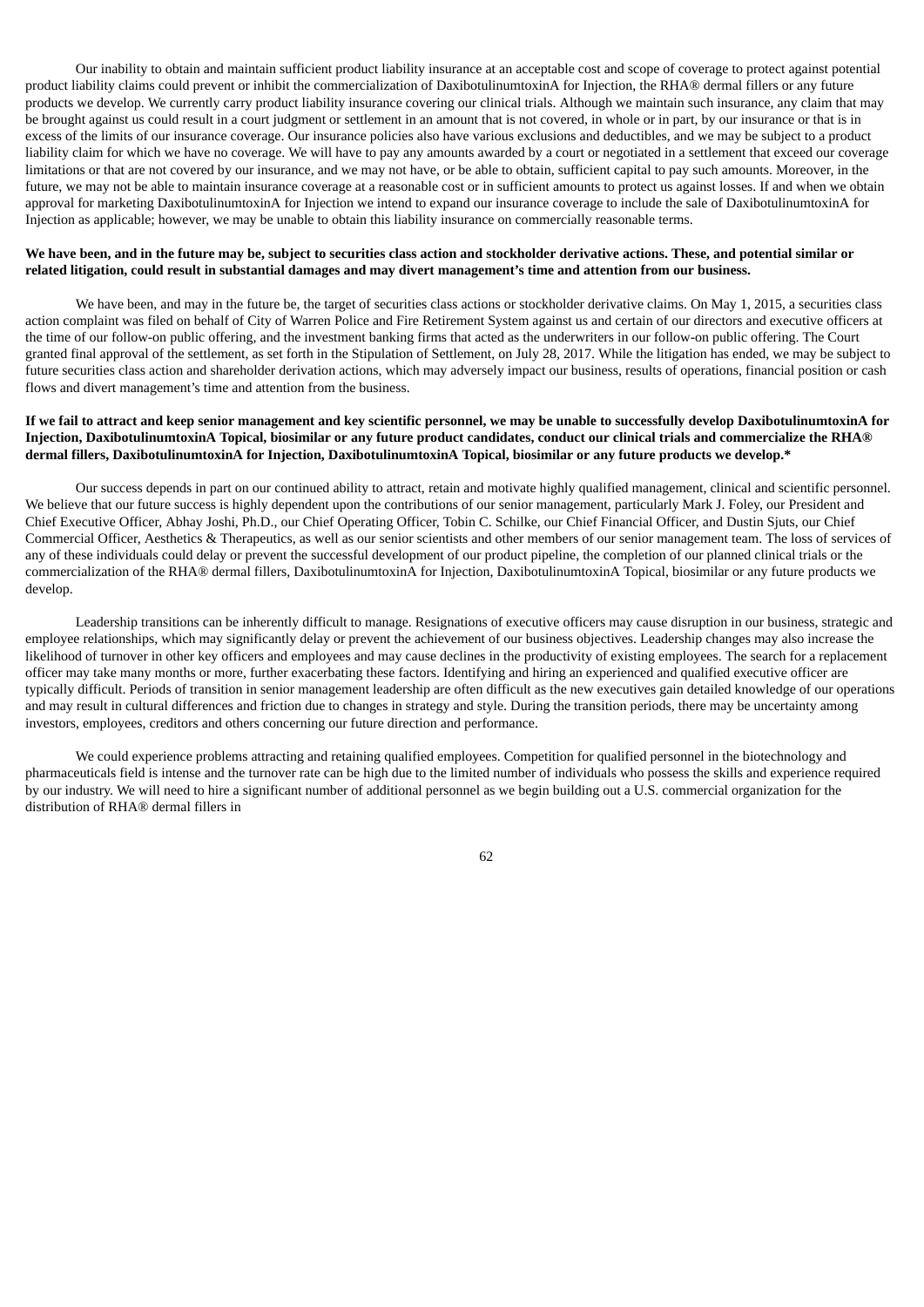the U.S. and, if the BLA is approved on or by the PDUFA target action date, the planned initiation of commercialization activities for DaxibotulinumtoxinA for Injection for the treatment of glabellar lines before the end of 2020. As the product supply of RHA® dermal fillers has been delayed by Teoxane due to factors surrounding the COVID-19 pandemic, our anticipated product launch of the RHA® 2, 3 and 4 dermal fillers has been delayed by at least one quarter from the second quarter of 2020 to the third quarter of 2020. As a result, the hiring timeframe for building our sales force has been adjusted to coincide with product availability. We have no prior experience in building and managing a sales organization, and we may experience challenges associated with recruiting field representatives virtually through remote, group interviewing platforms and with onboarding new field representatives during such time as "shelter-in-place" or other such orders by governmental entities necessitate our work from home policy.

We may not be able to attract and retain quality personnel on acceptable terms, or at all. In addition, to the extent we hire personnel from competitors, we may be subject to allegations that they have been improperly solicited or that they have divulged proprietary or other confidential information, or that their former employers own their previous research output.

# If we are not successful in discovering, developing, acquiring and commercializing additional product candidates, our ability to expand our **business and achieve our strategic objectives would be impaired.**

Although a substantial amount of our effort will focus on the commercialization of the RHA® dermal fillers and the continued clinical testing and potential approval of DaxibotulinumtoxinA for Injection, a key element of our strategy is to discover, develop and commercialize a portfolio of botulinum toxin products for both aesthetic and therapeutic indications. We are seeking to do so through our internal research programs and may explore strategic collaborations for the development or acquisition of new products.

Even if we identify an appropriate collaboration or product acquisition, we may not be successful in negotiating the terms of the collaboration or acquisition, or effectively integrating the collaboration or acquired product into our existing business and operations. Moreover, we may not be able to pursue such opportunities if they fall within the non-compete provision of the Teoxane Agreement, which prohibits us from developing, manufacturing, marketing, selling, detailing or promoting any cross-linked hyaluronic acid dermal filler (other than the RHA® dermal fillers) in the U.S. during the term of the Teoxane Agreement. We have limited experience in successfully acquiring and integrating products and technologies into our business and operations, and even if we are able to consummate an acquisition or other investment, we may not realize the anticipated benefits of such acquisitions or investments. We may face risks, uncertainties and disruptions, including difficulties in the integration of the operations and services of these acquisitions. If we fail to successfully integrate collaborations, assets, products or technologies that we enter into or acquire, or if we fail to successfully exploit acquired product distribution rights and maintain acquired relationships with customers, our business could be harmed. Furthermore, we may have to incur debt or issue equity securities in connection with proposed collaborations or to pay for any product acquisitions or investments, the issuance of which could be dilutive to our existing shareholders. Identifying, contemplating, negotiating or completing a collaboration or product acquisition and integrating an acquired product or technology could significantly divert management and employee time and resources.

While DaxibotulinumtoxinA for Injection is in the clinical development stage, DaxibotulinumtoxinA Topical and all of our other potential product candidates remain in the discovery or preclinical stage. Research programs to identify product candidates require substantial technical, financial and human resources, whether or not any product candidates are ultimately identified. Our research programs may initially show promise in identifying potential product candidates, yet fail to yield product candidates for clinical development for many reasons, including the following:

- the research methodology used may not be successful in identifying potential product candidates;
- competitors may develop alternatives that render our product candidates obsolete or less attractive;
- product candidates we develop may nevertheless be covered by third parties' patents or other exclusive rights;
- a product candidate may on further study be shown to have harmful side effects or other characteristics that indicate it is unlikely to be effective or otherwise does not meet applicable regulatory criteria;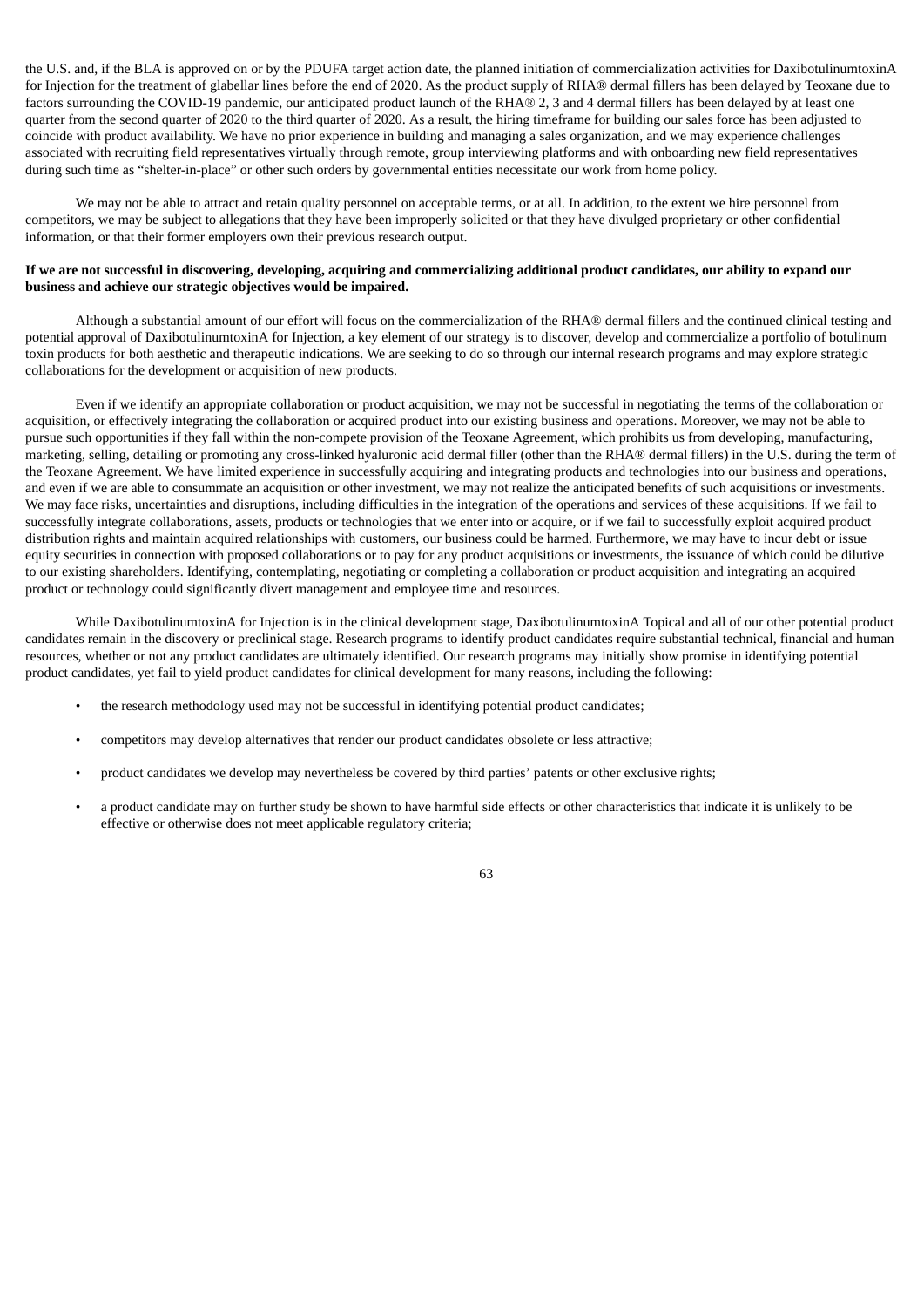- a product candidate may not be capable of being produced in commercial quantities at an acceptable cost, or at all;
- a product candidate may not be accepted as safe and effective by patients, the medical community or third-party payors, if applicable; and
- intellectual property rights of third parties may potentially block our entry into certain geographies or make such entry economically impracticable.

If we fail to develop and successfully commercialize other product candidates, our business and future prospects may be harmed and our business will be more vulnerable to problems that we encounter in commercializing the RHA® dermal fillers and in developing and commercializing DaxibotulinumtoxinA for Injection.

## The requirements of being a public company may strain our resources, divert management's attention and affect our ability to attract and retain **qualified members of our board of directors.**

We are subject to the reporting requirements of the Securities Exchange Act of 1934, as amended, or (the "Exchange Act"), the Dodd-Frank Wall Street Reform and Consumer Protection Act (the "Dodd-Frank Act"), The Nasdaq Stock Market LLC listing rules and other applicable securities rules and regulations. Compliance with these rules and regulations has increased and will continue to increase our legal and financial compliance costs, make some activities more difficult, time-consuming or costly, and increase demand on our systems and resources. The Sarbanes-Oxley Act of 2002 (the "Sarbanes-Oxley Act") requires, among other things, that we maintain effective disclosure controls and procedures and internal control over financial reporting. In order to maintain and, if required, improve our disclosure controls and procedures and internal control over financial reporting to meet this standard, significant resources and management oversight may be required. As a result, management's attention may be diverted from other business concerns, which could harm our business and operating results. Although we have hired additional employees to comply with these requirements, we may need to hire more employees in the future, which will increase our costs and expenses.

In addition, changing laws, regulations and standards relating to corporate governance and public disclosure are creating uncertainty for public companies, increasing legal and financial compliance costs and making some activities more time-consuming. These laws, regulations and standards are subject to varying interpretations, in many cases due to their lack of specificity, and, as a result, their application in practice may evolve over time as new guidance is provided by regulatory and governing bodies. This could result in continuing uncertainty regarding compliance matters and higher costs necessitated by ongoing revisions to disclosure and governance practices. We intend to invest resources to comply with evolving laws, regulations and standards, and this investment may result in increased general and administrative expenses and a diversion of management's time and attention from revenue-generating activities to compliance activities. If our efforts to comply with new laws, regulations and standards differ from the activities intended by regulatory or governing bodies due to ambiguities related to practice, regulatory authorities may initiate legal proceedings against us and our business may be harmed.

As a public company that is subject to these rules and regulations we may find it is more expensive for us to obtain director and officer liability insurance, and we may be required to accept reduced coverage or incur substantially higher costs to obtain coverage. These factors could also make it more difficult for us to attract and retain qualified members of our board of directors and qualified executive officers.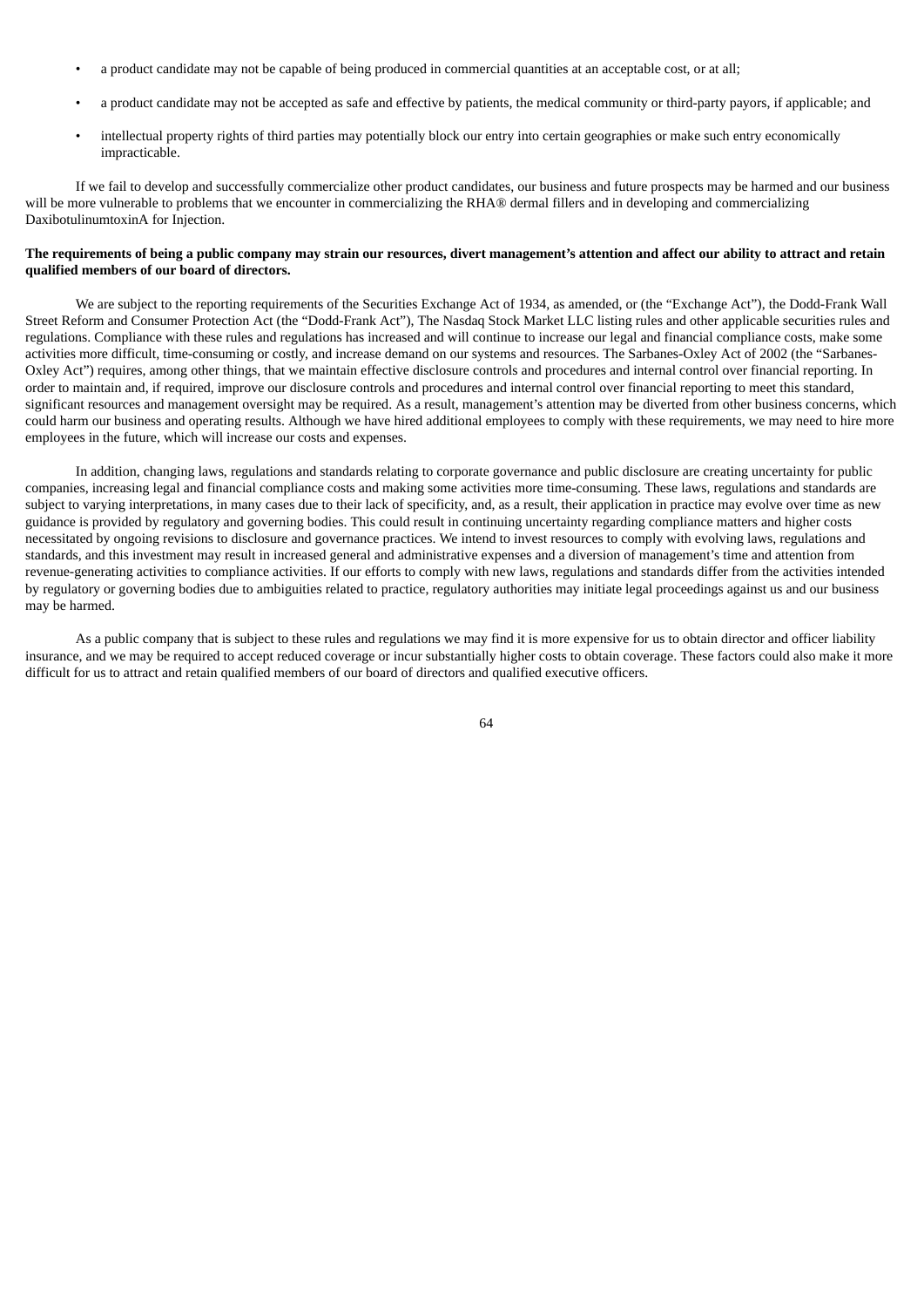### We need to maintain effective internal control over financial reporting in accordance with Section 404 of the Sarbanes-Oxley Act, and the failure **to do so could have a material adverse effect on our business and stock price.**

The Sarbanes-Oxley Act requires, among other things, that we maintain effective internal control over financial reporting and disclosure controls and procedures. We are required to perform system and process evaluation and testing of our internal control over financial reporting to allow management to report on the effectiveness of our internal control over financial reporting, as required by Section 404 of the Sarbanes-Oxley Act. Our independent registered public accounting firm is required to attest to the effectiveness of our internal control over financial reporting in connection with the filing of our Annual Report on Form 10-K. If we or our independent registered public accounting firm identifies deficiencies in our internal control over financial reporting that are deemed to be material weaknesses, the market price of our common stock could decline and we could be subject to actions or investigations by the SEC, or other regulatory authorities, which would require additional financial and management resources.

### **We may experience difficulties maintaining our new enterprise resource planning system.**

In the second quarter of 2019, we implemented a new enterprise resource planning ("ERP") system and expect to continue with additional ERP implementations, including those in preparation of potential product launches. ERP implementations are complex and time-consuming, and involve substantial expenditures on system software and implementation activities. The ERP system will be critical to our ability to provide important information to our management, obtain and deliver our products, provide services and customer support, send invoices and track payments, fulfill contractual obligations, accurately maintain books and records, provide accurate, timely and reliable reports on our financial and operating results or otherwise operate our business. ERP implementations also require transformation of business and financial processes in order to reap the benefits of the ERP system; any such transformation involves risks inherent in the conversion to a new computer system, including loss of information and potential disruption to our normal operations. The implementation and maintenance of the new ERP system has required, and will continue to require, the investment of significant financial and human resources. Any disruptions, delays or deficiencies in the design or the ongoing maintenance of the new ERP system could adversely affect our ability to process orders, ship products, provide services and customer support, send invoices and track payments, fulfill contractual obligations, accurately maintain books and records, provide accurate, timely and reliable reports on our financial and operating results, or otherwise operate our business. Additionally, if the system does not operate as intended, the effectiveness of our internal control over financial reporting could be adversely affected or our ability to assess it adequately could be delayed.

#### Our business involves the use of hazardous materials and we and our third-party manufacturers and suppliers must comply with environmental **laws and regulations, which can be expensive and restrict how we do business.**

Our sales, marketing, research and development and manufacturing activities and our third-party manufacturers' and suppliers' activities involve the controlled storage, use and disposal of hazardous materials owned by us, including botulinum toxin type A, a key component of our product candidates, and other hazardous compounds. We and our manufacturers and suppliers are subject to laws and regulations governing the use, manufacture, storage, handling and disposal of these hazardous materials. We are licensed with the Centers for Disease Control and Prevention ("CDC") and with the California Department of Health, Food and Drug Branch for use of botulinum toxin and to manufacture both the active pharmaceutical ingredient and the finished product in topical and injectable dose forms. In some cases, these hazardous materials and various wastes resulting from their use are stored at our and our manufacturers' facilities pending their use and disposal. We cannot eliminate the risk of contamination, which could cause an interruption of our commercialization efforts, research and development efforts and business operations, environmental damage resulting in costly clean-up and liabilities under applicable laws and regulations governing the use, storage, handling and disposal of these materials and specified waste products. Although we believe that the safety procedures utilized by us and our third-party manufacturers for handling and disposing of these materials generally comply with the standards prescribed by these laws and regulations, we cannot guarantee that this is the case or eliminate the risk of accidental contamination or injury from these materials. In such an event, we may be held liable for any resulting damages and such liability could exceed our resources and state or federal or other applicable authorities may curtail our use of certain materials and interrupt our business operations. Furthermore, environmental laws and regulations are complex, change frequently and have tended to become more stringent. We cannot predict the impact of such changes and cannot be certain of our future compliance.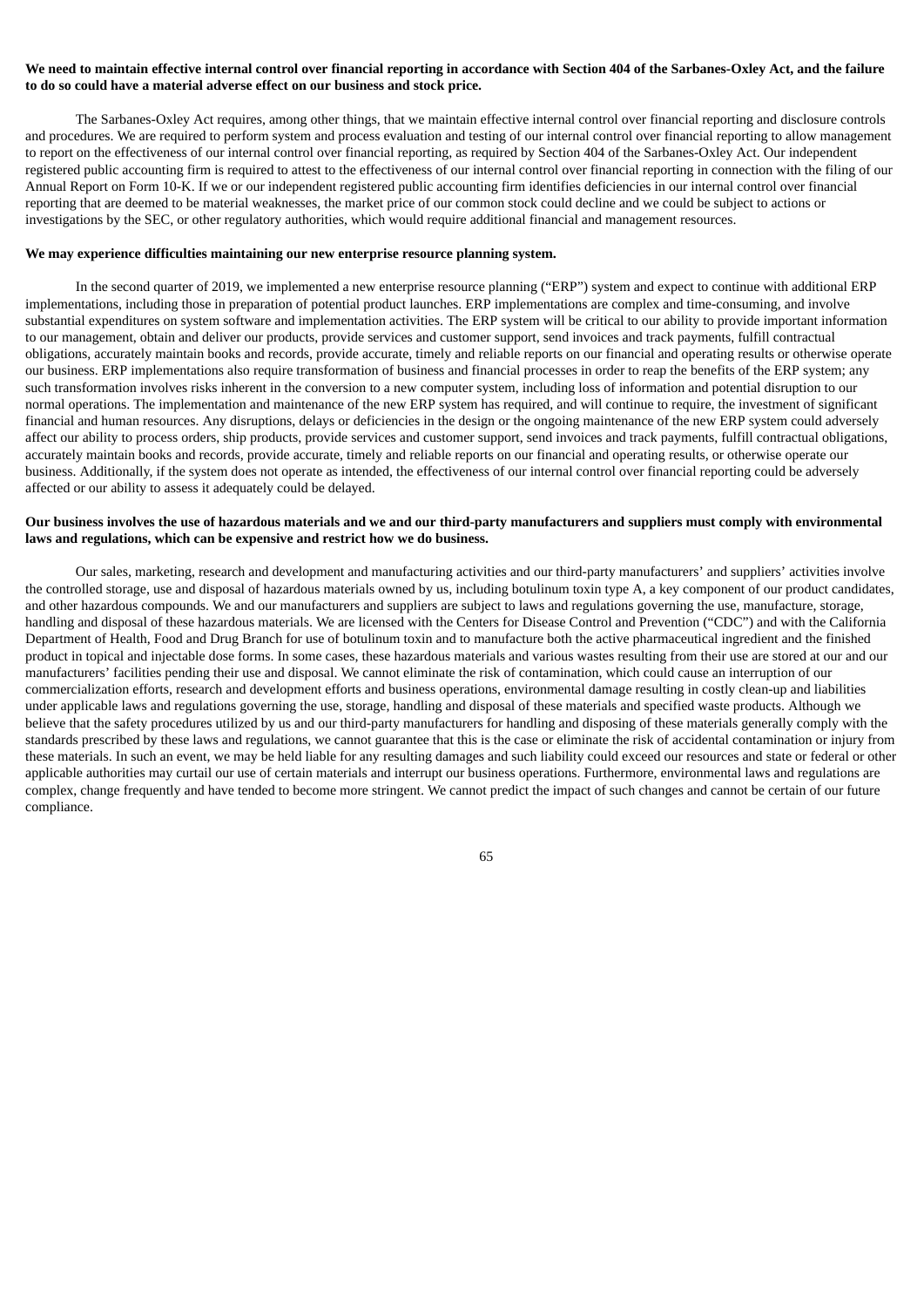#### We may use third-party collaborators to help us develop, validate or commercialize any new products, and our ability to commercialize such **products could be impaired or delayed if these collaborations are unsuccessful.**

We may continue to license or selectively pursue strategic collaborations for the development, validation and commercialization of DaxibotulinumtoxinA for Injection, DaxibotulinumtoxinA Topical, biosimilar, hyaluronic acid filler products, and any future product candidates. For instance, in February 2018, we and Mylan entered into the Mylan Collaboration, pursuant to which we and Mylan will collaborate exclusively, on a worldwide basis (excluding Japan), to develop, manufacture and commercialize our biosimilar product candidate. In December 2018, we and Fosun entered into the Fosun License Agreement pursuant to which we have granted Fosun the exclusive rights to develop and commercialize DaxibotulinumtoxinA for Injection in the Fosun Territory and certain sublicense rights. In addition, we entered into the Teoxane Agreement in January 2020, pursuant to which Teoxane granted us the exclusive right to import, market, promote, sell and distribute the RHA® dermal fillers in the U.S., its territories and possessions. In any third-party collaboration, we are dependent upon the success of the collaborators to perform their responsibilities with continued cooperation. Our collaborators may not cooperate with us or perform their obligations under our agreements with them. We cannot control the amount and timing of our collaborators' resources that will be devoted to performing their responsibilities under our agreements with them. Our collaborators may choose to pursue alternative technologies in preference to those being developed in collaboration with us. The development, validation and commercialization of our product candidates will be delayed if collaborators fail to conduct their responsibilities in a timely manner or in accordance with applicable regulatory requirements or if they breach or terminate their collaboration agreements with us.

Disputes with our collaborators could also impair our reputation or result in development delays, decreased revenues and litigation expenses. Our collaboration with Mylan is for the development of a biosimilar product, which is subject to risks inherent with the relatively short history of biosimilar product approvals in the U.S. The biosimilar product would be subject to similar commercial risks as our DaxibotulinumtoxinA for Injection and Daxibotulinumtoxin A Topical product candidates. In February 2019, we and Mylan participated in a BIAM with the FDA to discuss the feasibility of a 351(k) biosimilar submission and the necessary development pathway for the biosimilar product candidate. While we believe that such a pathway is viable, the successful development and commercialization of a biosimilar product in any indications of BOTOX® or BOTOX Cosmetic® would be subject to FDA requirements that would need to be assessed by us and Mylan in determining the development of the biosimilar product candidate. In August 2019, we announced an amendment to the Mylan Collaboration pursuant to which, among other things, we agreed to extend the period of time for Mylan to make a decision under the collaboration agreement as to whether to continue the development and commercialization of a biosimilar to the branded biologic product (onabotulinumtoxinA) marketed as BOTOX® beyond the initial development plan to prepare for and conduct the BIAM with the FDA. Such amendment to the Mylan Collaboration and the FDA requirements may also limit our ability to begin development of the biosimilar in 2020, as presently planned or at all. On May 1, 2020, we announced that we are continuing discussions with Mylan regarding whether or not Mylan plans to move forward with the biosimilar program. Even if successfully developed, the biosimilar product would be subject to similar commercial risks as our DaxibotulinumtoxinA for Injection and DaxibotulinumtoxinA Topical product candidates.

#### Unfavorable global economic conditions or trade relations could adversely affect our business, financial condition or results of operations.

Our results of operations could be adversely affected by general conditions in the global economy and in the global financial markets. Furthermore, the demand for aesthetic or therapeutic medical procedures may be particularly vulnerable to unfavorable economic conditions. We do not expect sales of the RHA® dermal fillers for aesthetic indications or sales of DaxibotulinumtoxinA for Injection for the treatment of glabellar lines to be reimbursed by any government or third-party payor and, as a result, demand for the first indications of each of our product candidates will be tied to discretionary spending levels of our targeted patient population. Future global financial crises and economic downturns, including those cause by widespread public health crises such as the COVID-19 pandemic, may cause extreme volatility and disruptions in capital and credit markets. A severe or prolonged economic downturn could result in a variety of risks to our business, including weakened demand for the RHA® dermal fillers, DaxibotulinumtoxinA for Injection, DaxibotulinumtoxinA Topical, biosimilar or any future product candidates, if approved, and our ability to raise additional capital when needed on acceptable terms, if at all. A weak or declining economy could also strain our suppliers, possibly resulting in supply disruption, or cause our customers to delay making payments for our services.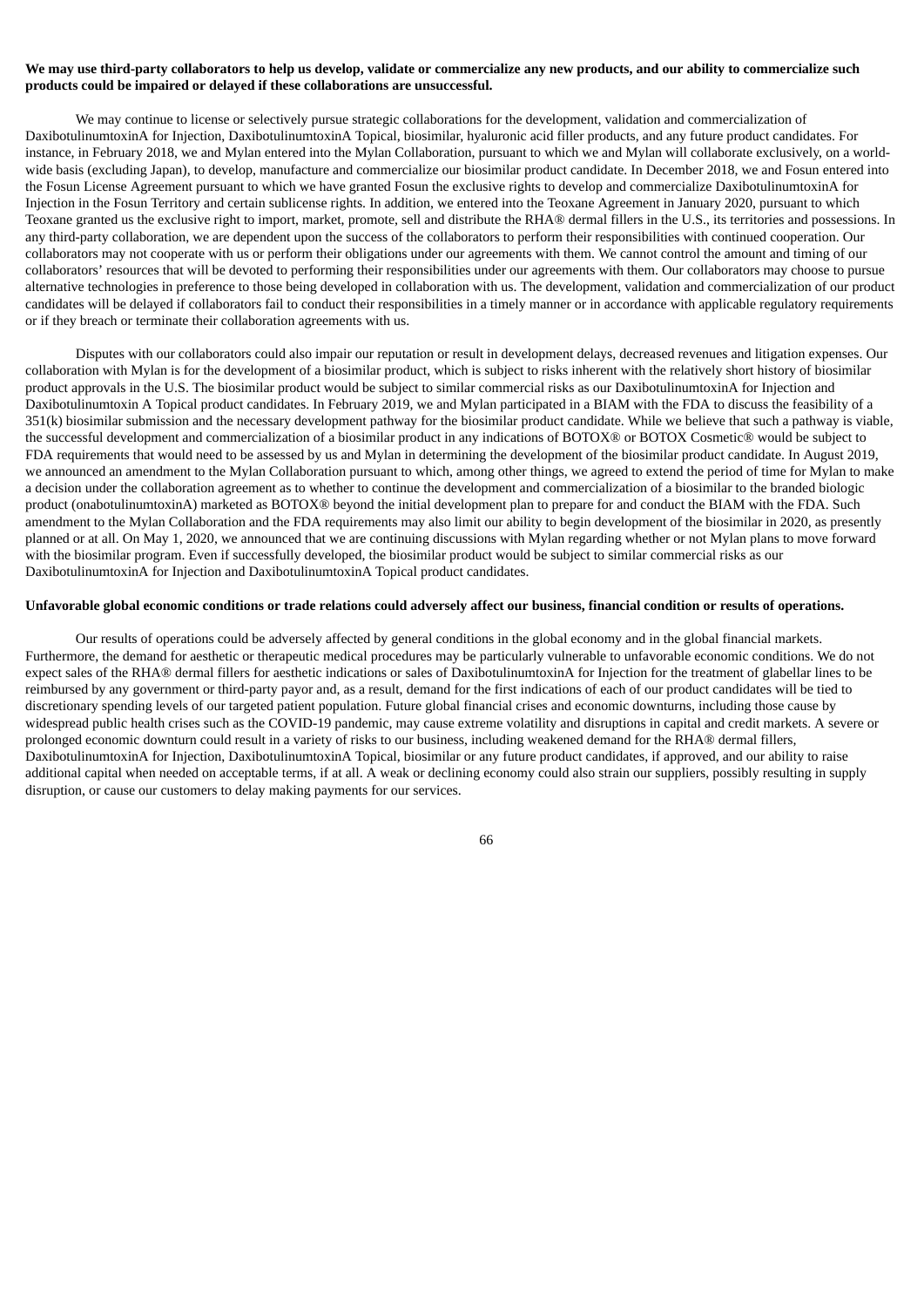In addition, changes in U.S. and foreign trade policies or border closures related to the COVID-19 pandemic could trigger retaliatory actions by affected countries, resulting in "trade wars", which may reduce customer demand for goods exported out of the U.S. if the parties having to pay those retaliatory tariffs increase their prices, or if trading partners limit their trade with the U.S. If these consequences are realized, the price to the consumer of aesthetic or therapeutic medical procedures from products exported out of the U.S. may increase, resulting in a material reduction in the demand for our future product candidates. Such a reduction may materially and adversely affect our potential sales and our business. In particular, under our Fosun License Agreement, we are responsible for manufacturing DaxibotulinumtoxinA for Injection and supplying it to Fosun, which would then develop commercialize, market and sell it in mainland China, Hong Kong and Macau. If this arrangement is restricted in any way due to the U.S.-China trade relation or the COVD-19 pandemic, the contingent payments we are entitled to receive under the agreement, which are based on product sales, among other things, may be adversely affected. In addition, under the Teoxane Agreement, we are responsible for the commercialization of the RHA® dermal fillers in the U.S., and rely on Teoxane for our entire supply of the RHA® dermal fillers, which has been impacted by COVID-19 pandemic.

Further, travel and import restrictions, including those resulting from the COVID-19 pandemic, have disrupted and may continue to disrupt our supply chain and ability to distribute the RHA® dermal fillers. Any import or export or other cargo restrictions related to our products, including those resulting from the COVID-19 pandemic, would restrict our ability to ship or receive products and harm our business, financial condition and results of operations.

Any of the foregoing could harm our business and we cannot anticipate all of the ways in which the current or future economic climate and financial market conditions could adversely impact our business.

#### Adverse tax laws or regulations could be enacted or existing laws could be applied to us or our customers, which could increase the costs of our **services and adversely impact our business.**

The application of federal, state, local and international tax laws to services provided electronically is evolving. New income, sales, use or other tax laws, statutes, rules, regulations or ordinances could be enacted at any time (possibly with retroactive effect), and could be applied solely or disproportionately to services provided over the internet. These enactments could adversely affect our sales activity due to the inherent cost increase the taxes would represent and ultimately result in a negative impact on our operating results and cash flows.

In addition, existing tax laws, statutes, rules, regulations or ordinances could be interpreted, changed, modified or applied adversely to us (possibly with retroactive effect), which could require us or our customers to pay additional tax amounts, as well as require us or our customers to pay fines or penalties and interest for past amounts. If we are unsuccessful in collecting such taxes from our customers, we could be held liable for such costs, thereby adversely impacting our operating results and cash flows.

Further, we have undertaken certain transactions to realize potential tax efficiencies in support of our expected global business expansion. These transactions are meant to align the global economic ownership of our intellectual property rights with our current and future business operations. We are uncertain as to whether the tax efficiencies sought by this alignment will materialize and may choose to unwind these transactions in the future.

In December 2017, the Tax Cuts and Jobs Act of 2017 (the "Tax Act") was signed into law. Future guidance from the Internal Revenue Service and other tax authorities with respect to the Tax Act may affect us, and certain aspects of the Tax Act could be repealed or modified in future legislation. Changes in corporate tax rates, the realization of net deferred tax assets relating to our U.S. operations, the taxation of foreign earnings, and the deductibility of expenses under the Tax Act or future tax reform legislation could have a material impact on the value of our deferred tax assets, could result in significant one-time charges in the current or future taxable years, and could increase our future U.S. tax expense. The foregoing items, as well as any other future changes in tax laws, could have a material adverse effect on our business, cash flow, financial condition, or results of operations. In addition, it is uncertain if and to what extent various states will conform to the Tax Act or any newly enacted federal tax legislation.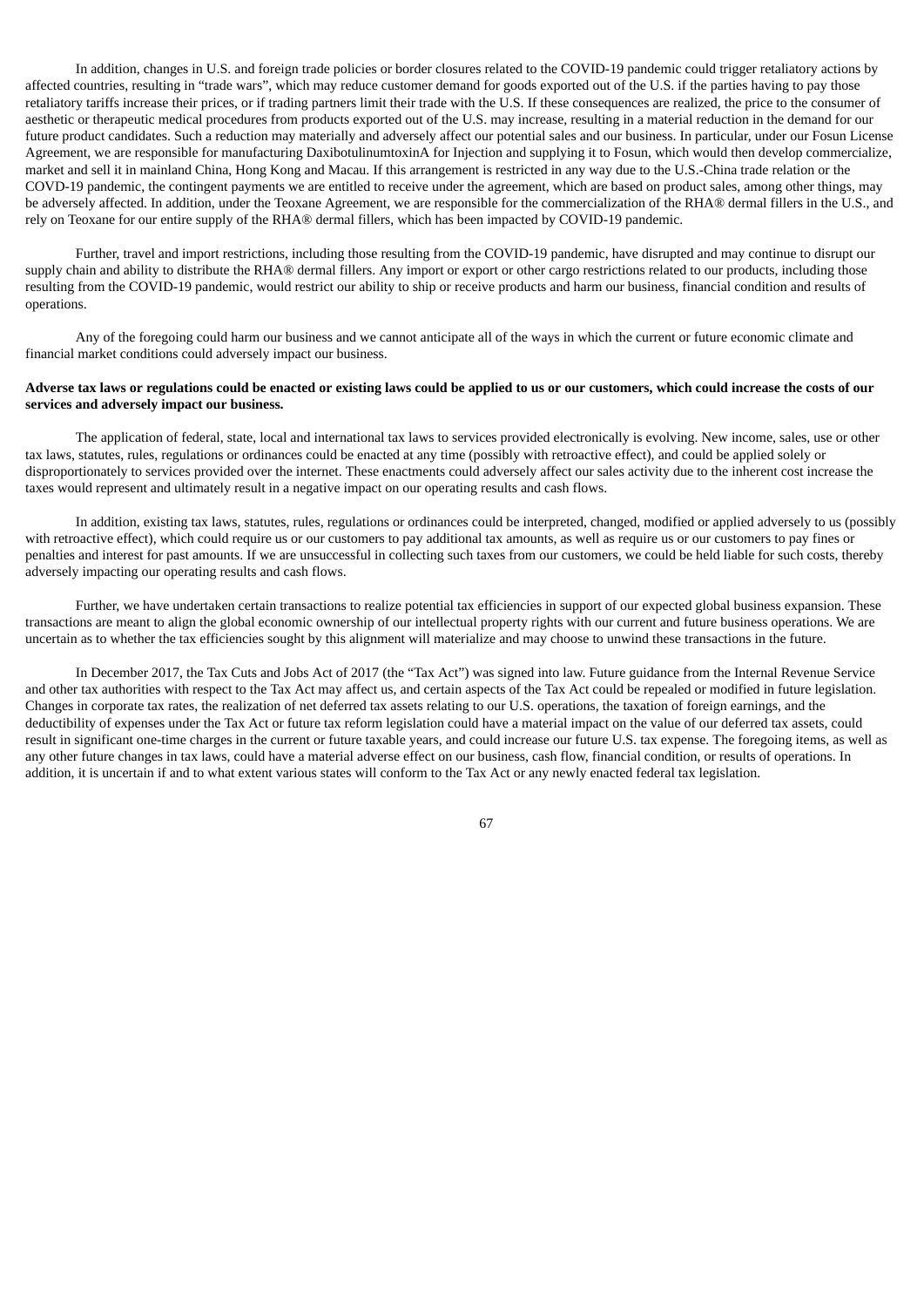#### Significant disruptions of information technology systems or breaches of data security could materially adversely affect our business, results of **operations and financial condition.**

We collect and maintain information in digital form that is necessary to conduct our business, and we are increasingly dependent on information technology systems and infrastructure to operate our business. In the ordinary course of our business, we collect, store and transmit confidential information, including intellectual property, proprietary business information and personal information. It is critical that we do so in a secure manner to maintain the confidentiality and integrity of such confidential information. We have established physical, electronic and organizational measures to safeguard and secure our systems to prevent a data compromise, and rely on commercially available systems, software, tools, and monitoring to provide security for our information technology systems and the processing, transmission and storage of digital information. We have also outsourced elements of our information technology infrastructure, and as a result a number of third-party vendors may or could have access to our confidential information. Our internal information technology systems and infrastructure, and those of our current and any future collaborators, contractors and consultants and other third parties on which we rely, are vulnerable to damage from computer viruses, malware, natural disasters, terrorism, war, telecommunication and electrical failures, cyber-attacks or cyber-intrusions over the Internet, attachments to emails, persons inside our organization, or persons with access to systems inside our organization. Breaches and other inappropriate access can be difficult to detect and any delay in identifying them could increase their harm. While we have implemented security measures to protect our data security and information technology systems, such measures may not prevent such events. In addition, our work from home policy implemented in response to the COVID-19 pandemic could increase our cyber security risk, create data accessibility concerns, and make us more susceptible to communication disruptions. U.S. and international authorities have been warning businesses of increased cybersecurity threats from actors seeking to exploit the COVID-19 pandemic. Any such breaches of security and inappropriate access could disrupt our operations, harm our reputation or otherwise have a material adverse effect on our business, financial condition and results of operations.

The risk of a security breach or disruption, particularly through cyber-attacks or cyber intrusion, including by computer hackers, foreign governments and cyber terrorists, has generally increased as the number, intensity and sophistication of attempted attacks and intrusions from around the world have increased. In addition, the prevalent use of mobile devices that access confidential information increases the risk of data security breaches, which could lead to the loss of confidential information or other intellectual property. The costs to us to mitigate network security problems, bugs, viruses, worms, malicious software programs and security vulnerabilities could be significant, and while we have implemented security measures to protect our data security and information technology systems, our efforts to address these problems may not be successful, and these problems could result in unexpected interruptions, delays, cessation of service and other harm to our business and our competitive position. If such an event were to occur and cause interruptions in our operations, it could result in a material disruption of our product development programs. For example, the loss of clinical study data from completed or ongoing or planned clinical studies could result in delays in our regulatory approval efforts and significantly increase our costs to recover or reproduce the data. Moreover, if a computer security breach affects our systems, corrupts our data or results in the unauthorized disclosure or release of personally identifiable information, our reputation could be materially damaged. In addition, such a breach may require notification to governmental agencies, supervisory bodies, credit reporting agencies, the media or individuals pursuant to various federal, state and foreign data protection, privacy and security laws, regulations and guidelines, if applicable. For example, these may include the Health Insurance Portability and Accountability Act of 1996 ("HIPAA") as amended by the Health Information Technology for Clinical Health Act of 2009, and its implementing rules and regulations, U.S. state breach notification laws and the EU General Data Protection Regulation (EU) 2016/679 ("GDPR"). We would also be exposed to a risk of loss, enforcement measures, penalties, fines, indemnification claims or litigation and potential civil or criminal liability, which could materially adversely affect our business, results of operations and financial condition.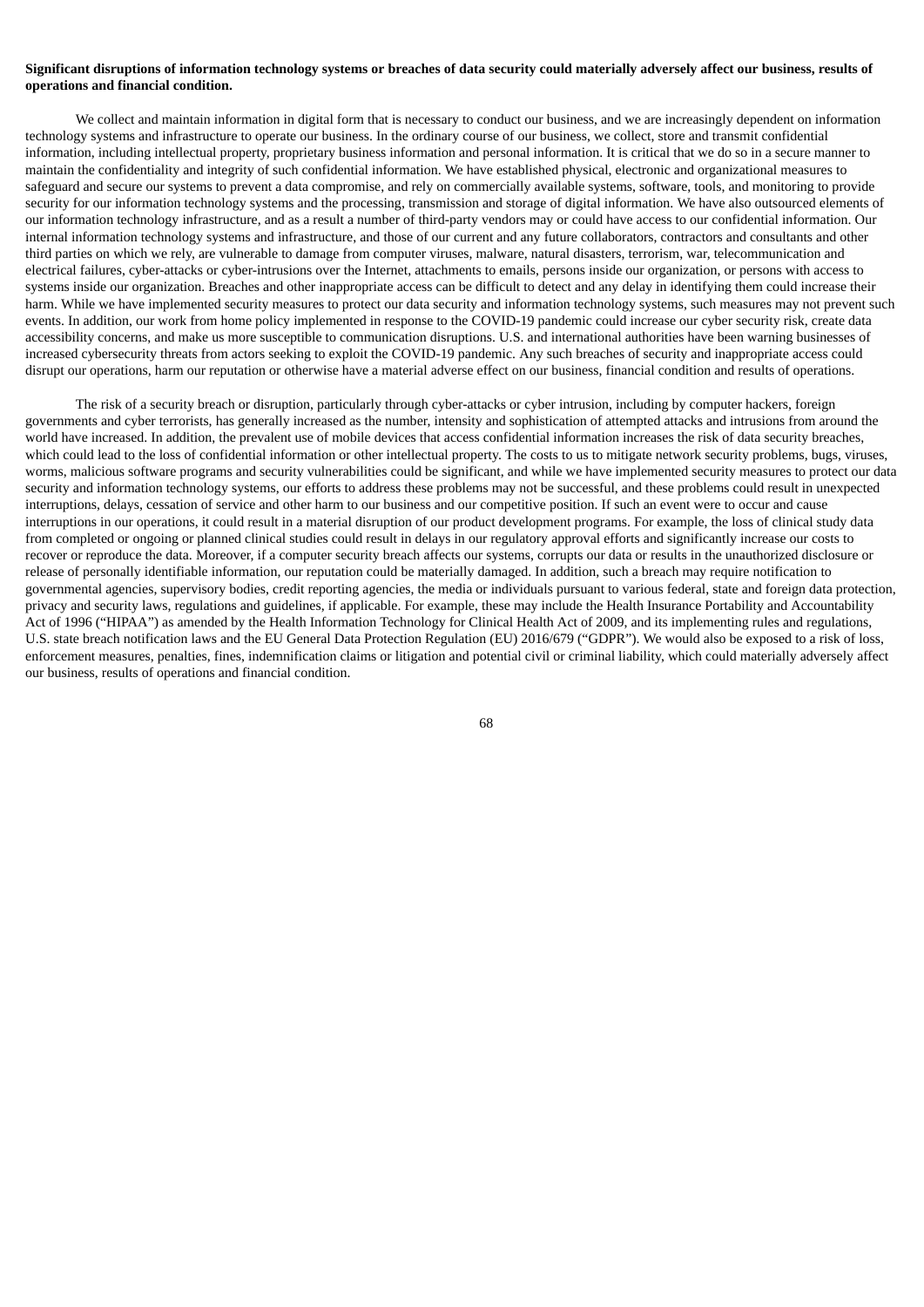#### Changes in and failures to comply with U.S. and foreign privacy and data protection laws, regulations and standards may adversely affect our **business, operations and financial performance.**

We are subject to or affected by numerous federal, state and foreign laws and regulations, as well as regulatory guidance, governing the collection, use, disclosure, retention, and security of personal data, such as information that we collect about patients and healthcare providers in connection with clinical trials in the U.S. and abroad. The global data protection landscape is rapidly evolving, and implementation standards and enforcement practices are likely to remain uncertain for the foreseeable future. This evolution may create uncertainty in our business, affect our or our vendors' ability to operate in certain jurisdictions or to collect, store, transfer use and share personal information, necessitate the acceptance of more onerous obligations in our contracts, result in liability or impose additional costs on us. The cost of compliance with these laws, regulations and standards is high and is likely to increase in the future. Any failure or perceived failure by us to comply with federal, state or foreign laws or regulation, our internal policies and procedures or our contracts governing our processing of personal information could result in negative publicity, diversion of management time and effort and proceedings against us by governmental entities or others. In many jurisdictions, enforcement actions and consequences for noncompliance are rising.

In the U.S., HIPAA imposes, among other things, certain standards and obligations on covered entities including certain healthcare providers, health plans and healthcare clearinghouses, as well as their respective business associates that create, receive, maintain, or transmit individually identifiable health information for or on behalf of a covered entity relating to the privacy, security, transmission and breach reporting of individually identifiable health information. Certain states have also adopted comparable privacy and security laws and regulations, some of which may be more stringent than HIPAA. We may become subject to new privacy or cybersecurity regulations. Such laws and regulations could affect our ability to process personal data (in particular, our ability to use certain data for purposes such as risk or fraud avoidance, marketing or advertising), our ability to control our costs by using certain vendors or service providers, or impact our ability to offer certain services in certain jurisdictions. For example, the California Consumer Privacy Act ("CCPA") became effective on January 1, 2020. The CCPA establishes a privacy framework for covered businesses, including an expansive definition of personal information and data privacy rights for California residents. The CCPA includes a framework with potentially severe statutory damages and private rights of action. The CCPA requires covered companies to provide new disclosures to California consumers (as that word is broadly defined in the CCPA), provide such consumers new ways to opt-out of certain sales of personal information, and allow for a new cause of action for data breaches. As we expand our operations, the CCPA will likely impact our business activities and may increase our compliance costs and potential liability. If we fail to comply with the CCPA, we may face significant fines and penalties that could adversely affect our business, financial condition and results of operations. Other states are beginning to pass similar laws, and some observers have noted that the CCPA could mark the beginning of a trend toward more stringent privacy legislation in the U.S., which could increase our potential liability and adversely affect our business. Such laws and regulations will be subject to interpretation by various courts and other governmental authorities, thus creating potentially complex compliance issues for us and our future customers and strategic partners. In the event that we are subject to HIPAA, the CCPA or other U.S. privacy and data protection laws, any liability from failure to comply with the requirements of these laws could adversely affect our financial condition.

Our operations abroad may also be subject to increased scrutiny or attention from data protection authorities. Many countries in these regions have established or are in the process of establishing privacy and data security legal frameworks with which we, our customers, or our vendors must comply. For example, the EU has adopted the GDPR, which went into effect in May 2018 and introduces strict requirements for processing the personal information of EU subjects, including clinical trial data. The GDPR is likely to increase compliance burdens on us, including by mandating potentially burdensome documentation requirements and granting certain rights to individuals to control how we collect, use, disclose, retain and process information about them. The processing of sensitive personal data, such as physical health condition, may impose heightened compliance burdens under the GDPR and is a topic of active interest among foreign regulators. In addition, the GDPR provides for more robust regulatory enforcement and fines of up to €20 million or 4 percent of the annual global revenue of the noncompliant company, whichever is greater. As we continue to expand into other foreign countries and jurisdictions, we may be subject to additional laws and regulations that may affect how we conduct business.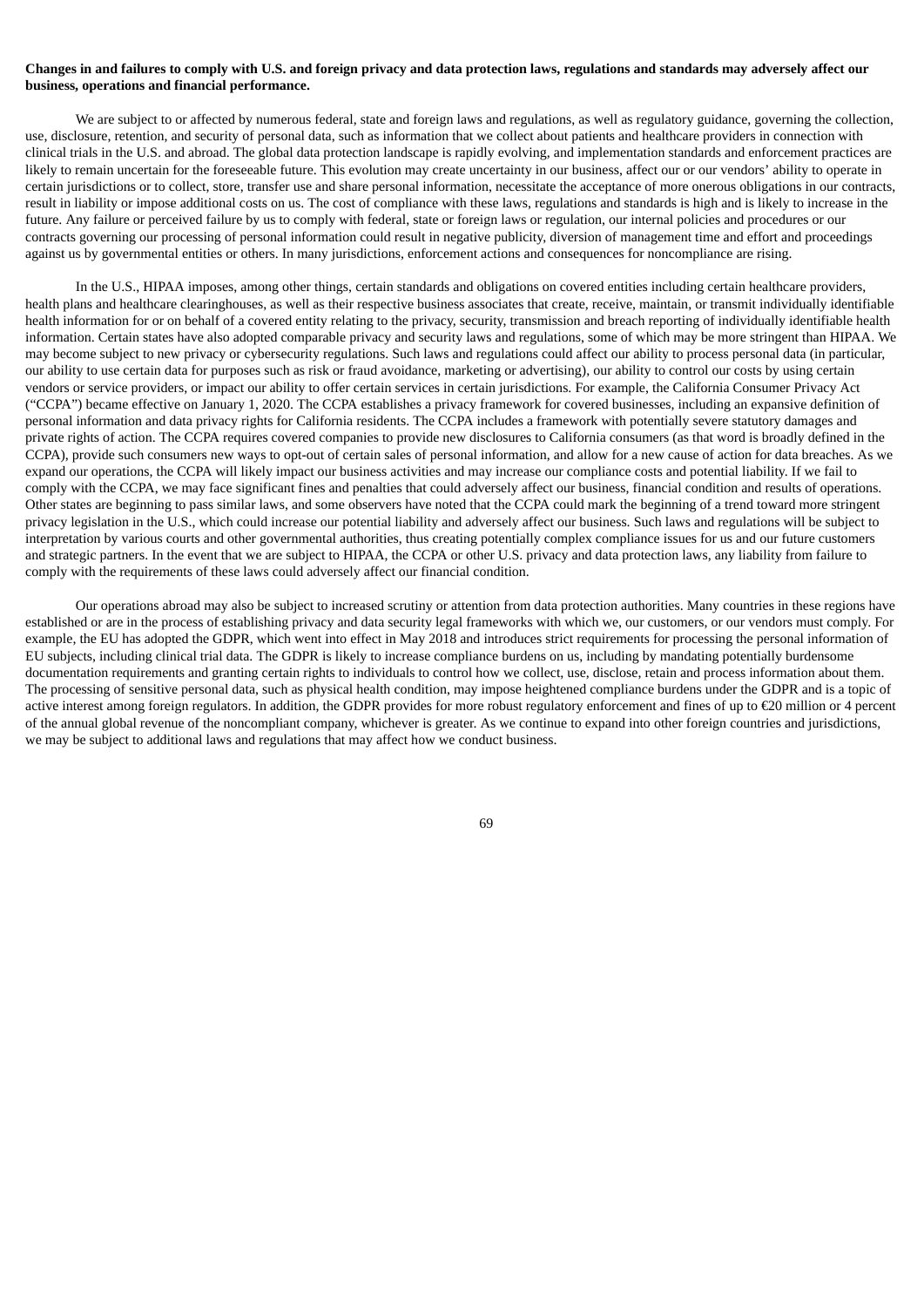#### **Risks Related to Our Intellectual Property**

# If Teoxane fails to obtain and maintain patent, licensing arrangements or other protection for the proprietary intellectual property that we have exclusive distribution rights to, we could lose our rights related to the RHA® dermal fillers, which would have a material adverse effect on our **potential to generate revenue, our business prospects, and our results of operations.**

If Teoxane fails to obtain and maintain patent, licensing arrangements or other protection for the proprietary intellectual property that we have exclusive distribution rights to, we could lose our rights to the intellectual property or our exclusivity with respect to those rights, and our competitors could market competing products using the intellectual property. The intellectual property underlying the RHA® dermal fillers is of critical importance to our business and involves complex legal, business and scientific issues and is complicated by the rapid pace of scientific discovery in our industry. Disputes may arise regarding intellectual property subject to the Teoxane Agreement, including:

- the scope of rights granted under the Teoxane Agreement and other interpretation-related issues;
- the extent to which our technology and processes infringe on intellectual property of Teoxane that is not subject to the Teoxane Agreement;
- the sublicensing of patent and other rights under our collaborative development relationships; and
- the ownership of inventions and know-how resulting from the development of intellectual property under the Teoxane Agreement.

If disputes over intellectual property that we have licensed prevent or impair our ability to maintain our current licensing arrangements on acceptable terms, we may be unable to successfully develop and commercialize the affected products or product candidates.

# If our efforts to protect our intellectual property related to DaxibotulinumtoxinA for Injection, the RHA® dermal fillers or any future product candidates, including DaxibotulinumtoxinA Topical and biosimilar, are not adequate, we may not be able to compete effectively.

We rely upon a combination of patents, trade secret protection and confidentiality agreements to protect the intellectual property related to DaxibotulinumtoxinA for Injection, the RHA® dermal fillers, DaxibotulinumtoxinA Topical, biosimilar, and our development programs. Any disclosure to or misappropriation by third parties of our confidential proprietary information could enable competitors to quickly duplicate or surpass our technological achievements, thereby eroding our competitive position.

The strength of patents in the biotechnology and pharmaceutical field involves complex legal and scientific questions and can be uncertain. This uncertainty includes changes to the patent laws through either legislative action to change statutory patent law or court action that may reinterpret existing law in ways affecting the scope or validity of issued patents. The patent applications that we own or license may fail to result in issued patents in the U.S. or foreign countries. Competitors in the field of cosmetics, pharmaceuticals, and botulinum toxin have created a substantial amount of prior art, including scientific publications, patents and patent applications. Our ability to obtain and maintain valid and enforceable patents depends on whether the differences between our technology and the prior art allow our technology to be patentable over the prior art. Even if the patents do successfully issue, third parties may challenge the validity, enforceability or scope of such issued patents or any other issued patents we own or license, which may result in such patents being narrowed, invalidated or held unenforceable. For example, patents granted by the European Patent Office may be opposed by any person within nine months from the publication of their grant. Our European Patent EP 2 661 276 for "Topical composition comprising botulinum toxin and a dye" was opposed in the European Patent Office by Allergan plc on May 2, 2018, and although this patent is not material to our business, we continue to take appropriate measures to defend the patent. On May 10, 2019 our European Patent No. EP 2 490 986 B1 for "Methods and Systems For Purifying Non-Complexed Botulinum Neurotoxin" was opposed. We are vigorously defending this patent in the European Patent Office. We were informed in May 2019 that our patent application NC2018/0005351 pending in Colombia for "Injectable Botulinum Toxin Formulations And Methods of Use Thereof Having Long Duration of Therapeutic Effect" was opposed. We have responded to this pre-grant opposition. Furthermore, even if our patents and applications are unchallenged, they may not adequately protect our intellectual property or prevent others from designing around our claims.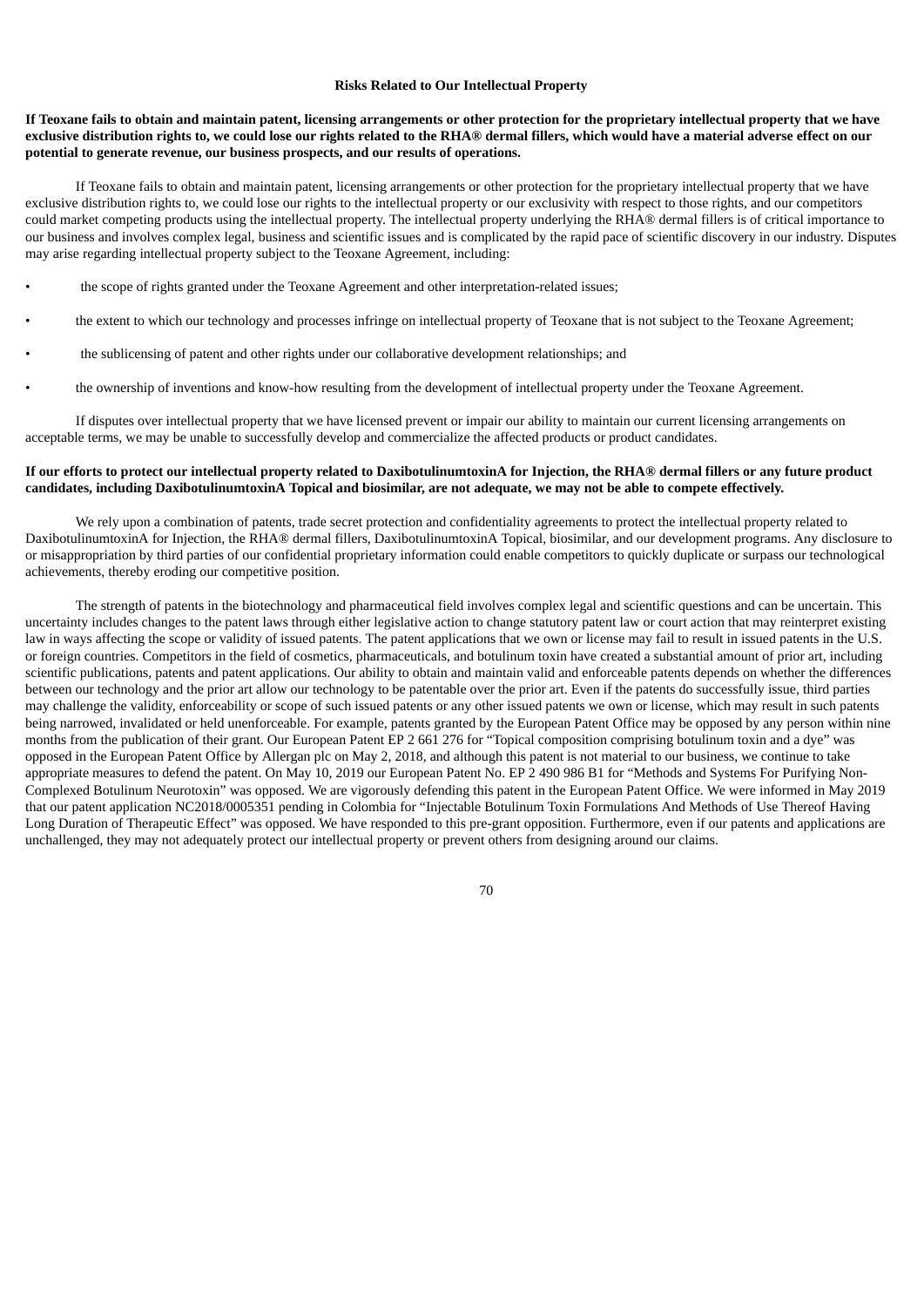In addition, the patent laws of the U.S. provide procedures for third parties to challenge the validity of issued patents. Patents issued from applications filed after March 15, 2013 may be challenged by third parties using the post-grant review procedure which allows challenges for a number of reasons, including prior art, sufficiency of disclosure, and subject matter eligibility. Under the inter partes review procedure, any third party may challenge the validity of any issued U.S. Patent in the U.S. Patent and Trademark Office ("USPTO") on the basis of prior art patents or printed publications. Because of a lower evidentiary standard necessary to invalidate a patent claim in USPTO proceedings as compared to the evidentiary standard relied on in U.S. federal court, a third party could potentially provide evidence in a USPTO proceeding sufficient for the USPTO to hold a claim invalid even though the same evidence would be insufficient to invalidate the claim if first presented in a district court action. Accordingly, a third party may attempt to use the USPTO procedures to invalidate our patent claims that would not have been invalidated if first challenged by the third party as a defendant in a district court action. If the breadth or strength of protection provided by the patents and patent applications we hold or pursue with respect to DaxibotulinumtoxinA for Injection, DaxibotulinumtoxinA Topical, biosimilar or any future product candidates is challenged, then it could threaten our ability to commercialize DaxibotulinumtoxinA for Injection, DaxibotulinumtoxinA Topical, biosimilar or any future product candidates, and could threaten our ability to prevent competitive products from being marketed. Further, if we encounter delays in our clinical trials, the period of time during which we could market DaxibotulinumtoxinA for Injection, or any future product candidates under patent protection would be reduced. The results of our REALISE 1 Phase 3 clinical trial may be relevant to our patent strategy for our DaxibotulinumtoxinA Topical program.

Since patent applications in the U.S. and most other countries are confidential for a period of time after filing, we cannot be certain that we were the first to either (i) file any patent application related to our product candidates or (ii) invent any of the inventions claimed in our patents or patent applications. Furthermore, for applications filed before March 16, 2013, or patents issuing from such applications, an interference proceeding can be provoked by a third party, or instituted by the USPTO to determine who was the first to invent any of the subject matter covered by the patent claims of our applications and patents. As of March 16, 2013, the U.S. transitioned to a "first-to-file" system for deciding which party should be granted a patent when two or more patent applications are filed by different parties claiming the same invention. A third party that files a patent application in the USPTO before us could therefore be awarded a patent covering an invention of ours even if we had made the invention before it was made by the third party. The change to "first-to-file" from "first-to-invent" is one of the changes to the patent laws of the United States resulting from the Leahy-Smith America Invents Act signed into law on September 16, 2011. Among some of the other changes to the patent laws are changes that limit where a patentee may file a patent infringement suit and providing opportunities for third parties to challenge any issued patent in the USPTO.

Even where laws provide protection, costly and time-consuming litigation could be necessary to enforce and determine the scope of our proprietary rights, and the outcome of such litigation would be uncertain. Moreover, any actions we may bring to enforce our intellectual property against our competitors could provoke them to bring counterclaims against us, and some of our competitors have substantially greater intellectual property portfolios and financial resources than we have.

We also rely on trade secret protection and confidentiality agreements to protect proprietary know-how that may not be patentable, processes for which patents may be difficult to obtain or enforce and any other elements of our product development and manufacturing processes that involve proprietary know-how, information or technology that is not covered by patents.

In an effort to protect our trade secrets and other confidential information, we require our employees, consultants, collaborators and advisers to execute confidentiality agreements upon the commencement of their relationships with us. These agreements require that all confidential information developed by the individual or made known to the individual by us during the course of the individual's relationship with us be kept confidential and not disclosed to third parties. These agreements, however, may not provide us with adequate protection against improper use or disclosure of confidential information, and these agreements may be breached. Adequate remedies may not exist in the event of unauthorized use or disclosure of our confidential information. A breach of confidentiality could significantly affect our competitive position. In addition, in some situations, these agreements may conflict with, or be subject to, the rights of third parties with whom our employees, consultants, collaborators or advisers have previous employment or consulting relationships. To the extent that our employees, consultants or contractors use any intellectual property owned by others in their work for us, disputes may arise as to the rights in any related or resulting know-how and inventions. Also, others may independently develop substantially equivalent proprietary information and techniques or otherwise gain access to our trade secrets and other confidential information.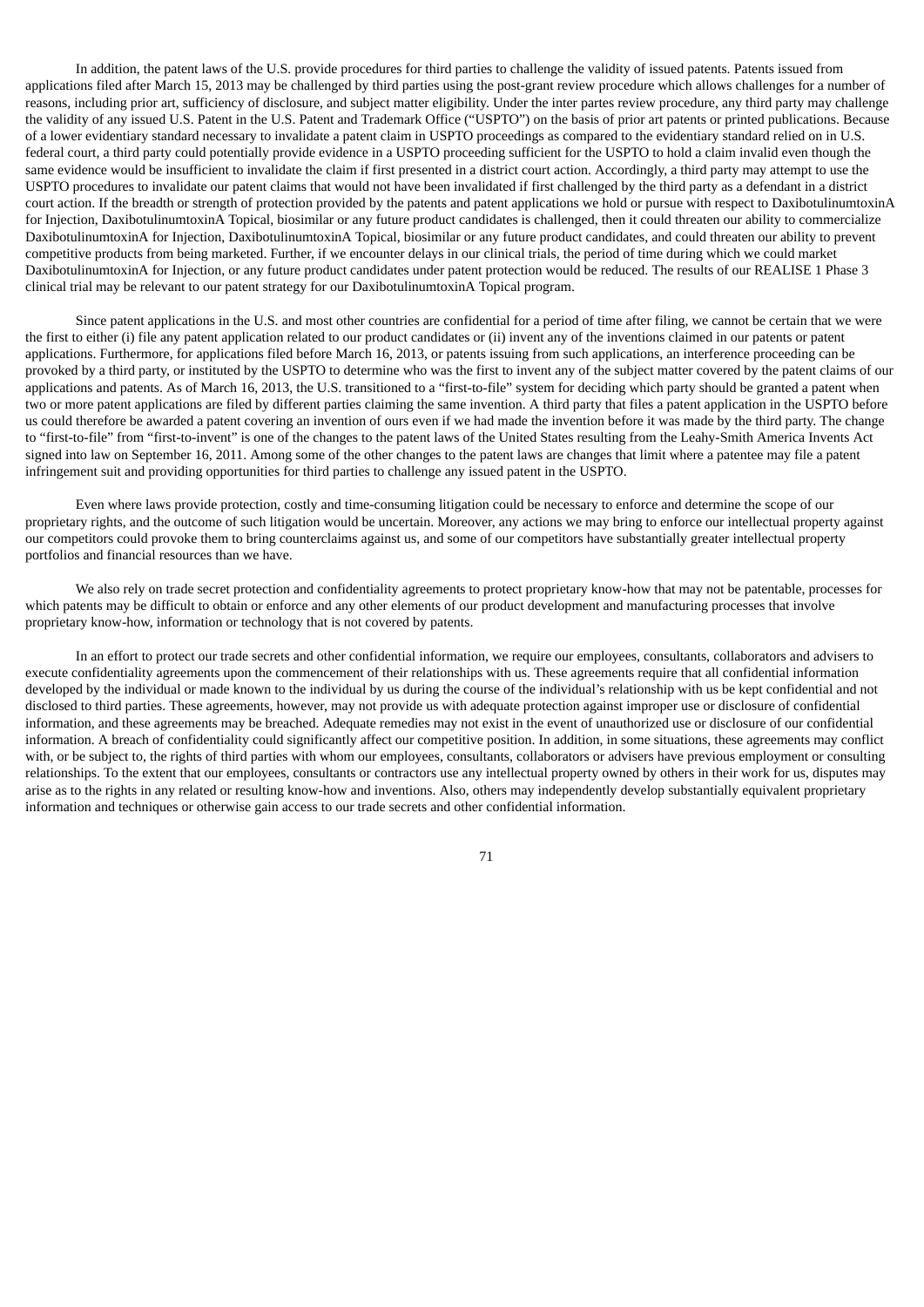#### If we infringe or are alleged to infringe intellectual property rights of third parties, our business could be harmed.

Our research, development and commercialization activities may infringe or otherwise violate or be claimed to infringe or otherwise violate patents owned or controlled by other parties. Competitors in the field of cosmetics, pharmaceuticals and botulinum toxin have developed large portfolios of patents and patent applications in fields relating to our business. For example, there are patents held by third parties that relate to the treatment with botulinum toxin-based products for indications we are currently developing. There may also be patent applications that have been filed but not published that, when issued as patents, could be asserted against us. These third parties could bring claims against us that would cause us to incur substantial expenses and, if successful against us, could cause us to pay substantial damages. Further, if a patent infringement suit were brought against us, we could be forced to stop or delay research, development, manufacturing or sales of the product or product candidate that is the subject of the suit.

As a result of patent infringement claims, or to avoid potential claims, we may choose or be required to seek licenses from third parties. These licenses may not be available on acceptable terms, or at all. Even if we are able to obtain a license, the license would likely obligate us to pay license fees or royalties or both, and the rights granted to us might be nonexclusive, which could result in our competitors gaining access to the same intellectual property. Ultimately, we could be prevented from commercializing a product based on our current or future indications, or be forced to cease some aspect of our business operations, if, as a result of actual or threatened patent infringement claims, we are unable to enter into licenses on acceptable terms.

There has been substantial litigation and other proceedings regarding patent and other intellectual property rights in the pharmaceutical industry. In addition to infringement claims against us, we may become a party to other patent litigation and other proceedings, including interference, derivation or post-grant proceedings declared or granted by the USPTO and similar proceedings in foreign countries, regarding intellectual property rights with respect to our current or future products. The cost to us of any patent litigation or other proceeding, even if resolved in our favor, could be substantial. Some of our competitors may be able to sustain the costs of such litigation or proceedings more effectively than we can because of their substantially greater financial resources. Patent litigation and other proceedings may also absorb significant management time. Uncertainties resulting from the initiation and continuation of patent litigation or other proceedings could impair our ability to compete in the marketplace. The occurrence of any of the foregoing could have a material adverse effect on our business, financial condition or results of operations.

# We may become involved in lawsuits to protect or enforce our patents or other intellectual property or the patents of our licensors, which could be **expensive and time-consuming.**

Competitors may infringe upon our intellectual property, including our patents or the patents of our licensors. As a result, we may be required to file infringement claims to stop third-party infringement or unauthorized use. This can be expensive, particularly for a company of our size, and timeconsuming. In addition, in an infringement proceeding, a court may decide that a patent of ours is not valid or is unenforceable, or may refuse to stop the other party from using the technology at issue on the grounds that our patent claims do not cover its technology or that the factors necessary to grant an injunction against an infringer are not satisfied.

An adverse determination of any litigation or other proceedings could put one or more of our patents at risk of being invalidated or interpreted narrowly and could put our patent applications at risk of not issuing.

Interference, derivation, inter partes review, post-grant review or other proceedings brought at the USPTO may be necessary to determine the priority or patentability of inventions with respect to our patents or patent applications or those of our licensors or collaborators. Litigation or USPTO proceedings brought by us may fail or may be invoked against us by third parties. Even if we are successful, domestic or foreign litigation or USPTO or foreign patent office proceedings may result in substantial costs and distraction to our management. We may not be able, either alone or with our licensors or collaborators, to prevent misappropriation of our proprietary rights, particularly in countries where the laws may not protect such rights as fully as in the U.S.

Furthermore, because of the substantial amount of discovery required in connection with intellectual property litigation or other proceedings, there is a risk that some of our confidential information could be compromised by disclosure during this type of litigation or proceedings. In addition, during the course of this kind of litigation or proceedings, there could be public announcements of the results of hearings, motions or other interim proceedings or developments or public access to related documents. If investors perceive these results to be negative, the market price for our common stock could be significantly harmed.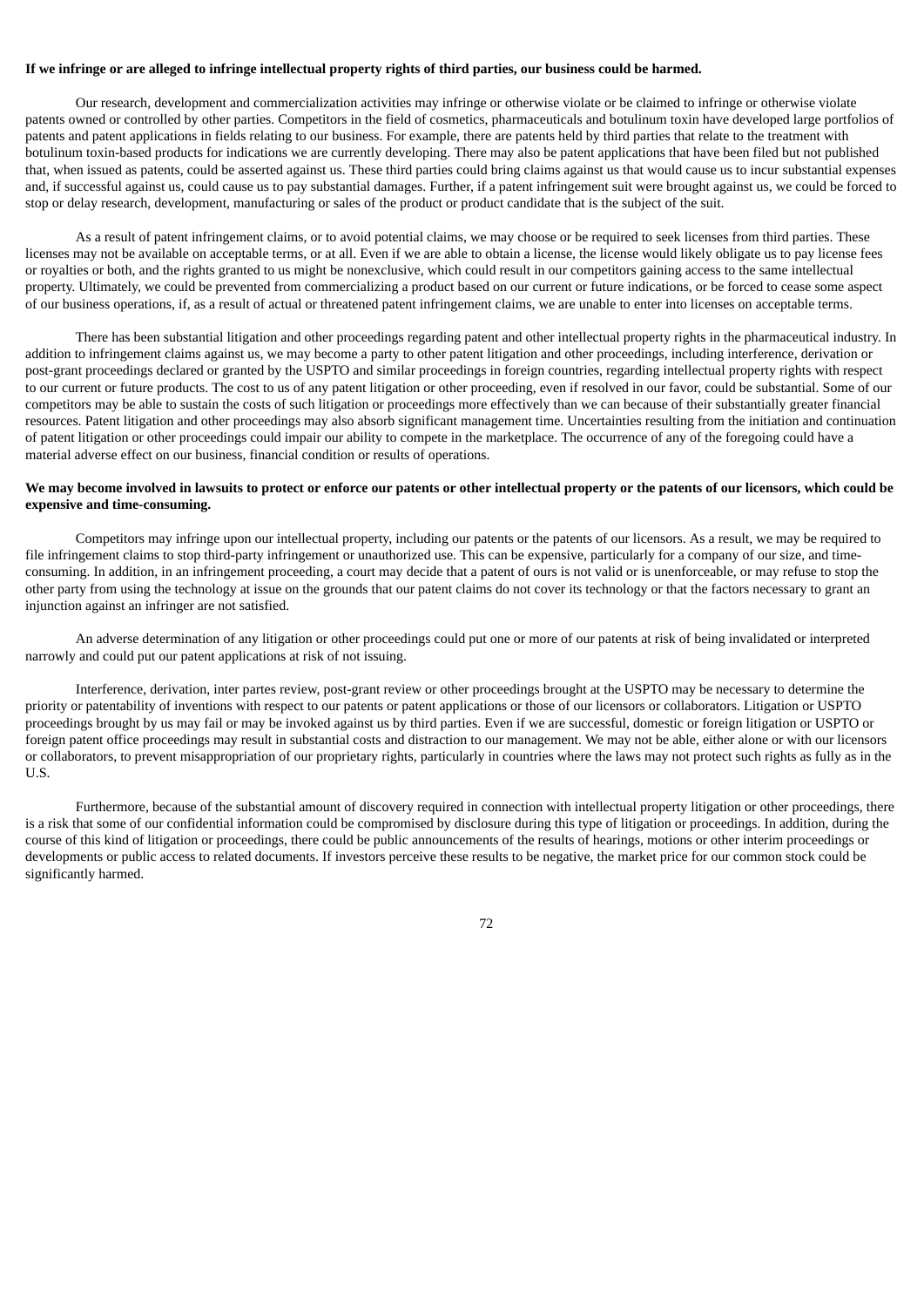#### **We may not be able to protect our intellectual property rights throughout the world.**

Filing, prosecuting and defending patents on product candidates in all countries throughout the world would be prohibitively expensive, and our intellectual property rights in some countries outside the U.S. can be less extensive than those in the U.S. In addition, the laws of some foreign countries do not protect intellectual property rights to the same extent as federal and state laws in the U.S. and in some cases may even force us to grant a compulsory license to competitors or other third parties. Consequently, we may not be able to prevent third parties from practicing our inventions in all countries outside the U.S., or from selling or importing products made using our inventions in and into the U.S. or other jurisdictions. Competitors may use our technologies in jurisdictions where we have not obtained patent protection to develop their own products and further, may export otherwise infringing products to territories where we have patent protection, but where enforcement is not as strong as that in the U.S. These products may compete with our products and our patents or other intellectual property rights may not be effective or sufficient to prevent them from competing.

Many companies have encountered significant problems in protecting and defending intellectual property rights in foreign jurisdictions. The legal systems of certain countries, particularly certain developing countries, do not favor the enforcement of patents and other intellectual property protection, particularly those relating to biotechnology, which could make it difficult for us to stop the infringement of our patents or marketing of competing products in violation of our proprietary rights generally. Proceedings to enforce our patent rights in foreign jurisdictions could result in substantial costs and divert our efforts and attention from other aspects of our business, could put our patents at risk of being invalidated or interpreted narrowly and our patent applications at risk of not issuing and could provoke third parties to assert claims against us. We may not prevail in any lawsuits that we initiate and the damages or other remedies awarded, if any, may not be commercially meaningful. Accordingly, our efforts to enforce our intellectual property rights around the world may be inadequate to obtain a significant commercial advantage from the intellectual property that we develop or license.

In addition, our ability to protect and enforce our intellectual property rights may be adversely affected by unforeseen changes in domestic and foreign intellectual property laws.

### **Risks Related to Government Regulation**

## **Our business and products are subject to extensive government regulation.**

We are subject to extensive, complex, costly and evolving regulation by federal and state governmental authorities in the U.S., principally by the FDA, the U.S. Drug Enforcement Administration, the CDC, and foreign regulatory authorities. Failure to comply with all applicable regulatory requirements, including those promulgated under FDCA, the Public Health Service Act, and Controlled Substances Act, may subject us to operating restrictions and criminal prosecution, monetary penalties and other disciplinary actions, including, sanctions, warning letters, product seizures, recalls, fines, injunctions, suspension, revocation of approvals, or exclusion from future participation in the Medicare and Medicaid programs.

After our other products receive regulatory approval, we, and our direct and indirect suppliers, will remain subject to the periodic inspection of our plants and facilities, review of production processes, and testing of our products to confirm that we are in compliance with all applicable regulations. Adverse findings during regulatory inspections may result in the implementation of Risk Evaluation and Mitigation Strategies programs, completion of government mandated clinical trials, and government enforcement action relating to labeling, advertising, marketing and promotion, as well as regulations governing manufacturing controls noted above.

## The regulatory approval process is highly uncertain and we or any collaboration partner may not obtain regulatory approval for the **commercialization of DaxibotulinumtoxinA for Injection, the RHA® dermal fillers or any future product candidates.\***

The research, testing, manufacturing, labeling, approval, selling, import, export, marketing and distribution of drug and biologic products are subject to extensive regulation by the FDA and other regulatory authorities in the U.S. and other countries, which regulations differ from country to country. Neither we nor any collaboration partner are permitted to market DaxibotulinumtoxinA for Injection or any future product candidates in the U.S. until we receive approval of a BLA from the FDA. Even though filed with the FDA, our BLA may receive a Complete Response Letter identifying deficiencies that must be addressed, rather than an approval. Obtaining regulatory approval of a BLA can be a lengthy, expensive and uncertain process. Similarly, Teoxane must do the same with its PMAs to the FDA for the RHA® dermal fillers.

In addition, failure to comply with FDA and other applicable U.S. and foreign regulatory requirements may subject us to administrative or judicially imposed sanctions or other actions, including: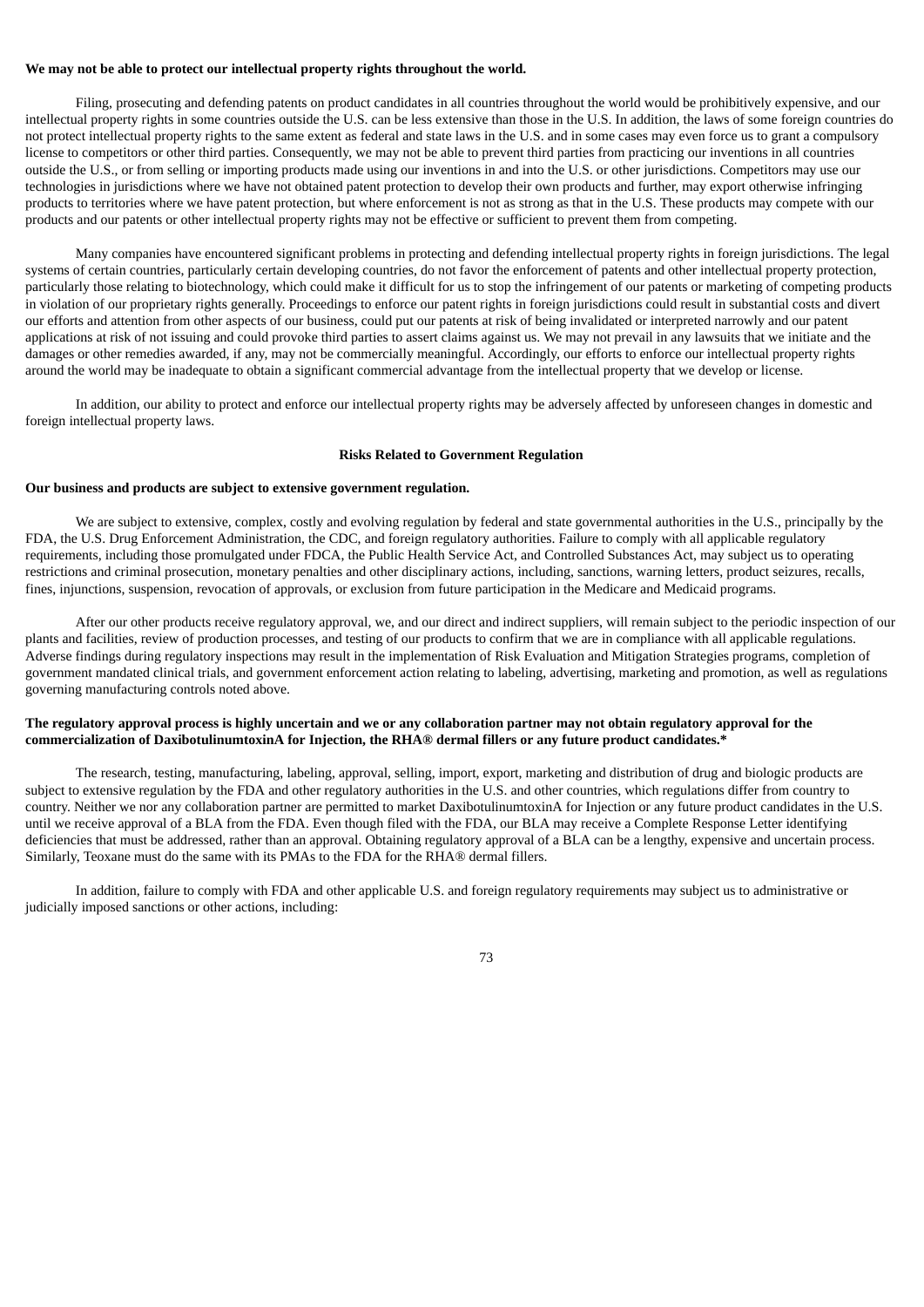- warning letters:
- civil and criminal penalties;
- injunctions;
- withdrawal of approved products;
- product seizure or detention;
- product recalls;
- total or partial suspension of production; and
- refusal to approve pending BLAs or supplements to approved BLAs.

Prior to obtaining approval to commercialize a product candidate in the U.S. or abroad, we or our collaborators must demonstrate with substantial evidence from well controlled clinical trials, and to the satisfaction of the FDA or other foreign regulatory agencies, that such product candidates are safe and effective for their intended uses. Results from preclinical studies and clinical trials can be interpreted in different ways. Even if we believe the preclinical and clinical data for our product candidates are promising, such data may not be sufficient to support approval by the FDA and other regulatory authorities. Administering product candidates to humans may produce undesirable side effects, which could interrupt, delay or halt clinical trials and result in the FDA or other regulatory authorities denying approval of a product candidate for any or all targeted indications.

Regulatory approval of a BLA or BLA supplement is not guaranteed, and the approval process is expensive and may take several years. The FDA also has substantial discretion in the approval process. Despite the time and expense expended, failure can occur at any stage, and we could encounter problems that cause us to abandon or repeat clinical trials, or perform additional preclinical studies and clinical trials. The number of preclinical studies and clinical trials that will be required for FDA approval varies depending on the product candidate, the disease or the condition that the product candidate is designed to address and the regulations applicable to any particular product candidate. The FDA can delay, limit or deny approval of a product candidate for many reasons, including the following:

- a product candidate may not be deemed safe, effective, or of required quality;
- FDA officials may not find the data from preclinical studies and clinical trials sufficient;
- the FDA might not approve our third-party manufacturers' processes or facilities; or
- the FDA may change its approval policies or adopt new regulations.
- If DaxibotulinumtoxinA for Injection, the RHA® dermal fillers or any future product candidates fail to demonstrate safety and efficacy in clinical trials or do not gain approval, our business and results of operations will be materially and adversely harmed.

The COVID-19 pandemic has affected the business of the FDA and may affect the business of the European Medicines Agency ("EMA") or other health authorities. In March 2020, the FDA announced the postponement of most foreign inspections due to the global impact of COVID-19. If a prolonged government shutdown or other disruption to the normal functioning of government agencies occurs, it could significantly impact the ability of the FDA to timely review and process our regulatory submissions, which could have a material adverse effect on our business or prospects. For instance, interruption or delays in the operations of the FDA or other applicable local or foreign regulatory agencies caused by the COVID-19 pandemic may cause delays in meetings related to planned or completed clinical trials and may affect the review and approval timelines for DaxibotulinumtoxinA for Injection, DaxibotulinumtoxinA Topical, biosimilar, RHA® 1 or any future hyaluronic acid filler products developed pursuant to the Teoxane Agreement or any future product candidates,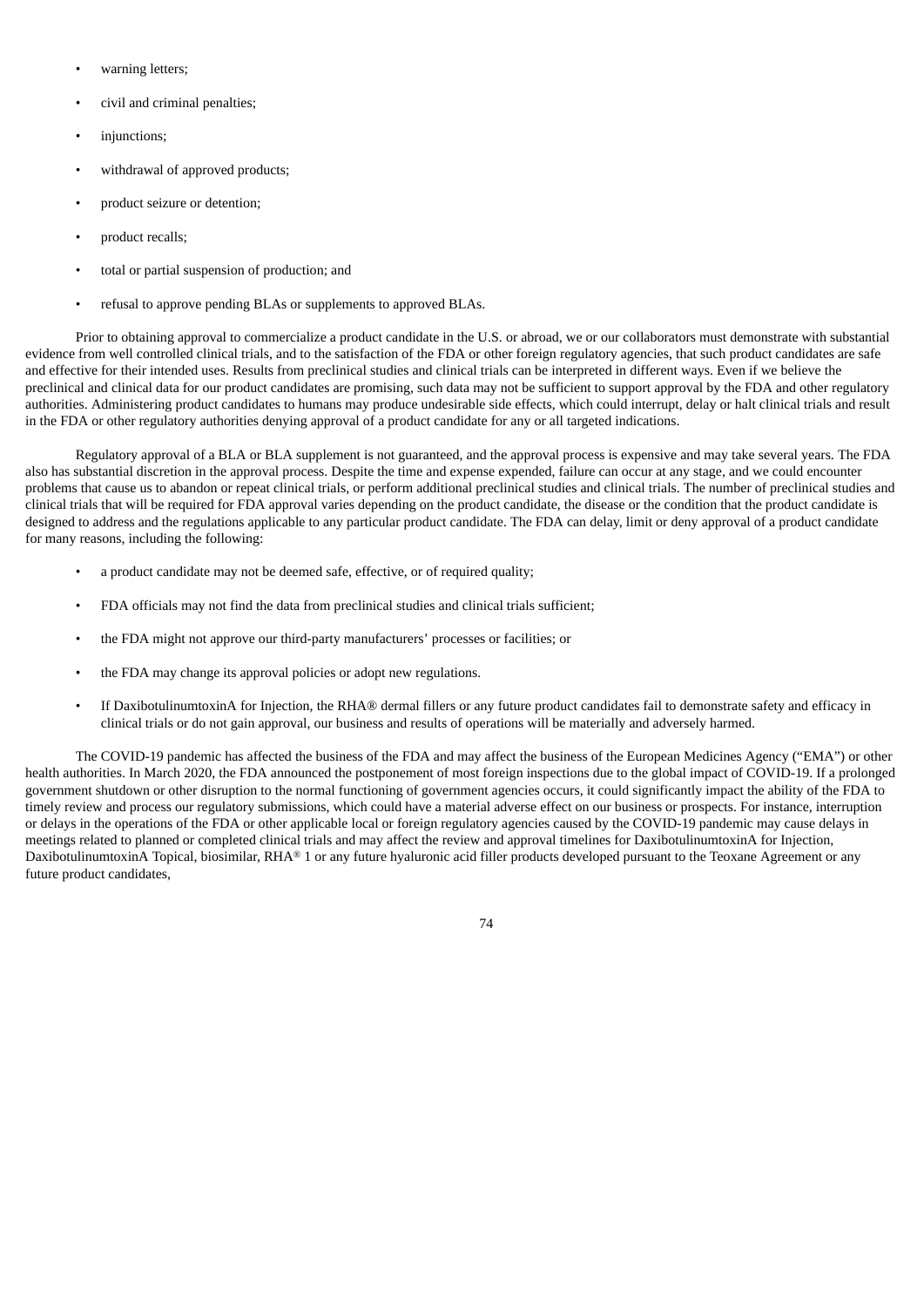including the PDUFA target action date for DaxibotulinumtoxinA for Injection in the treatment of glabellar lines. In addition, the COVID-19 pandemic has generally diverted healthcare resources away from the conduct of clinical trials and may cause delays or difficulties in clinical site initiation and site inspection, including difficulties in recruiting clinical site investigators and clinical site staff. Further, delays in the operations of the FDA or other applicable local or foreign regulatory agencies may result in delays or difficulties in obtaining required inspections of the facilities where we or third parties with whom we contract manufacture any of our product candidates, or the raw materials used in the manufacture of our product candidates, which may affect the approval timeline for our product candidates, including DaxibotulinumtoxinA for Injection in the treatment of glabellar lines. For instance, before approving BLA, the FDA can inspect the facilities at which we plan to manufacture DaxibotulinumtoxinA for Injection and the FDA will not approve the BLA unless it determines that the manufacturing processes and facilities are in compliance with cGMP requirements and adequate to assure consistent production of the product within required specifications.

The RHA® dermal fillers are Class III medical devices that require PMA approval before they may be commercialized in the U.S. Although Teoxane has received PMA for RHA® 2, RHA® 3 and RHA® 4 dermal fillers, we and Teoxane will be subject to ongoing and pervasive regulatory requirements governing, among other things, the manufacture, marketing, advertising, medical device reporting, sale, promotion, registration, and listing of these devices. For example, periodic reports must be submitted to the FDA as a condition of PMA approval. These reports include safety and effectiveness information about the device after its approval. Failure to submit such reports, or failure to submit the reports in a timely manner, could result in enforcement action by the FDA. Following its review of the periodic reports, the FDA might ask for additional information or initiate further investigation. Any failure to comply with the conditions of approval could result in the withdrawal of PMA approval and the inability to continue to market the device. The medical device regulations to which we are subject are complex and have become more stringent over time, and we have no history of operating as a distributor of Class III medical devices. Our failure to comply with applicable regulatory requirements could result in enforcement action by the FDA, state or foreign regulatory authorities, including recalls, Dear Doctor letters and negative publicity which would negatively affect our business, financial condition and results of operations.

## Even if we receive regulatory approval for DaxibotulinumtoxinA for Injection, the RHA® dermal fillers or any future product candidates, we will be subject to ongoing regulatory obligations and continued regulatory review, which may result in significant additional expense, may limit or delay regulatory approval and may subject us to penalties if we fail to comply with applicable regulatory requirements.

Once regulatory approval has been granted, DaxibotulinumtoxinA for Injection, the RHA® dermal fillers or any approved product will be subject to continual regulatory review by the FDA and/or non-U.S. regulatory authorities. Additionally, any product candidates, if approved, will be subject to extensive and ongoing regulatory requirements, including labeling and other restrictions and market withdrawal and we may be subject to penalties if we fail to comply with regulatory requirements or experience unanticipated problems with our products.

Any regulatory approvals that we or our collaborators receive for DaxibotulinumtoxinA for Injection, the RHA® dermal fillers or any future product candidates may also be subject to limitations on the approved indications for which the product may be marketed or to the conditions of approval, or contain requirements for potentially costly post-marketing testing, including Phase 4 clinical trials, and surveillance to monitor the safety and efficacy of the product candidate. In addition, if the applicable regulatory agency approves DaxibotulinumtoxinA for Injection, the RHA® dermal fillers or any future product candidates, the manufacturing processes, labeling, packaging, distribution, adverse event reporting, storage, advertising, promotion and recordkeeping for the product will be subject to extensive and ongoing regulatory requirements. These requirements include submissions of safety and other post-marketing information and reports, registration, as well as continued compliance with cGMP and GCPs for any clinical trials that we conduct post-approval. The RHA® dermal fillers are currently subject to such extensive and ongoing regulatory requirements, reports, registration and continued compliance. Later discovery of previously unknown problems with DaxibotulinumtoxinA for Injection, the RHA® dermal fillers or any future product candidates, including adverse events of unanticipated severity or frequency, or with our third-party manufacturers or manufacturing processes, or failure to comply with regulatory requirements, may result in, among other things:

• restrictions on the marketing or manufacturing of the product, withdrawal of the product from the market, or voluntary or mandatory product recalls;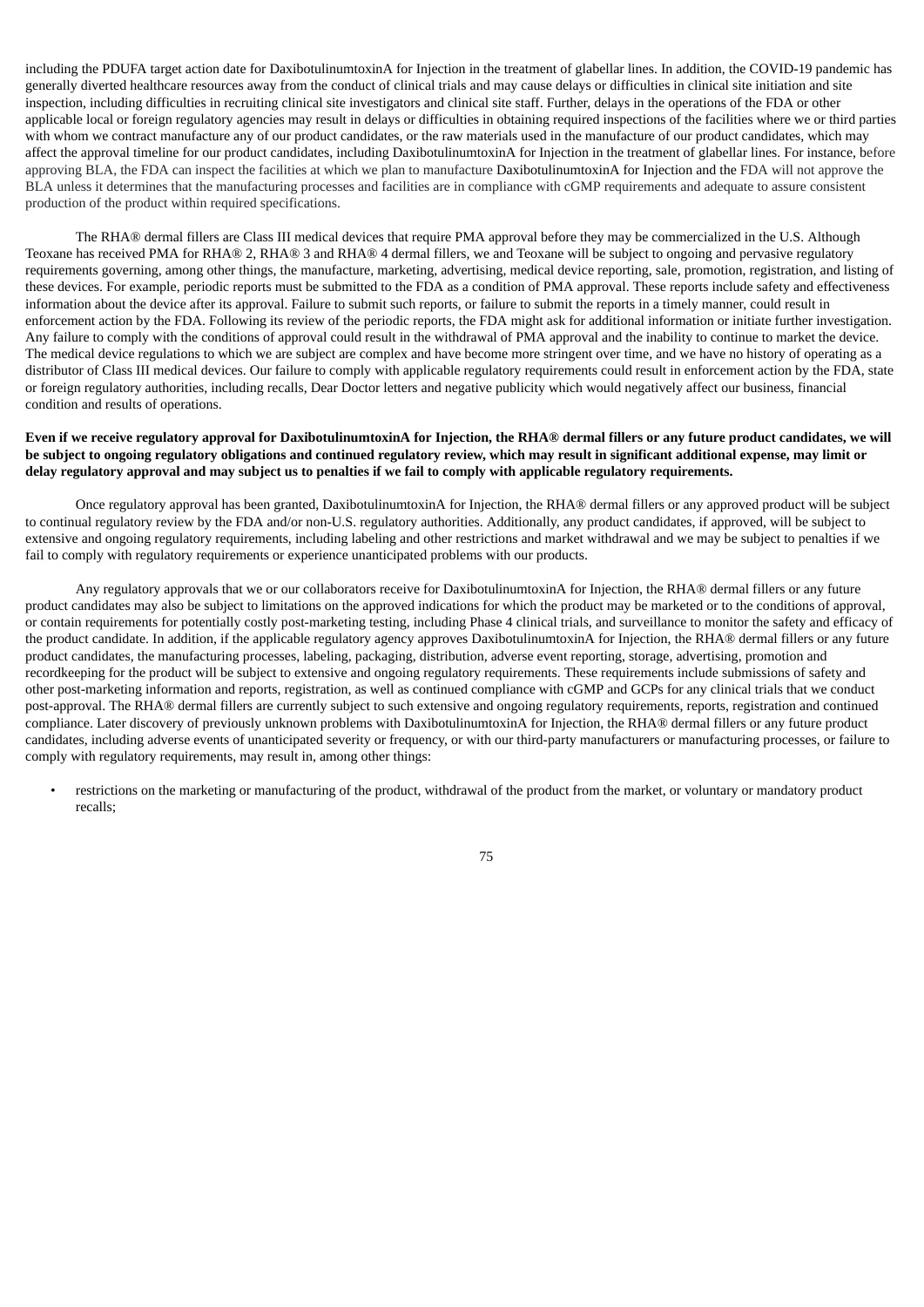- fines, warning letters or holds on clinical trials:
- refusal by the FDA to approve pending applications or supplements to approved applications submitted by us or our strategic collaborators, or suspension or revocation of product license approvals;
- product seizure or detention, or refusal to permit the import or export of products; and
- injunctions or the imposition of civil or criminal penalties.

Our ongoing regulatory requirements may also change from time to time, potentially harming or making costlier our commercialization efforts. We cannot predict the likelihood, nature or extent of government regulation that may arise from future legislation or administrative action, either in the U.S. or other countries. If we are slow or unable to adapt to changes in existing requirements or the adoption of new requirements or policies, or if we are not able to maintain regulatory compliance, we may lose any marketing approval that we may have obtained and we may not achieve or sustain profitability, which would adversely affect our business.

## If we fail to obtain regulatory approvals in foreign jurisdictions for DaxibotulinumtoxinA for Injection, or any future product candidates including DaxibotulinumtoxinA Topical or biosimilar, we will be unable to market our products outside of the U.S.\*

In addition to regulations in the U.S., we will be subject to a variety of foreign regulations governing manufacturing, clinical trials, commercial sales and distribution of our future products. Whether or not we obtain FDA approval for a product candidate, we must obtain approval of the product by the comparable regulatory authorities of foreign countries before commencing clinical trials or marketing in those countries. The approval procedures vary among countries and can involve additional clinical testing, or the time required to obtain approval may differ from that required to obtain FDA approval. Clinical trials conducted in one country may not be accepted by regulatory authorities in other countries. Approval by the FDA does not ensure approval by regulatory authorities in other countries, and approval by one or more foreign regulatory authorities does not ensure approval by regulatory authorities in other foreign countries or by the FDA. The foreign regulatory approval process may include all of the risks associated with obtaining FDA approval. We may not be able to file for regulatory approvals or to do so on a timely basis, and even if we do file, we may not receive the necessary approvals to commercialize our products in geographies outside of the U.S.

Further, interruption or delays in the operations of applicable foreign regulatory agencies caused by the COVID-19 pandemic may affect the review and approval timelines of such agencies for DaxibotulinumtoxinA for Injection, DaxibotulinumtoxinA Topical, biosimilar, RHA® 1 or any future hyaluronic acid filler products developed pursuant to the Teoxane Agreement or any future product candidates.

## The RHA® dermal fillers, and, if approved, DaxibotulinumtoxinA for Injection or any other products, may cause or contribute to adverse medical events that we are required to report to regulatory agencies and if we fail to do so, we could be subject to sanctions that would materially harm **our business.**

As we commercialize the RHA® dermal fillers, and if we are successful in commercializing DaxibotulinumtoxinA for Injection, or any other products including DaxibotulinumtoxinA Topical or biosimilar, the FDA and foreign regulatory agency regulations require that we report certain information about adverse medical events if those products may have caused or contributed to those adverse events. The timing of our obligation to report would be triggered by the date we become aware of the adverse event as well as the nature of the event. We may fail to report adverse events we become aware of within the prescribed timeframe. We may also fail to appreciate that we have become aware of a reportable adverse event, especially if it is not reported to us as an adverse event or if it is an adverse event that is unexpected or removed in time from the use of our products. If we fail to comply with our reporting obligations, the FDA or a foreign regulatory agency could take action including criminal prosecution, the imposition of civil monetary penalties, seizure of our products, or delay in approval or clearance of future products.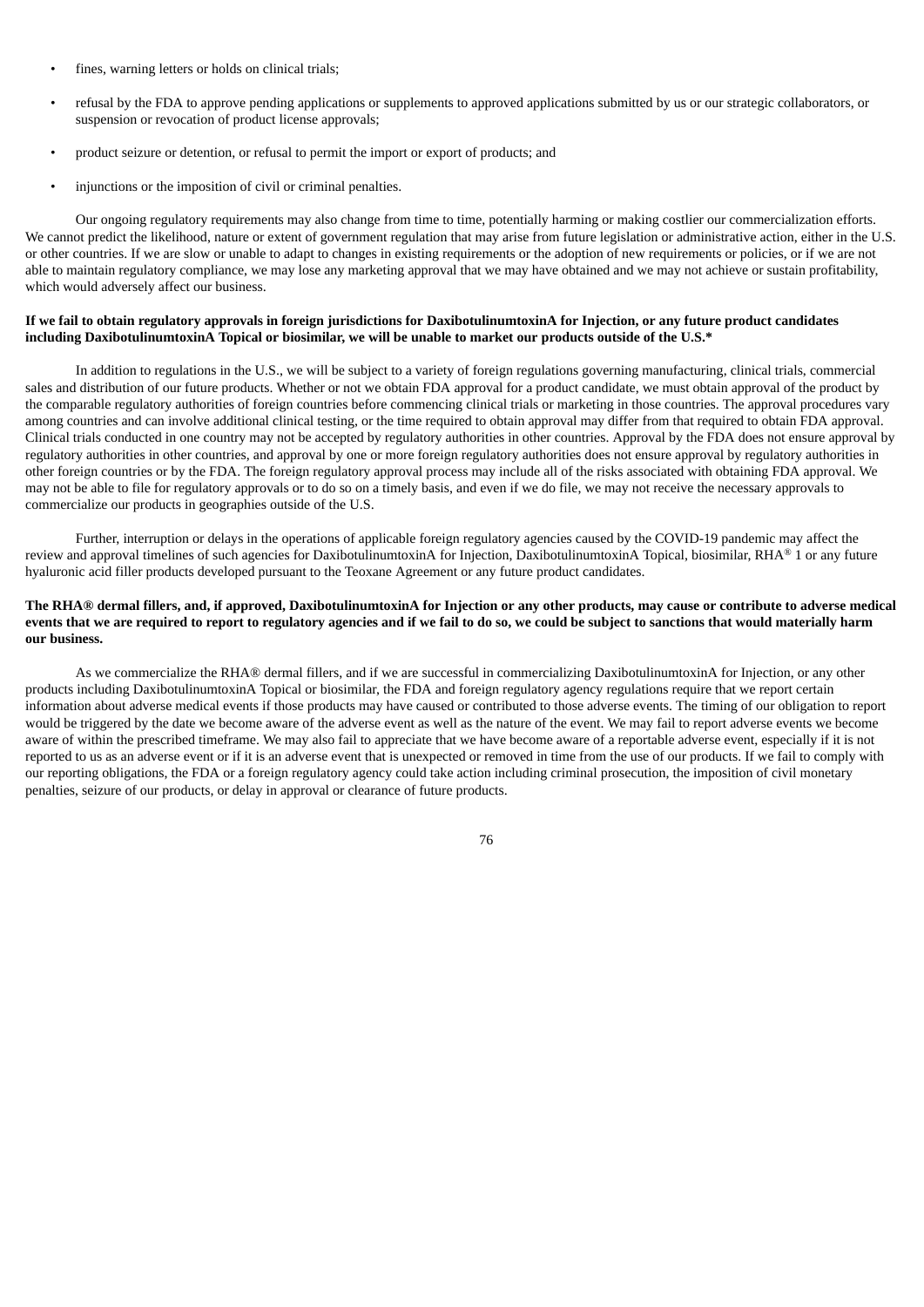## We mav in the future be subject to various U.S. federal and state laws pertaining to healthcare fraud and abuse, including anti-kickback, selfreferral, false claims and fraud laws, and any violations by us of such laws could result in fines or other penalties.

While we do not expect that DaxibotulinumtoxinA for Injection, if approved for the treatment of glabellar lines, or the RHA® dermal fillers will subject us to all of the various U.S. federal and state laws intended to prevent healthcare fraud and abuse, we may be subject to, or in the future become subject to, such laws for treatment of other indications. The federal anti-kickback statute prohibits the offer, receipt, or payment of remuneration in exchange for or to induce the referral of patients or the use of products or services that would be paid for in whole or part by Medicare, Medicaid or other federal healthcare programs. Remuneration has been broadly defined to include anything of value, including cash, improper discounts, and free or reduced price items and services. Additionally, the intent standard under the federal Anti-Kickback Statute was amended by the Patient Protection and Affordable Care Act, as amended by the Health Care and Education Reconciliation Act of 2010 (collectively, the "ACA") to a stricter standard such that a person or entity does not need to have actual knowledge of the statute or specific intent to violate it in order to have committed a violation. Further, the ACA codified case law that a claim including items or services resulting from a violation of the federal Anti-Kickback Statute constitutes a false or fraudulent claim for purposes of the False Claims Act ("FCA"). Many states have similar laws that apply to their state healthcare programs as well as private payors.

The federal false claims and civil monetary penalties laws, including the FCA impose liability on persons who, among other things, present or cause to be presented false or fraudulent claims for payment by a federal healthcare program. The FCA has been used to prosecute persons submitting claims for payment that are inaccurate or fraudulent, for services not provided as claimed, or for services that are not medically necessary. The FCA includes a whistleblower provision that allows individuals to bring actions on behalf of the federal government and share a portion of the recovery of successful claims.

HIPAA imposes criminal and civil liability for, among other things, knowingly and willfully executing, or attempting to execute, a scheme to defraud any healthcare benefit program, or knowingly and willfully falsifying, concealing or covering up a material fact or making any materially false statement, in connection with the delivery of, or payment for, healthcare benefits, items or services. Similar to the U.S. federal Anti-Kickback Statute, a person or entity does not need to have actual knowledge of the statute or specific intent to violate it in order to have committed a violation.

HIPAA also imposes, among other things, certain standards and obligations on covered entities including certain healthcare providers, health plans and healthcare clearinghouses, as well as their respective business associates that create, receive, maintain, or transmit individually identifiable health information for or on behalf of a covered entity relating to the privacy, security, transmission and breach reporting of individually identifiable health information.

The federal Physician Payments Sunshine Act, and its implementing regulations, require certain manufacturers of drugs, devices, biologics and medical supplies that are reimbursable under Medicare, Medicaid, or the Children's Health Insurance Program to report annually to Centers for Medicare & Medicaid Services information related to certain payments and other transfers of value to physicians (defined to include doctors, dentists, optometrists, podiatrists and chiropractors), teaching hospitals, as well as ownership and investment interests held by the physicians described above and their immediate family members. Beginning in 2022, covered manufacturers will also be required to report annually regarding payments and other transfers of value provided in the previous year to certain other healthcare professionals, including physician assistants, nurse practitioners, clinical nurse specialists, certified nurse anesthetists, and certified nurse-midwives and report ownership or investment interests held by such healthcare professionals and their immediate family members.

We may also be subject to analogous state laws and regulations, including: state anti-kickback and false claims laws, state laws that require pharmaceutical companies to comply with the pharmaceutical industry's voluntary compliance guidelines and the relevant compliance guidance promulgated by the U.S. federal government, or otherwise restrict payments that may be made to healthcare providers and other potential referral sources, state laws and regulations that require drug manufacturers to file reports relating to pricing and marketing information, which requires tracking gifts and other remuneration and items of value provided to healthcare professionals and entities, and state and local laws that require the registration of our pharmaceutical sales representatives.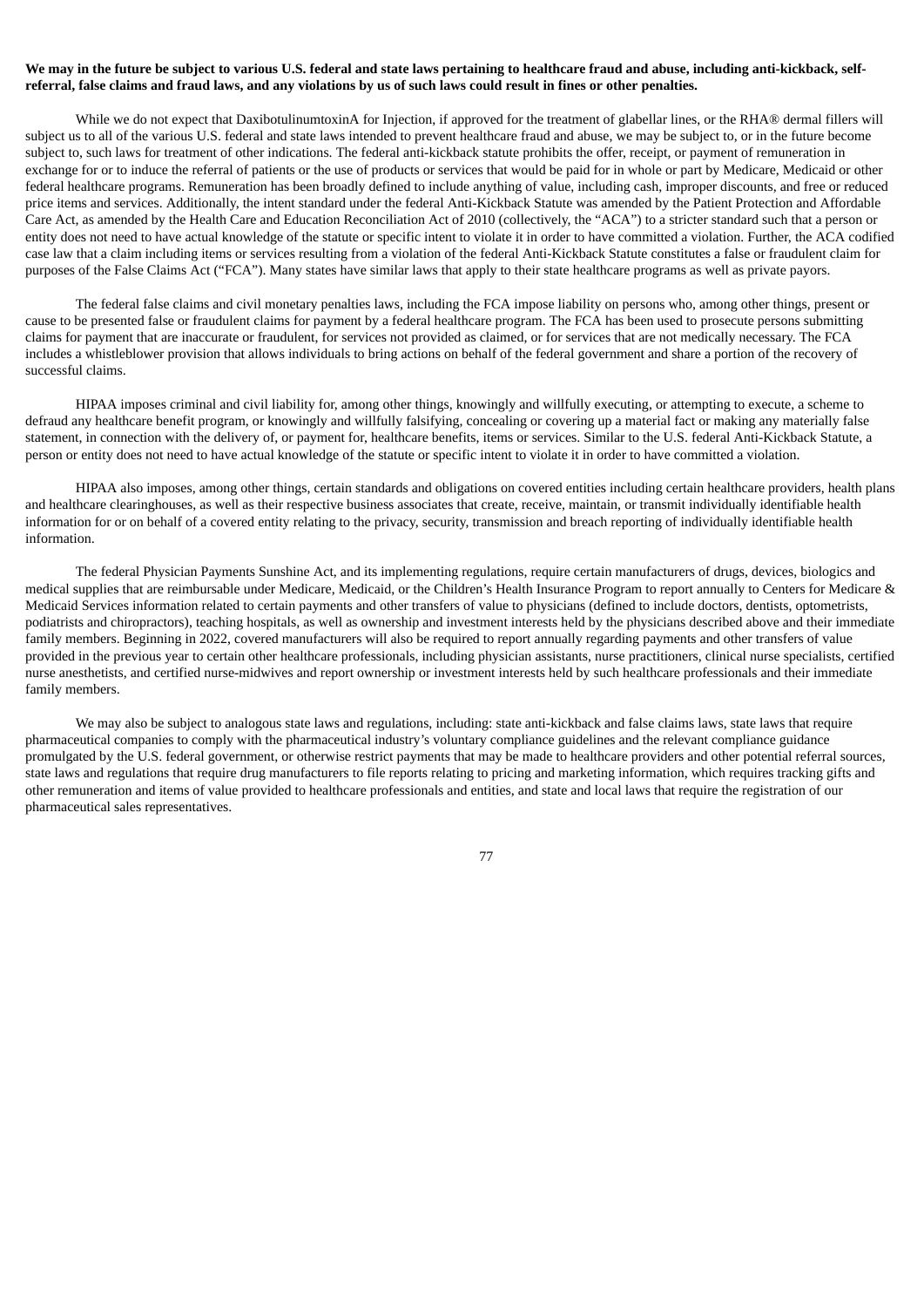State and federal authorities have aggressively targeted pharmaceutical manufacturers for alleged violations of these anti-fraud statutes for a range of activities, such as those based on improper research or consulting contracts with physicians and other healthcare professionals, certain marketing arrangements that rely on volume-based pricing, off-label marketing schemes, and other improper promotional practices. Companies targeted in such prosecutions have paid substantial fines in the hundreds of millions of dollars or more, have been forced to implement extensive corrective action plans, and have often become subject to consent decrees severely restricting the manner in which they conduct business. Further, defending against any such actions can be costly, time-consuming and may require significant financial and personnel resources. If we become the target of such an investigation or prosecution based on our activities such as contractual relationships with providers or institutions, or our marketing and promotional practices, we could be subject to significant civil, criminal, and administrative sanctions, damages, disgorgement, monetary fines, possible exclusion from participation in Medicare, Medicaid, and other federal healthcare programs, imprisonment, additional reporting requirements, and/or oversight if we become subject to a corporate integrity agreement or similar agreement to resolve allegations of non-compliance with these laws, contractual damages, reputational harm, diminished profits and future earnings, and curtailment or restructuring of our operations, any of which could adversely affect our ability to operate our business and our results of operations. Even if we are successful in defending against any such actions that may be brought against us, our business may be impaired.

Also, the U.S. Foreign Corrupt Practices Act and similar worldwide anti-bribery laws generally prohibit companies and their intermediaries from making improper payments to non-U.S. officials for the purpose of obtaining or retaining business. We cannot assure you that our internal control policies and procedures will protect us from reckless or negligent acts committed by our employees, future distributors, partners, collaborators or agents. Violations of these laws, or allegations of such violations, could result in fines, penalties or prosecution and have a negative impact on our business, results of operations and reputation.

## Legislative or regulatory healthcare reforms in the U.S. may make it more difficult and costly for us to obtain regulatory clearance or approval of DaxibotulinumtoxinA for Injection, topical, or any future product candidates and to produce, market, and distribute the RHA® dermal fillers **and, if clearance or approval is obtained, DaxibotulinumtoxinA for Injection and our other products.**

From time to time, legislation is drafted and introduced in Congress that could significantly change the statutory provisions governing the regulatory clearance or approval, manufacture, and marketing of regulated products or the reimbursement thereof. In addition, FDA regulations and guidance are often revised or reinterpreted by the FDA in ways that may significantly affect our business and our products. For example, the ACA was passed in March 2010, and substantially changed the way healthcare is financed by both governmental and private insurers, and continues to significantly impact the U.S. biotechnology industry. There remain judicial and Congressional challenges to certain aspects of the ACA, as well as efforts by the Trump administration to repeal or replace certain aspects of the ACA. Since January 2017, President Trump has signed two Executive Orders and other directives designed to delay the implementation of certain provisions of the ACA. Concurrently, Congress has considered legislation that would repeal or repeal and replace all or part of the ACA. While Congress has not passed comprehensive repeal legislation, it has enacted laws that modify certain provisions of the ACA such as removing penalties, starting January 1, 2019, for not complying with the ACA's individual mandate to carry health insurance. On December 14, 2018, a Texas U.S. District Court Judge ruled that the ACA is unconstitutional in its entirety because the "individual mandate" was repealed by Congress as part of the Tax Cuts and Jobs Act of 2017. Additionally, on December 18, 2019, the U.S. Court of Appeals for the 5th Circuit upheld the District Court ruling that the individual mandate was unconstitutional and remanded the case back to the District Court to determine whether the remaining provisions of the ACA are invalid as well. It is unclear how this decision, future decisions, subsequent appeals, and other efforts to repeal and replace the ACA will impact the ACA and our business.

In addition, there have been several recent U.S. congressional inquiries and proposed and enacted state and federal legislation designed to, among other things, bring more transparency to drug pricing, review the relationship between pricing and manufacturer patient programs, reduce the costs of drugs under Medicare and reform government program reimbursement methodologies for drug products. At the federal level, the Trump administration's budget proposal for fiscal year 2020 contained further drug price control measures that could be enacted during the budget process or in other future legislation, including, for example, measures to permit Medicare Part D plans to negotiate the price of certain drugs under Medicare Part B, to allow some states to negotiate drug prices under Medicaid, and to eliminate cost sharing for generic drugs for low-income patients. Further, the Trump administration released a "Blueprint" to lower drug prices and reduce out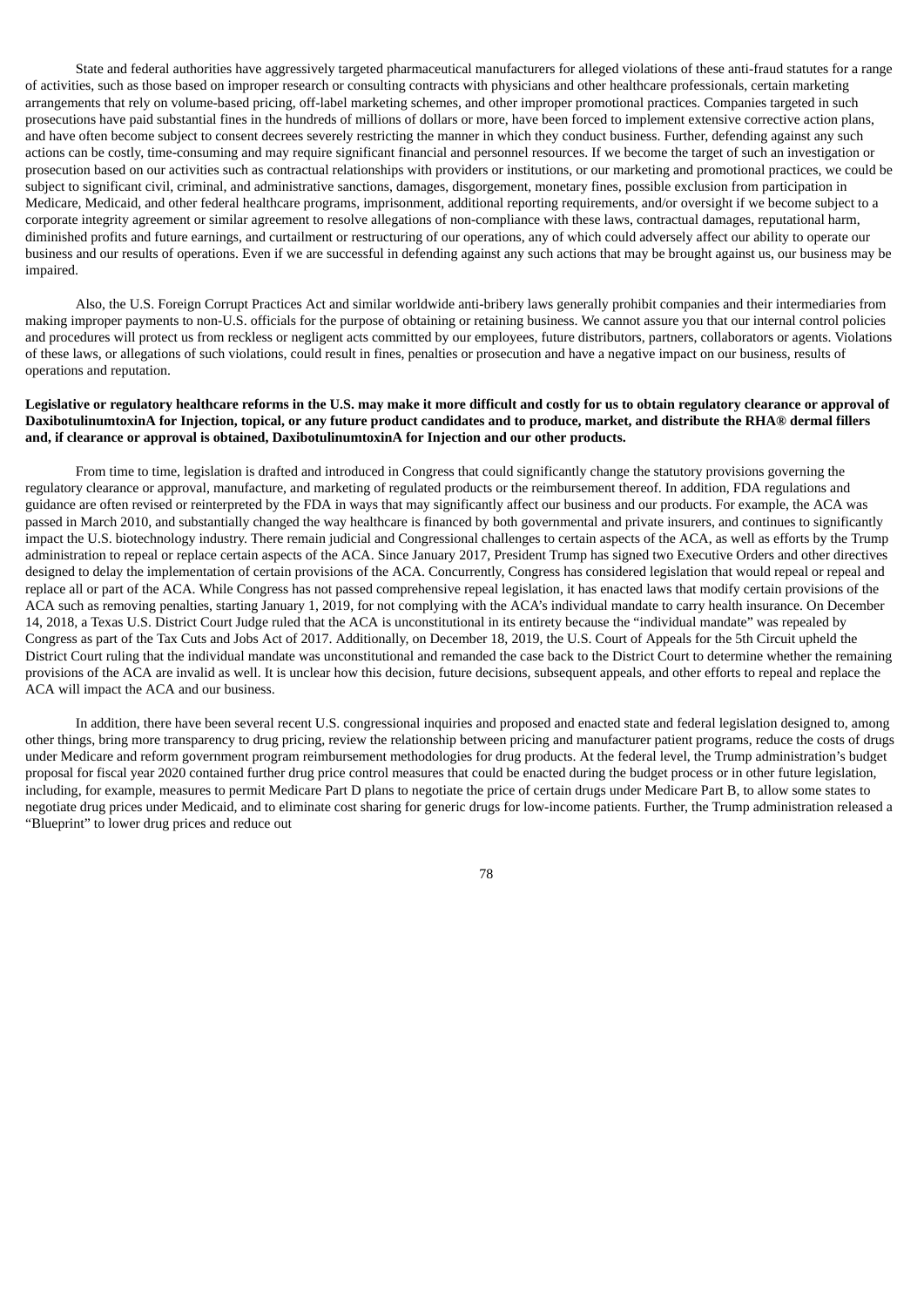of pocket costs of drugs that contains additional proposals to increase drug manufacturer competition, increase the negotiating power of certain federal healthcare programs, incentivize manufacturers to lower the list price of their products, and reduce the out of pocket costs of drug products paid by consumers. The Department of Health and Human Services has solicited feedback on some of these measures and, at the same, has implemented others under its existing authority. While some of these and other measures may require additional authorization to become effective, Congress and the Trump administration have each indicated that it will continue to seek new legislative and/or administrative measures to control drug costs. At the state level, legislatures have increasingly passed legislation and implemented regulations designed to control pharmaceutical and biological product pricing, including price or patient reimbursement constraints, discounts, restrictions on certain product access and marketing cost disclosure and transparency measures, and, in some cases, designed to encourage importation from other countries and bulk purchasing. Any new regulations or revisions or reinterpretations of existing regulations may impose additional costs or lengthen review times of, or affect the price that we may charge for, DaxibotulinumtoxinA for Injection, or any future product candidates including DaxibotulinumtoxinA Topical or biosimilar. Any new regulations or revisions or reinterpretations of existing regulations may impose additional costs on our commercialization efforts for the RHA® dermal fillers. We cannot determine what effect changes in regulations, statutes, legal interpretation or policies, when and if promulgated, enacted or adopted may have on our business in the future. Such changes could require, among other things:

- changes to manufacturing methods;
- recall, replacement, or discontinuance of one or more of our products; and
- additional recordkeeping.

Each of these would likely entail substantial time and cost and could materially harm our business and our financial results. In addition, delays in receipt of or failure to receive regulatory clearances or approvals for any future products would harm our business, financial condition, and results of operations.

# Changes in funding for the FDA, the SEC and other government agencies could hinder their ability to hire and retain key leadership and other personnel, prevent new products and services from being developed or commercialized in a timely manner or otherwise prevent those agencies from performing normal functions on which the operation of our business may rely, which could negatively impact our business.

The ability of the FDA to review and approve new products can be affected by a variety of factors, including government budget and funding levels, ability to hire and retain key personnel and accept payment of user fees, and statutory, regulatory, and policy changes. Average review times at the agency have fluctuated in recent years as a result. In addition, government funding of the SEC and other government agencies on which our operations may rely, including those that fund research and development activities is subject to the political process, which is inherently fluid and unpredictable.

#### **Risks Related to the Ownership of Our Common Stock**

#### The trading price of our common stock is volatile, and purchasers of our common stock could incur substantial losses.

The trading price of our common stock is highly volatile and could be subject to wide fluctuations in response to various factors, some of which are beyond our control. The stock markets in general and the markets for pharmaceutical biopharmaceutical and biotechnology stocks in particular have experienced extreme volatility that may have been for reasons that are related or unrelated to the operating performance of the issuer. The market price for our common stock may be influenced by many factors, including:

- regulatory or legal developments in the U.S. and foreign countries;
- our success or lack of success in commercializing the RHA® dermal fillers;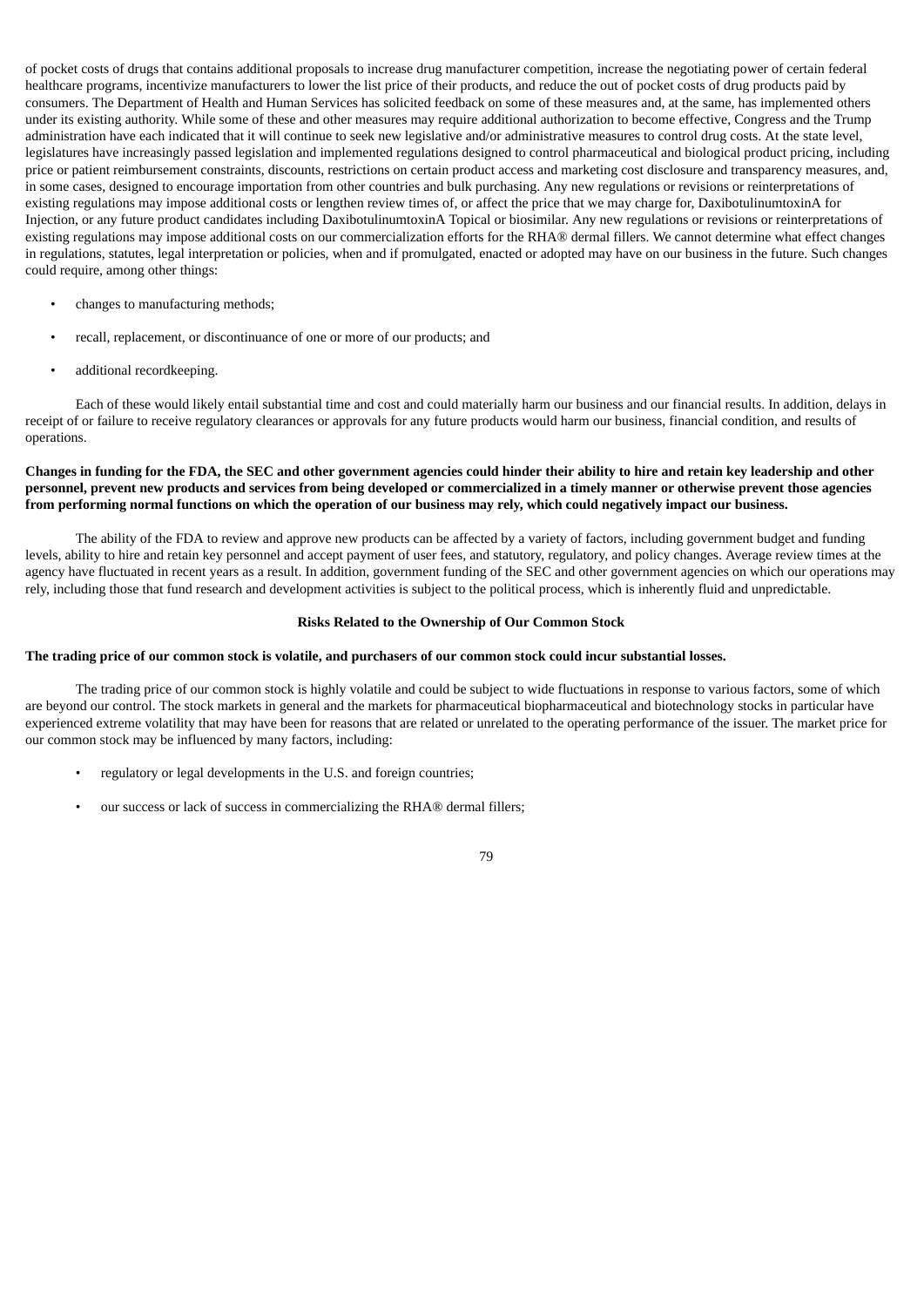- results from or delays in clinical trials of our product candidates, including our ongoing ASPEN Phase 3 clinical program in cervical dystonia and our Phase 2 programs in plantar fasciitis, adult upper limb spasticity, forehead lines, and lateral canthal lines all with DaxibotulinumtoxinA for Injection;
- announcements of regulatory approval or disapproval of DaxibotulinumtoxinA for Injection, the RHA® dermal fillers or any future product candidates;
- FDA or other U.S. or foreign regulatory actions or guidance affecting us or our industry;
- introductions and announcements of new products by us, any commercialization partners or our competitors, and the timing of these introductions and announcements;
- variations in our financial results or those of companies that are perceived to be similar to us;
- changes in the structure of healthcare payment systems;
- announcements by us or our competitors of significant acquisitions, licenses, strategic partnerships, joint ventures or capital commitments;
- market conditions in the pharmaceutical and biotechnology sectors and issuance of securities analysts' reports or recommendations;
- quarterly variations in our results of operations or those of our future competitors;
- changes in financial estimates or guidance, including our ability to meet our future revenue and operating profit or loss estimates or guidance;
- sales of substantial amounts of our stock by insiders and large stockholders, or the expectation that such sales might occur;
- general economic, industry and market conditions;
- additions or departures of key personnel;
- intellectual property, product liability or other litigation against us;
- expiration or termination of our potential relationships with customers and strategic partners;
- the occurrence of trade wars or barriers, or the perception that trade wars or barriers will occur;
- any buying or selling of shares of our common stock or other hedging transactions in our common stock in connection with the 2027 Notes or the capped call transactions;
- widespread public health crises such as the COVID-19 pandemic; and
- other factors described in this "Risk Factors" section.

These broad market fluctuations may adversely affect the trading price or liquidity of our common stock. In addition, in the past, stockholders have initiated class actions against pharmaceutical companies, including us, following periods of volatility in their stock prices. Such litigation instituted against us could cause us to incur substantial costs and divert management's attention and resources.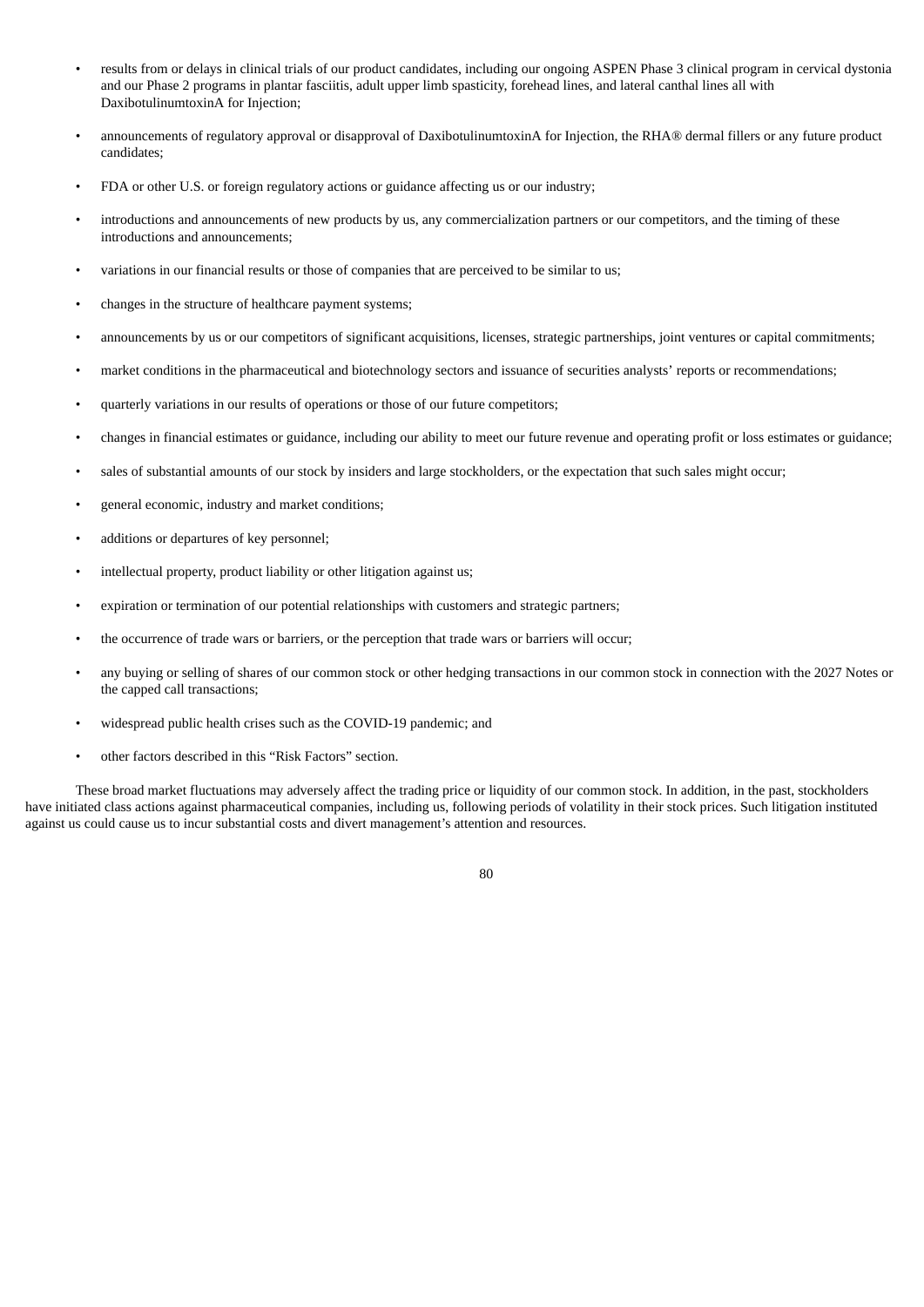## If securities or industry analysts do not publish research or publish unfavorable research about our business, our stock price and trading volume **could decline.**

The trading market for our common stock depends, in part, on the research and reports that securities or industry analysts publish about us or our business. Securities and industry analysts may cease to publish research on our company at any time in their discretion. A lack of research coverage may adversely affect the liquidity and market price of our common stock. We will not have any control of the equity research analysts or the content and opinions included in their reports. The price of our stock could decline if one or more equity research analysts downgrade our stock or issue other unfavorable commentary or research. If one or more equity research analysts ceases coverage of our company, or fails to publish reports on us regularly, demand for our stock could decrease, which in turn could cause our stock price or trading volume to decline.

## Sales of substantial amounts of our common stock in the public markets, or the perception that such sales might occur, could cause the market **price of our common stock to drop significantly, even if our business is doing well.**

Sales of a substantial number of shares of our common stock in the public market could occur at any time. In March 2018, we entered into the 2018 At-the-Market Agreement ("2018 ATM Agreement"). Under the 2018 ATM Agreement, we may offer and sell common stock having aggregate proceeds of up to \$125 million from time to time through Cantor Fitzgerald as our sales agent. No sales of our common stock have been sold under the 2018 ATM Agreement as of March 31, 2020. In January 2019, we completed the 2019 follow-on public offering, pursuant to which we issued 6,764,705 shares of common stock at a public offering price of \$17.00 per share, including the exercise of the underwriters' over-allotment option to purchase 882,352 additional shares of common stock, for aggregate net proceeds of \$107.6 million, after deducting underwriting discounts, commissions and other offering expenses. During December 2019 and January 2020, we completed a follow-on public offering of an aggregate of 7,475,000 shares of common stock at a public offering price of \$17.00 per share, including the exercise of the underwriters' over-allotment option to purchase 975,000 additional shares of common stock, for aggregate net proceeds of \$119.2 million, after deducting underwriting discounts, commissions and other offering expenses.

If our stockholders sell, or the market perceives that our stockholders intend to sell, substantial amounts of our common stock in the public market, the market price of our common stock could decline significantly. Any sales of securities by stockholders could have a material adverse effect on the trading price of our common stock.

### Provisions in our corporate charter documents and under Delaware law could discourage takeover attempts and lead to management **entrenchment, and the market price of our common stock may be lower as a result.**

Certain provisions in our amended and restated certificate of incorporation and amended and restated bylaws may make it difficult for a third party to acquire, or attempt to acquire, control of our company, even if a change in control was considered favorable by you and other stockholders. For example, our board of directors has the authority to issue up to 5,000,000 shares of preferred stock. Our board of directors can fix the price, rights, preferences, privileges, and restrictions of the preferred stock without any further vote or action by our stockholders. The issuance of shares of preferred stock may delay or prevent a change in control transaction. As a result, the market price of our common stock and the voting and other rights of our stockholders may be adversely affected. An issuance of shares of preferred stock may result in the loss of voting control to other stockholders.

Our charter documents also contain other provisions that could have an anti-takeover effect, including:

- only one of our three classes of directors will be elected each year;
- no cumulative voting in the election of directors;
- the ability of our board of directors to issues shares of preferred stock and determine the price and other terms of those shares, including preferences and voting rights, without stockholder approval;
- the exclusive right of our board of directors to elect a director to fill a vacancy or newly created directorship;
- stockholders will not be permitted to take actions by written consent;

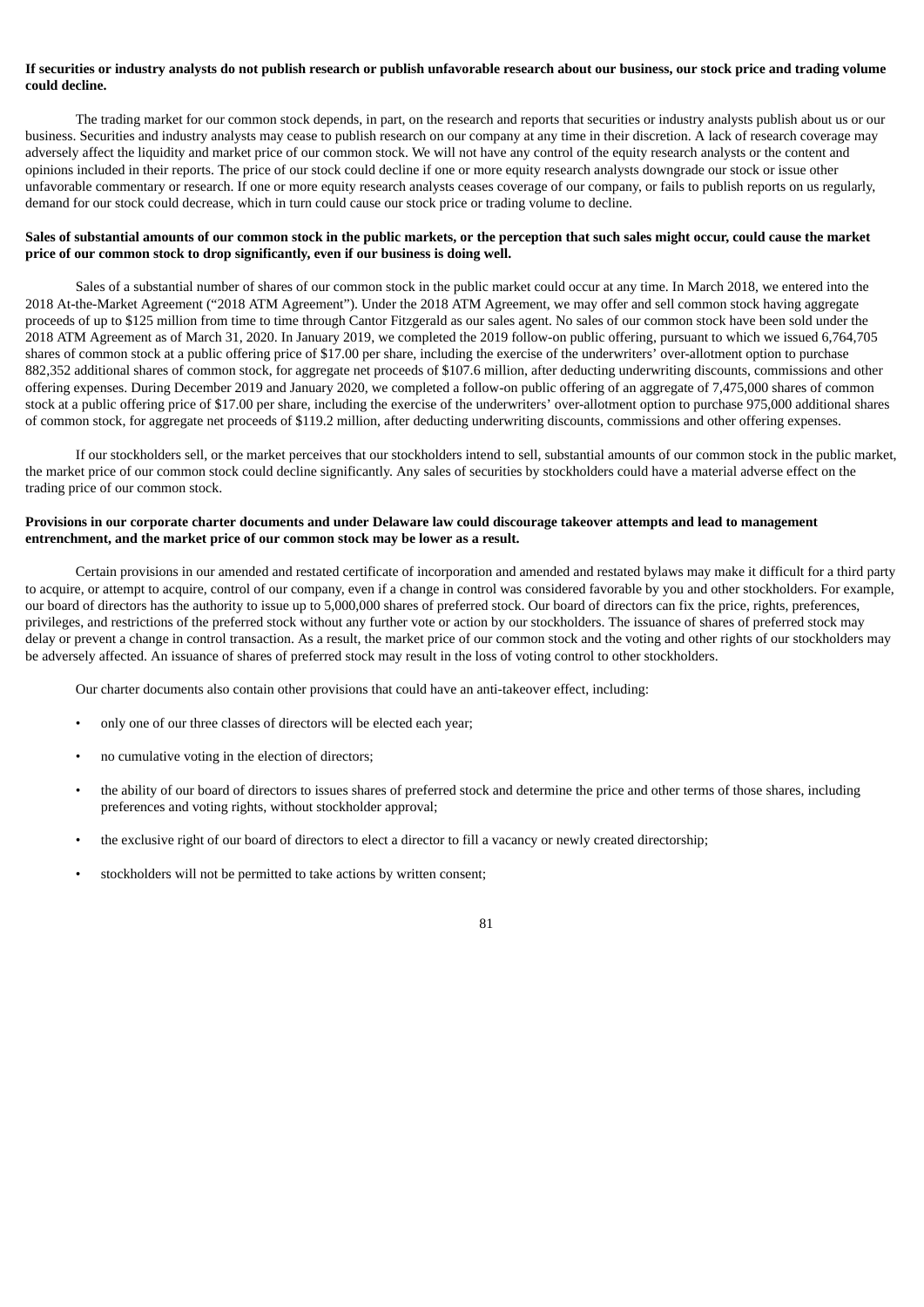- stockholders cannot call a special meeting of stockholders;
- stockholders must give advance notice to nominate directors or submit proposals for consideration at stockholder meetings;
- the ability of our board of directors, by a majority vote, to amend the bylaws; and
- the requirement for the affirmative vote of at least 66 2/3 percent or more of the outstanding common stock to amend many of the provisions described above.

In addition, we are subject to the anti-takeover provisions of Section 203 of the Delaware General Corporation Law (the "DGCL"), which regulates corporate acquisitions. These provisions could discourage potential acquisition proposals and could delay or prevent a change in control transaction. They could also have the effect of discouraging others from making tender offers for our common stock, including transactions that may be in your best interests. These provisions may also prevent changes in our management or limit the price that certain investors are willing to pay for our stock.

Our amended and restated certificate of incorporation also provides that the Court of Chancery of the State of Delaware will be the exclusive forum for substantially all disputes between us and our stockholders.

## Claims for indemnification by our directors and officers may reduce our available funds to satisfy successful third-party claims against us and **may reduce the amount of money available to us.**

Our amended and restated certificate of incorporation and amended and restated bylaws provide that we will indemnify our directors and officers, in each case to the fullest extent permitted by Delaware law.

In addition, as permitted by Section 145 of the DGCL, our amended and restated bylaws and our indemnification agreements that we have entered into with our directors and officers provide that:

- We will indemnify our directors and officers for serving us in those capacities, or for serving other business enterprises at our request, to the fullest extent permitted by Delaware law. Delaware law provides that a corporation may indemnify such person if such person acted in good faith and in a manner such person reasonably believed to be in or not opposed to the best interests of the registrant and, with respect to any criminal proceeding, had no reasonable cause to believe such person's conduct was unlawful.
- We may, in our discretion, indemnify employees and agents in those circumstances where indemnification is permitted by applicable law.
- We are required to advance expenses, as incurred, to our directors and officers in connection with defending a proceeding, except that such directors or officers shall undertake to repay such advances if it is ultimately determined that such person is not entitled to indemnification.
- We will not be obligated pursuant to our amended and restated bylaws to indemnify a person with respect to proceedings initiated by that person against us or our other indemnitees, except with respect to proceedings authorized by our board of directors or brought to enforce a right to indemnification.
- The rights conferred in our amended and restated bylaws are not exclusive, and we are authorized to enter into indemnification agreements with our directors, officers, employees and agents and to obtain insurance to indemnify such persons.
- We may not retroactively amend our amended and restated bylaw provisions to reduce our indemnification obligations to directors, officers, employees and agents.

### Because we do not anticipate paying any cash dividends on our common stock in the foreseeable future, capital appreciation, if any, will be your **sole source of gains.**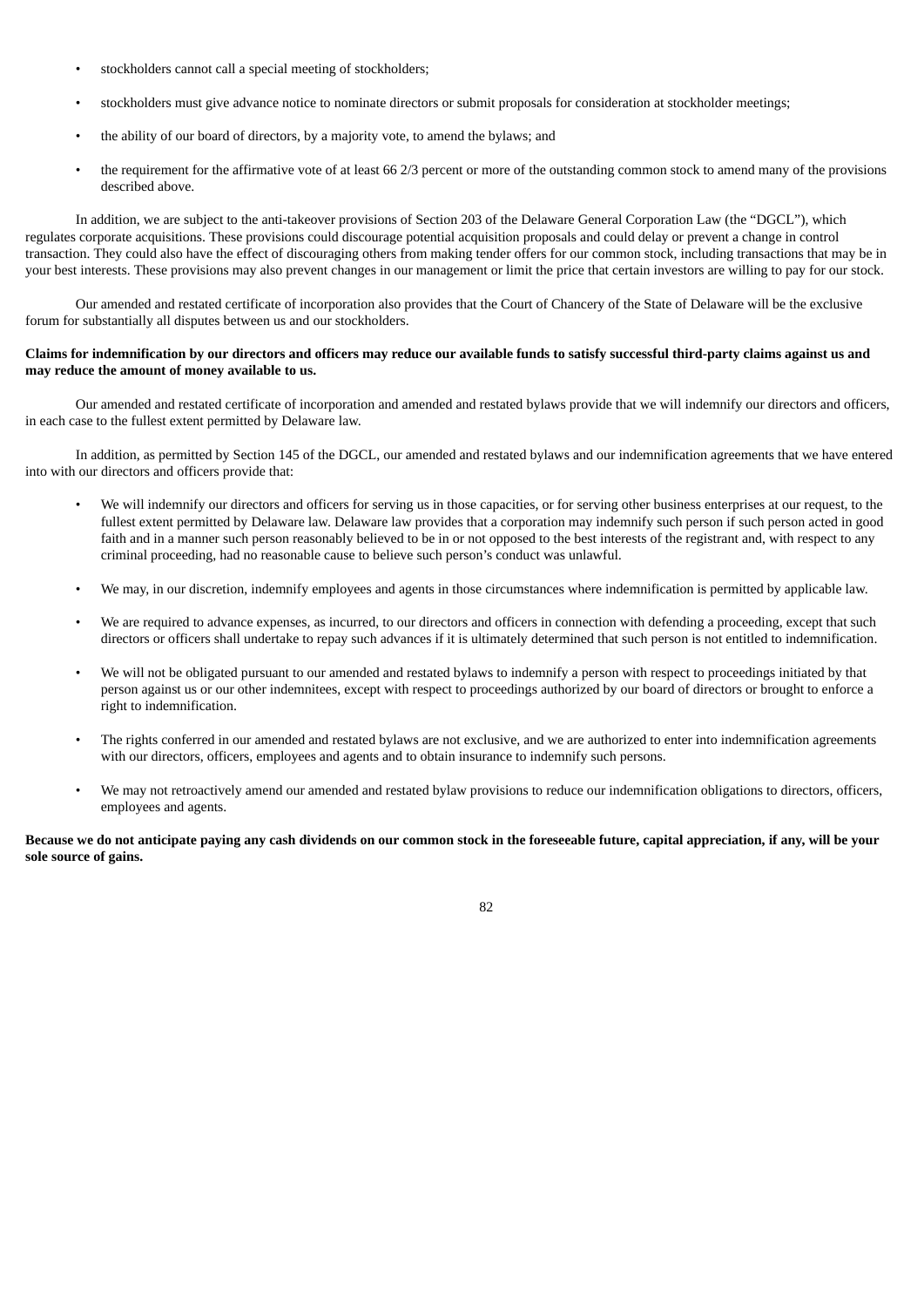We have not declared or paid cash dividends on our common stock to date. We currently intend to retain our future earnings, if any, to fund the development and growth of our business. In addition, the terms of any existing or future debt agreements may preclude us from paying dividends. As a result, capital appreciation, if any, of our common stock will be your sole source of gain for the foreseeable future.

## Conversion of the 2027 Notes may dilute the ownership interest of our stockholders or may otherwise depress the price of our common stock.

The conversion of some or all of the 2027 Notes may dilute the ownership interests of our stockholders. Upon conversion of the 2027 Notes, we have the option to pay or deliver, as the case may be, cash, shares of our common stock, or a combination of cash and shares of our common stock. If we elect to settle our conversion obligation in shares of our common stock or a combination of cash and shares of our common stock, any sales in the public market of our common stock issuable upon such conversion could adversely affect prevailing market prices of our common stock. In addition, the existence of the 2027 Notes may encourage short selling by market participants because the conversion of the 2027 Notes could be used to satisfy short positions, or anticipated conversion of the 2027 Notes into shares of our common stock could depress the price of our common stock.

# **ITEM 2. UNREGISTERED SALES OF EQUITY SECURITIES AND USE OF PROCEEDS**

## **Recent Sales of Unregistered Securities**

On January 10, 2020, we issued 2,500,000 shares of our common stock to Teoxane in consideration of their granting exclusive distribution rights to us pursuant to the Teoxane Agreement. The transaction was exempt from the registration requirements of the Securities Act of 1933, as amended, pursuant to Section 4(a)(2) thereof.

In February 2020, a warrant to purchase 34,113 shares of common stock held by one holder was net exercised for 11,134 shares of common stock (the "Warrant Net Exercise Shares"). The issuance of the Warrant Net Exercise Shares to the holder of the warrant was made by us pursuant to the exemption from the registration requirements of the Securities Act of 1933, as amended, contained in Section 3(a)(9) thereunder.

### **Issuer Purchases of Equity Securities**

We have not and do not currently intend to retire or repurchase any of our shares other than providing our employees with the option to withhold shares to satisfy tax withholding amounts due from employees upon the vesting of restricted stock awards in connection with our 2014 EIP and 2014 IN.

## **ITEM 3. DEFAULTS UPON SENIOR SECURITIES**

None.

## **ITEM 4. MINE SAFETY DISCLOSURES**

Not applicable.

### **ITEM 5. OTHER INFORMATION**

None.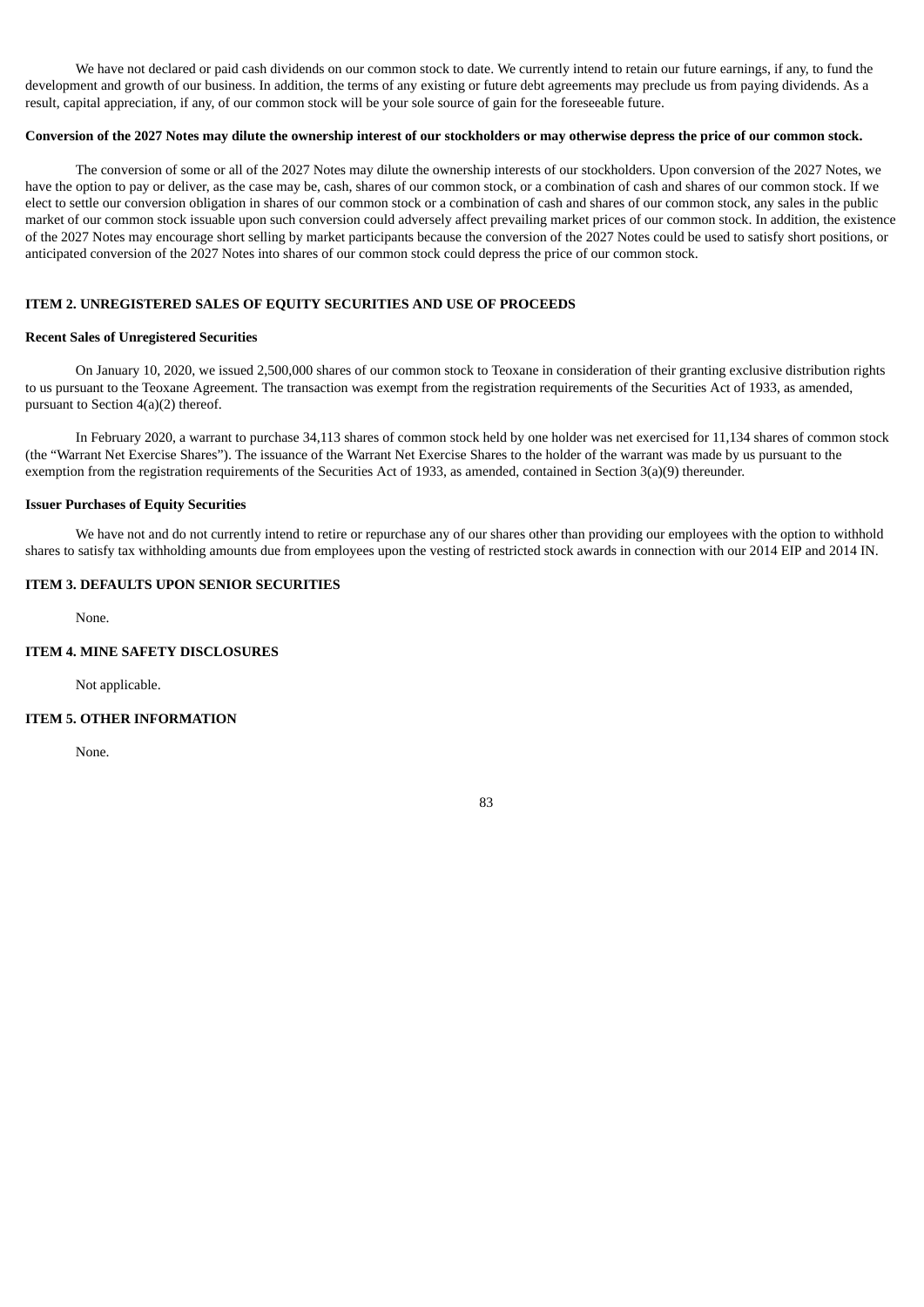The following exhibits are included herein or incorporated herein by reference:

| <b>Exhibit</b><br>Number | <b>Exhibit Description</b>                                                                                                                                                 | <b>Incorporated by Reference</b> |            |                |                     |                       |
|--------------------------|----------------------------------------------------------------------------------------------------------------------------------------------------------------------------|----------------------------------|------------|----------------|---------------------|-----------------------|
|                          |                                                                                                                                                                            | Form                             | File No.   | <b>Exhibit</b> | <b>Filling Date</b> | <b>Filed Herewith</b> |
| 3.1                      | Amended and Restated Certificate of Incorporation                                                                                                                          | 8-K                              | 001-36297  | 3.1            | February 11, 2014   |                       |
| 3.2                      | <b>Amended and Restated Bylaws</b>                                                                                                                                         | $S-1$                            | 333-193154 | 3.4            | December 31, 2013   |                       |
| 4.1                      | Form of Common Stock Certificate                                                                                                                                           | $S-1/A$                          | 333-193154 | 4.4            | February 3, 2014    |                       |
| 4.2                      | Indenture, dated as of February 14, 2020, by and between<br>Revance Therapeutics, Inc. and U.S. Bank National<br><b>Association, as Trustee</b>                            | $8-K$                            | 001-36297  | 4.1            | February 14, 2020   |                       |
| 4.3                      | Form of Global Note, representing Revance Therapeutics,<br>Inc.'s 1.75% Convertible Senior Notes due 2027 (included<br>as Exhibit A to the Indenture filed as Exhibit 4.2) | $8-K$                            | 001-36297  | 4.2            | February 14, 2020   |                       |
| $10.1*$                  | Revance Therapeutics, Inc. Amended and Restated Non-<br><b>Employee Director Compensation Policy</b>                                                                       | $10-K$                           | 001-36297  | 10.27          | February 26, 2020   |                       |
| $10.2*$                  | Revance Therapeutics, Inc. 2020 Management Bonus Plan                                                                                                                      | $10-K$                           | 001-36297  | 10.28          | February 26, 2020   |                       |
| $10.3*$                  | Separation Agreement effective January 8, 2020 by and<br>between Revance Therapeutics, Inc. and Caryn G.<br><b>McDowell</b>                                                | $10-K$                           | 001-36297  | 10.41          | February 26, 2020   |                       |
| $10.4*$                  | <b>Executive Employment Agreement dated February 17,</b><br>2020 by and between Revance Therapeutics, Inc. and<br><b>Dwight Moxie</b>                                      | $10-K$                           | 001-36297  | 10.42          | February 26, 2020   |                       |
| $10.5+$                  | <b>Exclusive Distribution Agreement, dated January 10, 2020,</b><br>by and between Revance Therapeutics, Inc. and Teoxane<br>$\underline{SA}$                              | $10-K$                           | 001-36297  | 10.43          | February 26, 2020   |                       |
| 31.1                     | Certification of Principal Executive Officer pursuant to<br>Rule 13a-14(a) and 15d-14(a) promulgated under the<br><b>Exchange Act</b>                                      |                                  |            |                |                     | X                     |
| 31.2                     | Certification of Principal Financial Officer pursuant to Rule<br>13a-14(a) and 15d-14(a) promulgated under the Exchange<br>Act                                             |                                  |            |                |                     | X                     |
| 32.1†                    | Certification of the Principal Executive Officer pursuant<br>to18 U.S.C. Section 1350 as adopted pursuant to Section<br>906 of the Sarbanes-Oxley Act of 2002.             |                                  |            |                |                     | X                     |
| 32.2†                    | Certification of the Principal Financial Officer pursuant to<br>18 U.S.C. Section 1350, as adopted pursuant to Section 906<br>of the Sarbanes-Oxley Act of 2002            |                                  |            |                |                     | X                     |
| 101.INS                  | XBRL Instance Document - the instance document does<br>not appear in the Interactive Data File because its XBRL<br>tags are embedded within the Inline XBRL document       |                                  |            |                |                     | X                     |
| 101.SCH                  | XBRL Taxonomy Extension Schema Document                                                                                                                                    |                                  |            |                |                     | X                     |
| 101.CAL                  | XBRL Taxonomy Extension Calculation Linkbase<br>Document                                                                                                                   |                                  |            |                |                     | $\mathbf X$           |
| 101.DEF                  | XBRL Taxonomy Extension Definition Linkbase<br>Document                                                                                                                    |                                  |            |                |                     | $\mathbf X$           |
| 101.LAB                  | XBRL Taxonomy Extension Labels Linkbase Document                                                                                                                           |                                  |            |                |                     | $\mathbf X$           |
| 101.PRE                  | XBRL Taxonomy Extension Presentation Linkbase<br>Document                                                                                                                  |                                  |            |                |                     | X                     |
| 104                      | Cover Page Interactive Data File (formatted as inline<br>XBRL and contained in Exhibits 101)                                                                               |                                  |            |                |                     | $\mathbf X$           |

\* Indicates a management contract or compensatory plan or arrangement.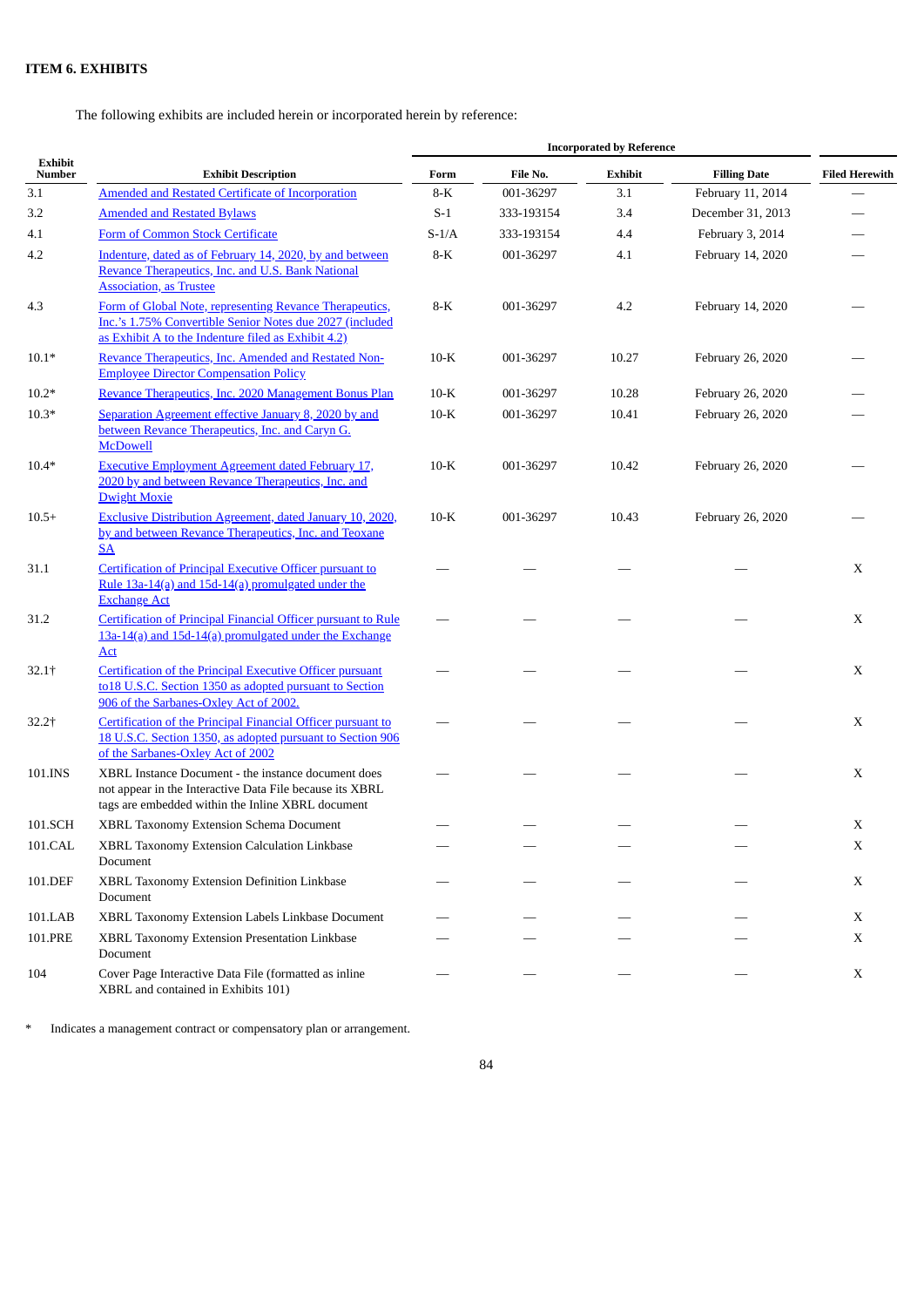- + Portions of this exhibit (indicated by asterisks) have been omitted as the registrant has determined that (i) the omitted information is not material and (ii) the omitted information would likely cause competitive harm to the registrant if publicly disclosed.
- † The certifications attached as Exhibit 32.1 and 32.2 that accompany this Quarterly Report on Form 10-Q pursuant to 18 U.S.C. Section 1350, as adopted pursuant to Section 906 of the Sarbanes Oxley Act of 2002, and shall not be deemed filed with the Securities and Exchange Commission for purposes of Section 18 of the Exchange Act. Such certifications shall not be deemed incorporated by reference into any filing of Revance Therapeutics, Inc. under the Securities Act of 1933, as amended, or the Securities Exchange Act of 1934, as amended, except to the extent that the registrant specifically incorporates it by reference.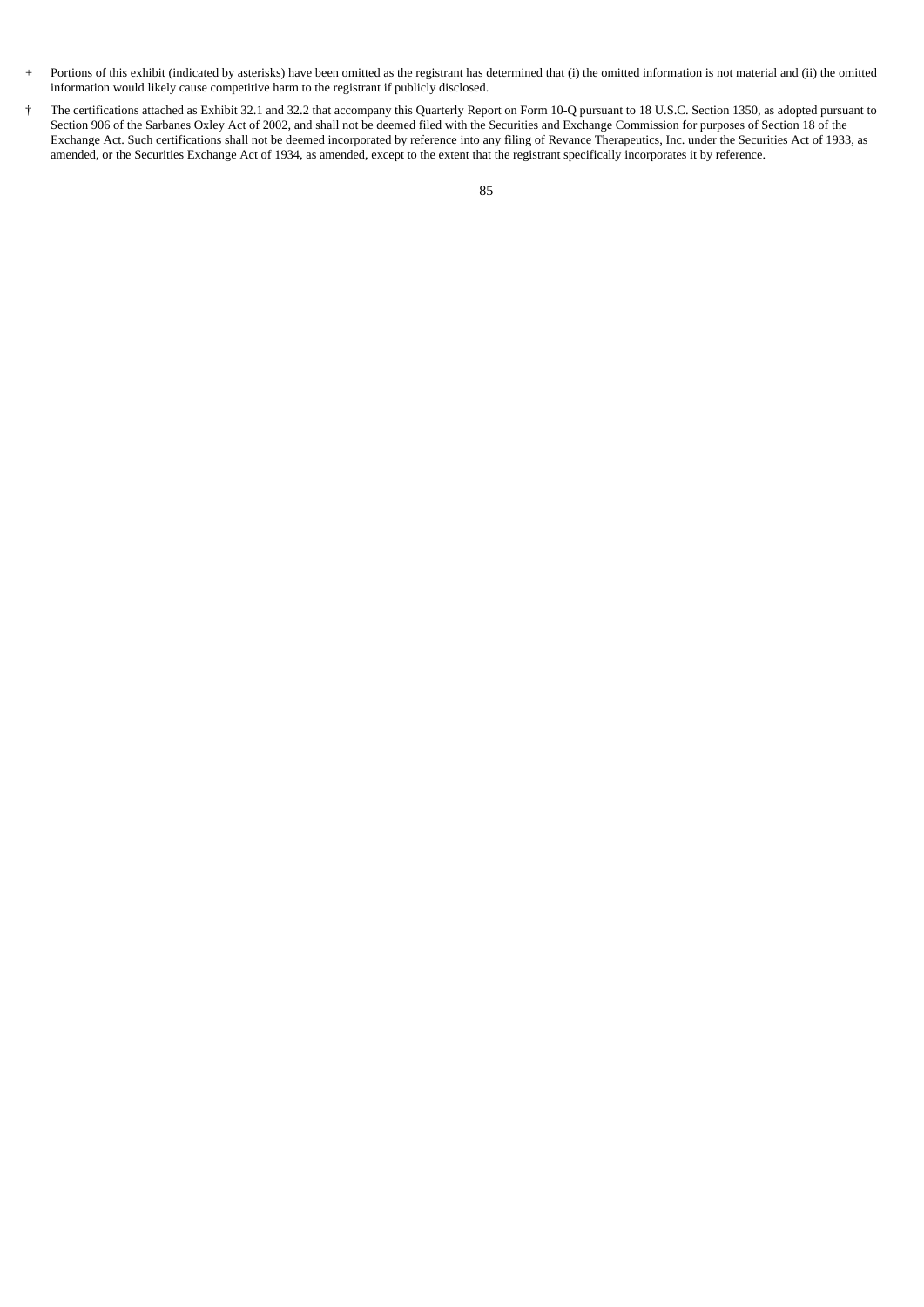## **SIGNATURES**

Pursuant to the requirements of the Securities Exchange Act of 1934, the registrant has duly caused this report to be signed on its behalf by the undersigned thereunto duly authorized.

# **REVANCE THERAPEUTICS, INC.**

Date: May 7, 2020 By: /s/ Mark J. Foley

**Mark J. Foley President and Chief Executive Officer** *(Duly Authorized Principal Executive Officer)*

By: /s/ Tobin C. Schilke

**Tobin C. Schilke Chief Financial Officer** *(Duly Authorized Principal Financial Officer and Principal Accounting Officer)*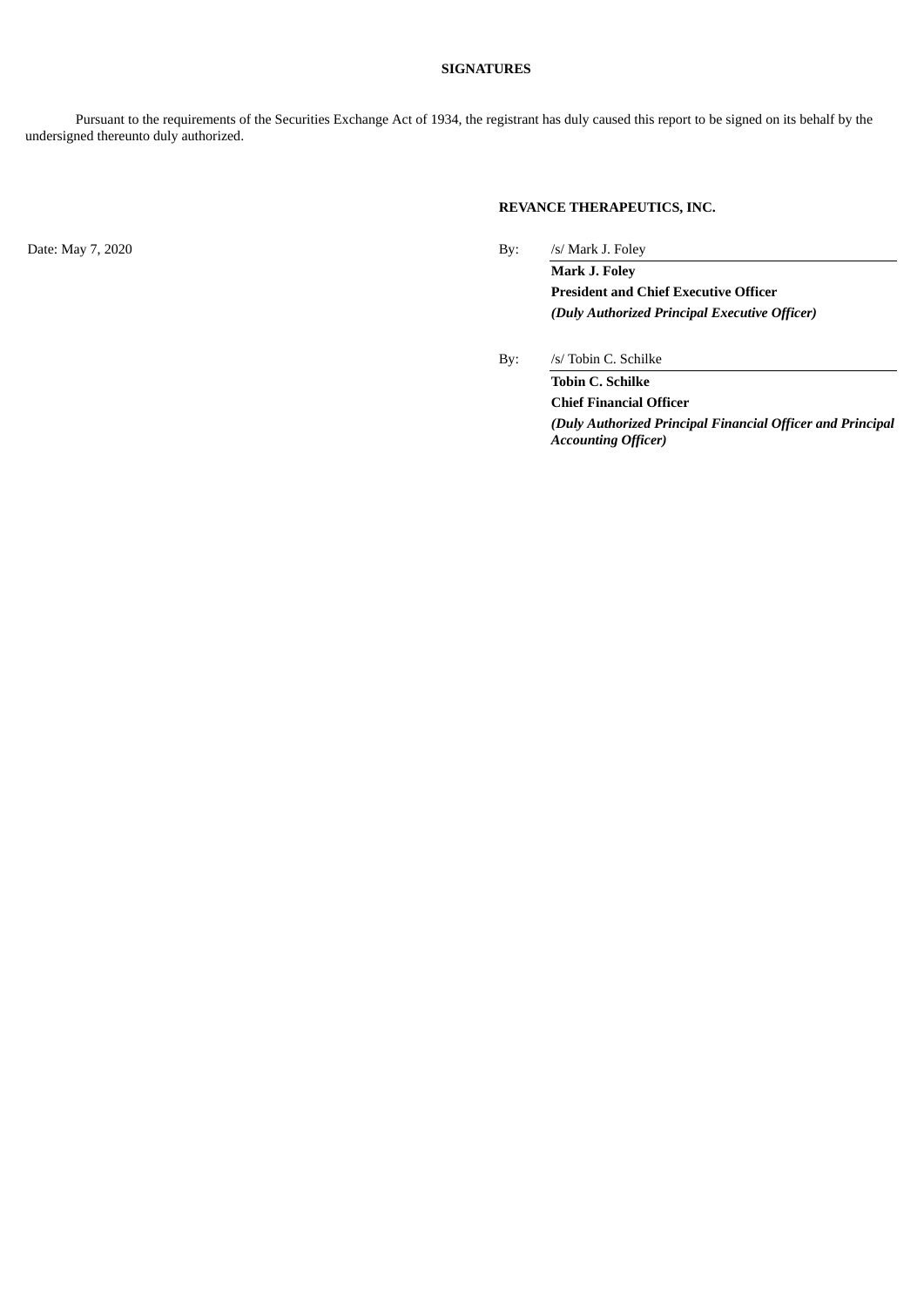#### **CERTIFICATIONS**

<span id="page-86-0"></span>I, Mark J. Foley, certify that:

- 1. I have reviewed this Form 10-Q of Revance Therapeutics, Inc.;
- 2. Based on my knowledge, this report does not contain any untrue statement of a material fact or omit to state a material fact necessary to make the statements made, in light of the circumstances under which such statements were made, not misleading with respect to the period covered by this report;
- 3. Based on my knowledge, the financial statements, and other financial information included in this report, fairly present in all material respects the financial condition, results of operations and cash flows of the registrant as of, and for, the periods presented in this report;
- 4. The registrant's other certifying officer(s) and I are responsible for establishing and maintaining disclosure controls and procedures (as defined in Exchange Act Rules 13a-15(e) and 15d-15(e)) and internal control over financial reporting (as defined in Exchange Act Rules 13a-15(f) and 15d- $15(f)$ ) for the registrant and have:
	- (a) Designed such disclosure controls and procedures, or caused such disclosure controls and procedures to be designed under our supervision, to ensure that material information relating to the registrant, including its consolidated subsidiaries, is made known to us by others within those entities, particularly during the period in which this report is being prepared;
	- (b) Designed such internal control over financial reporting, or caused such internal control over financial reporting to be designed under our supervision, to provide reasonable assurance regarding the reliability of financial reporting and the preparation of financial statements for external purposes in accordance with generally accepted accounting principles;
	- (c) Evaluated the effectiveness of the registrant's disclosure controls and procedures and presented in this report our conclusions about the effectiveness of the disclosure controls and procedures, as of the end of the period covered by this report based on such evaluation; and
	- (d) Disclosed in this report any change in the registrant's internal control over financial reporting that occurred during the registrant's most recent fiscal quarter (the registrant's fourth fiscal quarter in the case of an annual report) that has materially affected, or is reasonably likely to materially affect, the registrant's internal control over financial reporting; and
- 5. The registrant's other certifying officer(s) and I have disclosed, based on our most recent evaluation of internal control over financial reporting, to the registrant's auditors and the audit committee of the registrant's board of directors (or persons performing the equivalent functions):
	- (a) All significant deficiencies and material weaknesses in the design or operation of internal control over financial reporting which are reasonably likely to adversely affect the registrant's ability to record, process, summarize and report financial information; and
	- (b) Any fraud, whether or not material, that involves management or other employees who have a significant role in the registrant's internal control over financial reporting.

Date: May 7, 2020

/s/ Mark J. Foley

**Mark J. Foley President and Chief Executive Officer** *(Duly Authorized Principal Executive Officer)*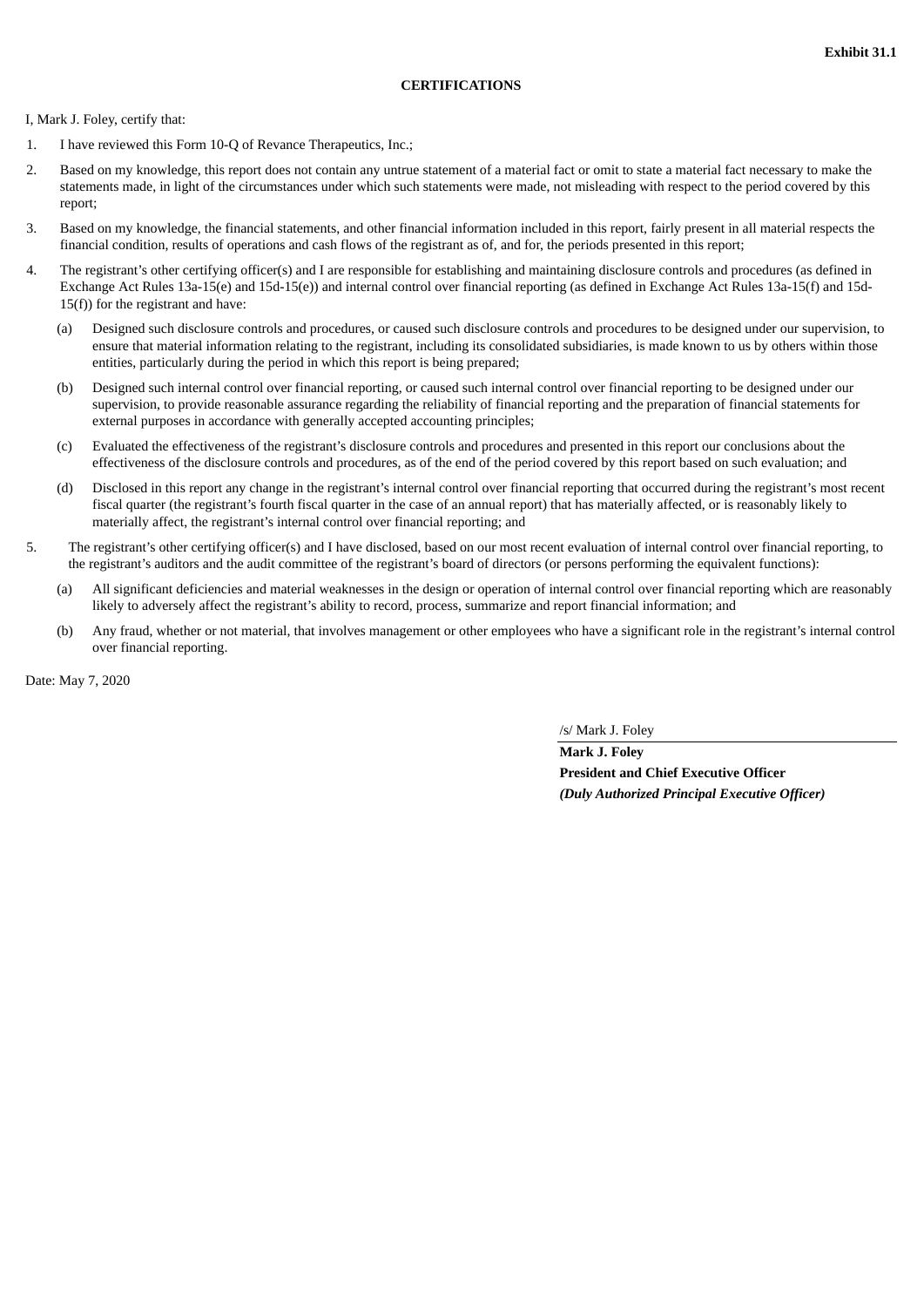#### **CERTIFICATIONS**

<span id="page-87-0"></span>I, Tobin C. Schilke, certify that:

- 1. I have reviewed this Form 10-Q of Revance Therapeutics, Inc.;
- 2. Based on my knowledge, this report does not contain any untrue statement of a material fact or omit to state a material fact necessary to make the statements made, in light of the circumstances under which such statements were made, not misleading with respect to the period covered by this report;
- 3. Based on my knowledge, the financial statements, and other financial information included in this report, fairly present in all material respects the financial condition, results of operations and cash flows of the registrant as of, and for, the periods presented in this report;
- 4. The registrant's other certifying officer(s) and I are responsible for establishing and maintaining disclosure controls and procedures (as defined in Exchange Act Rules 13a-15(e) and 15d-15(e)) and internal control over financial reporting (as defined in Exchange Act Rules 13a-15(f) and 15d- $15(f)$ ) for the registrant and have:
	- (a) Designed such disclosure controls and procedures, or caused such disclosure controls and procedures to be designed under our supervision, to ensure that material information relating to the registrant, including its consolidated subsidiaries, is made known to us by others within those entities, particularly during the period in which this report is being prepared;
	- (b) Designed such internal control over financial reporting, or caused such internal control over financial reporting to be designed under our supervision, to provide reasonable assurance regarding the reliability of financial reporting and the preparation of financial statements for external purposes in accordance with generally accepted accounting principles;
	- (c) Evaluated the effectiveness of the registrant's disclosure controls and procedures and presented in this report our conclusions about the effectiveness of the disclosure controls and procedures, as of the end of the period covered by this report based on such evaluation; and
	- (d) Disclosed in this report any change in the registrant's internal control over financial reporting that occurred during the registrant's most recent fiscal quarter (the registrant's fourth fiscal quarter in the case of an annual report) that has materially affected, or is reasonably likely to materially affect, the registrant's internal control over financial reporting; and
- 5. The registrant's other certifying officer(s) and I have disclosed, based on our most recent evaluation of internal control over financial reporting, to the registrant's auditors and the audit committee of the registrant's board of directors (or persons performing the equivalent functions):
	- (a) All significant deficiencies and material weaknesses in the design or operation of internal control over financial reporting which are reasonably likely to adversely affect the registrant's ability to record, process, summarize and report financial information; and
	- (b) Any fraud, whether or not material, that involves management or other employees who have a significant role in the registrant's internal control over financial reporting.

Date: May 7, 2020

/s/ Tobin C. Schilke

**Tobin C. Schilke Chief Financial Officer** *(Duly Authorized Principal Financial Officer and Principal Accounting Officer)*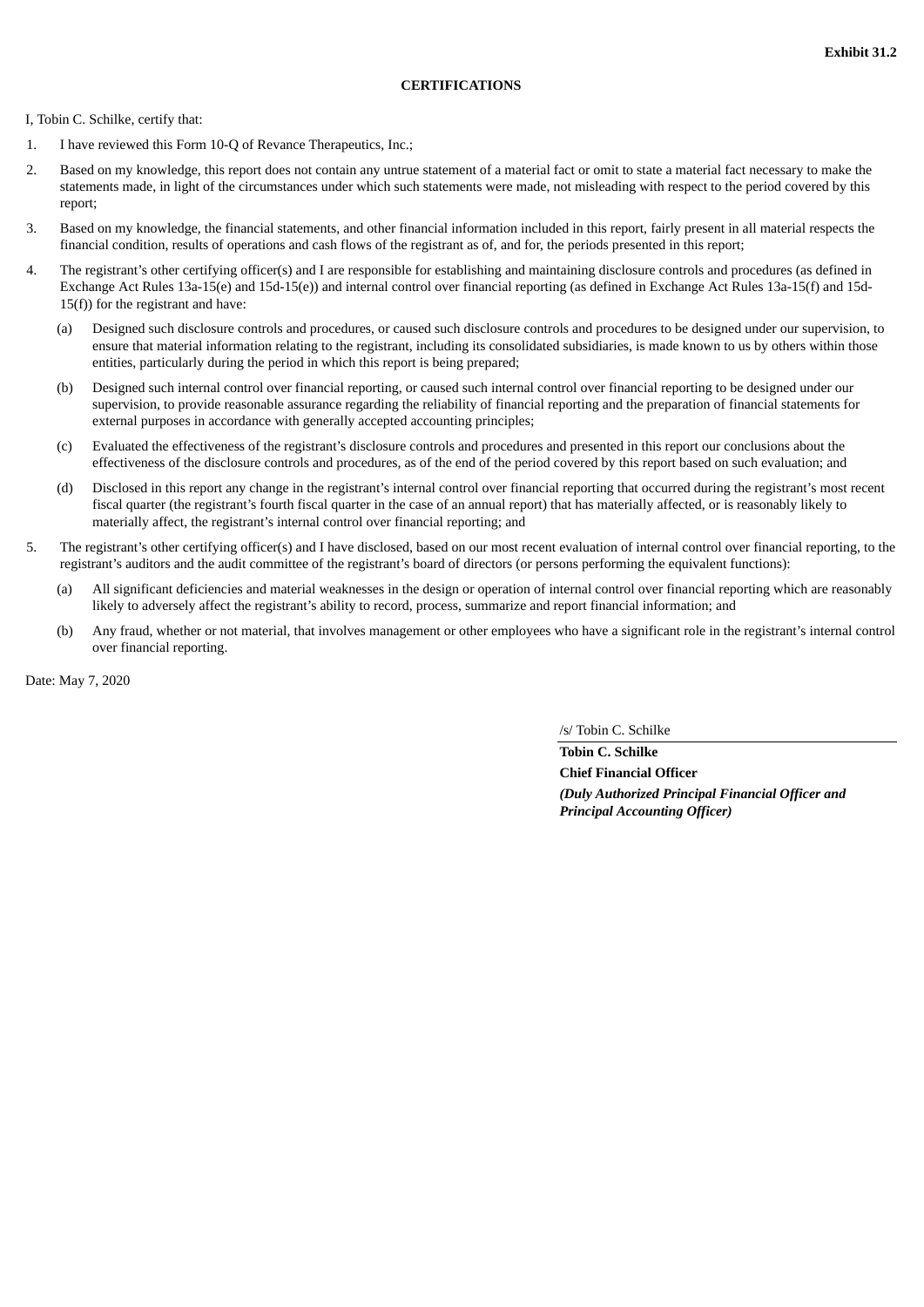### **CERTIFICATION**

<span id="page-88-0"></span>Pursuant to the requirement set forth in Rule 13a-14(b) of the Securities Exchange Act of 1934, as amended, (the "Exchange Act") and Section 1350 of Chapter 63 of Title 18 of the United States Code (18 U.S.C. §1350), Mark J. Foley, Chief Executive Officer of Revance Therapeutics, Inc. (the "Company"), hereby certifies that, to the best of his knowledge:

- **1.** The Company's Quarterly Report on Form 10-Q for the period ended March 31, 2020, to which this Certification is attached as Exhibit 32.1 (the "Periodic Report"), fully complies with the requirements of Section 13(a) or Section 15(d) of the Exchange Act; and
- **2.** The information contained in the Periodic Report fairly presents, in all material respects, the financial condition and results of operations of the Company.

Dated: May 7, 2020

**I<sup>N</sup> WITNESS WHEREOF**, the undersigned has set his hands hereto as of the 7 th day of May, 2020.

/s/ Mark J. Foley

**Mark J. Foley President and Chief Executive Officer** *(Duly Authorized Principal Executive Officer)*

This certification accompanies the Form 10-Q to which it relates, is not deemed filed with the Securities and Exchange Commission and is not to be incorporated by reference into any filing of Revance Therapeutics, Inc. under the Securities Act of 1933, as amended, or the Securities Exchange Act of 1934, as amended (whether made before or after the date of the Form 10-Q), irrespective of any general incorporation language contained in such filing.